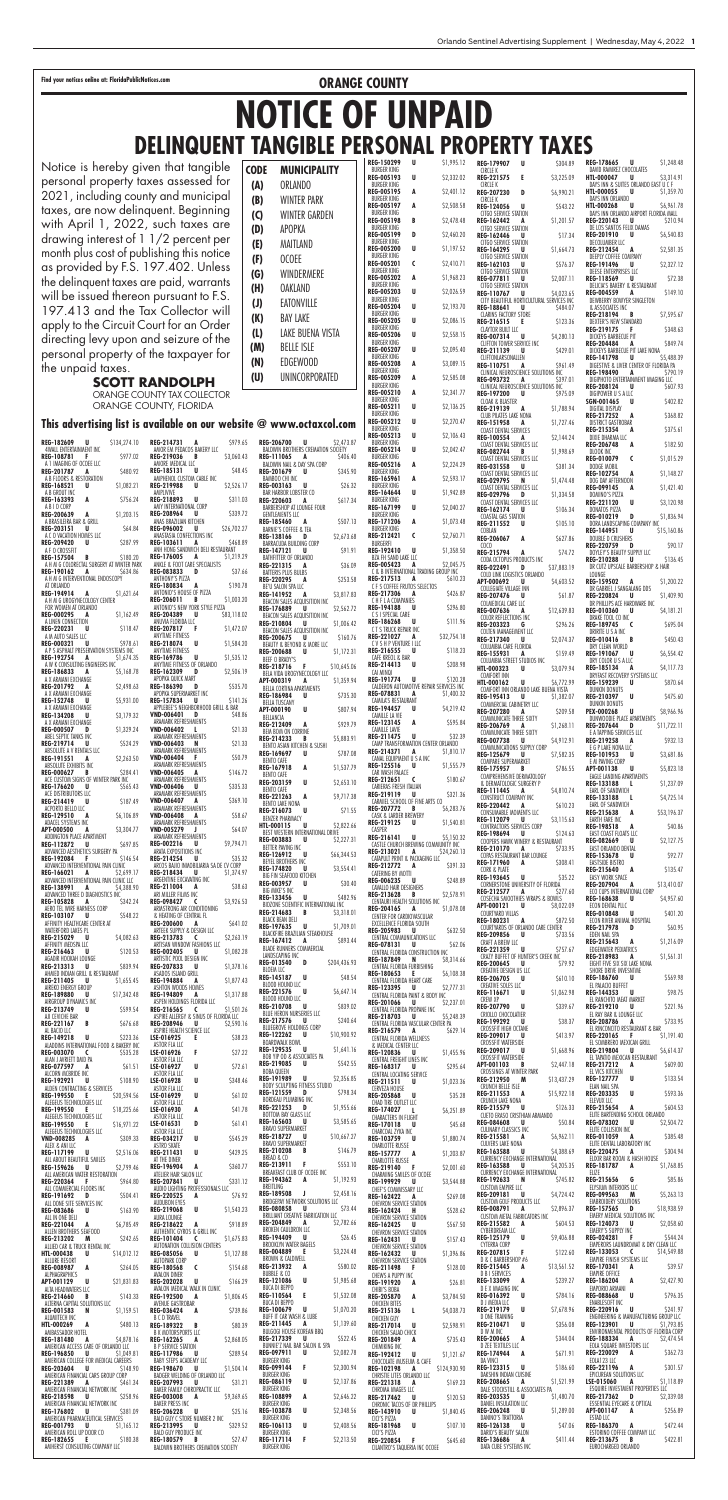| REG-129570 U<br>APT-000388<br><b>REG-206790</b><br>\$346.50<br>\$78.67<br>A<br>\$172.27<br>\$3,989.30<br>U<br>REG-209996 A<br>\$3,821.27<br><b>REG-202786</b><br>\$208.89<br><b>APT-000503</b><br><b>U</b><br>A<br>HOLLYWOOD BEAUTY ACADEMY INC<br>EUROCYCLES OF ORLANDO<br>FRANCESCA'S COLLECTIONS INC<br><b>ISLE</b><br>LEBRON'S BATTING CAGES INC<br>MILLENIA WEST<br><b>REG-206790</b><br>\$2,080.36<br>\$1,497.95<br>LSE-017125<br>\$64.96<br>REG-131810 A<br>\$1,065.72<br>U<br>REG-159025<br>B<br>REG-124531<br>U<br>\$68.30<br>U<br>\$4,269.45<br>U<br>APT-000019<br>HOMETRUST BANK<br>EUROCYCLES OF ORLANDO<br>ITALIAN HOUSE RESTAURANT<br>FRANKIE FARRELL'S IRISH PUB & GRILL<br>LECHONERA EAST INC<br>MILLENIUM POINTE APARTMENTS<br>\$498.22<br>REG-192217<br>A<br>\$123.36<br><b>REG-175475</b><br>\$174.10<br>REG-217411<br><b>REG-217806</b><br>- E<br>REG-221413<br>M<br>REG-012593<br>\$1,709.48<br>- U<br>U<br>\$726.17<br>\$1,882.53<br>A<br>HONEST ONE AUTO CARE<br>EUROPEAN WAX CENTER<br>FRENCH CAFE<br><b>ITERNATIVE LLC</b><br>LECHONERA SAJOMA LLC<br>MILLENNIUM MARKETING GROUP<br>\$374.29<br><b>REG-209667</b><br>REG-192160<br>\$462.16<br>REG-219829<br>U<br>\$733.29<br>U<br><b>HTL-000097</b><br>\$100,862.87<br>A<br>REG-216207<br>U<br>\$219.94<br>REG-212392<br>\$135.47<br>B<br>A<br>HONG KONG ALLEY KITCHEN<br>EUROPEAN WAX CENTER<br>IVANTI PALMS RESORT & CONFERENCE CENTER<br>MILLIE MOO'S INC<br><b>FRENCH CAFE</b><br>LEE NAILS & SPA<br>\$1,933.75<br>\$966.87<br>REG-217905<br>REG-198632<br>\$566.68<br>U<br><b>REG-160081</b><br>B<br>\$5,674.54<br>\$122.52<br>U<br><b>REG-027769</b><br>U<br>REG-211804<br>U<br>\$27.93<br>REG-201614<br><b>U</b><br>HOOK & REEL ORLANDO LLC<br>FRESHPOINT CENTRAL FLORIDA<br>EUROPEAN WAX CENTER<br>IZEA INC<br>LEE NAILS TWO LLC<br>MIMI'Z DELI<br>\$9,009.47<br>\$734.69<br>REG-215810<br>REG-221234 D<br>\$2,347.68<br><b>REG-215067</b><br>\$2,187.47<br><b>REG-204907</b><br>U<br>REG-171480<br>\$50.37<br>\$318.64<br>A<br>A<br>U<br><b>VND-006048</b><br>U<br>HOPDODDY BURGER BAR<br><b>EUROPEAN WAX CENTER</b><br>J & M CONCRETE CUTTING & CORING INC<br><b>FRIENDLY CONFINES I</b><br>LEE VISTA PEDIATRICS CORP<br>MIMSCO ICE COMPANY LLC<br>\$35.99<br>REG-167589<br>REG-200923 U<br><b>REG-220884</b><br>\$133.73<br>\$99.47<br>D<br>\$1,252.25<br><b>REG-190455</b><br>U<br>REG-153130<br>\$4,818.93<br><b>REG-207437</b><br>\$207.22<br>D.<br>$\mathsf{C}$<br>$\epsilon$<br>HOSANNA BUILDING CONTRACTORS INC<br>J C MD MEDICAL SERVICES INC<br>EVEREST ICE & WATER SYSTEMS<br><b>FROOTS</b><br>LEGENDS GOLF ORLANDO LLC<br>MINDBEND ENTERTAINMENT INC<br>\$2,492.84<br>U<br>\$757.53<br><b>REG-016426</b><br><b>REG-207930</b><br><b>REG-180160</b><br>A<br>REG-137995<br>\$3,657.45<br>U<br>\$268.02<br>U<br><b>REG-208209</b><br>U<br>\$35.22<br>\$37.41<br>REG-214468<br>U<br>HOSEY'S AUTO PARTS & SERVICE<br>EVERIX INC<br>J C Q SERVICES INC<br><b>FROZE BERRY</b><br>LETS GO TAXES INC<br>MISSION VALLEY HOME BUYERS LLC<br>\$2,680.79<br><b>REG-034402</b><br>A<br>\$76,159.98<br>U<br>\$2,236.23<br>\$855.45<br>REG-186195<br>REG-168179<br><b>REG-180732</b><br>U<br>U<br><b>REG-022855</b><br>\$936.10<br><b>REG-220005</b><br>\$2,979.42<br>U<br>A<br>HOTEL BEDS INC<br>EVOLVE MEDIA GROUP LLC<br><b>FUDDRUCKERS</b><br>J CHRISTINE SALON LLC<br>LICKING ORLANDO<br>MOBIL SERVICE STATION<br>REG-195343<br>\$284.66<br><b>REG-209485</b><br>\$2,383.96<br>A<br>\$35,525.58<br>A<br>\$536.92<br>REG-186195<br>REG-195404<br>U<br>REG-219232<br>\$490.02<br>U<br><b>U</b><br>\$2,553.31<br><b>REG-201678</b><br>D D<br>HOUCK TALENT INC<br>EVOLVE MEDIA GROUP LLC<br>FUDDRUCKERS<br>J G A BEACON<br>MODERN WIRELESS OF APOPKA LLC<br>LIGHT F X PROS LLC<br>\$127.46<br>REG-216721<br>\$2,577.69<br>-E<br>REG-132403<br>U<br><b>REG-200088</b><br>\$1,506.19<br>REG-211709<br>D<br>\$344.21<br>U<br>PEX-000308<br>\$4,888.72<br>A<br>REG-197186<br>- U<br>\$4,644.60<br>HOUNDSTOOTH KITCHEN & EATERY<br><b>EXALT PAINTBALL</b><br>FUDDRUCKERS<br>J G A BEACON<br>LIH WILLOW KEY LP<br>MOLTO GOURMET LLC<br>REG-217469<br>\$1,087.00<br><b>REG-180797</b><br>\$1,681.85<br>$\mathsf{C}$<br>\$120.53<br>A<br>REG-203284<br><b>REG-208804</b><br><b>U</b><br>-F<br>\$2,510.97<br><b>REG-020279</b><br>\$612.04<br>\$3,119.35<br>A<br><b>REG-159484</b><br>U<br>HOURGLASS BREWING<br>FULCRUM CLINICAL LABORATORIES INC<br>J H L LAND MANAGEMENT LLC<br>EXCLUSIVE AUTO COLLISION REPAIR CORP<br>LINCOLN PROPERTY CO<br>MONKEY JOE'S<br>\$279.99<br>REG-170120<br>U<br>\$1,874.74<br>REG-219229<br>\$1,538.80<br>REG-216671<br>- E<br><b>REG-208764</b><br>\$118.23<br><b>U</b><br>U<br>APT-000302<br>\$7,355.63<br>\$12,286.21<br>REG-208813<br>A<br>A<br><b>HOUSE OF BEER</b><br>FUREVER FAMILY ANIMAL HOSPITAL<br>EXCLUSIVE LANDSCAPING GROUP INC<br>J M C FOOD MARKET INC<br>MONTEVISTA AT WINDERMERE APARTMENTS<br>LION'S PRIDE<br>REG-204348<br>U<br>\$892.15<br>REG-211281<br>\$2,092.80<br>U<br>\$628.14<br>\$862.67<br>REG-148721<br>REG-215007<br>\$991.99<br>- U<br>A<br>REG-215324<br>U<br>REG-215165<br>\$695.16<br>B<br>HOUSE OF PHO<br><b>G P C MAINTENANCE SYS INC</b><br>EXECUTIVE AUTO BODY LLC<br>J P & JULIA LLC<br>LISBON PORTUGUESE CUISINE<br>MORNEY PARTNERSHIP LTD<br>\$23.27<br>LSE-016459<br>U<br>REG-192411<br>\$2,849.01<br>REG-180419<br>\$6,441.61<br>U<br><b>REG-209962</b><br>U<br>\$38.86<br>REG-214835<br>U<br>\$818.02<br>REG-216339<br>\$121.41<br>U<br>A<br>HPA BORROWER 2016 ML LLC<br>GAME CHANGERS I DRIVE INC<br>J R C NEW & USED TIRE SHOP LLC<br>EXHIBIT DESIGN GROUP INTERNATIONAL LLC<br>LITTLE GREEK<br>MORPHE LLC<br>\$22.49<br>LSE-016465<br>\$523.04<br>REG-181518<br>Е.<br>U<br><b>REG-205087</b><br>– U<br>\$3,069.87<br>REG-194264<br>\$399.78<br>\$600.80<br><b>U</b><br>A<br>REG-217220<br>A<br>REG-179272<br>\$1,742.06<br><b>GAMERS INC ORLANDO</b><br>HPA BORROWER 2016-1 LLC<br>J R P C DENTAL CARE<br>EXTRA SHUTTERS & SHADES INC<br><b>LITTLE GREEK</b><br>MOTORCOACH CLASS A TRANSPORT<br>LSE-016466<br>\$31.96<br>REG-174810<br>\$726.33<br>н<br>U<br>\$33.16<br><b>REG-204965</b><br>REG-211620<br>- U<br>U<br>\$154.90<br>REG-179272 U<br>\$1,294.09<br>REG-157757<br>U<br>\$389.41<br>HPA BORROWER 2016-1 LLC<br><b>GAMESIM INC</b><br>EXTRA SPACE STORAGE<br>JAMBA JUICE<br>MOTORCOACH CLASS A TRANSPORTATION INC<br>LIVING REEF ORLANDO LLC<br>\$22.87<br>LSE-016467<br>\$41.47<br><b>REG-155083</b><br>A<br>Æ<br>REG-200916<br>\$171.88<br>U<br>\$145.84<br>REG-211344<br>U<br>REG-198914<br>\$362.17<br>REG-148528<br>\$7,893.95<br>- E<br>U<br>HPA BORROWER 2016-1 LLC<br>GANNETT FLEMING INC<br>EXTREME FAMILY EXPO & EVENTS LLC<br>JAMBA JUICE<br>LOANDEPOT<br>MR BIG'S SUPER CAR WASH<br>LSE-016468<br>\$37.18<br>\$155.42<br>U<br>REG-217626<br>U<br>\$168.74<br>REG-011611 A<br>\$315.74<br><b>REG-096328</b><br>U<br>\$392.16<br>\$321.36<br>REG-220679<br><b>REG-208225</b><br>A<br>U<br>HPA BORROWER 2016-1 LLC<br>GARCIA MARCOS CESAR ARRABAL<br>EXUM CHIROPRACTIC CLINIC PA<br>JAY'S EQUIPMENT REPAIR<br>LOBOS COFFEE ROASTERS<br>MUNCHIES BORICUA CAFE<br>\$103.60<br>LSE-016469<br>\$1,209.26<br>U<br>REG-114602<br>A<br>REG-221145 U<br>\$2,941.55<br>REG-136577<br>\$1,142.70<br>K<br>REG-210264<br>\$171.26<br>REG-212496<br>\$309.46<br>U<br>U<br>GASTROENTEROLOGY &<br>HPA BORROWER 2016-1 LLC<br>EYE ASSOCIATES OF MID FLORIDA PA<br>JELLYROLLS<br>LOCK BUSTERS ESCAPE GAME<br>MUSCLE TIRE<br>\$37.18<br>LSE-016470<br>NUTRITION SPECIALIST PA<br>U<br>REG-199717<br>\$2,805.01<br><b>REG-218804</b><br>A<br>\$1,174.58<br>A<br>REG-220817<br>\$26.40<br>U<br>\$2,612.92<br>N<br>REG-112241<br>HPA BORROWER 2016-1 LLC<br>\$804.76<br>REG-186145<br>U<br>F FORTY FIVE NONA<br>JEM EQUIPMENT CORP<br>MUSE GELATO<br>LOGISTICS DELIVERED INC<br>\$44.54<br>LSE-016471<br>GERMAN EXCELLENCE INC<br>U<br>\$2,410.07<br>REG-219373<br>REG-011666<br>- F<br>U<br>\$120.53<br>\$664.72<br>\$99.70<br><b>REG-180451</b><br><b>REG-082999</b><br>U<br>C<br>HPA BORROWER 2016-1 LLC<br>\$541.27<br>REG-214318<br>U<br>JENNIFER FASHIONS<br><b>FPISINC</b><br>LOKEY'S AUTOMOTIVE REPAIR INC<br>MY ENDOCRINOLOGIST PA<br>LSE-016472<br>\$22.55<br>GET CONNECTED A V<br>U<br>\$733.95<br>\$373.30<br>REG-217293<br>\$4,005.74<br>REG-191926<br><b>REG-020501</b><br>\$412.65<br>A<br>U<br>REG-213048<br>A<br>A<br>HPA BORROWER 2016-1 LLC<br>\$166.79<br>REG-129310<br>A<br>F S TUNING EUROPEAN AUTOWERKS<br>JEREMIAH'S ITALIAN ICE<br>LONG & SCOTT FARMS INC<br>MY EYELAB<br>LSE-016473<br>\$23.64<br>GILFORD JOHNSON FLOORING LLC<br>A<br>\$52.15<br><b>REG-197796</b><br>\$420.45<br>REG-188633<br>\$106.46<br><b>REG-023333</b><br>A<br>B<br>U<br>REG-187361<br>U<br>\$226.84<br>\$661.05<br>HPA BORROWER 2016-1 LLC<br>REG-166577<br>A<br>LUCKY LEPRECHAUN<br>FACTUR CORPORATION<br>JERSEY MIKE'S SUBS<br>MY FRENCH CAFE<br>\$37.77<br>GIORDANO'S RESTAURANT<br>LSE-016474<br>C<br>REG-120983<br>\$858.79<br><b>REG-020717</b><br>\$235.56<br>HTL-000311<br>\$31,231.35<br>A<br>A<br>J<br>REG-212665<br>\$156.72<br>A<br>HPA BORROWER 2016-1 LLC<br><b>REG-120042</b><br>\$2,258.03<br>U<br>LUMBRA ROBINSON & ASSOC INC<br>JIMMY CHOO<br>FAIRFIELD INN<br>MYWAY AUTO GROUP<br>\$37.34<br>LSE-016083<br>GIORGIO ARMANI<br>D<br>\$26,694.57<br>REG-212690<br>HTL-000310<br>U<br>U<br>\$1,494.66<br><b>REG-207099</b><br>U<br>\$30,322.33<br>REG-199772<br>\$8,246.98<br>A<br>HPA BORROWER 2016-1 LLC<br>REG-206110<br>\$2,019.18<br>A<br>FAIRFIELD INN & SUITES LBV<br>LUMINAR TECHNOLOGIES INC<br>JIMMY CHOO<br>N T A PIZZA LLC<br>\$1,017.12<br>GIORGIO ARMANI CORP<br>REG-221233<br>N<br>\$298.83<br>REG-168797<br>U<br>\$251.76<br>REG-205214<br>\$1,817.21<br>REG-218972<br>\$161.93<br>U<br>L.<br><b>REG-165850</b><br>C<br>HUBSON CAMPERVANS INC<br>REG-014039<br>\$204.72<br>FALCONWOOD INC<br>JIMMY JOHN'S GOURMET SANDWICHES<br>LUXURY OF TIME<br>N Y P D PIZZA<br>REG-209924 A<br>\$268.22<br>GIOVANNI'S PIZZA & SUBS<br>\$997.53<br>\$44.60<br>\$232.86<br>REG-186625 U<br><b>REG-036078</b><br>REG-123166 A<br>\$531.14<br>A<br><b>REG-205259</b><br>U<br>HUD HUD GROCERS LLC<br>\$323.71<br>REG-214372 U<br>M & M ASPHALT MAINTENANCE INC<br>FAMILY FOOD MEAT & PRODUCES CORP<br>JOHN J MCINERNEY INC<br>NAIL LOUNGE<br>REG-170117 A<br>\$1,315.39<br>GIVATI FIREARMS<br>\$90.00<br>REG-015455 U<br><b>REG-210064</b><br>\$50,217.11<br>REG-029123<br>\$253.54<br>A<br>- F<br>REG-217310<br>\$617.34<br>A<br>\$423.79<br>HUDSON NEWS<br>REG-218071 B<br><b>FAMILY HEALTH CENTER</b><br>JOHN R HARRISON DDS<br>M BAR<br>NAIL LOUNGE AT MILLENNIA LLC<br>\$247.78<br><b>REG-209781</b><br>U<br>GLASS KNIFE<br>\$2,035.85<br>REG-206578 L<br>\$455.58<br>REG-134488 C<br>\$1,079.91<br>REG-219219 U<br>REG-213858 A<br>\$26.81<br>HUDSONS LIQUIDATORS LLC<br>REG-078938 U<br>\$152.84<br>FAMILY INTEGRATIVE MEDICINE OF ORLANDO LLC<br>JOHNNY WAS LLC<br>M C I SALES & SERVICE INC<br>NAJ EYEBROW THREADING & NAILS INC<br>GLOBAL DISCOUNT CLUB CLEANERS LLC<br><b>REG-218052</b><br>\$4,871.94<br>- F<br>REG-217217 U<br>\$444.12<br>REG-075889 A<br>\$1,133.34<br><b>REG-134488</b><br>\$9,933.85<br>$\epsilon$<br>REG-128835 U<br>\$4,194.76<br>HUEY MAGOO'S CHICKEN TENDERS<br>\$1,075.32<br>REG-179941 A<br>M C I SALES & SERVICE INC<br>FAMILY INTEGRATIVE MEDICINE OF ORLANDO LLC<br>JOHNNY'S FILLIN STATION CAFE INC<br>NANOSPECTIVE INC<br><b>REG-208120</b><br>\$404.38<br>– U<br>GLOBAL GIFTS & NOVELTIES LLC<br><b>REG-206690</b><br>REG-199718 U<br>\$1,703.61<br>REG-221281 A<br>\$705.12<br>\$137.85<br>A<br>REG-023551 A<br>\$8,547.29<br><b>HUEY MAGOOS</b><br>REG-207751 A<br>\$4,529.57<br>M D I SERVICES LLC<br>FANCY FRUIT & PRODUCE METRO WEST INC<br>JOHNNY'S FILLIN STATION CAFE INC<br>NASSAL CO<br>REG-211785<br>\$2,295.35<br>GLOBAL PROMO LLC<br>A<br>\$2,922.46<br>REG-212939<br>\$2,996.83<br>REG-221739<br>\$638.85<br>REG-203871 A<br>A<br>REG-137184<br>\$11,830.15<br>A<br>HUEY MAGOOS CHICKEN TENDERS<br>\$1,253.25<br>VND-008248 A<br>M F X CORP<br><b>FANHERO LLC</b><br>JOINT<br>NASSAL FABRICATION CO<br>REG-218966 U<br>\$2,882.04<br>GLOBAL VENDING SERVICE LLC<br>REG-200736 A<br>\$94.62<br>REG-187615 A<br>\$5,064.28<br>REG-218780 U<br>\$708.06<br>\$6,904.04<br><b>REG-012614</b><br>A<br>HUMBL I LLC<br>\$3,436.98<br><b>REG-014136</b><br>U<br>M J EMBROIDERY & SCREEN PRINTING<br>FAST EDDIE'S VAPE SHOP & LOUNGE LLC<br>JORDAN BROTHERS CONSTRUCTION LLC<br>NATIONAL INDEXING SYSTEMS<br>REG-209231<br>\$516.50<br>$\overline{B}$<br>GLORY SANDBLASTING INC<br>REG-187139 U<br>REG-126106 U<br>\$36.10<br><b>REG-220258</b><br>\$539.87<br>A<br>\$70.60<br>REG-191761 U<br>\$3,291.88<br>HUNGER STREET TACOS<br>REG-014150 U<br>\$559.13<br>FAST LANE AUTOMOTIVE CORP<br>JS FOOD & LOTTO<br>M K T G INC<br>NATIONAL SUPER MARKET<br>REG-216781<br>\$521.22<br>GO HYANG GIP KOREAN RESTAURANT<br>U<br>\$30,017.13<br>REG-221200 U<br>\$860.25<br>REG-162662 A<br>REG-210066 A<br>\$1,088.00<br>REG-203917 U<br>\$311.26<br>HUNGRY PANTS<br>\$297.37<br>REG-209382 A<br>JUBILANT RADIPHARMA<br>M LOUNGE<br>FEATHER & QUILL LLC<br>NATIONWIDE FINANCIAL & FLEET SERVICES LLC<br>\$42.16<br><b>REG-016695</b><br><b>U</b><br>GO LUGGAGE SHOP INC<br>\$2,316.38<br>REG-218445<br>\$3,949.43<br>REG-221124 A<br>REG-164514<br>\$1,063.79<br><b>REG-201234</b><br>U<br>$\epsilon$<br>A<br>\$1,393.57<br>HUNT'S SODDING & LANDSCAPING<br>REG-098215 A<br>\$2,213.01<br>JUICED UP LLC<br>FENCE DIRECT INC<br>M M E FLORIDA LLC<br>NATURAL ICE FRUITS INC<br>\$370.46<br><b>REG-016728</b><br>GOCONVERGENCE<br>U<br>REG-101961<br>\$9,293.71<br>REG-160280 A<br>\$1,415.12<br>REG-218638<br>\$2,237.82<br>$\overline{\mathbf{C}}$<br>REG-208249 A<br>\$1,430.83<br>$\mathsf{J}$<br>HUNTER'S CREEK GOLF COURSE<br>\$130.13<br>REG-181863 U<br>FERRARI OF CENTRAL FLORIDA INC<br>JUMBO FUN<br>M X SERVICES INC<br>NATURAL SMILE OF ORLANDO LLC<br>REG-116834<br>\$1,317.84<br>GOD FATHER PAWN<br>. U<br>\$196.57<br>REG-217455 U<br>\$1,244.31<br>REG-211361<br>REG-204292 D<br>\$1,094.92<br>A<br>REG-206691 A<br>\$268.41<br>HUNTERS CREEK TEXACO<br>\$1,197.03<br>REG-216687 U<br>FIBERLINK LLC<br>MAACO COLLISION REPAIR & AUTO PAINTING<br>JUMP MINISTRIES INC<br>NAUTICA TATTOO<br>GOLD COAST PROFESSIONAL SCHOOL<br>REG-176212<br>\$6,519.17<br>. U<br><b>REG-082770</b><br>\$1,268.96<br>REG-018258 U<br>\$2,379.24<br><b>REG-020876</b><br>$\overline{B}$<br>U<br>\$1,192.57<br>REG-217603 U<br>\$275.23<br>REG-199180 U<br>\$2,566.70<br>HURRICANE GRILL & WINGS<br>JUNCA DENTAL & ASSOCIATES OF LEE VISTA<br>MAACO OLD CHENEY<br><b>FIDDLERS GREEN</b><br>NEAR & TASTY LLC<br>REG-207095 U<br>\$4,892.58<br>GOLDEN CORRAL<br>\$9,860.54<br><b>REG-185871</b><br>REG-218013 A<br>REG-166643 U<br>\$1,024.73<br>\$116.61<br>\$142.39<br>REG-152758 U<br>- E<br>HYPERBARIC HEALING TREATMENT CENTER LLC<br>REG-078606 U<br>\$623.70<br><b>JUSTIN'S</b><br>MACRO BABY<br>FIDELITY FUNDING MORGAGE CORP<br>NESTLE TOLL HOUSE CAFE<br>REG-218082 U<br>\$1,086.68  <br>GOLDEN CORRAL<br>REG-205140 U<br>\$39.55<br>REG-172338 C<br>\$176.11<br>LSE-017495<br>\$1,444.25<br>REG-129242 B<br>\$7,189.28<br>U<br>REG-144475 A<br>CE<br>\$1,813.64<br>FIDELITY FUNDING SERVICES<br>JUVE HAIR SALON<br>MADDIE & DADDIE<br>NEUROSKELETAL IMAGING INSTITUTE<br>\$47.41  <br>GOLDEN CORRAL<br>REG-201319 U<br>REG-215884 A<br><b>REG-096344</b><br>\$488.62<br>\$117.21<br><b>REG-206956</b><br>\$1,326.00<br>— U<br>OF WINTER PARK LTD<br>A<br>REG-014322 U<br>\$379.64<br>CAJUN SEAFOOD SHACK<br><b>FIREHOUSE SUBS</b><br>JWANAIX INSURANCE &<br>MADE WITH ENVY LLC<br>\$138.75<br>REG-190859<br>A<br><b>HTL-000078</b><br>\$2,730.18  <br>GOODIES ENTERPRISE INC<br>A<br>FINANCIAL SERVICES LLC<br>\$194.17<br>REG-126015 U<br>REG-148753<br>U<br>\$2,008.80<br>NEW AGE REPROGRAPHICS LLC<br>DRIVE GRAND RESORT & SUITES<br>\$47,326.35<br>REG-115897<br>A<br><b>FIREHOUSE SUBS</b><br>REG-107439 U<br>\$327.13<br>MAGIC DESIGN CORP<br><b>REG-215920</b><br>\$660.96<br>A<br><b>REG-221204</b><br>$$6,034.05$  <br>GOYA FOODS OF FLORIDA<br>A<br><b>REG-195224</b><br>\$205.48<br>K G R PLUMBING INC<br>A<br>\$764.79<br>REG-131538 E<br>NEW DIMENSIONS WELLNESS INC<br>\$224.00<br>REG-186196<br><b>U</b><br>N X LABORATORIES INC<br>MAGNOLIA<br>FIREHOUSE SUBS MAITLAND<br>\$3,756.48<br>LSE-015818<br>APT-001143<br>\$1,183.53<br>A<br>A<br>GOZAMBA RESTAURANT & LOUNGE<br>REG-158329<br>\$159.241<br>A<br>\$561.40<br>K2 CAPITAL GROUP LLC<br>\$21.83<br>LSE-017144<br>REG-113278<br>U<br>A<br>NEW HORIZONS APARTMENTS<br>\$960.14<br>THREE ONE LLC<br>REG-124339 N<br>FIRST AMERICAN COMMERCIAL BANCORP INC<br>\$723.61<br>LSE-015819<br><b>U</b><br>MAGRUDER LASER VISION<br>REG-201640 U<br>\$918.98<br>\$578.57<br>REG-218305<br><b>GRACE DENTAL</b><br><b>U</b><br>LSE-017464<br>U<br>\$3,942.95<br>K2 CAPITAL GROUP LLC<br>\$388.55<br><b>REG-183756</b><br>NEW ORLEANS CAJUN SEAFOOD<br>A<br>\$795.09<br>U<br>14 WASTE VALET & RECYCLING LLC<br>REG-105923<br>FIRST AMERICAN COMMERCIAL BANCORP INC<br>REG-200952 U<br>\$1,610.48<br>MAJESTIC<br>REG-218991 A<br>\$379.42<br>\$1,259.89<br>GRAHAM CHIROPRATIC PA<br>REG-197726 U<br>LSE-014197<br>KABOOKI SUSHI II LLC<br>\$18,273.92<br>$\mathsf{J}$<br>REG-210067 A<br>NEW RESTORATION & RECOVERY SERVICE<br>\$110.56<br><b>REG-101788</b><br>\$821.06<br>IAIRE LLC<br>U<br>FIRST AMERICAN COMMERCIAL BANCORP INC<br>\$148.98<br>REG-083935 C<br>MAJORS INVESTMENTS<br>REG-162450 U<br>\$4,275.63<br>\$4,479.92<br><b>GRAHAM'S HAY COMPANY INC</b><br>REG-200124 U<br>LSE-015218<br>KALEIDOSCOPE ADVENTURES<br>REG-219866<br>U<br>\$564.56<br>$\epsilon$<br>\$7,898.58<br>NEWSOM OIL CO<br><b>IBOSS CYBERSECURITY</b><br>REG-214092 A<br>\$1,050.17<br>MAKANI<br>FIRST AMERICAN COMMERCIAL BANCORP INC<br>REG-185519 D<br>\$451.08<br>REG-162450 U<br>\$6,029.09<br>GRAND NATIONAL JOINT VENTURE LLC<br>\$838.27<br>VND-006503 U<br>KALEIDOSCOPE EVENT LIGHTING LLC<br>REG-172359 U<br>\$212.85<br>LSE-009182<br>\$7,419.13<br>A<br>NEWSOM OIL CO<br>REG-014498 B<br>\$669.96<br>ICE HOUSE AMERICA LLC<br>FIRST AMERICAN COMMERCIAL BANCORP INC<br>\$193.68<br>MAMA ROMANO'S<br>REG-206294 U<br>REG-112756 U<br>\$999.78<br>GRAPHIC MARKETING INC<br>\$506.11<br>VND-006894 M<br>KALUAH TOUR OPERATOR INC<br>LSE-010505<br>REG-189760 A<br>\$3,119.83<br>NEWYU INC<br>A<br>\$5,716.87<br>\$233.56<br>ICE HOUSE AMERICA LLC<br>REG-024611 U<br>FIRST AMERICAN COMMERCIAL BANCORP INC<br><b>HTL-000023</b><br>MANCHU WOK<br>U.<br>S854.07<br>REG-202592 U<br>\$369.89<br>GREAT DANE PETROLEUM CONTRACTORS INC<br>VND-007905 U<br>\$261.45<br>\$594.39<br>KATERINA HOTEL ORLANDO<br>\$338.13<br>REG-116858<br>U.<br>REG-156557<br>- F<br>NEXUS PIZZA<br>ICE HOUSE AMERICA LLC<br>REG-211642 U<br>\$517.83<br>FIRST CHOICE PEDIATRICS INC<br>\$143.43<br><b>REG-208031</b><br>MANHEIM ORLANDO<br>REG-217103<br>A<br>\$307.38<br>A<br>GREEN HILLS FOOD MARKET LLC<br>VND-006049 U<br>\$2,896.80<br><b>REG-216260</b><br>\$2,725.25<br>KATHI ROLLS<br><b>U</b><br>REG-119562 U<br>\$11,040.79<br>NOIZZ PREMIUM OUTLET INTERNATIONAL DR LLC<br>\$930.47<br>ICE HOUSE AMERICA LLC<br>REG-210968 U<br>MANNY'S ORIGINAL CHOPHOUSE<br>FIRST ORIENTAL MARKET LLC<br>REG-164328 D<br>\$688.47<br><b>REG-197045</b><br>\$2,652.49<br><b>U</b><br>GROUND PRESERVE LANDSCAPE<br><b>REG-184936</b><br>\$125.07<br>U<br>KATRINA M SCHROEDER DMD<br><b>REG-022867</b><br>\$132.28<br>\$244.38<br>U<br>REG-214614<br>NOODLES & CO<br>A<br>IGLESIA CRISTIANA ELIM<br>CONTRACTORS LLC<br>MARATHON GAS STATION<br>FIRSTKEY HOMES LLC<br>REG-175288 B<br>\$349.91<br>U<br>\$2,709.60<br><b>REG-197046</b><br>\$69.38<br>REG-216699<br>REG-213925 F<br>\$2,356.78<br>U<br>\$1,928.14<br>KEKE'S BREAKFAST CAFE<br><b>REG-021282</b><br>\$1,120.19<br><b>REG-090061</b><br>$\overline{B}$<br>U<br>NOODLES & CO<br><b>GROUNDTEK IRRIGATION LLC</b><br>ILLESTEVA<br>\$3,598.69<br>MARC MICHAELS INTERIOR DESIGN INC<br>FISHKIND & ASSOCIATES INC<br>REG-213754 D<br><b>REG-128080</b><br>– U<br>\$82.12<br>\$933.11<br>\$572.89<br>REG-220396 A<br>REG-212717 U<br>\$1,338.78<br>\$469.89<br>REG-151587 U<br>KEKE'S BREAKFAST CAFE<br><b>REG-117650</b><br>- F<br>NORBY AUTO SALES & REPAIR<br>ILOVEKICKBOXING DOT COM<br>GROVE SALON LLC<br>FIVE GUYS FAMOUS BURGERS & FRIES<br>REG-211754 U<br>\$3,565.79<br>MARCO ANTHONY ITALIAN RESTAURANT<br>REG-177142 A<br>\$5,233.44<br>\$1,429.69<br>REG-016906 A<br>REG-210274 U<br>\$338.88<br>KEKE'S BREAKFAST CAFE<br>REG-188997 D<br>\$1,053.99<br><b>REG-220203 U</b><br>\$1,137.06<br>NORDIC ICE<br><b>GUANAJUATO SUPERMARKET</b><br>IMAGES MANAGEMENT LLC<br>\$8,098.28<br>MARES REAL PERUVIAN CUISINE<br>FIVE KINGS LINEN SERVICES INC<br>REG-195367 A<br>\$1,482.57<br>REG-209619 A<br>\$792.59<br>\$511.85<br>REG-215278 F<br>REG-016930 D<br><b>APT-000223</b><br>\$6,873.06<br><b>REG-032831</b><br>\$832.95<br>KELAURAY GROUP LP<br>A<br>NORTHWEST FAMILY HEALTH CENTER LLC<br><b>U</b><br>IMPERIAL LAUNDRY & DRY CLEANING INC<br>GUERRERO SLAB CONCRETE INC<br>\$902.52<br>FLASHDANCERS<br>REG-099974 A<br>MARK AT SODO<br><b>REG-205028</b><br>\$400.62<br>A<br>\$31.08<br>REG-016931 B<br>REG-132315 U<br>\$229.42<br>\$1,044.63<br>REG-200765 U<br>KELLEY KRONENBERG PA<br>REG-160054 U<br>\$170.99<br>NORTHWEST LAUNDROMAT INC<br>IMPERIAL LAUNDRY & DRY CLEANING INC<br>GUTIERREZ & SON LAWN CARE INC<br>\$530.64<br>MASSAGE ENVY<br>REG-191487 A<br>FLIP FLOP SHOPS<br>\$126.90<br>REG-218278 E<br>REG-186237 U<br>REG-196526 C<br>\$754.11<br>\$3,836.97<br>\$29,573.07<br>KENNY HARRIS LANDSCAPE SERVICE<br>REG-021587 H<br>\$307.76<br><b>REG-095234</b><br>U<br>NORXE AMERICA INC<br>GYMNASTICS U S A LLC<br>IMPRESS INK LLC<br>FLIR SURVEILLANCE<br>REG-103724 A<br>\$3,301.35<br>MASTERLINE U S A INC<br>REG-216454 A<br>\$1,783.13<br>REG-213857 A<br>\$2,464.16<br>\$967.81<br>REG-197454 U<br>\$411.26<br>REG-215708 A<br>\$45.82<br>KENRICK A SPENCE MD PA<br><b>REG-210026</b><br>NOVELTY<br>A<br>H I M LAUNDROMAT INC<br>INDIGO FLOAT<br>MASTERS REALTY INTERNATIONAL LLC<br>\$654.20<br>FLIRTY GIRL LASH STUDIO SODO ORLANDO<br>\$126.15<br>APT-000521 U<br>REG-216094 U<br>REG-180676 U<br>\$1,264.52<br><b>REG-188468</b><br>\$120.31<br>A<br>NOWELL TWO PHYSICIAN GROUP LLC<br>REG-205178<br>\$55.51<br>REG-110915 U<br>KENSINGTON COTTAGES<br>U<br>\$295.66<br>H N M ENTERPRISES LLC<br>INDON INTERNATIONAL<br>\$23,158.78<br>MASTERS TRAINING ACADEMY INC<br>\$1,046.57<br>FLOORING AMERICA<br>REG-216754 A<br><b>REG-030744 U</b><br>\$1,342.85<br>REG-203589 U<br>\$3,222.05<br>REG-216764<br>U<br>\$50.17<br>KHRYSOS INDUSTRIES INC<br>REG-211973 U<br>\$126.60<br>NUMEK INC<br>REG-147041<br>- F<br>H TWO PROCESSING INC<br>INFINITY SIGNS & GRAPHIX LLC<br>MAXIMUM POTENTIAL ORLANDO LLC<br><b>REG-203224 U</b><br>\$122.52<br>FLOORING AMERICA<br><b>REG-221323</b><br>\$189.55<br>U<br>\$3,669.98<br>\$11,086.73<br><b>REG-207483</b><br>REG-117504<br><b>U</b><br>. U<br>O H L ARELLANO CONSTRUCTION CO<br>\$434.18<br>\$1,791.15<br>KIMBERLY PINEDA<br>REG-118510 U<br>REG-012553<br>A<br>H Z PLASTIC SURGERY<br>INFRASAFE INC<br>REG-218935 A<br>\$1,708.51<br>FLORIDA ELECTRIC MOTOR SERVICE<br>REG-175630 U<br>\$328.75<br>MAXINE N MONCRIEFFE DDS PA<br>\$2,947.95<br>\$50.36<br><b>REG-184335</b><br>$\epsilon$<br>REG-187169 A<br>\$300.69<br>KING PERFORMANCE GROUP INC<br>REG-209672 U<br>\$197.28<br>O M R PILATES LAKE NONA LLC<br><b>REG-209483</b><br>N<br>INFRASTRUCTURE CORPORATION OF AMERICA<br>HABIBI<br>MAY SPA<br><b>REG-205044 U</b><br>\$160.76<br>FLORIDA T SHIRTS PLUS<br><b>REG-208481</b><br>\$414.68<br>A<br>\$967.95<br>REG-176102 A<br>INC<br>REG-197156 A<br>\$554.55<br>O TOWN BURGERS N WINGS<br>LSE-016863<br>\$1,818.35<br>KINGS POINT BOX LLC<br><b>U</b><br>REG-212666 U<br>\$126.33<br>HAEUSZER LAUNDRY LLC<br>REG-211758 U<br>\$450.15<br>\$2,574.10<br>FLORIDA UNDERGROUND CONSTRUCTION INC<br>MCAP LLC<br>REG-162430 U<br>INFYNITI KNIGHT CLUB<br>\$1,621.74<br>REG-208685 U<br>KINGS POINT ICE CREAM & BURGER<br><b>REG-084434 U</b><br>OAK RIDGE FOOD SPOT<br>REG-219268<br><b>U</b><br>\$14,182.50<br>\$6,424.02<br>\$928.06<br>REG-217086 U<br>HALAL GUYS<br>\$93.29<br>FLORIS CAR WASH LLC<br>REG-172400 A<br>\$266.37<br>MCDONALD'S<br>REG-211187 H<br>REG-093903 A<br>\$559.18<br>INK BAR<br>REG-021891 A<br>OAKLAND MANOR HOUSE LLC<br><b>REG-220138</b><br>\$271.46<br>KIRKMAN MEDICAL CENTER<br>\$76.99<br>U<br>HAMPTON & HAMPTON MANAGEMENT<br>\$9,116.28<br>REG-201892 U<br><b>FLOSILDA CORP</b><br>REG-019164 U<br>\$5,988.18<br>\$1,705.77<br>MCGEE & POWERS PA<br>APT-000371<br>A<br>INKTEL HOLDINGS CORP<br>& LEASING INC<br>\$767.88<br><b>OAKMONT APARTMENTS</b><br>KRYSTAL<br>\$1,165.76<br>REG-196484 A<br>REG-126467<br>U<br>\$4,877.94<br>REG-207464 E<br>\$1,579.05<br>HTL-000171<br>U<br><b>REG-221222 U</b><br>FLYBY FILMS<br>REG-213487 U<br>\$6,146.69<br>MDC FOUNTAINS LLC 50% INT<br>\$2,051.71<br>HAMPTON INN FLORIDA MALL<br>INNOVARIUS LLC<br>REG-216794 B<br>\$521.72<br>OCEANEERING INTERNATIONAL INC<br>REG-202256 U<br>\$341.38<br>KUNDAN LLC<br>\$503.37<br>APT-000206 A<br>REG-090672 A<br>\$2,159.55<br>FNTC AMERICA HOLDING CORP TRUSTEE LIFE<br>REG-196819 U<br>\$197.16<br>MED FACILITY KNOWLEDGEABLE<br>REG-138685 F<br>\$6,118.64<br>HAMPTON TERRACE APARTMENTS<br>INNOVATIVE SYSTEMS GROUP OF FLORIDA INC<br>L G C STONEWORKS INC<br>OCOEE HEALTH CARE CENTER<br>ESTATE<br>CONSTUCTION SERVICES IN<br>REG-184997 A<br>\$153.20<br>\$1,081.53<br>REG-033852 C<br>\$1,187.29<br>\$1,889.93<br>\$3,479.12<br>REG-168312 U<br>REG-186153 U<br>\$5,744.76<br>REG-172847 A<br>REG-166357 U<br>INPATIENT MEDICINE ASSOCIATES PL<br>HAPPY CARS<br>OISHI JAPANESE RESTAURANT<br>FOGO DE CHAO CHURRASCARIA LLC<br>L OCCITANE<br>MEDCYL SERVICES LTD<br>\$72.10<br>\$4,079.69<br>REG-220931 A<br>REG-220913 U<br>REG-120991 A<br>\$2,539.04<br><b>REG-024345 U</b><br>\$59.45<br>REG-127314 C<br>\$47.88<br><b>REG-106484</b><br>\$73.70<br><b>U</b><br>HARP & CORK LLC<br>INSPIRED DENTAL PA<br>OLA BEACH IMPROVEMENT ASSN<br>FOOTWORKS DANCE ACADEMY LLC<br>MEINEKE CAR CARE CENTER<br>L OCCITANE<br>REG-199325 B<br>\$85.58<br>REG-218178 A<br>\$4,722.84<br>REG-106625 E<br>\$448.98<br>REG-205257 L<br>\$4,080.86<br>\$270.14<br>\$1,390.38<br>REG-207435 A<br>REG-205252 L<br>HARVEST ENGLISH INSTITUTE<br>INSTADRY LLC<br>OLD REPUBLIC NATIONAL TITLE INSURANCE CO<br>FORM FUNCTION FORM LLC<br>L OCCITANE EN PROVENCE<br>MELISSA CLUB<br>\$1,510.79<br>REG-182134 U<br>\$1,434.52<br>REG-218629 B<br>\$1,138.44<br>REG-216952 A<br>\$265.87<br>REG-194449 E<br>REG-204892 U<br>\$304.94<br>REG-207514 E<br>\$113.41<br>HEALTHFUND SOLUTIONS LLC<br>INTEGEN LLC<br>L S MANAGEMENT LLC<br>MEMORIES OF PERU II<br>OLEA MAITLAND FL LLC<br>FORTE FROZEN ONE EIGHTY FIVE N E LLC<br>REG-220113<br>$\mathbf{U}$<br>\$186.25<br>REG-024603 U<br>\$260.42<br>\$118.87<br>REG-154204 U<br>REG-175107 A<br>\$2,740.65<br>\$792.92<br>REG-147375 U<br>\$173.09<br>REG-211667 A<br>INTERNATIONAL DRONE LLC<br>HEARUSA<br>OLEA MEDITERRANEAN RESTAURANT<br>L T WATERFORD LLC<br>FORTHRIGHT INTERNATIONAL INC<br>MENAGERIE EATERY & BAR<br>\$52.78<br>REG-199910 U<br><b>REG-017210</b><br>\$267.75<br>A<br>\$541.27<br>\$1,419.58<br>\$230.06<br>REG-220226 U<br><b>REG-170058</b><br>\$218.81<br>REG-106858 U<br>REG-174010 E<br>U.<br>INTERNATIONAL ENGINEERING SERVICES INC<br>HEARUSA<br>LA HACIENDA MEXICAN RESTAURANT<br>OLYMPITS RIMS REPAIRS LLC<br>FORWARD LAW FIRM PA<br>MENCHIE'S FROZEN YOGURT<br>\$2,383.74<br>REG-214220 B<br>REG-122315 U<br>\$210.14<br>\$100.11<br>REG-192887 U<br>\$770.29<br>\$191.79<br><b>REG-202004</b><br>REG-214057 A<br><b>REG-205020</b><br><b>B</b><br>INTERNATIONAL HOUSE OF PANCAKES<br>A<br>HEARUSA<br>\$1,666.16<br>ONE THOUSAND THIRTY<br>LA HERRADURA MEXICAN GRILL & BAR<br>MENCHIE'S FROZEN YOGURT<br>FORWARD THINKING DESIGNS<br>REG-216585 A<br>\$831.63<br>REG-218158 U<br>\$122.52<br>\$399.57<br>FIVE N ORLANDO AVENUE LLC<br>\$14,465.86<br><b>HTL-000011</b><br>\$5,740.79<br>REG-176865<br><b>REG-076590</b><br><b>U</b><br>HEAVENLY FOOT MASSAGE<br>INTIMISSIMI<br><b>U</b><br>A<br>LA QUINTA INNS & SUITES<br>METRO SKATEBOARD ACADEMY<br>REG-209177 U<br>\$126.33<br>FOUNTAIN AUTO MALL<br>REG-191651 U<br>\$1,242.56<br><b>REG-200864 U</b><br>\$1,110.10<br>REG-102369 A<br>\$1,795.88<br>REG-208191 U<br>\$166.81<br><b>REG-177006</b><br>\$584.19<br>ONEHEALTH CHIROPRACTIC CARE LLC<br>U<br>HEDEZ CLEANERS & LINENS SERVICES INC<br>INVISION EYE CARE<br>FOUR ONE NINE ZERO N ORANGE BLOSSOM<br>REG-217663 U<br>\$205.38<br>LA ZUCRE CAKE BOUTIQUE LLC<br>METROPOLIS PRODUCTIONS LLC<br>REG-218350 U<br>\$8,330.62<br>LSE-017069<br>\$30.03<br>B<br>ONIFADE DANIEL OYEYEMI<br>\$703.77<br>REG-221125 A<br>\$3,122.26<br>TRAIL LLC<br>REG-211901 U<br>HELITEAM LLC<br>INVITATION HOMES<br>REG-101509 C<br>\$843.43<br>HTL-000111 A<br>LAICON CONSULTING SERVICES INC<br>MEX ENGENEERING & SERVICES LLC<br>\$6,976.02<br>\$22.55<br>\$880.29<br>LSE-015490<br>REG-187230 F<br><b>D</b><br>REG-213599 U<br>\$593.27<br>ORAL SURGERY CENTER OF WEST ORLANDO PA<br>FOUR POINTS BY SHERATON<br>REG-217468 A<br>\$1,794.69<br>HELP MY AUTO LLC<br>INVITATION HOMES<br>\$6,758.10<br>REG-027635 A<br>\$1,456.27<br>PEX-000298 U<br>\$27,774.13<br>\$38.92<br>LAKE NONA PILATES LLC<br>MEZA<br>REG-219313 U<br>LSE-015491 E<br>ORANGE AVENUE DENTISTRY PLLC<br>REG-148157 U<br>\$1,236.84<br>REG-019474 A<br>\$2,296.80<br>FOX HOLLOW APARTMENTS<br>HESPEROS INC<br>INVITATION HOMES<br>\$4,754.27<br>REG-215418 B<br>\$1,783.93<br>\$40,219.09<br>\$76.44<br>LAMBERT CORPORATION OF FLORIDA INC<br>MGM CARGO LLC<br><b>REG-006487 U</b><br>REG-219313<br>$\mathbf{A}$<br>LSE-015492 F<br>ORANGE BLOSSOM SENIOR LIVING<br><b>FOXTAIL COFFEE</b><br>REG-213350 N<br>\$1,670.26<br>REG-117256 U<br>\$43.34<br>INVITATION HOMES<br>HESPEROS INC<br>REG-215420 U<br>REG-024618 A<br>\$2,332.92<br>\$1,865.64<br>- E .<br>\$972.76<br>LANCE RED HOTS LLC<br>MI VIEJO SAN JUAN RESTAURANT<br>LSE-015493<br>\$1,027.30<br><b>REG-220035</b><br><b>U</b><br>\$2,148.69<br>REG-007923 U<br>\$1,467.90<br>ORANGE LEGAL INC<br>FOXTAIL COFFEE<br>APT-001163 U<br>HI LI FITNESS<br>INVITATION HOMES<br>MICHAEL H CONNOR DDS MS PA<br>REG-201627 U<br>\$1,834.51<br><b>U</b><br>\$764.80<br>\$3,577.44<br>LANDING AT EAST MIL<br>REG-215422<br>\$1,828.02<br>REG-216586 U<br>LSE-015494 U<br><b>FOXTAIL COFFEE</b><br>\$283.35<br>\$568.06<br>ORANGETHEORY FITNESS<br>HIDDEN BARN VENUE<br><b>INVITATION HOMES</b><br>REG-094508 A<br>REG-189323<br><b>U</b><br>REG-215423<br>U<br>\$295.44<br>\$214.25<br>LARSEN & ASSOCIATES PL<br>MICHAR HOLDINGS LLC<br>REG-167925 B<br>\$268.15<br>\$1,510.27<br>REG-167095 A<br>LSE-015495<br>U<br><b>FOXTAIL COFFEE</b><br><b>INVITATION HOMES</b><br>REG-205103<br>U<br>\$516.93<br>ORCHID THAI CUISINE LLC<br>HIGH CARE COLLISION CENTER LLC<br>REG-217910 B<br>\$5,945.41<br>MICROSCALPCLINIC ORLANDO LLC<br>\$255.43<br>REG-215424 B<br>\$1,545.46<br>\$512.09<br>LSE-015496<br>\$108.66<br>LASER & AESTHETICS STUDIO OF<br>REG-205078 A<br>REG-184054 U<br>U<br>WINTER PARK LLC<br><b>FOXTAIL COFFEE</b><br>HIGH QUALITY AUTO SALES CORP<br><b>INVITATION HOMES</b><br><b>REG-220754</b><br>\$529.57<br>ORLANDO AUTO MALL INC<br>D<br><b>REG-220447</b><br>REG-212608 B<br>A<br>\$2,614.85<br>APT-000635 U<br>\$3,043.93<br>LSE-015497<br>\$292.71<br>MID FLORIDA FABWORKS LLC<br><b>REG-021356</b><br>\$186.64<br>A<br>\$148.09<br>A<br><b>FOXTAIL COFFEE</b><br>HIGHPOINT CLUB APARTMENTS<br>INVITATION HOMES<br>ORLANDO BAR GROUP LLC<br>REG-218905<br>\$5,377.89<br>LASH LOUNGE<br>U<br>REG-218319 A<br>LSE-015498<br><b>REG-193602</b><br>\$50.36<br>REG-208042 A<br>\$2,791.30<br>\$26.10<br>REG-116694<br>MID SOUTH CONTRACTORS LLC<br>\$3,197.52<br>A<br>D.<br>\$1,823.13<br>A<br>ORLANDO BEER GARDEN<br>FOXTAIL COFFEE<br>HIIG SERVICE CO<br>INVITATION HOMES<br>LATINO FRESH MARKET INC<br><b>REG-001095</b><br>\$233.32<br>U<br>REG-217108<br>U<br>A<br>\$2,226.42<br>LSE-015869<br>\$99.37<br>MIDAS AUTO REPAIR<br><b>REG-089209 E</b><br>\$2,527.34<br>\$2,852.21<br>REG-016143<br>A<br>\$28.40<br>REG-082662 U<br>INVITATION HOMES<br>REG-022535<br>ORLANDO BEHAVIORAL HEALTHCARE<br><b>FOXTAIL COFFEE</b><br>HILLCREST DENTAL PA<br>LATINOS FOOD & GROCERY<br>\$973.08<br>U<br>MIDAS AUTO SERVICE<br>U<br>\$2,722.39<br>LSE-015870<br>\$340.50<br>\$5,129.23<br>REG-110634<br>\$2,832.50<br>TSH-000079<br>C<br>REG-221300 C<br>\$175.55<br><b>REG-149655</b><br>A<br>B<br><b>INVITATION HOMES</b><br>LAWN & ORDER OF CENTRAL FLORIDA LLC<br>REG-216335 E<br>ORLANDO BREWING<br>FPG HOLDING INC<br>HILTON RESORTS CORP<br>\$3,480.49<br>REG-202950 B<br>\$479.26<br>\$972.19<br><b>REG-220015</b><br>U<br>LSE-016730<br>\$44.74<br>REG-199974 C<br>\$82.92<br>MIDICI THE NEAPOLITAN PIZZA COMPANY<br>REG-219018<br>U<br>\$744.59<br>A<br><b>FRANCESCA'S</b><br>HM & RC INVESTMENTS LLC<br>INVITATION HOMES<br>LAWNMAKERS CORP<br>OF MAITLAND<br>ORLANDO CITY AUTO BODY<br>REG-146260 U<br><b>REG-204895</b><br>REG-162441 U<br>\$546.17<br>\$1,710.92<br>REG-192648 U<br><b>REG-205906</b><br>REG-217096 A<br>\$369.56<br>\$4,880.20<br>\$1,137.11<br>\$2,819.24<br>A<br>-L<br>IRISH MIKE'S AUTO COLLISION INC<br>HOLDEN FOODMART LLC<br>ORLANDO CITY DELI<br>FRANCESCA'S COLLECTIONS INC<br>LAZY MOON PIZZA<br>MIKAWA J S SEAFOOD<br><b>REG-188723</b><br>REG-217827<br>\$126.04<br>A<br>\$1,776.29<br><b>REG-075983</b><br>\$507.00<br>REG-176299 U<br>\$85.10<br>B<br><b>REG-206548</b><br>\$4,132.44<br>REG-093152 F<br>\$599.59<br>A<br>A<br>HOLLADAY PROPERTIES<br>IRON GALAXY ORLANDO LLC<br>MILAN JEWELERS<br>FRANCESCA'S COLLECTIONS INC<br>LAZY MOON PIZZA<br>ORLANDO DENTAL CARE INC |  | <b>ORANGE COUNTY</b> |  | Find your notices online at: FloridaPublicNotices.com |
|---------------------------------------------------------------------------------------------------------------------------------------------------------------------------------------------------------------------------------------------------------------------------------------------------------------------------------------------------------------------------------------------------------------------------------------------------------------------------------------------------------------------------------------------------------------------------------------------------------------------------------------------------------------------------------------------------------------------------------------------------------------------------------------------------------------------------------------------------------------------------------------------------------------------------------------------------------------------------------------------------------------------------------------------------------------------------------------------------------------------------------------------------------------------------------------------------------------------------------------------------------------------------------------------------------------------------------------------------------------------------------------------------------------------------------------------------------------------------------------------------------------------------------------------------------------------------------------------------------------------------------------------------------------------------------------------------------------------------------------------------------------------------------------------------------------------------------------------------------------------------------------------------------------------------------------------------------------------------------------------------------------------------------------------------------------------------------------------------------------------------------------------------------------------------------------------------------------------------------------------------------------------------------------------------------------------------------------------------------------------------------------------------------------------------------------------------------------------------------------------------------------------------------------------------------------------------------------------------------------------------------------------------------------------------------------------------------------------------------------------------------------------------------------------------------------------------------------------------------------------------------------------------------------------------------------------------------------------------------------------------------------------------------------------------------------------------------------------------------------------------------------------------------------------------------------------------------------------------------------------------------------------------------------------------------------------------------------------------------------------------------------------------------------------------------------------------------------------------------------------------------------------------------------------------------------------------------------------------------------------------------------------------------------------------------------------------------------------------------------------------------------------------------------------------------------------------------------------------------------------------------------------------------------------------------------------------------------------------------------------------------------------------------------------------------------------------------------------------------------------------------------------------------------------------------------------------------------------------------------------------------------------------------------------------------------------------------------------------------------------------------------------------------------------------------------------------------------------------------------------------------------------------------------------------------------------------------------------------------------------------------------------------------------------------------------------------------------------------------------------------------------------------------------------------------------------------------------------------------------------------------------------------------------------------------------------------------------------------------------------------------------------------------------------------------------------------------------------------------------------------------------------------------------------------------------------------------------------------------------------------------------------------------------------------------------------------------------------------------------------------------------------------------------------------------------------------------------------------------------------------------------------------------------------------------------------------------------------------------------------------------------------------------------------------------------------------------------------------------------------------------------------------------------------------------------------------------------------------------------------------------------------------------------------------------------------------------------------------------------------------------------------------------------------------------------------------------------------------------------------------------------------------------------------------------------------------------------------------------------------------------------------------------------------------------------------------------------------------------------------------------------------------------------------------------------------------------------------------------------------------------------------------------------------------------------------------------------------------------------------------------------------------------------------------------------------------------------------------------------------------------------------------------------------------------------------------------------------------------------------------------------------------------------------------------------------------------------------------------------------------------------------------------------------------------------------------------------------------------------------------------------------------------------------------------------------------------------------------------------------------------------------------------------------------------------------------------------------------------------------------------------------------------------------------------------------------------------------------------------------------------------------------------------------------------------------------------------------------------------------------------------------------------------------------------------------------------------------------------------------------------------------------------------------------------------------------------------------------------------------------------------------------------------------------------------------------------------------------------------------------------------------------------------------------------------------------------------------------------------------------------------------------------------------------------------------------------------------------------------------------------------------------------------------------------------------------------------------------------------------------------------------------------------------------------------------------------------------------------------------------------------------------------------------------------------------------------------------------------------------------------------------------------------------------------------------------------------------------------------------------------------------------------------------------------------------------------------------------------------------------------------------------------------------------------------------------------------------------------------------------------------------------------------------------------------------------------------------------------------------------------------------------------------------------------------------------------------------------------------------------------------------------------------------------------------------------------------------------------------------------------------------------------------------------------------------------------------------------------------------------------------------------------------------------------------------------------------------------------------------------------------------------------------------------------------------------------------------------------------------------------------------------------------------------------------------------------------------------------------------------------------------------------------------------------------------------------------------------------------------------------------------------------------------------------------------------------------------------------------------------------------------------------------------------------------------------------------------------------------------------------------------------------------------------------------------------------------------------------------------------------------------------------------------------------------------------------------------------------------------------------------------------------------------------------------------------------------------------------------------------------------------------------------------------------------------------------------------------------------------------------------------------------------------------------------------------------------------------------------------------------------------------------------------------------------------------------------------------------------------------------------------------------------------------------------------------------------------------------------------------------------------------------------------------------------------------------------------------------------------------------------------------------------------------------------------------------------------------------------------------------------------------------------------------------------------------------------------------------------------------------------------------------------------------------------------------------------------------------------------------------------------------------------------------------------------------------------------------------------------------------------------------------------------------------------------------------------------------------------------------------------------------------------------------------------------------------------------------------------------------------------------------------------------------------------------------------------------------------------------------------------------------------------------------------------------------------------------------------------------------------------------------------------------------------------------------------------------------------------------------------------------------------------------------------------------------------------------------------------------------------------------------------------------------------------------------------------------------------------------------------------------------------------------------------------------------------------------------------------------------------------------------------------------------------------------------------------------------------------------------------------------------------------------------------------------------------------------------------------------------------------------------------------------------------------------------------------------------------------------------------------------------------------------------------------------------------------------------------------------------------------------------------------------------------------------------------------------------------------------------------------------------------------------------------------------------------------------------------------------------------------------------------------------------------------------------------------------------------------------------------------------------------------------------------------------------------------------------------------------------------------------------------------------------------------------------------------------------------------------------------------------------------------------------------------------------------------------------------------------------------------------------------------------------------------------------------------------------------------------------------------------------------------------------------------------------------------------------------------------------------------------------------------------------------------------------------------------------------------------------------------------------------------------------------------------------------------------------------------------------------------------------------------------------------------------------------------------------------------------------------------------------------------------------------------------------------------------------------------------------------------------------------------------------------------------------------------------------------------------------------------------------------------------------------------------------------------------------------------------------------------------------------------------------------------------------------------------------------------------------------------------------------------------------------------------------------------------------------------------------------------------------------------------------------------------------------------------------------------------------------------------------------------------------------------------------------------------------------------------------------------------------------------------------------------------------------------------------------------------------------------------------------------------------------------------------------------------------------------------------------------------------------------------------------------------------------------------------------------------------------------------------------------------------------------------------------------------------------------------------------------------------------------------------------------------------------------------------------------------------------------------------------------------------------------------------------------------------------------------------------------------------------------------------------------------------------------------------------------------------------------------------------------------------------------------------------------------------------------------------------------------------------------------------------------------------------------------------------------------------------------------------------------------------------------------------------------------------------------------------------------------------------------------------------------------------------------------------------------------------------------------------------------------------------------------------------------------------------------------------------------------------------------------------------------------------------------------------------------------------------------------------------------------------------------------------------------------------------------------------------------------------------------------------------------------------------------------------------------------------------------------------------------------------------------------------------------------------------------------------------------------------------------------------------------------------------------------------------------------------------------------------------------------------------------------------------------------------------------------------------------------------------------------------------------------------------------------------------------------------------------------------------------------------------------------------------------------------------------------------------------------------------------------------------------------------------------------------------------------------------------------------------------------------------------------------------------------------------------------------------------------------------------------------------------------------------------------------------------------------------------------------------------------------------------------------------------------------------------------------------------------------------------------------------------------------------------------------------------------------------------------------------------------------------------------------------------------------------------------------------------------------------------------------------------------------------------------------------------------------------------------------------------------------------------------------------------------------------------------------------------------------------------------------------------------------------------------------------------------------------------------------------------------------------------------------------------------------------------------------------------------------------------------------------------------------------------------------------------------------------------------------------------------------------------------------------------------------------------------------------------------------------------------------------------------------------------------------------------------------------------------------------------------------------------------------------------------------------------------------------------------------------------------------------------------------------------------------------------------------------------------------------------------------------------------------------------------------------------------------------------------------------------------------------------------------------------------------------------------------------------------------------------------------------------------------------------------------------------------------------------------------------------------------------------------------------------------------------------------------------------------------------------------------------------------------------------------------------------------------------------------------------------------------------------------------------------------------------------------------------------------------------------------------------------------------------------------------------------------------------------------------------------------------------------------------------------------------------------------------------------------------------------------------------------------------------------------------------------------------------------------------------------------------------------------------------------------------------------------------------------------------------------------------------------------------------------------------------------------------------------------------------------------------------------------------------------------------------------------------------------------------------------------------------------------------------------------------------------------------------------------------------------------------------------------------------------------------------------------------------------------------------------------------------------------------------------------------------------------------------------------------------------------------------------------------------------------------------------------------------------------------------------------------------------------------------------------------------------------------------------------------------------------------------------------------------------------------------------------------------------------------------------------------------------------------------------------------------------------------------------------------------------------------------------------------------------------------------------------------------------------------------------------------------------------------------------------------------------------------------------------------------------------------------------------------------------------------------------------------------------------------------------------------------------------------------------------------------------------------------------------------------------------------------------------------------------------------------------------------------------------------------------------------------------------------------------------------------------------------------------------------------------------------------------------------------------------------------------------------------------------------------------------------------------------------------------------------------------------------------------------------------------------------------------------------------------------------------------------------------------------------------------------------------------------------------------------------------------------------------------------------------------------------------------------------------------------------------------------------------------------------------------------------------------------------------------------------------------------------------------------------------------------------------------------------------------------------------------------------------------------------------------------------------------------------------------------------------------------------------------------------------------------------------------------------------------------------------------------------------------------------------------------------------------------------------------------------------------------------------------------------------------------------------------------------------------------------------------------------------------------------------------------------------------------------------------------------------------------------------------------------------------------------------------------------------------------------------------------------------------------------------------------------------------------------------------------------------------------------------------------------------------------------------------------------------------------------------------------------------------------------------------------------------------------------------------------------------------------------------------------------------------------------------------------------------------------------------------------------------------------------------------------------------------------------------------------------------------------------------------------------------------------------------------------------------------------------------------------------------------------------------------------------------------------------------------------------------------------------------------------------------------------------------------------------------------------------------------------------------------------------------------------------------------------------------------------------------------------------------------------------------------------------------------------------------------------------------------------------------------------------------------------------------------------------------------------------------------------------------------------------------------------------------------------------------------------------------------------------------------------------------------------------------------------------------------------------------------------------------------------------------------------------------------------------------------------------------------------------------------------------------------------------------------------------------------------------------------------------------------------------------------------------------------------------------------------------------------------------------------------------------------------------------------------------------------------------------------------------------------------------------------------------------------------------------------------------------------------------------------------------------------------------------------------------------------------------------------------------------------------------------------------------------------------------------------------------------------------------------------------------------------------------------------------------------------------------------------------------------------------------------------------------------------------------------------------------------------------------------------------------------------------------------------------------------------------------------------------------------------------------------------------------------------------------------------------------------------------------------------------------------------------------------------------------------------------------------------------------------------------------------------------------------------------------------------------------------------------------------------------------------------------------------------------------------------------------------------------------------------------------------------------------------------------------------------------------------------------------------------------------------------------------------------------------------------------------------------------------------------------------------------------------------------------------------------------------------------------------------------------------------------------------------------------------------------------------------------------------------------------------------------------------------------------------------------------------------------------------------------------------------------------------------------------------------------------------------------------------------------------------------------------------------------------------------------------------------------------------------------------------------------------------------------------------------------------------------------------------------------------------------------------------------------------------------------------------------------------------------------------------------------------------------------------------------------------------------------------------------------------------------------------------------------------------------------------------------------------------------------------------------------------------------------------------------------------------------------------------------------------------------------------------------------------------------------------------------------------------------------------------------------------------------------------------------------------------------------------------------------------------------------------------------------------------------------------------------------------------------------------------------------------------------------------------------------------------------------------------------------------------------------------------------------------------------------------------------------------------------------------------------------------------------------------------------------------------------------------------------------------------------------------------------------------------------------------------------------------------------------------------------------------------------------------------------------------------------------------------------------------------------------------------------------------------------------------------------------------------------------------------------------------------------------------------------------------------------------------------------------------------------------------------------------------------------------------------------------------------------------------------------------------------------------------------------------------------------------------------------------------------------------------------------------------------------------------------------------------------------------------------------------------------------------------------------------------------------------------------------------------------------------------------------------------------------------------------------------------------------------------------------------------------------------------------------------------------------------------------------------------------------------------------------------------------------------------------------------------------------------------------------------------------------------------------------------------------------------------------------------------------------------------------------------------------------------------------------------------------------------------------------------------------------------------------------------------------------------------------------------------------------------------------------------------------------------------------------------------------------------------------------------------------------------------------------------------------------------------------------------------------------------------------------------------------------------------------------------------------------------------------------------------------------------------------------------------------------------------------------------------------------------------------------------------------------------------------------------------------------------------------------------------------------------------------------------------------------------------------------------------------------------------------------------------------------------------------------------------------------------------------------------------------------------------------------------------------------------------------------------------------------------------------------------------------------------------------------------------------------------------------------------------------------------------------------------------------------------------------------------------------------------------------------------------------------------------------------------------------------------------------------------------------------------------------------------------------------------------------------------------------------------------------------------------------------------------------------------------------------------------------------------------------------------------------------------------------------------------------------------------------------------------------------------------------------------------------------------------------------------------------------------------------------------------------------------------------------------------------------------------------------------|--|----------------------|--|-------------------------------------------------------|
|                                                                                                                                                                                                                                                                                                                                                                                                                                                                                                                                                                                                                                                                                                                                                                                                                                                                                                                                                                                                                                                                                                                                                                                                                                                                                                                                                                                                                                                                                                                                                                                                                                                                                                                                                                                                                                                                                                                                                                                                                                                                                                                                                                                                                                                                                                                                                                                                                                                                                                                                                                                                                                                                                                                                                                                                                                                                                                                                                                                                                                                                                                                                                                                                                                                                                                                                                                                                                                                                                                                                                                                                                                                                                                                                                                                                                                                                                                                                                                                                                                                                                                                                                                                                                                                                                                                                                                                                                                                                                                                                                                                                                                                                                                                                                                                                                                                                                                                                                                                                                                                                                                                                                                                                                                                                                                                                                                                                                                                                                                                                                                                                                                                                                                                                                                                                                                                                                                                                                                                                                                                                                                                                                                                                                                                                                                                                                                                                                                                                                                                                                                                                                                                                                                                                                                                                                                                                                                                                                                                                                                                                                                                                                                                                                                                                                                                                                                                                                                                                                                                                                                                                                                                                                                                                                                                                                                                                                                                                                                                                                                                                                                                                                                                                                                                                                                                                                                                                                                                                                                                                                                                                                                                                                                                                                                                                                                                                                                                                                                                                                                                                                                                                                                                                                                                                                                                                                                                                                                                                                                                                                                                                                                                                                                                                                                                                                                                                                                                                                                                                                                                                                                                                                                                                                                                                                                                                                                                                                                                                                                                                                                                                                                                                                                                                                                                                                                                                                                                                                                                                                                                                                                                                                                                                                                                                                                                                                                                                                                                                                                                                                                                                                                                                                                                                                                                                                                                                                                                                                                                                                                                                                                                                                                                                                                                                                                                                                                                                                                                                                                                                                                                                                                                                                                                                                                                                                                                                                                                                                                                                                                                                                                                                                                                                                                                                                                                                                                                                                                                                                                                                                                                                                                                                                                                                                                                                                                                                                                                                                                                                                                                                                                                                                                                                                                                                                                                                                                                                                                                                                                                                                                                                                                                                                                                                                                                                                                                                                                                                                                                                                                                                                                                                                                                                                                                                                                                                                                                                                                                                                                                                                                                                                                                                                                                                                                                                                                                                                                                                                                                                                                                                                                                                                                                                                                                                                                                                                                                                                                                                                                                                                                                                                                                                                                                                                                                                                                                                                                                                                                                                                                                                                                                                                                                                                                                                                                                                                                                                                                                                                                                                                                                                                                                                                                                                                                                                                                                                                                                                                                                                                                                                                                                                                                                                                                                                                                                                                                                                                                                                                                                                                                                                                                                                                                                                                                                                                                                                                                                                                                                                                                                                                                                                                                                                                                                                                                                                                                                                                                                                                                                                                                                                                                                                                                                                                                                                                                                                                                                                                                                                                                                                                                                                                                                                                                                                                                                                                                                                                                                                                                                                                                                                                                                                                                                                                                                                                                                                                                                                                                                                                                                                                                                                                                                                                                                                                                                                                                                                                                                                                                                                                                                                                                                                                                                                                                                                                                                                                                                                                                                                                                                                                                                                                                                                                                                                                                                                                                                                                                                                                                                                                                                                                                                                                                                                                                                                                                                                                                                                                                                                                                                                                                                                                                                                                                                                                                                                                                                                                                                                                                                                                                                                                                                                                                                                                                                                                                                                                                                                                                                                                                                                                                                                                                                                                                                                                                                                                                                                                                                                                                                                                                                                                                                                                                                                                                                                                                                                                                                                                                                                                                                                                                                                                                                                                                                                                                                                                                                                                                                                                                                                                                                                                                                                                                                                                                                                                                                                                                                                                                                                                                                                                                                                                                                                                                                                                                                                                                                                                                                                                                                                                                                                                                                                                                                                                                                                                                                                                                                                                                                                                                                                                                                                                                                                                                                                                                                                                                                                                                                                                                                                                                                                                                                                                                                                                                                                                                                                                                                                                                                                                                                                                                                                                                                                                                                                                                                                                                                                                                                                                                                                                                                                                                                                                                                                                                                                                                                                                                                                                                                                                                                                                                                                                                                                                                                                                                                                                                                                                                                                                                                                                                                                                                                                                                                                                                                                                                                                                                                                                                                                                                                                                                                                                                                                                                                                                                                                                                                                                                                                                                                                                                                                                                                                                                                                                                                                                                                                                                                                                                                                                                                                                                                                                                                                                                                                                                                                                                                                                                                                                                                                                                                                                                                                                                                                                                                                                                                                                                                                                                                                                                                                                                                                                                                                                                                                                                                                                                                                                                                                                                                                                                                                                                                                                                                                                                                                                                                                                                                                                                                                                                                                                                                                                                                                                                                                                                                                                                                                                                                                                                                                                                                                                                                                                                                                                                                                                                                                                                                                                                                                                                       |  |                      |  |                                                       |
|                                                                                                                                                                                                                                                                                                                                                                                                                                                                                                                                                                                                                                                                                                                                                                                                                                                                                                                                                                                                                                                                                                                                                                                                                                                                                                                                                                                                                                                                                                                                                                                                                                                                                                                                                                                                                                                                                                                                                                                                                                                                                                                                                                                                                                                                                                                                                                                                                                                                                                                                                                                                                                                                                                                                                                                                                                                                                                                                                                                                                                                                                                                                                                                                                                                                                                                                                                                                                                                                                                                                                                                                                                                                                                                                                                                                                                                                                                                                                                                                                                                                                                                                                                                                                                                                                                                                                                                                                                                                                                                                                                                                                                                                                                                                                                                                                                                                                                                                                                                                                                                                                                                                                                                                                                                                                                                                                                                                                                                                                                                                                                                                                                                                                                                                                                                                                                                                                                                                                                                                                                                                                                                                                                                                                                                                                                                                                                                                                                                                                                                                                                                                                                                                                                                                                                                                                                                                                                                                                                                                                                                                                                                                                                                                                                                                                                                                                                                                                                                                                                                                                                                                                                                                                                                                                                                                                                                                                                                                                                                                                                                                                                                                                                                                                                                                                                                                                                                                                                                                                                                                                                                                                                                                                                                                                                                                                                                                                                                                                                                                                                                                                                                                                                                                                                                                                                                                                                                                                                                                                                                                                                                                                                                                                                                                                                                                                                                                                                                                                                                                                                                                                                                                                                                                                                                                                                                                                                                                                                                                                                                                                                                                                                                                                                                                                                                                                                                                                                                                                                                                                                                                                                                                                                                                                                                                                                                                                                                                                                                                                                                                                                                                                                                                                                                                                                                                                                                                                                                                                                                                                                                                                                                                                                                                                                                                                                                                                                                                                                                                                                                                                                                                                                                                                                                                                                                                                                                                                                                                                                                                                                                                                                                                                                                                                                                                                                                                                                                                                                                                                                                                                                                                                                                                                                                                                                                                                                                                                                                                                                                                                                                                                                                                                                                                                                                                                                                                                                                                                                                                                                                                                                                                                                                                                                                                                                                                                                                                                                                                                                                                                                                                                                                                                                                                                                                                                                                                                                                                                                                                                                                                                                                                                                                                                                                                                                                                                                                                                                                                                                                                                                                                                                                                                                                                                                                                                                                                                                                                                                                                                                                                                                                                                                                                                                                                                                                                                                                                                                                                                                                                                                                                                                                                                                                                                                                                                                                                                                                                                                                                                                                                                                                                                                                                                                                                                                                                                                                                                                                                                                                                                                                                                                                                                                                                                                                                                                                                                                                                                                                                                                                                                                                                                                                                                                                                                                                                                                                                                                                                                                                                                                                                                                                                                                                                                                                                                                                                                                                                                                                                                                                                                                                                                                                                                                                                                                                                                                                                                                                                                                                                                                                                                                                                                                                                                                                                                                                                                                                                                                                                                                                                                                                                                                                                                                                                                                                                                                                                                                                                                                                                                                                                                                                                                                                                                                                                                                                                                                                                                                                                                                                                                                                                                                                                                                                                                                                                                                                                                                                                                                                                                                                                                                                                                                                                                                                                                                                                                                                                                                                                                                                                                                                                                                                                                                                                                                                                                                                                                                                                                                                                                                                                                                                                                                                                                                                                                                                                                                                                                                                                                                                                                                                                                                                                                                                                                                                                                                                                                                                                                                                                                                                                                                                                                                                                                                                                                                                                                                                                                                                                                                                                                                                                                                                                                                                                                                                                                                                                                                                                                                                                                                                                                                                                                                                                                                                                                                                                                                                                                                                                                                                                                                                                                                                                                                                                                                                                                                                                                                                                                                                                                                                                                                                                                                                                                                                                                                                                                                                                                                                                                                                                                                                                                                                                                                                                                                                                                                                                                                                                                                                                                                                                                                                                                                                                                                                                                                                                                                                                                                                                                                                                                                                                                                                                                                                                                                                                                                                                                                                                                                                                                                                                                                                                                                                                                                                                                                                                                                                                                                                                                                                                                                                                                                                                                                                                                                                                                                                                                                                                                                                                                                                                                                                                                                                                                                                                                                                                                                                                                                                                                                                                                                                                                                                                                                                                                                                                                                                                                                                                                                                                                                                                                                                                                                                                                                                                                                                                                                                                                                                                                                                                                                                                                                                                                                                                                                                                                                                                                                                                                                                                                                                                                                                                                                                                                                                                                                                                                                                                                                                                                                                                                                                                                                                                                                                                                                                                                                                                                                                                                                                                                                                                                                                                                                                                                                                                                                                                                                                                                                                                                                                                                                                                                                                                                                                                                                                                                                                                                                                                                                                                                                                                                                                                                                                                                                                                                                                                                                                                                                                                                                                                                                                                                                                                                                                                                                                                                                                                                                                                                                                                                                       |  |                      |  |                                                       |
|                                                                                                                                                                                                                                                                                                                                                                                                                                                                                                                                                                                                                                                                                                                                                                                                                                                                                                                                                                                                                                                                                                                                                                                                                                                                                                                                                                                                                                                                                                                                                                                                                                                                                                                                                                                                                                                                                                                                                                                                                                                                                                                                                                                                                                                                                                                                                                                                                                                                                                                                                                                                                                                                                                                                                                                                                                                                                                                                                                                                                                                                                                                                                                                                                                                                                                                                                                                                                                                                                                                                                                                                                                                                                                                                                                                                                                                                                                                                                                                                                                                                                                                                                                                                                                                                                                                                                                                                                                                                                                                                                                                                                                                                                                                                                                                                                                                                                                                                                                                                                                                                                                                                                                                                                                                                                                                                                                                                                                                                                                                                                                                                                                                                                                                                                                                                                                                                                                                                                                                                                                                                                                                                                                                                                                                                                                                                                                                                                                                                                                                                                                                                                                                                                                                                                                                                                                                                                                                                                                                                                                                                                                                                                                                                                                                                                                                                                                                                                                                                                                                                                                                                                                                                                                                                                                                                                                                                                                                                                                                                                                                                                                                                                                                                                                                                                                                                                                                                                                                                                                                                                                                                                                                                                                                                                                                                                                                                                                                                                                                                                                                                                                                                                                                                                                                                                                                                                                                                                                                                                                                                                                                                                                                                                                                                                                                                                                                                                                                                                                                                                                                                                                                                                                                                                                                                                                                                                                                                                                                                                                                                                                                                                                                                                                                                                                                                                                                                                                                                                                                                                                                                                                                                                                                                                                                                                                                                                                                                                                                                                                                                                                                                                                                                                                                                                                                                                                                                                                                                                                                                                                                                                                                                                                                                                                                                                                                                                                                                                                                                                                                                                                                                                                                                                                                                                                                                                                                                                                                                                                                                                                                                                                                                                                                                                                                                                                                                                                                                                                                                                                                                                                                                                                                                                                                                                                                                                                                                                                                                                                                                                                                                                                                                                                                                                                                                                                                                                                                                                                                                                                                                                                                                                                                                                                                                                                                                                                                                                                                                                                                                                                                                                                                                                                                                                                                                                                                                                                                                                                                                                                                                                                                                                                                                                                                                                                                                                                                                                                                                                                                                                                                                                                                                                                                                                                                                                                                                                                                                                                                                                                                                                                                                                                                                                                                                                                                                                                                                                                                                                                                                                                                                                                                                                                                                                                                                                                                                                                                                                                                                                                                                                                                                                                                                                                                                                                                                                                                                                                                                                                                                                                                                                                                                                                                                                                                                                                                                                                                                                                                                                                                                                                                                                                                                                                                                                                                                                                                                                                                                                                                                                                                                                                                                                                                                                                                                                                                                                                                                                                                                                                                                                                                                                                                                                                                                                                                                                                                                                                                                                                                                                                                                                                                                                                                                                                                                                                                                                                                                                                                                                                                                                                                                                                                                                                                                                                                                                                                                                                                                                                                                                                                                                                                                                                                                                                                                                                                                                                                                                                                                                                                                                                                                                                                                                                                                                                                                                                                                                                                                                                                                                                                                                                                                                                                                                                                                                                                                                                                                                                                                                                                                                                                                                                                                                                                                                                                                                                                                                                                                                                                                                                                                                                                                                                                                                                                                                                                                                                                                                                                                                                                                                                                                                                                                                                                                                                                                                                                                                                                                                                                                                                                                                                                                                                                                                                                                                                                                                                                                                                                                                                                                                                                                                                                                                                                                                                                                                                                                                                                                                                                                                                                                                                                                                                                                                                                                                                                                                                                                                                                                                                                                                                                                                                                                                                                                                                                                                                                                                                                                                                                                                                                                                                                                                                                                                                                                                                                                                                                                                                                                                                                                                                                                                                                                                                                                                                                                                                                                                                                                                                                                                                                                                                                                                                                                                                                                                                                                                                                                                                                                                                                                                                                                                                                                                                                                                                                                                                                                                                                                                                                                                                                                                                                                                                                                                                                                                                                                                                                                                                                                                                                                                                                                                                                                                                                                                                                                                                                                                                                                                                                                                                                                                                                                                                                                                                                                                                                                                                                                                                                                                                                                                                                                                                                                                                                                                                                                                                                                                                                                                                                                                                                                                                                                                                                                                                                                                                                                                                                                                                                                                                                                                                                                                                                                                                                                                                                                                                                                                                                                                                                                                                                                                                                                                                                                                                                                                                                                                                                                                                                                                                                                                                                                                                                                                                                                                                                                                                                                                                                                                                                                                                                                                                                                                                                                                                                                                                                                                                                                                                                                                                                                                                                                                                                                                                                                                                                                                                                                                                                                                                                                                                                                                                                                                                                                                                                                                                                                                                                                                                                                                                                                                                                                                                                                                                                                                                                                                                                                                                                                                                                                                                       |  |                      |  |                                                       |
|                                                                                                                                                                                                                                                                                                                                                                                                                                                                                                                                                                                                                                                                                                                                                                                                                                                                                                                                                                                                                                                                                                                                                                                                                                                                                                                                                                                                                                                                                                                                                                                                                                                                                                                                                                                                                                                                                                                                                                                                                                                                                                                                                                                                                                                                                                                                                                                                                                                                                                                                                                                                                                                                                                                                                                                                                                                                                                                                                                                                                                                                                                                                                                                                                                                                                                                                                                                                                                                                                                                                                                                                                                                                                                                                                                                                                                                                                                                                                                                                                                                                                                                                                                                                                                                                                                                                                                                                                                                                                                                                                                                                                                                                                                                                                                                                                                                                                                                                                                                                                                                                                                                                                                                                                                                                                                                                                                                                                                                                                                                                                                                                                                                                                                                                                                                                                                                                                                                                                                                                                                                                                                                                                                                                                                                                                                                                                                                                                                                                                                                                                                                                                                                                                                                                                                                                                                                                                                                                                                                                                                                                                                                                                                                                                                                                                                                                                                                                                                                                                                                                                                                                                                                                                                                                                                                                                                                                                                                                                                                                                                                                                                                                                                                                                                                                                                                                                                                                                                                                                                                                                                                                                                                                                                                                                                                                                                                                                                                                                                                                                                                                                                                                                                                                                                                                                                                                                                                                                                                                                                                                                                                                                                                                                                                                                                                                                                                                                                                                                                                                                                                                                                                                                                                                                                                                                                                                                                                                                                                                                                                                                                                                                                                                                                                                                                                                                                                                                                                                                                                                                                                                                                                                                                                                                                                                                                                                                                                                                                                                                                                                                                                                                                                                                                                                                                                                                                                                                                                                                                                                                                                                                                                                                                                                                                                                                                                                                                                                                                                                                                                                                                                                                                                                                                                                                                                                                                                                                                                                                                                                                                                                                                                                                                                                                                                                                                                                                                                                                                                                                                                                                                                                                                                                                                                                                                                                                                                                                                                                                                                                                                                                                                                                                                                                                                                                                                                                                                                                                                                                                                                                                                                                                                                                                                                                                                                                                                                                                                                                                                                                                                                                                                                                                                                                                                                                                                                                                                                                                                                                                                                                                                                                                                                                                                                                                                                                                                                                                                                                                                                                                                                                                                                                                                                                                                                                                                                                                                                                                                                                                                                                                                                                                                                                                                                                                                                                                                                                                                                                                                                                                                                                                                                                                                                                                                                                                                                                                                                                                                                                                                                                                                                                                                                                                                                                                                                                                                                                                                                                                                                                                                                                                                                                                                                                                                                                                                                                                                                                                                                                                                                                                                                                                                                                                                                                                                                                                                                                                                                                                                                                                                                                                                                                                                                                                                                                                                                                                                                                                                                                                                                                                                                                                                                                                                                                                                                                                                                                                                                                                                                                                                                                                                                                                                                                                                                                                                                                                                                                                                                                                                                                                                                                                                                                                                                                                                                                                                                                                                                                                                                                                                                                                                                                                                                                                                                                                                                                                                                                                                                                                                                                                                                                                                                                                                                                                                                                                                                                                                                                                                                                                                                                                                                                                                                                                                                                                                                                                                                                                                                                                                                                                                                                                                                                                                                                                                                                                                                                                                                                                                                                                                                                                                                                                                                                                                                                                                                                                                                                                                                                                                                                                                                                                                                                                                                                                                                                                                                                                                                                                                                                                                                                                                                                                                                                                                                                                                                                                                                                                                                                                                                                                                                                                                                                                                                                                                                                                                                                                                                                                                                                                                                                                                                                                                                                                                                                                                                                                                                                                                                                                                                                                                                                                                                                                                                                                                                                                                                                                                                                                                                                                                                                                                                                                                                                                                                                                                                                                                                                                                                                                                                                                                                                                                                                                                                                                                                                                                                                                                                                                                                                                                                                                                                                                                                                                                                                                                                                                                                                                                                                                                                                                                                                                                                                                                                                                                                                                                                                                                                                                                                                                                                                                                                                                                                                                                                                                                                                                                                                                                                                                                                                                                                                                                                                                                                                                                                                                                                                                                                                                                                                                                                                                                                                                                                                                                                                                                                                                                                                                                                                                                                                                                                                                                                                                                                                                                                                                                                                                                                                                                                                                                                                                                                                                                                                                                                                                                                                                                                                                                                                                                                                                                                                                                                                                                                                                                                                                                                                                                                                                                                                                                                                                                                                                                                                                                                                                                                                                                                                                                                                                                                                                                                                                                                                                                                                                                                                                                                                                                                                                                                                                                                                                                                                                                                                                                                                                                                                                                                                                                                                                                                                                                                                                                                                                                                                                                                                                                                                                                                                                                                                                                                                                                                                                                                                                                                                                                                                                                                                                                                                                                                                                                                                                                                                                                                                                                                                                                                                                                                                                                                                                                       |  |                      |  |                                                       |
|                                                                                                                                                                                                                                                                                                                                                                                                                                                                                                                                                                                                                                                                                                                                                                                                                                                                                                                                                                                                                                                                                                                                                                                                                                                                                                                                                                                                                                                                                                                                                                                                                                                                                                                                                                                                                                                                                                                                                                                                                                                                                                                                                                                                                                                                                                                                                                                                                                                                                                                                                                                                                                                                                                                                                                                                                                                                                                                                                                                                                                                                                                                                                                                                                                                                                                                                                                                                                                                                                                                                                                                                                                                                                                                                                                                                                                                                                                                                                                                                                                                                                                                                                                                                                                                                                                                                                                                                                                                                                                                                                                                                                                                                                                                                                                                                                                                                                                                                                                                                                                                                                                                                                                                                                                                                                                                                                                                                                                                                                                                                                                                                                                                                                                                                                                                                                                                                                                                                                                                                                                                                                                                                                                                                                                                                                                                                                                                                                                                                                                                                                                                                                                                                                                                                                                                                                                                                                                                                                                                                                                                                                                                                                                                                                                                                                                                                                                                                                                                                                                                                                                                                                                                                                                                                                                                                                                                                                                                                                                                                                                                                                                                                                                                                                                                                                                                                                                                                                                                                                                                                                                                                                                                                                                                                                                                                                                                                                                                                                                                                                                                                                                                                                                                                                                                                                                                                                                                                                                                                                                                                                                                                                                                                                                                                                                                                                                                                                                                                                                                                                                                                                                                                                                                                                                                                                                                                                                                                                                                                                                                                                                                                                                                                                                                                                                                                                                                                                                                                                                                                                                                                                                                                                                                                                                                                                                                                                                                                                                                                                                                                                                                                                                                                                                                                                                                                                                                                                                                                                                                                                                                                                                                                                                                                                                                                                                                                                                                                                                                                                                                                                                                                                                                                                                                                                                                                                                                                                                                                                                                                                                                                                                                                                                                                                                                                                                                                                                                                                                                                                                                                                                                                                                                                                                                                                                                                                                                                                                                                                                                                                                                                                                                                                                                                                                                                                                                                                                                                                                                                                                                                                                                                                                                                                                                                                                                                                                                                                                                                                                                                                                                                                                                                                                                                                                                                                                                                                                                                                                                                                                                                                                                                                                                                                                                                                                                                                                                                                                                                                                                                                                                                                                                                                                                                                                                                                                                                                                                                                                                                                                                                                                                                                                                                                                                                                                                                                                                                                                                                                                                                                                                                                                                                                                                                                                                                                                                                                                                                                                                                                                                                                                                                                                                                                                                                                                                                                                                                                                                                                                                                                                                                                                                                                                                                                                                                                                                                                                                                                                                                                                                                                                                                                                                                                                                                                                                                                                                                                                                                                                                                                                                                                                                                                                                                                                                                                                                                                                                                                                                                                                                                                                                                                                                                                                                                                                                                                                                                                                                                                                                                                                                                                                                                                                                                                                                                                                                                                                                                                                                                                                                                                                                                                                                                                                                                                                                                                                                                                                                                                                                                                                                                                                                                                                                                                                                                                                                                                                                                                                                                                                                                                                                                                                                                                                                                                                                                                                                                                                                                                                                                                                                                                                                                                                                                                                                                                                                                                                                                                                                                                                                                                                                                                                                                                                                                                                                                                                                                                                                                                                                                                                                                                                                                                                                                                                                                                                                                                                                                                                                                                                                                                                                                                                                                                                                                                                                                                                                                                                                                                                                                                                                                                                                                                                                                                                                                                                                                                                                                                                                                                                                                                                                                                                                                                                                                                                                                                                                                                                                                                                                                                                                                                                                                                                                                                                                                                                                                                                                                                                                                                                                                                                                                                                                                                                                                                                                                                                                                                                                                                                                                                                                                                                                                                                                                                                                                                                                                                                                                                                                                                                                                                                                                                                                                                                                                                                                                                                                                                                                                                                                                                                                                                                                                                                                                                                                                                                                                                                                                                                                                                                                                                                                                                                                                                                                                                                                                                                                                                                                                                                                                                                                                                                                                                                                                                                                                                                                                                                                                                                                                                                                                                                                                                                                                                                                                                                                                                                                                                                                                                                                                                                                                                                                                                                                                                                                                                                                                                                                                                                                                                                                                                                                                                                                                                                                                                                                                                                                                                                                                                                                                                                                                                                                                                                                                                                                                                                                                                                                                                                                                                                                                                                                                                                                                                                                                                                                                                                                                                                                                                                                                                                                                                                                                                                                                                                                                                                                                                                                                                                                                                                                                                                                                                                                                                                                                                                                                                                                                                                                                                                                                                                                                                                                                                                                                                                                                                                                                                                                                                                                                                                                                                                                                                                                                                                                                                                                                                                                                                                                                                                                                                                                                                                                                                                                                                                                                                                                                                                                                                                                                                                                                                                                                                                                                                                                                                                                                                                                                                                                                                                                                                                       |  |                      |  |                                                       |
|                                                                                                                                                                                                                                                                                                                                                                                                                                                                                                                                                                                                                                                                                                                                                                                                                                                                                                                                                                                                                                                                                                                                                                                                                                                                                                                                                                                                                                                                                                                                                                                                                                                                                                                                                                                                                                                                                                                                                                                                                                                                                                                                                                                                                                                                                                                                                                                                                                                                                                                                                                                                                                                                                                                                                                                                                                                                                                                                                                                                                                                                                                                                                                                                                                                                                                                                                                                                                                                                                                                                                                                                                                                                                                                                                                                                                                                                                                                                                                                                                                                                                                                                                                                                                                                                                                                                                                                                                                                                                                                                                                                                                                                                                                                                                                                                                                                                                                                                                                                                                                                                                                                                                                                                                                                                                                                                                                                                                                                                                                                                                                                                                                                                                                                                                                                                                                                                                                                                                                                                                                                                                                                                                                                                                                                                                                                                                                                                                                                                                                                                                                                                                                                                                                                                                                                                                                                                                                                                                                                                                                                                                                                                                                                                                                                                                                                                                                                                                                                                                                                                                                                                                                                                                                                                                                                                                                                                                                                                                                                                                                                                                                                                                                                                                                                                                                                                                                                                                                                                                                                                                                                                                                                                                                                                                                                                                                                                                                                                                                                                                                                                                                                                                                                                                                                                                                                                                                                                                                                                                                                                                                                                                                                                                                                                                                                                                                                                                                                                                                                                                                                                                                                                                                                                                                                                                                                                                                                                                                                                                                                                                                                                                                                                                                                                                                                                                                                                                                                                                                                                                                                                                                                                                                                                                                                                                                                                                                                                                                                                                                                                                                                                                                                                                                                                                                                                                                                                                                                                                                                                                                                                                                                                                                                                                                                                                                                                                                                                                                                                                                                                                                                                                                                                                                                                                                                                                                                                                                                                                                                                                                                                                                                                                                                                                                                                                                                                                                                                                                                                                                                                                                                                                                                                                                                                                                                                                                                                                                                                                                                                                                                                                                                                                                                                                                                                                                                                                                                                                                                                                                                                                                                                                                                                                                                                                                                                                                                                                                                                                                                                                                                                                                                                                                                                                                                                                                                                                                                                                                                                                                                                                                                                                                                                                                                                                                                                                                                                                                                                                                                                                                                                                                                                                                                                                                                                                                                                                                                                                                                                                                                                                                                                                                                                                                                                                                                                                                                                                                                                                                                                                                                                                                                                                                                                                                                                                                                                                                                                                                                                                                                                                                                                                                                                                                                                                                                                                                                                                                                                                                                                                                                                                                                                                                                                                                                                                                                                                                                                                                                                                                                                                                                                                                                                                                                                                                                                                                                                                                                                                                                                                                                                                                                                                                                                                                                                                                                                                                                                                                                                                                                                                                                                                                                                                                                                                                                                                                                                                                                                                                                                                                                                                                                                                                                                                                                                                                                                                                                                                                                                                                                                                                                                                                                                                                                                                                                                                                                                                                                                                                                                                                                                                                                                                                                                                                                                                                                                                                                                                                                                                                                                                                                                                                                                                                                                                                                                                                                                                                                                                                                                                                                                                                                                                                                                                                                                                                                                                                                                                                                                                                                                                                                                                                                                                                                                                                                                                                                                                                                                                                                                                                                                                                                                                                                                                                                                                                                                                                                                                                                                                                                                                                                                                                                                                                                                                                                                                                                                                                                                                                                                                                                                                                                                                                                                                                                                                                                                                                                                                                                                                                                                                                                                                                                                                                                                                                                                                                                                                                                                                                                                                                                                                                                                                                                                                                                                                                                                                                                                                                                                                                                                                                                                                                                                                                                                                                                                                                                                                                                                                                                                                                                                                                                                                                                                                                                                                                                                                                                                                                                                                                                                                                                                                                                                                                                                                                                                                                                                                                                                                                                                                                                                                                                                                                                                                                                                                                                                                                                                                                                                                                                                                                                                                                                                                                                                                                                                                                                                                                                                                                                                                                                                                                                                                                                                                                                                                                                                                                                                                                                                                                                                                                                                                                                                                                                                                                                                                                                                                                                                                                                                                                                                                                                                                                                                                                                                                                                                                                                                                                                                                                                                                                                                                                                                                                                                                                                                                                                                                                                                                                                                                                                                                                                                                                                                                                                                                                                                                                                                                                                                                                                                                                                                                                                                                                                                                                                                                                                                                                                                                                                                                                                                                                                                                                                                                                                                                                                                                                                                                                                                                                                                                                                                                                                                                                                                                                                                                                                                                                                                                                                                                                                                                                                                                                                                                                                                                                                                                                                                                                                                                                                                                                                                                                                                                                                                                                                                                                                                                                                                                                                                                                                                                                                                                                                                                                                                                                                                                                                                                                                                                                                                                                                                                                                                                                                                                                                                                                                                                                                                                                                                                                       |  |                      |  |                                                       |
|                                                                                                                                                                                                                                                                                                                                                                                                                                                                                                                                                                                                                                                                                                                                                                                                                                                                                                                                                                                                                                                                                                                                                                                                                                                                                                                                                                                                                                                                                                                                                                                                                                                                                                                                                                                                                                                                                                                                                                                                                                                                                                                                                                                                                                                                                                                                                                                                                                                                                                                                                                                                                                                                                                                                                                                                                                                                                                                                                                                                                                                                                                                                                                                                                                                                                                                                                                                                                                                                                                                                                                                                                                                                                                                                                                                                                                                                                                                                                                                                                                                                                                                                                                                                                                                                                                                                                                                                                                                                                                                                                                                                                                                                                                                                                                                                                                                                                                                                                                                                                                                                                                                                                                                                                                                                                                                                                                                                                                                                                                                                                                                                                                                                                                                                                                                                                                                                                                                                                                                                                                                                                                                                                                                                                                                                                                                                                                                                                                                                                                                                                                                                                                                                                                                                                                                                                                                                                                                                                                                                                                                                                                                                                                                                                                                                                                                                                                                                                                                                                                                                                                                                                                                                                                                                                                                                                                                                                                                                                                                                                                                                                                                                                                                                                                                                                                                                                                                                                                                                                                                                                                                                                                                                                                                                                                                                                                                                                                                                                                                                                                                                                                                                                                                                                                                                                                                                                                                                                                                                                                                                                                                                                                                                                                                                                                                                                                                                                                                                                                                                                                                                                                                                                                                                                                                                                                                                                                                                                                                                                                                                                                                                                                                                                                                                                                                                                                                                                                                                                                                                                                                                                                                                                                                                                                                                                                                                                                                                                                                                                                                                                                                                                                                                                                                                                                                                                                                                                                                                                                                                                                                                                                                                                                                                                                                                                                                                                                                                                                                                                                                                                                                                                                                                                                                                                                                                                                                                                                                                                                                                                                                                                                                                                                                                                                                                                                                                                                                                                                                                                                                                                                                                                                                                                                                                                                                                                                                                                                                                                                                                                                                                                                                                                                                                                                                                                                                                                                                                                                                                                                                                                                                                                                                                                                                                                                                                                                                                                                                                                                                                                                                                                                                                                                                                                                                                                                                                                                                                                                                                                                                                                                                                                                                                                                                                                                                                                                                                                                                                                                                                                                                                                                                                                                                                                                                                                                                                                                                                                                                                                                                                                                                                                                                                                                                                                                                                                                                                                                                                                                                                                                                                                                                                                                                                                                                                                                                                                                                                                                                                                                                                                                                                                                                                                                                                                                                                                                                                                                                                                                                                                                                                                                                                                                                                                                                                                                                                                                                                                                                                                                                                                                                                                                                                                                                                                                                                                                                                                                                                                                                                                                                                                                                                                                                                                                                                                                                                                                                                                                                                                                                                                                                                                                                                                                                                                                                                                                                                                                                                                                                                                                                                                                                                                                                                                                                                                                                                                                                                                                                                                                                                                                                                                                                                                                                                                                                                                                                                                                                                                                                                                                                                                                                                                                                                                                                                                                                                                                                                                                                                                                                                                                                                                                                                                                                                                                                                                                                                                                                                                                                                                                                                                                                                                                                                                                                                                                                                                                                                                                                                                                                                                                                                                                                                                                                                                                                                                                                                                                                                                                                                                                                                                                                                                                                                                                                                                                                                                                                                                                                                                                                                                                                                                                                                                                                                                                                                                                                                                                                                                                                                                                                                                                                                                                                                                                                                                                                                                                                                                                                                                                                                                                                                                                                                                                                                                                                                                                                                                                                                                                                                                                                                                                                                                                                                                                                                                                                                                                                                                                                                                                                                                                                                                                                                                                                                                                                                                                                                                                                                                                                                                                                                                                                                                                                                                                                                                                                                                                                                                                                                                                                                                                                                                                                                                                                                                                                                                                                                                                                                                                                                                                                                                                                                                                                                                                                                                                                                                                                                                                                                                                                                                                                                                                                                                                                                                                                                                                                                                                                                                                                                                                                                                                                                                                                                                                                                                                                                                                                                                                                                                                                                                                                                                                                                                                                                                                                                                                                                                                                                                                                                                                                                                                                                                                                                                                                                                                                                                                                                                                                                                                                                                                                                                                                                                                                                                                                                                                                                                                                                                                                                                                                                                                                                                                                                                                                                                                                                                                                                                                                                                                                                                                                                                                                                                                                                                                                                                                                                                                                                                                                                                                                                                                                                                                                                                                                                                                                                                                                                                                                                                                                                                                                                                                                                                                                                                                                                                                                                                                                                                                                                                                                                                                                                                                                                                                                                                                                                                                                                                                                                                                                                                                                                                                                                                                                                                                                                                                                                                                                                                                                                                                                                                                                                                                                                                                                                                                                                                                                                                                                                                                                                                                                                                                                                                                                                                                                                                                                                                                                                                                                                                                       |  |                      |  |                                                       |
|                                                                                                                                                                                                                                                                                                                                                                                                                                                                                                                                                                                                                                                                                                                                                                                                                                                                                                                                                                                                                                                                                                                                                                                                                                                                                                                                                                                                                                                                                                                                                                                                                                                                                                                                                                                                                                                                                                                                                                                                                                                                                                                                                                                                                                                                                                                                                                                                                                                                                                                                                                                                                                                                                                                                                                                                                                                                                                                                                                                                                                                                                                                                                                                                                                                                                                                                                                                                                                                                                                                                                                                                                                                                                                                                                                                                                                                                                                                                                                                                                                                                                                                                                                                                                                                                                                                                                                                                                                                                                                                                                                                                                                                                                                                                                                                                                                                                                                                                                                                                                                                                                                                                                                                                                                                                                                                                                                                                                                                                                                                                                                                                                                                                                                                                                                                                                                                                                                                                                                                                                                                                                                                                                                                                                                                                                                                                                                                                                                                                                                                                                                                                                                                                                                                                                                                                                                                                                                                                                                                                                                                                                                                                                                                                                                                                                                                                                                                                                                                                                                                                                                                                                                                                                                                                                                                                                                                                                                                                                                                                                                                                                                                                                                                                                                                                                                                                                                                                                                                                                                                                                                                                                                                                                                                                                                                                                                                                                                                                                                                                                                                                                                                                                                                                                                                                                                                                                                                                                                                                                                                                                                                                                                                                                                                                                                                                                                                                                                                                                                                                                                                                                                                                                                                                                                                                                                                                                                                                                                                                                                                                                                                                                                                                                                                                                                                                                                                                                                                                                                                                                                                                                                                                                                                                                                                                                                                                                                                                                                                                                                                                                                                                                                                                                                                                                                                                                                                                                                                                                                                                                                                                                                                                                                                                                                                                                                                                                                                                                                                                                                                                                                                                                                                                                                                                                                                                                                                                                                                                                                                                                                                                                                                                                                                                                                                                                                                                                                                                                                                                                                                                                                                                                                                                                                                                                                                                                                                                                                                                                                                                                                                                                                                                                                                                                                                                                                                                                                                                                                                                                                                                                                                                                                                                                                                                                                                                                                                                                                                                                                                                                                                                                                                                                                                                                                                                                                                                                                                                                                                                                                                                                                                                                                                                                                                                                                                                                                                                                                                                                                                                                                                                                                                                                                                                                                                                                                                                                                                                                                                                                                                                                                                                                                                                                                                                                                                                                                                                                                                                                                                                                                                                                                                                                                                                                                                                                                                                                                                                                                                                                                                                                                                                                                                                                                                                                                                                                                                                                                                                                                                                                                                                                                                                                                                                                                                                                                                                                                                                                                                                                                                                                                                                                                                                                                                                                                                                                                                                                                                                                                                                                                                                                                                                                                                                                                                                                                                                                                                                                                                                                                                                                                                                                                                                                                                                                                                                                                                                                                                                                                                                                                                                                                                                                                                                                                                                                                                                                                                                                                                                                                                                                                                                                                                                                                                                                                                                                                                                                                                                                                                                                                                                                                                                                                                                                                                                                                                                                                                                                                                                                                                                                                                                                                                                                                                                                                                                                                                                                                                                                                                                                                                                                                                                                                                                                                                                                                                                                                                                                                                                                                                                                                                                                                                                                                                                                                                                                                                                                                                                                                                                                                                                                                                                                                                                                                                                                                                                                                                                                                                                                                                                                                                                                                                                                                                                                                                                                                                                                                                                                                                                                                                                                                                                                                                                                                                                                                                                                                                                                                                                                                                                                                                                                                                                                                                                                                                                                                                                                                                                                                                                                                                                                                                                                                                                                                                                                                                                                                                                                                                                                                                                                                                                                                                                                                                                                                                                                                                                                                                                                                                                                                                                                                                                                                                                                                                                                                                                                                                                                                                                                                                                                                                                                                                                                                                                                                                                                                                                                                                                                                                                                                                                                                                                                                                                                                                                                                                                                                                                                                                                                                                                                                                                                                                                                                                                                                                                                                                                                                                                                                                                                                                                                                                                                                                                                                                                                                                                                                                                                                                                                                                                                                                                                                                                                                                                                                                                                                                                                                                                                                                                                                                                                                                                                                                                                                                                                                                                                                                                                                                                                                                                                                                                                                                                                                                                                                                                                                                                                                                                                                                                                                                                                                                                                                                                                                                                                                                                                                                                                                                                                                                                                                                                                                                                                                                                                                                                                                                                                                                                                                                                                                                                                                                                                                                                                                                                                                                                                                                                                                                                                                                                                                                                                                                                                                                                                                                                                                                                                                                                                                                                                                                                                                                                                                                                                                                                                                                                                                                                                                                                                                                                                                                                                                                                                                                                                                                                                                                                                                                                                                                                                                                                                                                                                                                                                                                                                                                                                                                                                                                                                                                                                                                                                                                                                                                                                                                                                                                                                                                                                                                                                                       |  |                      |  |                                                       |
|                                                                                                                                                                                                                                                                                                                                                                                                                                                                                                                                                                                                                                                                                                                                                                                                                                                                                                                                                                                                                                                                                                                                                                                                                                                                                                                                                                                                                                                                                                                                                                                                                                                                                                                                                                                                                                                                                                                                                                                                                                                                                                                                                                                                                                                                                                                                                                                                                                                                                                                                                                                                                                                                                                                                                                                                                                                                                                                                                                                                                                                                                                                                                                                                                                                                                                                                                                                                                                                                                                                                                                                                                                                                                                                                                                                                                                                                                                                                                                                                                                                                                                                                                                                                                                                                                                                                                                                                                                                                                                                                                                                                                                                                                                                                                                                                                                                                                                                                                                                                                                                                                                                                                                                                                                                                                                                                                                                                                                                                                                                                                                                                                                                                                                                                                                                                                                                                                                                                                                                                                                                                                                                                                                                                                                                                                                                                                                                                                                                                                                                                                                                                                                                                                                                                                                                                                                                                                                                                                                                                                                                                                                                                                                                                                                                                                                                                                                                                                                                                                                                                                                                                                                                                                                                                                                                                                                                                                                                                                                                                                                                                                                                                                                                                                                                                                                                                                                                                                                                                                                                                                                                                                                                                                                                                                                                                                                                                                                                                                                                                                                                                                                                                                                                                                                                                                                                                                                                                                                                                                                                                                                                                                                                                                                                                                                                                                                                                                                                                                                                                                                                                                                                                                                                                                                                                                                                                                                                                                                                                                                                                                                                                                                                                                                                                                                                                                                                                                                                                                                                                                                                                                                                                                                                                                                                                                                                                                                                                                                                                                                                                                                                                                                                                                                                                                                                                                                                                                                                                                                                                                                                                                                                                                                                                                                                                                                                                                                                                                                                                                                                                                                                                                                                                                                                                                                                                                                                                                                                                                                                                                                                                                                                                                                                                                                                                                                                                                                                                                                                                                                                                                                                                                                                                                                                                                                                                                                                                                                                                                                                                                                                                                                                                                                                                                                                                                                                                                                                                                                                                                                                                                                                                                                                                                                                                                                                                                                                                                                                                                                                                                                                                                                                                                                                                                                                                                                                                                                                                                                                                                                                                                                                                                                                                                                                                                                                                                                                                                                                                                                                                                                                                                                                                                                                                                                                                                                                                                                                                                                                                                                                                                                                                                                                                                                                                                                                                                                                                                                                                                                                                                                                                                                                                                                                                                                                                                                                                                                                                                                                                                                                                                                                                                                                                                                                                                                                                                                                                                                                                                                                                                                                                                                                                                                                                                                                                                                                                                                                                                                                                                                                                                                                                                                                                                                                                                                                                                                                                                                                                                                                                                                                                                                                                                                                                                                                                                                                                                                                                                                                                                                                                                                                                                                                                                                                                                                                                                                                                                                                                                                                                                                                                                                                                                                                                                                                                                                                                                                                                                                                                                                                                                                                                                                                                                                                                                                                                                                                                                                                                                                                                                                                                                                                                                                                                                                                                                                                                                                                                                                                                                                                                                                                                                                                                                                                                                                                                                                                                                                                                                                                                                                                                                                                                                                                                                                                                                                                                                                                                                                                                                                                                                                                                                                                                                                                                                                                                                                                                                                                                                                                                                                                                                                                                                                                                                                                                                                                                                                                                                                                                                                                                                                                                                                                                                                                                                                                                                                                                                                                                                                                                                                                                                                                                                                                                                                                                                                                                                                                                                                                                                                                                                                                                                                                                                                                                                                                                                                                                                                                                                                                                                                                                                                                                                                                                                                                                                                                                                                                                                                                                                                                                                                                                                                                                                                                                                                                                                                                                                                                                                                                                                                                                                                                                                                                                                                                                                                                                                                                                                                                                                                                                                                                                                                                                                                                                                                                                                                                                                                                                                                                                                                                                                                                                                                                                                                                                                                                                                                                                                                                                                                                                                                                                                                                                                                                                                                                                                                                                                                                                                                                                                                                                                                                                                                                                                                                                                                                                                                                                                                                                                                                                                                                                                                                                                                                                                                                                                                                                                                                                                                                                                                                                                                                                                                                                                                                                                                                                                                                                                                                                                                                                                                                                                                                                                                                                                                                                                                                                                                                                                                                                                                                                                                                                                                                                                                                                                                                                                                                                                                                                                                                                                                                                                                                                                                                                                                                                                                                                                                                                                                                                                                                                                                                                                                                                                                                                                                                                                                                                                                                                                                                                                                                                                                                                                                                                                                                                                                                                                                                                                                                                                                                                                                                                                                                                                                                                                                                                                                                                                                                                                                                                                                                                                                                                                                                                                                                                                                                                                                                                                                                                                                                                                                                                                                                                                                                                                                                                                                                                                                                                                                                                                                                                                                                                                                                                                                                                                                                                                                                                                                                                                                       |  |                      |  |                                                       |
|                                                                                                                                                                                                                                                                                                                                                                                                                                                                                                                                                                                                                                                                                                                                                                                                                                                                                                                                                                                                                                                                                                                                                                                                                                                                                                                                                                                                                                                                                                                                                                                                                                                                                                                                                                                                                                                                                                                                                                                                                                                                                                                                                                                                                                                                                                                                                                                                                                                                                                                                                                                                                                                                                                                                                                                                                                                                                                                                                                                                                                                                                                                                                                                                                                                                                                                                                                                                                                                                                                                                                                                                                                                                                                                                                                                                                                                                                                                                                                                                                                                                                                                                                                                                                                                                                                                                                                                                                                                                                                                                                                                                                                                                                                                                                                                                                                                                                                                                                                                                                                                                                                                                                                                                                                                                                                                                                                                                                                                                                                                                                                                                                                                                                                                                                                                                                                                                                                                                                                                                                                                                                                                                                                                                                                                                                                                                                                                                                                                                                                                                                                                                                                                                                                                                                                                                                                                                                                                                                                                                                                                                                                                                                                                                                                                                                                                                                                                                                                                                                                                                                                                                                                                                                                                                                                                                                                                                                                                                                                                                                                                                                                                                                                                                                                                                                                                                                                                                                                                                                                                                                                                                                                                                                                                                                                                                                                                                                                                                                                                                                                                                                                                                                                                                                                                                                                                                                                                                                                                                                                                                                                                                                                                                                                                                                                                                                                                                                                                                                                                                                                                                                                                                                                                                                                                                                                                                                                                                                                                                                                                                                                                                                                                                                                                                                                                                                                                                                                                                                                                                                                                                                                                                                                                                                                                                                                                                                                                                                                                                                                                                                                                                                                                                                                                                                                                                                                                                                                                                                                                                                                                                                                                                                                                                                                                                                                                                                                                                                                                                                                                                                                                                                                                                                                                                                                                                                                                                                                                                                                                                                                                                                                                                                                                                                                                                                                                                                                                                                                                                                                                                                                                                                                                                                                                                                                                                                                                                                                                                                                                                                                                                                                                                                                                                                                                                                                                                                                                                                                                                                                                                                                                                                                                                                                                                                                                                                                                                                                                                                                                                                                                                                                                                                                                                                                                                                                                                                                                                                                                                                                                                                                                                                                                                                                                                                                                                                                                                                                                                                                                                                                                                                                                                                                                                                                                                                                                                                                                                                                                                                                                                                                                                                                                                                                                                                                                                                                                                                                                                                                                                                                                                                                                                                                                                                                                                                                                                                                                                                                                                                                                                                                                                                                                                                                                                                                                                                                                                                                                                                                                                                                                                                                                                                                                                                                                                                                                                                                                                                                                                                                                                                                                                                                                                                                                                                                                                                                                                                                                                                                                                                                                                                                                                                                                                                                                                                                                                                                                                                                                                                                                                                                                                                                                                                                                                                                                                                                                                                                                                                                                                                                                                                                                                                                                                                                                                                                                                                                                                                                                                                                                                                                                                                                                                                                                                                                                                                                                                                                                                                                                                                                                                                                                                                                                                                                                                                                                                                                                                                                                                                                                                                                                                                                                                                                                                                                                                                                                                                                                                                                                                                                                                                                                                                                                                                                                                                                                                                                                                                                                                                                                                                                                                                                                                                                                                                                                                                                                                                                                                                                                                                                                                                                                                                                                                                                                                                                                                                                                                                                                                                                                                                                                                                                                                                                                                                                                                                                                                                                                                                                                                                                                                                                                                                                                                                                                                                                                                                                                                                                                                                                                                                                                                                                                                                                                                                                                                                                                                                                                                                                                                                                                                                                                                                                                                                                                                                                                                                                                                                                                                                                                                                                                                                                                                                                                                                                                                                                                                                                                                                                                                                                                                                                                                                                                                                                                                                                                                                                                                                                                                                                                                                                                                                                                                                                                                                                                                                                                                                                                                                                                                                                                                                                                                                                                                                                                                                                                                                                                                                                                                                                                                                                                                                                                                                                                                                                                                                                                                                                                                                                                                                                                                                                                                                                                                                                                                                                                                                                                                                                                                                                                                                                                                                                                                                                                                                                                                                                                                                                                                                                                                                                                                                                                                                                                                                                                                                                                                                                                                                                                                                                                                                                                                                                                                                                                                                                                                                                                                                                                                                                                                                                                                                                                                                                                                                                                                                                                                                                                                                                                                                                                                                                                                                                                                                                                                                                                                                                                                                                                                                                                                                                                                                                                                                                                                                                                                                                                                                                                                                                                                                                                                                                                                                                                                                                                                                                                                                                                                                                                                                                                                                                                                                                                                                                                                                                                                                                                                                                                                                                                                                                                                                                                                                                                                                                                                                                                                                                                                                                                                                                                                                                                                                                                                                                                                                                                                                                                                                                                                                                                                                                                                                                                                                                                                                                                                                                                                                                                                                                                                                                                                                                       |  |                      |  |                                                       |
|                                                                                                                                                                                                                                                                                                                                                                                                                                                                                                                                                                                                                                                                                                                                                                                                                                                                                                                                                                                                                                                                                                                                                                                                                                                                                                                                                                                                                                                                                                                                                                                                                                                                                                                                                                                                                                                                                                                                                                                                                                                                                                                                                                                                                                                                                                                                                                                                                                                                                                                                                                                                                                                                                                                                                                                                                                                                                                                                                                                                                                                                                                                                                                                                                                                                                                                                                                                                                                                                                                                                                                                                                                                                                                                                                                                                                                                                                                                                                                                                                                                                                                                                                                                                                                                                                                                                                                                                                                                                                                                                                                                                                                                                                                                                                                                                                                                                                                                                                                                                                                                                                                                                                                                                                                                                                                                                                                                                                                                                                                                                                                                                                                                                                                                                                                                                                                                                                                                                                                                                                                                                                                                                                                                                                                                                                                                                                                                                                                                                                                                                                                                                                                                                                                                                                                                                                                                                                                                                                                                                                                                                                                                                                                                                                                                                                                                                                                                                                                                                                                                                                                                                                                                                                                                                                                                                                                                                                                                                                                                                                                                                                                                                                                                                                                                                                                                                                                                                                                                                                                                                                                                                                                                                                                                                                                                                                                                                                                                                                                                                                                                                                                                                                                                                                                                                                                                                                                                                                                                                                                                                                                                                                                                                                                                                                                                                                                                                                                                                                                                                                                                                                                                                                                                                                                                                                                                                                                                                                                                                                                                                                                                                                                                                                                                                                                                                                                                                                                                                                                                                                                                                                                                                                                                                                                                                                                                                                                                                                                                                                                                                                                                                                                                                                                                                                                                                                                                                                                                                                                                                                                                                                                                                                                                                                                                                                                                                                                                                                                                                                                                                                                                                                                                                                                                                                                                                                                                                                                                                                                                                                                                                                                                                                                                                                                                                                                                                                                                                                                                                                                                                                                                                                                                                                                                                                                                                                                                                                                                                                                                                                                                                                                                                                                                                                                                                                                                                                                                                                                                                                                                                                                                                                                                                                                                                                                                                                                                                                                                                                                                                                                                                                                                                                                                                                                                                                                                                                                                                                                                                                                                                                                                                                                                                                                                                                                                                                                                                                                                                                                                                                                                                                                                                                                                                                                                                                                                                                                                                                                                                                                                                                                                                                                                                                                                                                                                                                                                                                                                                                                                                                                                                                                                                                                                                                                                                                                                                                                                                                                                                                                                                                                                                                                                                                                                                                                                                                                                                                                                                                                                                                                                                                                                                                                                                                                                                                                                                                                                                                                                                                                                                                                                                                                                                                                                                                                                                                                                                                                                                                                                                                                                                                                                                                                                                                                                                                                                                                                                                                                                                                                                                                                                                                                                                                                                                                                                                                                                                                                                                                                                                                                                                                                                                                                                                                                                                                                                                                                                                                                                                                                                                                                                                                                                                                                                                                                                                                                                                                                                                                                                                                                                                                                                                                                                                                                                                                                                                                                                                                                                                                                                                                                                                                                                                                                                                                                                                                                                                                                                                                                                                                                                                                                                                                                                                                                                                                                                                                                                                                                                                                                                                                                                                                                                                                                                                                                                                                                                                                                                                                                                                                                                                                                                                                                                                                                                                                                                                                                                                                                                                                                                                                                                                                                                                                                                                                                                                                                                                                                                                                                                                                                                                                                                                                                                                                                                                                                                                                                                                                                                                                                                                                                                                                                                                                                                                                                                                                                                                                                                                                                                                                                                                                                                                                                                                                                                                                                                                                                                                                                                                                                                                                                                                                                                                                                                                                                                                                                                                                                                                                                                                                                                                                                                                                                                                                                                                                                                                                                                                                                                                                                                                                                                                                                                                                                                                                                                                                                                                                                                                                                                                                                                                                                                                                                                                                                                                                                                                                                                                                                                                                                                                                                                                                                                                                                                                                                                                                                                                                                                                                                                                                                                                                                                                                                                                                                                                                                                                                                                                                                                                                                                                                                                                                                                                                                                                                                                                                                                                                                                                                                                                                                                                                                                                                                                                                                                                                                                                                                                                                                                                                                                                                                                                                                                                                                                                                                                                                                                                                                                                                                                                                                                                                                                                                                                                                                                                                                                                                                                                                                                                                                                                                                                                                                                                                                                                                                                                                                                                                                                                                                                                                                                                                                                                                                                                                                                                                                                                                                                                                                                                                                                                                                                                                                                                                                                                                                                                                                                                                                                                                                                                                                                                                                                                                                                                                                                                                                                                                                                                                                                                                                                                                                                                                                                                                                                                                                                                                                                                                                                                                                                                                                                                                                                                                                                                                                                                                                                                                                                                                                                                                                                                                                                                                                                                                                                                                                                                                                                                                                                                                                                                                                       |  |                      |  |                                                       |
|                                                                                                                                                                                                                                                                                                                                                                                                                                                                                                                                                                                                                                                                                                                                                                                                                                                                                                                                                                                                                                                                                                                                                                                                                                                                                                                                                                                                                                                                                                                                                                                                                                                                                                                                                                                                                                                                                                                                                                                                                                                                                                                                                                                                                                                                                                                                                                                                                                                                                                                                                                                                                                                                                                                                                                                                                                                                                                                                                                                                                                                                                                                                                                                                                                                                                                                                                                                                                                                                                                                                                                                                                                                                                                                                                                                                                                                                                                                                                                                                                                                                                                                                                                                                                                                                                                                                                                                                                                                                                                                                                                                                                                                                                                                                                                                                                                                                                                                                                                                                                                                                                                                                                                                                                                                                                                                                                                                                                                                                                                                                                                                                                                                                                                                                                                                                                                                                                                                                                                                                                                                                                                                                                                                                                                                                                                                                                                                                                                                                                                                                                                                                                                                                                                                                                                                                                                                                                                                                                                                                                                                                                                                                                                                                                                                                                                                                                                                                                                                                                                                                                                                                                                                                                                                                                                                                                                                                                                                                                                                                                                                                                                                                                                                                                                                                                                                                                                                                                                                                                                                                                                                                                                                                                                                                                                                                                                                                                                                                                                                                                                                                                                                                                                                                                                                                                                                                                                                                                                                                                                                                                                                                                                                                                                                                                                                                                                                                                                                                                                                                                                                                                                                                                                                                                                                                                                                                                                                                                                                                                                                                                                                                                                                                                                                                                                                                                                                                                                                                                                                                                                                                                                                                                                                                                                                                                                                                                                                                                                                                                                                                                                                                                                                                                                                                                                                                                                                                                                                                                                                                                                                                                                                                                                                                                                                                                                                                                                                                                                                                                                                                                                                                                                                                                                                                                                                                                                                                                                                                                                                                                                                                                                                                                                                                                                                                                                                                                                                                                                                                                                                                                                                                                                                                                                                                                                                                                                                                                                                                                                                                                                                                                                                                                                                                                                                                                                                                                                                                                                                                                                                                                                                                                                                                                                                                                                                                                                                                                                                                                                                                                                                                                                                                                                                                                                                                                                                                                                                                                                                                                                                                                                                                                                                                                                                                                                                                                                                                                                                                                                                                                                                                                                                                                                                                                                                                                                                                                                                                                                                                                                                                                                                                                                                                                                                                                                                                                                                                                                                                                                                                                                                                                                                                                                                                                                                                                                                                                                                                                                                                                                                                                                                                                                                                                                                                                                                                                                                                                                                                                                                                                                                                                                                                                                                                                                                                                                                                                                                                                                                                                                                                                                                                                                                                                                                                                                                                                                                                                                                                                                                                                                                                                                                                                                                                                                                                                                                                                                                                                                                                                                                                                                                                                                                                                                                                                                                                                                                                                                                                                                                                                                                                                                                                                                                                                                                                                                                                                                                                                                                                                                                                                                                                                                                                                                                                                                                                                                                                                                                                                                                                                                                                                                                                                                                                                                                                                                                                                                                                                                                                                                                                                                                                                                                                                                                                                                                                                                                                                                                                                                                                                                                                                                                                                                                                                                                                                                                                                                                                                                                                                                                                                                                                                                                                                                                                                                                                                                                                                                                                                                                                                                                                                                                                                                                                                                                                                                                                                                                                                                                                                                                                                                                                                                                                                                                                                                                                                                                                                                                                                                                                                                                                                                                                                                                                                                                                                                                                                                                                                                                                                                                                                                                                                                                                                                                                                                                                                                                                                                                                                                                                                                                                                                                                                                                                                                                                                                                                                                                                                                                                                                                                                                                                                                                                                                                                                                                                                                                                                                                                                                                                                                                                                                                                                                                                                                                                                                                                                                                                                                                                                                                                                                                                                                                                                                                                                                                                                                                                                                                                                                                                                                                                                                                                                                                                                                                                                                                                                                                                                                                                                                                                                                                                                                                                                                                                                                                                                                                                                                                                                                                                                                                                                                                                                                                                                                                                                                                                                                                                                                                                                                                                                                                                                                                                                                                                                                                                                                                                                                                                                                                                                                                                                                                                                                                                                                                                                                                                                                                                                                                                                                                                                                                                                                                                                                                                                                                                                                                                                                                                                                                                                                                                                                                                                                                                                                                                                                                                                                                                                                                                                                                                                                                                                                                                                                                                                                                                                                                                                                                                                                                                                                                                                                                                                                                                                                                                                                                                                                                                                                                                                                                                                                                                                                                                                                                                                                                                                                                                                                                                                                                                                                                                                                                                                                                                                                                                                                                                                                                                                                                                                                                                                                                                                                                                                                                                                                                                                                                                                                                                                                                                                                                                                                                                                                                                                                                                                                                                                                                                                                                                                                                                                                                                                                                                                                                                                                                                                                                                                                                                                                                                                                       |  |                      |  |                                                       |
|                                                                                                                                                                                                                                                                                                                                                                                                                                                                                                                                                                                                                                                                                                                                                                                                                                                                                                                                                                                                                                                                                                                                                                                                                                                                                                                                                                                                                                                                                                                                                                                                                                                                                                                                                                                                                                                                                                                                                                                                                                                                                                                                                                                                                                                                                                                                                                                                                                                                                                                                                                                                                                                                                                                                                                                                                                                                                                                                                                                                                                                                                                                                                                                                                                                                                                                                                                                                                                                                                                                                                                                                                                                                                                                                                                                                                                                                                                                                                                                                                                                                                                                                                                                                                                                                                                                                                                                                                                                                                                                                                                                                                                                                                                                                                                                                                                                                                                                                                                                                                                                                                                                                                                                                                                                                                                                                                                                                                                                                                                                                                                                                                                                                                                                                                                                                                                                                                                                                                                                                                                                                                                                                                                                                                                                                                                                                                                                                                                                                                                                                                                                                                                                                                                                                                                                                                                                                                                                                                                                                                                                                                                                                                                                                                                                                                                                                                                                                                                                                                                                                                                                                                                                                                                                                                                                                                                                                                                                                                                                                                                                                                                                                                                                                                                                                                                                                                                                                                                                                                                                                                                                                                                                                                                                                                                                                                                                                                                                                                                                                                                                                                                                                                                                                                                                                                                                                                                                                                                                                                                                                                                                                                                                                                                                                                                                                                                                                                                                                                                                                                                                                                                                                                                                                                                                                                                                                                                                                                                                                                                                                                                                                                                                                                                                                                                                                                                                                                                                                                                                                                                                                                                                                                                                                                                                                                                                                                                                                                                                                                                                                                                                                                                                                                                                                                                                                                                                                                                                                                                                                                                                                                                                                                                                                                                                                                                                                                                                                                                                                                                                                                                                                                                                                                                                                                                                                                                                                                                                                                                                                                                                                                                                                                                                                                                                                                                                                                                                                                                                                                                                                                                                                                                                                                                                                                                                                                                                                                                                                                                                                                                                                                                                                                                                                                                                                                                                                                                                                                                                                                                                                                                                                                                                                                                                                                                                                                                                                                                                                                                                                                                                                                                                                                                                                                                                                                                                                                                                                                                                                                                                                                                                                                                                                                                                                                                                                                                                                                                                                                                                                                                                                                                                                                                                                                                                                                                                                                                                                                                                                                                                                                                                                                                                                                                                                                                                                                                                                                                                                                                                                                                                                                                                                                                                                                                                                                                                                                                                                                                                                                                                                                                                                                                                                                                                                                                                                                                                                                                                                                                                                                                                                                                                                                                                                                                                                                                                                                                                                                                                                                                                                                                                                                                                                                                                                                                                                                                                                                                                                                                                                                                                                                                                                                                                                                                                                                                                                                                                                                                                                                                                                                                                                                                                                                                                                                                                                                                                                                                                                                                                                                                                                                                                                                                                                                                                                                                                                                                                                                                                                                                                                                                                                                                                                                                                                                                                                                                                                                                                                                                                                                                                                                                                                                                                                                                                                                                                                                                                                                                                                                                                                                                                                                                                                                                                                                                                                                                                                                                                                                                                                                                                                                                                                                                                                                                                                                                                                                                                                                                                                                                                                                                                                                                                                                                                                                                                                                                                                                                                                                                                                                                                                                                                                                                                                                                                                                                                                                                                                                                                                                                                                                                                                                                                                                                                                                                                                                                                                                                                                                                                                                                                                                                                                                                                                                                                                                                                                                                                                                                                                                                                                                                                                                                                                                                                                                                                                                                                                                                                                                                                                                                                                                                                                                                                                                                                                                                                                                                                                                                                                                                                                                                                                                                                                                                                                                                                                                                                                                                                                                                                                                                                                                                                                                                                                                                                                                                                                                                                                                                                                                                                                                                                                                                                                                                                                                                                                                                                                                                                                                                                                                                                                                                                                                                                                                                                                                                                                                                                                                                                                                                                                                                                                                                                                                                                                                                                                                                                                                                                                                                                                                                                                                                                                                                                                                                                                                                                                                                                                                                                                                                                                                                                                                                                                                                                                                                                                                                                                                                                                                                                                                                                                                                                                                                                                                                                                                                                                                                                                                                                                                                                                                                                                                                                                                                                                                                                                                                                                                                                                                                                                                                                                                                                                                                                                                                                                                                                                                                                                                                                                                                                                                                                                                                                                                                                                                                                                                                                                                                                                                                                                                                                                                                                                                                                                                                                                                                                                                                                                                                                                                                                                                                                                                                                                                                                                                                                                                                                                                                                                                                                                                                                                                                                                                                                                                                                                                                                                                                                                                                                                                                                                                                                                                                                                                                                                                                                                                                                                                                                                                                                                                                                                                                                                                                                                                                                                                                                                                                                                                                                                                                                                                                                                                                                                                                                                                                                                                                                                                                                                                                                                                                       |  |                      |  |                                                       |
|                                                                                                                                                                                                                                                                                                                                                                                                                                                                                                                                                                                                                                                                                                                                                                                                                                                                                                                                                                                                                                                                                                                                                                                                                                                                                                                                                                                                                                                                                                                                                                                                                                                                                                                                                                                                                                                                                                                                                                                                                                                                                                                                                                                                                                                                                                                                                                                                                                                                                                                                                                                                                                                                                                                                                                                                                                                                                                                                                                                                                                                                                                                                                                                                                                                                                                                                                                                                                                                                                                                                                                                                                                                                                                                                                                                                                                                                                                                                                                                                                                                                                                                                                                                                                                                                                                                                                                                                                                                                                                                                                                                                                                                                                                                                                                                                                                                                                                                                                                                                                                                                                                                                                                                                                                                                                                                                                                                                                                                                                                                                                                                                                                                                                                                                                                                                                                                                                                                                                                                                                                                                                                                                                                                                                                                                                                                                                                                                                                                                                                                                                                                                                                                                                                                                                                                                                                                                                                                                                                                                                                                                                                                                                                                                                                                                                                                                                                                                                                                                                                                                                                                                                                                                                                                                                                                                                                                                                                                                                                                                                                                                                                                                                                                                                                                                                                                                                                                                                                                                                                                                                                                                                                                                                                                                                                                                                                                                                                                                                                                                                                                                                                                                                                                                                                                                                                                                                                                                                                                                                                                                                                                                                                                                                                                                                                                                                                                                                                                                                                                                                                                                                                                                                                                                                                                                                                                                                                                                                                                                                                                                                                                                                                                                                                                                                                                                                                                                                                                                                                                                                                                                                                                                                                                                                                                                                                                                                                                                                                                                                                                                                                                                                                                                                                                                                                                                                                                                                                                                                                                                                                                                                                                                                                                                                                                                                                                                                                                                                                                                                                                                                                                                                                                                                                                                                                                                                                                                                                                                                                                                                                                                                                                                                                                                                                                                                                                                                                                                                                                                                                                                                                                                                                                                                                                                                                                                                                                                                                                                                                                                                                                                                                                                                                                                                                                                                                                                                                                                                                                                                                                                                                                                                                                                                                                                                                                                                                                                                                                                                                                                                                                                                                                                                                                                                                                                                                                                                                                                                                                                                                                                                                                                                                                                                                                                                                                                                                                                                                                                                                                                                                                                                                                                                                                                                                                                                                                                                                                                                                                                                                                                                                                                                                                                                                                                                                                                                                                                                                                                                                                                                                                                                                                                                                                                                                                                                                                                                                                                                                                                                                                                                                                                                                                                                                                                                                                                                                                                                                                                                                                                                                                                                                                                                                                                                                                                                                                                                                                                                                                                                                                                                                                                                                                                                                                                                                                                                                                                                                                                                                                                                                                                                                                                                                                                                                                                                                                                                                                                                                                                                                                                                                                                                                                                                                                                                                                                                                                                                                                                                                                                                                                                                                                                                                                                                                                                                                                                                                                                                                                                                                                                                                                                                                                                                                                                                                                                                                                                                                                                                                                                                                                                                                                                                                                                                                                                                                                                                                                                                                                                                                                                                                                                                                                                                                                                                                                                                                                                                                                                                                                                                                                                                                                                                                                                                                                                                                                                                                                                                                                                                                                                                                                                                                                                                                                                                                                                                                                                                                                                                                                                                                                                                                                                                                                                                                                                                                                                                                                                                                                                                                                                                                                                                                                                                                                                                                                                                                                                                                                                                                                                                                                                                                                                                                                                                                                                                                                                                                                                                                                                                                                                                                                                                                                                                                                                                                                                                                                                                                                                                                                                                                                                                                                                                                                                                                                                                                                                                                                                                                                                                                                                                                                                                                                                                                                                                                                                                                                                                                                                                                                                                                                                                                                                                                                                                                                                                                                                                                                                                                                                                                                                                                                                                                                                                                                                                                                                                                                                                                                                                                                                                                                                                                                                                                                                                                                                                                                                                                                                                                                                                                                                                                                                                                                                                                                                                                                                                                                                                                                                                                                                                                                                                                                                                                                                                                                                                                                                                                                                                                                                                                                                                                                                                                                                                                                                                                                                                                                                                                                                                                                                                                                                                                                                                                                                                                                                                                                                                                                                                                                                                                                                                                                                                                                                                                                                                                                                                                                                                                                                                                                                                                                                                                                                                                                                                                                                                                                                                                                                                                                                                                                                                                                                                                                                                                                                                                                                                                                                                                                                                                                                                                                                                                                                                                                                                                                                                                                                                                                                                                                                                                                                                                                                                                                                                                                                                                                                                                                                                                                                                                                                                                                                                                                                                                                                                                                                                                                                                                                                                                                                                                                                                                                                                                                                                                                                                                                                                                                                                                                                                                                                                                                                                                                                                                                                                                                                                                                                                                                                                                                                                                                                                                                                                                                                                                                                                                                                                                                                                                                                                                                                                                       |  |                      |  |                                                       |
|                                                                                                                                                                                                                                                                                                                                                                                                                                                                                                                                                                                                                                                                                                                                                                                                                                                                                                                                                                                                                                                                                                                                                                                                                                                                                                                                                                                                                                                                                                                                                                                                                                                                                                                                                                                                                                                                                                                                                                                                                                                                                                                                                                                                                                                                                                                                                                                                                                                                                                                                                                                                                                                                                                                                                                                                                                                                                                                                                                                                                                                                                                                                                                                                                                                                                                                                                                                                                                                                                                                                                                                                                                                                                                                                                                                                                                                                                                                                                                                                                                                                                                                                                                                                                                                                                                                                                                                                                                                                                                                                                                                                                                                                                                                                                                                                                                                                                                                                                                                                                                                                                                                                                                                                                                                                                                                                                                                                                                                                                                                                                                                                                                                                                                                                                                                                                                                                                                                                                                                                                                                                                                                                                                                                                                                                                                                                                                                                                                                                                                                                                                                                                                                                                                                                                                                                                                                                                                                                                                                                                                                                                                                                                                                                                                                                                                                                                                                                                                                                                                                                                                                                                                                                                                                                                                                                                                                                                                                                                                                                                                                                                                                                                                                                                                                                                                                                                                                                                                                                                                                                                                                                                                                                                                                                                                                                                                                                                                                                                                                                                                                                                                                                                                                                                                                                                                                                                                                                                                                                                                                                                                                                                                                                                                                                                                                                                                                                                                                                                                                                                                                                                                                                                                                                                                                                                                                                                                                                                                                                                                                                                                                                                                                                                                                                                                                                                                                                                                                                                                                                                                                                                                                                                                                                                                                                                                                                                                                                                                                                                                                                                                                                                                                                                                                                                                                                                                                                                                                                                                                                                                                                                                                                                                                                                                                                                                                                                                                                                                                                                                                                                                                                                                                                                                                                                                                                                                                                                                                                                                                                                                                                                                                                                                                                                                                                                                                                                                                                                                                                                                                                                                                                                                                                                                                                                                                                                                                                                                                                                                                                                                                                                                                                                                                                                                                                                                                                                                                                                                                                                                                                                                                                                                                                                                                                                                                                                                                                                                                                                                                                                                                                                                                                                                                                                                                                                                                                                                                                                                                                                                                                                                                                                                                                                                                                                                                                                                                                                                                                                                                                                                                                                                                                                                                                                                                                                                                                                                                                                                                                                                                                                                                                                                                                                                                                                                                                                                                                                                                                                                                                                                                                                                                                                                                                                                                                                                                                                                                                                                                                                                                                                                                                                                                                                                                                                                                                                                                                                                                                                                                                                                                                                                                                                                                                                                                                                                                                                                                                                                                                                                                                                                                                                                                                                                                                                                                                                                                                                                                                                                                                                                                                                                                                                                                                                                                                                                                                                                                                                                                                                                                                                                                                                                                                                                                                                                                                                                                                                                                                                                                                                                                                                                                                                                                                                                                                                                                                                                                                                                                                                                                                                                                                                                                                                                                                                                                                                                                                                                                                                                                                                                                                                                                                                                                                                                                                                                                                                                                                                                                                                                                                                                                                                                                                                                                                                                                                                                                                                                                                                                                                                                                                                                                                                                                                                                                                                                                                                                                                                                                                                                                                                                                                                                                                                                                                                                                                                                                                                                                                                                                                                                                                                                                                                                                                                                                                                                                                                                                                                                                                                                                                                                                                                                                                                                                                                                                                                                                                                                                                                                                                                                                                                                                                                                                                                                                                                                                                                                                                                                                                                                                                                                                                                                                                                                                                                                                                                                                                                                                                                                                                                                                                                                                                                                                                                                                                                                                                                                                                                                                                                                                                                                                                                                                                                                                                                                                                                                                                                                                                                                                                                                                                                                                                                                                                                                                                                                                                                                                                                                                                                                                                                                                                                                                                                                                                                                                                                                                                                                                                                                                                                                                                                                                                                                                                                                                                                                                                                                                                                                                                                                                                                                                                                                                                                                                                                                                                                                                                                                                                                                                                                                                                                                                                                                                                                                                                                                                                                                                                                                                                                                                                                                                                                                                                                                                                                                                                                                                                                                                                                                                                                                                                                                                                                                                                                                                                                                                                                                                                                                                                                                                                                                                                                                                                                                                                                                                                                                                                                                                                                                                                                                                                                                                                                                                                                                                                                                                                                                                                                                                                                                                                                                                                                                                                                                                                                                                                                                                                                                                                                                                                                                                                                                                                                                                                                                                                                                                                                                                                                                                                                                                                                                                                                                                                                                                                                                                                                                                                                                                                                                                                                                                                                                                                                                                                                                                                                                                                                                                                                                                                                                                                                                                                                                                                                                                                                                                                                                                                                                                                                                                                                                                                                                                                                                                                                                                                                                                                                                                                                                                                                                                                                                                                                                                                                                                                                                                                                                                                                                                                                                                                                                       |  |                      |  |                                                       |
|                                                                                                                                                                                                                                                                                                                                                                                                                                                                                                                                                                                                                                                                                                                                                                                                                                                                                                                                                                                                                                                                                                                                                                                                                                                                                                                                                                                                                                                                                                                                                                                                                                                                                                                                                                                                                                                                                                                                                                                                                                                                                                                                                                                                                                                                                                                                                                                                                                                                                                                                                                                                                                                                                                                                                                                                                                                                                                                                                                                                                                                                                                                                                                                                                                                                                                                                                                                                                                                                                                                                                                                                                                                                                                                                                                                                                                                                                                                                                                                                                                                                                                                                                                                                                                                                                                                                                                                                                                                                                                                                                                                                                                                                                                                                                                                                                                                                                                                                                                                                                                                                                                                                                                                                                                                                                                                                                                                                                                                                                                                                                                                                                                                                                                                                                                                                                                                                                                                                                                                                                                                                                                                                                                                                                                                                                                                                                                                                                                                                                                                                                                                                                                                                                                                                                                                                                                                                                                                                                                                                                                                                                                                                                                                                                                                                                                                                                                                                                                                                                                                                                                                                                                                                                                                                                                                                                                                                                                                                                                                                                                                                                                                                                                                                                                                                                                                                                                                                                                                                                                                                                                                                                                                                                                                                                                                                                                                                                                                                                                                                                                                                                                                                                                                                                                                                                                                                                                                                                                                                                                                                                                                                                                                                                                                                                                                                                                                                                                                                                                                                                                                                                                                                                                                                                                                                                                                                                                                                                                                                                                                                                                                                                                                                                                                                                                                                                                                                                                                                                                                                                                                                                                                                                                                                                                                                                                                                                                                                                                                                                                                                                                                                                                                                                                                                                                                                                                                                                                                                                                                                                                                                                                                                                                                                                                                                                                                                                                                                                                                                                                                                                                                                                                                                                                                                                                                                                                                                                                                                                                                                                                                                                                                                                                                                                                                                                                                                                                                                                                                                                                                                                                                                                                                                                                                                                                                                                                                                                                                                                                                                                                                                                                                                                                                                                                                                                                                                                                                                                                                                                                                                                                                                                                                                                                                                                                                                                                                                                                                                                                                                                                                                                                                                                                                                                                                                                                                                                                                                                                                                                                                                                                                                                                                                                                                                                                                                                                                                                                                                                                                                                                                                                                                                                                                                                                                                                                                                                                                                                                                                                                                                                                                                                                                                                                                                                                                                                                                                                                                                                                                                                                                                                                                                                                                                                                                                                                                                                                                                                                                                                                                                                                                                                                                                                                                                                                                                                                                                                                                                                                                                                                                                                                                                                                                                                                                                                                                                                                                                                                                                                                                                                                                                                                                                                                                                                                                                                                                                                                                                                                                                                                                                                                                                                                                                                                                                                                                                                                                                                                                                                                                                                                                                                                                                                                                                                                                                                                                                                                                                                                                                                                                                                                                                                                                                                                                                                                                                                                                                                                                                                                                                                                                                                                                                                                                                                                                                                                                                                                                                                                                                                                                                                                                                                                                                                                                                                                                                                                                                                                                                                                                                                                                                                                                                                                                                                                                                                                                                                                                                                                                                                                                                                                                                                                                                                                                                                                                                                                                                                                                                                                                                                                                                                                                                                                                                                                                                                                                                                                                                                                                                                                                                                                                                                                                                                                                                                                                                                                                                                                                                                                                                                                                                                                                                                                                                                                                                                                                                                                                                                                                                                                                                                                                                                                                                                                                                                                                                                                                                                                                                                                                                                                                                                                                                                                                                                                                                                                                                                                                                                                                                                                                                                                                                                                                                                                                                                                                                                                                                                                                                                                                                                                                                                                                                                                                                                                                                                                                                                                                                                                                                                                                                                                                                                                                                                                                                                                                                                                                                                                                                                                                                                                                                                                                                                                                                                                                                                                                                                                                                                                                                                                                                                                                                                                                                                                                                                                                                                                                                                                                                                                                                                                                                                                                                                                                                                                                                                                                                                                                                                                                                                                                                                                                                                                                                                                                                                                                                                                                                                                                                                                                                                                                                                                                                                                                                                                                                                                                                                                                                                                                                                                                                                                                                                                                                                                                                                                                                                                                                                                                                                                                                                                                                                                                                                                                                                                                                                                                                                                                                                                                                                                                                                                                                                                                                                                                                                                                                                                                                                                                                                                                                                                                                                                                                                                                                                                                                                                                                                                                                                                                                                                                                                                                                                                                                                                                                                                                                                                                                                                                                                                                                                                                                                                                                                                                                                                                                                                                                                                                                                                                                                                                                                                                                                                                                                                                                                                                                                                                                                                                                                                                                                                                                                                                                                                                                                                                                                                                                                                                                                                                                                                                                                                                                                                                                                                                                                                                                                                                                                                                                                                                                                                                                                                                                                                                                                                                                                                                                                                                                                                                                                                       |  |                      |  |                                                       |
|                                                                                                                                                                                                                                                                                                                                                                                                                                                                                                                                                                                                                                                                                                                                                                                                                                                                                                                                                                                                                                                                                                                                                                                                                                                                                                                                                                                                                                                                                                                                                                                                                                                                                                                                                                                                                                                                                                                                                                                                                                                                                                                                                                                                                                                                                                                                                                                                                                                                                                                                                                                                                                                                                                                                                                                                                                                                                                                                                                                                                                                                                                                                                                                                                                                                                                                                                                                                                                                                                                                                                                                                                                                                                                                                                                                                                                                                                                                                                                                                                                                                                                                                                                                                                                                                                                                                                                                                                                                                                                                                                                                                                                                                                                                                                                                                                                                                                                                                                                                                                                                                                                                                                                                                                                                                                                                                                                                                                                                                                                                                                                                                                                                                                                                                                                                                                                                                                                                                                                                                                                                                                                                                                                                                                                                                                                                                                                                                                                                                                                                                                                                                                                                                                                                                                                                                                                                                                                                                                                                                                                                                                                                                                                                                                                                                                                                                                                                                                                                                                                                                                                                                                                                                                                                                                                                                                                                                                                                                                                                                                                                                                                                                                                                                                                                                                                                                                                                                                                                                                                                                                                                                                                                                                                                                                                                                                                                                                                                                                                                                                                                                                                                                                                                                                                                                                                                                                                                                                                                                                                                                                                                                                                                                                                                                                                                                                                                                                                                                                                                                                                                                                                                                                                                                                                                                                                                                                                                                                                                                                                                                                                                                                                                                                                                                                                                                                                                                                                                                                                                                                                                                                                                                                                                                                                                                                                                                                                                                                                                                                                                                                                                                                                                                                                                                                                                                                                                                                                                                                                                                                                                                                                                                                                                                                                                                                                                                                                                                                                                                                                                                                                                                                                                                                                                                                                                                                                                                                                                                                                                                                                                                                                                                                                                                                                                                                                                                                                                                                                                                                                                                                                                                                                                                                                                                                                                                                                                                                                                                                                                                                                                                                                                                                                                                                                                                                                                                                                                                                                                                                                                                                                                                                                                                                                                                                                                                                                                                                                                                                                                                                                                                                                                                                                                                                                                                                                                                                                                                                                                                                                                                                                                                                                                                                                                                                                                                                                                                                                                                                                                                                                                                                                                                                                                                                                                                                                                                                                                                                                                                                                                                                                                                                                                                                                                                                                                                                                                                                                                                                                                                                                                                                                                                                                                                                                                                                                                                                                                                                                                                                                                                                                                                                                                                                                                                                                                                                                                                                                                                                                                                                                                                                                                                                                                                                                                                                                                                                                                                                                                                                                                                                                                                                                                                                                                                                                                                                                                                                                                                                                                                                                                                                                                                                                                                                                                                                                                                                                                                                                                                                                                                                                                                                                                                                                                                                                                                                                                                                                                                                                                                                                                                                                                                                                                                                                                                                                                                                                                                                                                                                                                                                                                                                                                                                                                                                                                                                                                                                                                                                                                                                                                                                                                                                                                                                                                                                                                                                                                                                                                                                                                                                                                                                                                                                                                                                                                                                                                                                                                                                                                                                                                                                                                                                                                                                                                                                                                                                                                                                                                                                                                                                                                                                                                                                                                                                                                                                                                                                                                                                                                                                                                                                                                                                                                                                                                                                                                                                                                                                                                                                                                                                                                                                                                                                                                                                                                                                                                                                                                                                                                                                                                                                                                                                                                                                                                                                                                                                                                                                                                                                                                                                                                                                                                                                                                                                                                                                                                                                                                                                                                                                                                                                                                                                                                                                                                                                                                                                                                                                                                                                                                                                                                                                                                                                                                                                                                                                                                                                                                                                                                                                                                                                                                                                                                                                                                                                                                                                                                                                                                                                                                                                                                                                                                                                                                                                                                                                                                                                                                                                                                                                                                                                                                                                                                                                                                                                                                                                                                                                                                                                                                                                                                                                                                                                                                                                                                                                                                                                                                                                                                                                                                                                                                                                                                                                                                                                                                                                                                                                                                                                                                                                                                                                                                                                                                                                                                                                                                                                                                                                                                                                                                                                                                                                                                                                                                                                                                                                                                                                                                                                                                                                                                                                                                                                                                                                                                                                                                                                                                                                                                                                                                                                                                                                                                                                                                                                                                                                                                                                                                                                                                                                                                                                                                                                                                                                                                                                                                                                                                                                                                                                                                                                                                                                                                                                                                                                                                                                                                                                                                                                                                                                                                                                                                                                                                                                                                                                                                                                                                                                                                                                                                                                                                                                                                                                                                                                                                                                                                                                                                                                                                                                                                                                                                                                                                                                                                                                                                                                                                                                                                                                                                                                                                                                                                                                                                                                                                                                                                                                                                                                                                                                                                                                                                                                                                                                                                                                                                                                                                                                                                                                                       |  |                      |  |                                                       |
|                                                                                                                                                                                                                                                                                                                                                                                                                                                                                                                                                                                                                                                                                                                                                                                                                                                                                                                                                                                                                                                                                                                                                                                                                                                                                                                                                                                                                                                                                                                                                                                                                                                                                                                                                                                                                                                                                                                                                                                                                                                                                                                                                                                                                                                                                                                                                                                                                                                                                                                                                                                                                                                                                                                                                                                                                                                                                                                                                                                                                                                                                                                                                                                                                                                                                                                                                                                                                                                                                                                                                                                                                                                                                                                                                                                                                                                                                                                                                                                                                                                                                                                                                                                                                                                                                                                                                                                                                                                                                                                                                                                                                                                                                                                                                                                                                                                                                                                                                                                                                                                                                                                                                                                                                                                                                                                                                                                                                                                                                                                                                                                                                                                                                                                                                                                                                                                                                                                                                                                                                                                                                                                                                                                                                                                                                                                                                                                                                                                                                                                                                                                                                                                                                                                                                                                                                                                                                                                                                                                                                                                                                                                                                                                                                                                                                                                                                                                                                                                                                                                                                                                                                                                                                                                                                                                                                                                                                                                                                                                                                                                                                                                                                                                                                                                                                                                                                                                                                                                                                                                                                                                                                                                                                                                                                                                                                                                                                                                                                                                                                                                                                                                                                                                                                                                                                                                                                                                                                                                                                                                                                                                                                                                                                                                                                                                                                                                                                                                                                                                                                                                                                                                                                                                                                                                                                                                                                                                                                                                                                                                                                                                                                                                                                                                                                                                                                                                                                                                                                                                                                                                                                                                                                                                                                                                                                                                                                                                                                                                                                                                                                                                                                                                                                                                                                                                                                                                                                                                                                                                                                                                                                                                                                                                                                                                                                                                                                                                                                                                                                                                                                                                                                                                                                                                                                                                                                                                                                                                                                                                                                                                                                                                                                                                                                                                                                                                                                                                                                                                                                                                                                                                                                                                                                                                                                                                                                                                                                                                                                                                                                                                                                                                                                                                                                                                                                                                                                                                                                                                                                                                                                                                                                                                                                                                                                                                                                                                                                                                                                                                                                                                                                                                                                                                                                                                                                                                                                                                                                                                                                                                                                                                                                                                                                                                                                                                                                                                                                                                                                                                                                                                                                                                                                                                                                                                                                                                                                                                                                                                                                                                                                                                                                                                                                                                                                                                                                                                                                                                                                                                                                                                                                                                                                                                                                                                                                                                                                                                                                                                                                                                                                                                                                                                                                                                                                                                                                                                                                                                                                                                                                                                                                                                                                                                                                                                                                                                                                                                                                                                                                                                                                                                                                                                                                                                                                                                                                                                                                                                                                                                                                                                                                                                                                                                                                                                                                                                                                                                                                                                                                                                                                                                                                                                                                                                                                                                                                                                                                                                                                                                                                                                                                                                                                                                                                                                                                                                                                                                                                                                                                                                                                                                                                                                                                                                                                                                                                                                                                                                                                                                                                                                                                                                                                                                                                                                                                                                                                                                                                                                                                                                                                                                                                                                                                                                                                                                                                                                                                                                                                                                                                                                                                                                                                                                                                                                                                                                                                                                                                                                                                                                                                                                                                                                                                                                                                                                                                                                                                                                                                                                                                                                                                                                                                                                                                                                                                                                                                                                                                                                                                                                                                                                                                                                                                                                                                                                                                                                                                                                                                                                                                                                                                                                                                                                                                                                                                                                                                                                                                                                                                                                                                                                                                                                                                                                                                                                                                                                                                                                                                                                                                                                                                                                                                                                                                                                                                                                                                                                                                                                                                                                                                                                                                                                                                                                                                                                                                                                                                                                                                                                                                                                                                                                                                                                                                                                                                                                                                                                                                                                                                                                                                                                                                                                                                                                                                                                                                                                                                                                                                                                                                                                                                                                                                                                                                                                                                                                                                                                                                                                                                                                                                                                                                                                                                                                                                                                                                                                                                                                                                                                                                                                                                                                                                                                                                                                                                                                                                                                                                                                                                                                                                                                                                                                                                                                                                                                                                                                                                                                                                                                                                                                                                                                                                                                                                                                                                                                                                                                                                                                                                                                                                                                                                                                                                                                                                                                                                                                                                                                                                                                                                                                                                                                                                                                                                                                                                                                                                                                                                                                                                                                                                                                                                                                                                                                                                                                                                                                                                                                                                                                                                                                                                                                                                                                                                                                                                                                                                                                                                                                                                                                                                                                                                                                                                                                                                                                                                                                                                                                                                                                                                                                                                                                                                                                                                                                                                                                                                                                                                                                                                                                                                                                                                                                                                                                                                                                                                                                                                                                                                                                                                                                                                                                                                                                                                                                                                                                                                                                                                                                                                                                                                                                                                                                                                                                                                                                                                                                                                                                                                                                                                                       |  |                      |  |                                                       |
|                                                                                                                                                                                                                                                                                                                                                                                                                                                                                                                                                                                                                                                                                                                                                                                                                                                                                                                                                                                                                                                                                                                                                                                                                                                                                                                                                                                                                                                                                                                                                                                                                                                                                                                                                                                                                                                                                                                                                                                                                                                                                                                                                                                                                                                                                                                                                                                                                                                                                                                                                                                                                                                                                                                                                                                                                                                                                                                                                                                                                                                                                                                                                                                                                                                                                                                                                                                                                                                                                                                                                                                                                                                                                                                                                                                                                                                                                                                                                                                                                                                                                                                                                                                                                                                                                                                                                                                                                                                                                                                                                                                                                                                                                                                                                                                                                                                                                                                                                                                                                                                                                                                                                                                                                                                                                                                                                                                                                                                                                                                                                                                                                                                                                                                                                                                                                                                                                                                                                                                                                                                                                                                                                                                                                                                                                                                                                                                                                                                                                                                                                                                                                                                                                                                                                                                                                                                                                                                                                                                                                                                                                                                                                                                                                                                                                                                                                                                                                                                                                                                                                                                                                                                                                                                                                                                                                                                                                                                                                                                                                                                                                                                                                                                                                                                                                                                                                                                                                                                                                                                                                                                                                                                                                                                                                                                                                                                                                                                                                                                                                                                                                                                                                                                                                                                                                                                                                                                                                                                                                                                                                                                                                                                                                                                                                                                                                                                                                                                                                                                                                                                                                                                                                                                                                                                                                                                                                                                                                                                                                                                                                                                                                                                                                                                                                                                                                                                                                                                                                                                                                                                                                                                                                                                                                                                                                                                                                                                                                                                                                                                                                                                                                                                                                                                                                                                                                                                                                                                                                                                                                                                                                                                                                                                                                                                                                                                                                                                                                                                                                                                                                                                                                                                                                                                                                                                                                                                                                                                                                                                                                                                                                                                                                                                                                                                                                                                                                                                                                                                                                                                                                                                                                                                                                                                                                                                                                                                                                                                                                                                                                                                                                                                                                                                                                                                                                                                                                                                                                                                                                                                                                                                                                                                                                                                                                                                                                                                                                                                                                                                                                                                                                                                                                                                                                                                                                                                                                                                                                                                                                                                                                                                                                                                                                                                                                                                                                                                                                                                                                                                                                                                                                                                                                                                                                                                                                                                                                                                                                                                                                                                                                                                                                                                                                                                                                                                                                                                                                                                                                                                                                                                                                                                                                                                                                                                                                                                                                                                                                                                                                                                                                                                                                                                                                                                                                                                                                                                                                                                                                                                                                                                                                                                                                                                                                                                                                                                                                                                                                                                                                                                                                                                                                                                                                                                                                                                                                                                                                                                                                                                                                                                                                                                                                                                                                                                                                                                                                                                                                                                                                                                                                                                                                                                                                                                                                                                                                                                                                                                                                                                                                                                                                                                                                                                                                                                                                                                                                                                                                                                                                                                                                                                                                                                                                                                                                                                                                                                                                                                                                                                                                                                                                                                                                                                                                                                                                                                                                                                                                                                                                                                                                                                                                                                                                                                                                                                                                                                                                                                                                                                                                                                                                                                                                                                                                                                                                                                                                                                                                                                                                                                                                                                                                                                                                                                                                                                                                                                                                                                                                                                                                                                                                                                                                                                                                                                                                                                                                                                                                                                                                                                                                                                                                                                                                                                                                                                                                                                                                                                                                                                                                                                                                                                                                                                                                                                                                                                                                                                                                                                                                                                                                                                                                                                                                                                                                                                                                                                                                                                                                                                                                                                                                                                                                                                                                                                                                                                                                                                                                                                                                                                                                                                                                                                                                                                                                                                                                                                                                                                                                                                                                                                                                                                                                                                                                                                                                                                                                                                                                                                                                                                                                                                                                                                                                                                                                                                                                                                                                                                                                                                                                                                                                                                                                                                                                                                                                                                                                                                                                                                                                                                                                                                                                                                                                                                                                                                                                                                                                                                                                                                                                                                                                                                                                                                                                                                                                                                                                                                                                                                                                                                                                                                                                                                                                                                                                                                                                                                                                                                                                                                                                                                                                                                                                                                                                                                                                                                                                                                                                                                                                                                                                                                                                                                                                                                                                                                                                                                                                                                                                                                                                                                                                                                                                                                                                                                                                                                                                                                                                                                                                                                                                                                                                                                                                                                                                                                                                                                                                                                                                                                                                                                                                                                                                                                                                                                                                                                                                                                                                                                                                                                                                                                                                                                                                                                                                                                                                                                                                                                                                                                                                                                                                                                                                                                                                                                                                                                                                                                                                                                                                                                                                                                                                                                                                                                                                                                                                                                                                                                                                                                                                                                                                                                                                                                                                                                                                                                                                                                                                                                                                                                                                                                                                                                                                                                                                                                                                                                                                                                                                                                                                                       |  |                      |  |                                                       |
|                                                                                                                                                                                                                                                                                                                                                                                                                                                                                                                                                                                                                                                                                                                                                                                                                                                                                                                                                                                                                                                                                                                                                                                                                                                                                                                                                                                                                                                                                                                                                                                                                                                                                                                                                                                                                                                                                                                                                                                                                                                                                                                                                                                                                                                                                                                                                                                                                                                                                                                                                                                                                                                                                                                                                                                                                                                                                                                                                                                                                                                                                                                                                                                                                                                                                                                                                                                                                                                                                                                                                                                                                                                                                                                                                                                                                                                                                                                                                                                                                                                                                                                                                                                                                                                                                                                                                                                                                                                                                                                                                                                                                                                                                                                                                                                                                                                                                                                                                                                                                                                                                                                                                                                                                                                                                                                                                                                                                                                                                                                                                                                                                                                                                                                                                                                                                                                                                                                                                                                                                                                                                                                                                                                                                                                                                                                                                                                                                                                                                                                                                                                                                                                                                                                                                                                                                                                                                                                                                                                                                                                                                                                                                                                                                                                                                                                                                                                                                                                                                                                                                                                                                                                                                                                                                                                                                                                                                                                                                                                                                                                                                                                                                                                                                                                                                                                                                                                                                                                                                                                                                                                                                                                                                                                                                                                                                                                                                                                                                                                                                                                                                                                                                                                                                                                                                                                                                                                                                                                                                                                                                                                                                                                                                                                                                                                                                                                                                                                                                                                                                                                                                                                                                                                                                                                                                                                                                                                                                                                                                                                                                                                                                                                                                                                                                                                                                                                                                                                                                                                                                                                                                                                                                                                                                                                                                                                                                                                                                                                                                                                                                                                                                                                                                                                                                                                                                                                                                                                                                                                                                                                                                                                                                                                                                                                                                                                                                                                                                                                                                                                                                                                                                                                                                                                                                                                                                                                                                                                                                                                                                                                                                                                                                                                                                                                                                                                                                                                                                                                                                                                                                                                                                                                                                                                                                                                                                                                                                                                                                                                                                                                                                                                                                                                                                                                                                                                                                                                                                                                                                                                                                                                                                                                                                                                                                                                                                                                                                                                                                                                                                                                                                                                                                                                                                                                                                                                                                                                                                                                                                                                                                                                                                                                                                                                                                                                                                                                                                                                                                                                                                                                                                                                                                                                                                                                                                                                                                                                                                                                                                                                                                                                                                                                                                                                                                                                                                                                                                                                                                                                                                                                                                                                                                                                                                                                                                                                                                                                                                                                                                                                                                                                                                                                                                                                                                                                                                                                                                                                                                                                                                                                                                                                                                                                                                                                                                                                                                                                                                                                                                                                                                                                                                                                                                                                                                                                                                                                                                                                                                                                                                                                                                                                                                                                                                                                                                                                                                                                                                                                                                                                                                                                                                                                                                                                                                                                                                                                                                                                                                                                                                                                                                                                                                                                                                                                                                                                                                                                                                                                                                                                                                                                                                                                                                                                                                                                                                                                                                                                                                                                                                                                                                                                                                                                                                                                                                                                                                                                                                                                                                                                                                                                                                                                                                                                                                                                                                                                                                                                                                                                                                                                                                                                                                                                                                                                                                                                                                                                                                                                                                                                                                                                                                                                                                                                                                                                                                                                                                                                                                                                                                                                                                                                                                                                                                                                                                                                                                                                                                                                                                                                                                                                                                                                                                                                                                                                                                                                                                                                                                                                                                                                                                                                                                                                                                                                                                                                                                                                                                                                                                                                                                                                                                                                                                                                                                                                                                                                                                                                                                                                                                                                                                                                                                                                                                                                                                                                                                                                                                                                                                                                                                                                                                                                                                                                                                                                                                                                                                                                                                                                                                                                                                                                                                                                                                                                                                                                                                                                                                                                                                                                                                                                                                                                                                                                                                                                                                                                                                                                                                                                                                                                                                                                                                                                                                                                                                                                                                                                                                                                                                                                                                                                                                                                                                                                                                                                                                                                                                                                                                                                                                                                                                                                                                                                                                                                                                                                                                                                                                                                                                                                                                                                                                                                                                                                                                                                                                                                                                                                                                                                                                                                                                                                                                                                                                                                                                                                                                                                                                                                                                                                                                                                                                                                                                                                                                                                                                                                                                                                                                                                                                                                                                                                                                                                                                                                                                                                                                                                                                                                                                                                                                                                                                                                                                                                                                                                                                                                                                                                                                                                                                                                                                                                                                                                                                                                                                                                                                                                                                                                                                                                                                                                                                                                                                                                                                                                                                                                                                                                                                                                                                                                                                                                                                                                                                                                                                                                                                                                                                                                                                                                                                                                                                                                                                                                                                                                                                                                                                                                                                                                                                                                                                                                                                                                                                                                                                                                                                                                                                                                                                                                                                                                                                                                                                                                                                                                                                                                                                                                                                                                                                                       |  |                      |  |                                                       |
|                                                                                                                                                                                                                                                                                                                                                                                                                                                                                                                                                                                                                                                                                                                                                                                                                                                                                                                                                                                                                                                                                                                                                                                                                                                                                                                                                                                                                                                                                                                                                                                                                                                                                                                                                                                                                                                                                                                                                                                                                                                                                                                                                                                                                                                                                                                                                                                                                                                                                                                                                                                                                                                                                                                                                                                                                                                                                                                                                                                                                                                                                                                                                                                                                                                                                                                                                                                                                                                                                                                                                                                                                                                                                                                                                                                                                                                                                                                                                                                                                                                                                                                                                                                                                                                                                                                                                                                                                                                                                                                                                                                                                                                                                                                                                                                                                                                                                                                                                                                                                                                                                                                                                                                                                                                                                                                                                                                                                                                                                                                                                                                                                                                                                                                                                                                                                                                                                                                                                                                                                                                                                                                                                                                                                                                                                                                                                                                                                                                                                                                                                                                                                                                                                                                                                                                                                                                                                                                                                                                                                                                                                                                                                                                                                                                                                                                                                                                                                                                                                                                                                                                                                                                                                                                                                                                                                                                                                                                                                                                                                                                                                                                                                                                                                                                                                                                                                                                                                                                                                                                                                                                                                                                                                                                                                                                                                                                                                                                                                                                                                                                                                                                                                                                                                                                                                                                                                                                                                                                                                                                                                                                                                                                                                                                                                                                                                                                                                                                                                                                                                                                                                                                                                                                                                                                                                                                                                                                                                                                                                                                                                                                                                                                                                                                                                                                                                                                                                                                                                                                                                                                                                                                                                                                                                                                                                                                                                                                                                                                                                                                                                                                                                                                                                                                                                                                                                                                                                                                                                                                                                                                                                                                                                                                                                                                                                                                                                                                                                                                                                                                                                                                                                                                                                                                                                                                                                                                                                                                                                                                                                                                                                                                                                                                                                                                                                                                                                                                                                                                                                                                                                                                                                                                                                                                                                                                                                                                                                                                                                                                                                                                                                                                                                                                                                                                                                                                                                                                                                                                                                                                                                                                                                                                                                                                                                                                                                                                                                                                                                                                                                                                                                                                                                                                                                                                                                                                                                                                                                                                                                                                                                                                                                                                                                                                                                                                                                                                                                                                                                                                                                                                                                                                                                                                                                                                                                                                                                                                                                                                                                                                                                                                                                                                                                                                                                                                                                                                                                                                                                                                                                                                                                                                                                                                                                                                                                                                                                                                                                                                                                                                                                                                                                                                                                                                                                                                                                                                                                                                                                                                                                                                                                                                                                                                                                                                                                                                                                                                                                                                                                                                                                                                                                                                                                                                                                                                                                                                                                                                                                                                                                                                                                                                                                                                                                                                                                                                                                                                                                                                                                                                                                                                                                                                                                                                                                                                                                                                                                                                                                                                                                                                                                                                                                                                                                                                                                                                                                                                                                                                                                                                                                                                                                                                                                                                                                                                                                                                                                                                                                                                                                                                                                                                                                                                                                                                                                                                                                                                                                                                                                                                                                                                                                                                                                                                                                                                                                                                                                                                                                                                                                                                                                                                                                                                                                                                                                                                                                                                                                                                                                                                                                                                                                                                                                                                                                                                                                                                                                                                                                                                                                                                                                                                                                                                                                                                                                                                                                                                                                                                                                                                                                                                                                                                                                                                                                                                                                                                                                                                                                                                                                                                                                                                                                                                                                                                                                                                                                                                                                                                                                                                                                                                                                                                                                                                                                                                                                                                                                                                                                                                                                                                                                                                                                                                                                                                                                                                                                                                                                                                                                                                                                                                                                                                                                                                                                                                                                                                                                                                                                                                                                                                                                                                                                                                                                                                                                                                                                                                                                                                                                                                                                                                                                                                                                                                                                                                                                                                                                                                                                                                                                                                                                                                                                                                                                                                                                                                                                                                                                                                                                                                                                                                                                                                                                                                                                                                                                                                                                                                                                                                                                                                                                                                                                                                                                                                                                                                                                                                                                                                                                                                                                                                                                                                                                                                                                                                                                                                                                                                                                                                                                                                                                                                                                                                                                                                                                                                                                                                                                                                                                                                                                                                                                                                                                                                                                                                                                                                                                                                                                                                                                                                                                                                                                                                                                                                                                                                                                                                                                                                                                                                                                                                                                                                                                                                                                                                                                                                                                                                                                                                                                                                                                                                                                                                                                                                                                                                                                                                                                                                                                                                                                                                                                                                                                                                                                                                                                                                                                                                                                                                                                                                                                                                                                                                                                                                                                                                                                                                                                                                                                                                                                                                                                                                                                                                                                                                                                                                                                                                                                                                                                                                                                                                                                                                                                                                                                                                                                                                                                                                                                                                                                                                                                                                                                                                                                                                                                                                                                                                                                                                                                                       |  |                      |  |                                                       |
|                                                                                                                                                                                                                                                                                                                                                                                                                                                                                                                                                                                                                                                                                                                                                                                                                                                                                                                                                                                                                                                                                                                                                                                                                                                                                                                                                                                                                                                                                                                                                                                                                                                                                                                                                                                                                                                                                                                                                                                                                                                                                                                                                                                                                                                                                                                                                                                                                                                                                                                                                                                                                                                                                                                                                                                                                                                                                                                                                                                                                                                                                                                                                                                                                                                                                                                                                                                                                                                                                                                                                                                                                                                                                                                                                                                                                                                                                                                                                                                                                                                                                                                                                                                                                                                                                                                                                                                                                                                                                                                                                                                                                                                                                                                                                                                                                                                                                                                                                                                                                                                                                                                                                                                                                                                                                                                                                                                                                                                                                                                                                                                                                                                                                                                                                                                                                                                                                                                                                                                                                                                                                                                                                                                                                                                                                                                                                                                                                                                                                                                                                                                                                                                                                                                                                                                                                                                                                                                                                                                                                                                                                                                                                                                                                                                                                                                                                                                                                                                                                                                                                                                                                                                                                                                                                                                                                                                                                                                                                                                                                                                                                                                                                                                                                                                                                                                                                                                                                                                                                                                                                                                                                                                                                                                                                                                                                                                                                                                                                                                                                                                                                                                                                                                                                                                                                                                                                                                                                                                                                                                                                                                                                                                                                                                                                                                                                                                                                                                                                                                                                                                                                                                                                                                                                                                                                                                                                                                                                                                                                                                                                                                                                                                                                                                                                                                                                                                                                                                                                                                                                                                                                                                                                                                                                                                                                                                                                                                                                                                                                                                                                                                                                                                                                                                                                                                                                                                                                                                                                                                                                                                                                                                                                                                                                                                                                                                                                                                                                                                                                                                                                                                                                                                                                                                                                                                                                                                                                                                                                                                                                                                                                                                                                                                                                                                                                                                                                                                                                                                                                                                                                                                                                                                                                                                                                                                                                                                                                                                                                                                                                                                                                                                                                                                                                                                                                                                                                                                                                                                                                                                                                                                                                                                                                                                                                                                                                                                                                                                                                                                                                                                                                                                                                                                                                                                                                                                                                                                                                                                                                                                                                                                                                                                                                                                                                                                                                                                                                                                                                                                                                                                                                                                                                                                                                                                                                                                                                                                                                                                                                                                                                                                                                                                                                                                                                                                                                                                                                                                                                                                                                                                                                                                                                                                                                                                                                                                                                                                                                                                                                                                                                                                                                                                                                                                                                                                                                                                                                                                                                                                                                                                                                                                                                                                                                                                                                                                                                                                                                                                                                                                                                                                                                                                                                                                                                                                                                                                                                                                                                                                                                                                                                                                                                                                                                                                                                                                                                                                                                                                                                                                                                                                                                                                                                                                                                                                                                                                                                                                                                                                                                                                                                                                                                                                                                                                                                                                                                                                                                                                                                                                                                                                                                                                                                                                                                                                                                                                                                                                                                                                                                                                                                                                                                                                                                                                                                                                                                                                                                                                                                                                                                                                                                                                                                                                                                                                                                                                                                                                                                                                                                                                                                                                                                                                                                                                                                                                                                                                                                                                                                                                                                                                                                                                                                                                                                                                                                                                                                                                                                                                                                                                                                                                                                                                                                                                                                                                                                                                                                                                                                                                                                                                                                                                                                                                                                                                                                                                                                                                                                                                                                                                                                                                                                                                                                                                                                                                                                                                                                                                                                                                                                                                                                                                                                                                                                                                                                                                                                                                                                                                                                                                                                                                                                                                                                                                                                                                                                                                                                                                                                                                                                                                                                                                                                                                                                                                                                                                                                                                                                                                                                                                                                                                                                                                                                                                                                                                                                                                                                                                                                                                                                                                                                                                                                                                                                                                                                                                                                                                                                                                                                                                                                                                                                                                                                                                                                                                                                                                                                                                                                                                                                                                                                                                                                                                                                                                                                                                                                                                                                                                                                                                                                                                                                                                                                                                                                                                                                                                                                                                                                                                                                                                                                                                                                                                                                                                                                                                                                                                                                                                                                                                                                                                                                                                                                                                                                                                                                                                                                                                                                                                                                                                                                                                                                                                                                                                                                                                                                                                                                                                                                                                                                                                                                                                                                                                                                                                                                                                                                                                                                                                                                                                                                                                                                                                                                                                                                                                                                                                                                                                                                                                                                                                                                                                                                                                                                                                                                                                                                                                                                                                                                                                                                                                                                                                                                                                                                                                                                                                                                                                                                                                                                                                                                                                                                                                                                                                                                                                                                                                                                                                                                                                                                                                                                                                                                                                                                                                                                                                                                                                                                                                                                                                                                                                                                                                                                                                                                                                                                                                                                                                                                                                                                                                                                                                                                                                                                                                                                                                                                                                                                                       |  |                      |  |                                                       |
|                                                                                                                                                                                                                                                                                                                                                                                                                                                                                                                                                                                                                                                                                                                                                                                                                                                                                                                                                                                                                                                                                                                                                                                                                                                                                                                                                                                                                                                                                                                                                                                                                                                                                                                                                                                                                                                                                                                                                                                                                                                                                                                                                                                                                                                                                                                                                                                                                                                                                                                                                                                                                                                                                                                                                                                                                                                                                                                                                                                                                                                                                                                                                                                                                                                                                                                                                                                                                                                                                                                                                                                                                                                                                                                                                                                                                                                                                                                                                                                                                                                                                                                                                                                                                                                                                                                                                                                                                                                                                                                                                                                                                                                                                                                                                                                                                                                                                                                                                                                                                                                                                                                                                                                                                                                                                                                                                                                                                                                                                                                                                                                                                                                                                                                                                                                                                                                                                                                                                                                                                                                                                                                                                                                                                                                                                                                                                                                                                                                                                                                                                                                                                                                                                                                                                                                                                                                                                                                                                                                                                                                                                                                                                                                                                                                                                                                                                                                                                                                                                                                                                                                                                                                                                                                                                                                                                                                                                                                                                                                                                                                                                                                                                                                                                                                                                                                                                                                                                                                                                                                                                                                                                                                                                                                                                                                                                                                                                                                                                                                                                                                                                                                                                                                                                                                                                                                                                                                                                                                                                                                                                                                                                                                                                                                                                                                                                                                                                                                                                                                                                                                                                                                                                                                                                                                                                                                                                                                                                                                                                                                                                                                                                                                                                                                                                                                                                                                                                                                                                                                                                                                                                                                                                                                                                                                                                                                                                                                                                                                                                                                                                                                                                                                                                                                                                                                                                                                                                                                                                                                                                                                                                                                                                                                                                                                                                                                                                                                                                                                                                                                                                                                                                                                                                                                                                                                                                                                                                                                                                                                                                                                                                                                                                                                                                                                                                                                                                                                                                                                                                                                                                                                                                                                                                                                                                                                                                                                                                                                                                                                                                                                                                                                                                                                                                                                                                                                                                                                                                                                                                                                                                                                                                                                                                                                                                                                                                                                                                                                                                                                                                                                                                                                                                                                                                                                                                                                                                                                                                                                                                                                                                                                                                                                                                                                                                                                                                                                                                                                                                                                                                                                                                                                                                                                                                                                                                                                                                                                                                                                                                                                                                                                                                                                                                                                                                                                                                                                                                                                                                                                                                                                                                                                                                                                                                                                                                                                                                                                                                                                                                                                                                                                                                                                                                                                                                                                                                                                                                                                                                                                                                                                                                                                                                                                                                                                                                                                                                                                                                                                                                                                                                                                                                                                                                                                                                                                                                                                                                                                                                                                                                                                                                                                                                                                                                                                                                                                                                                                                                                                                                                                                                                                                                                                                                                                                                                                                                                                                                                                                                                                                                                                                                                                                                                                                                                                                                                                                                                                                                                                                                                                                                                                                                                                                                                                                                                                                                                                                                                                                                                                                                                                                                                                                                                                                                                                                                                                                                                                                                                                                                                                                                                                                                                                                                                                                                                                                                                                                                                                                                                                                                                                                                                                                                                                                                                                                                                                                                                                                                                                                                                                                                                                                                                                                                                                                                                                                                                                                                                                                                                                                                                                                                                                                                                                                                                                                                                                                                                                                                                                                                                                                                                                                                                                                                                                                                                                                                                                                                                                                                                                                                                                                                                                                                                                                                                                                                                                                                                                                                                                                                                                                                                                                                                                                                                                                                                                                                                                                                                                                                                                                                                                                                                                                                                                                                                                                                                                                                                                                                                                                                                                                                                                                                                                                                                                                                                                                                                                                                                                                                                                                                                                                                                                                                                                                                                                                                                                                                                                                                                                                                                                                                                                                                                                                                                                                                                                                                                                                                                                                                                                                                                                                                                                                                                                                                                                                                                                                                                                                                                                                                                                                                                                                                                                                                                                                                                                                                                                                                                                                                                                                                                                                                                                                                                                                                                                                                                                                                                                                                                                                                                                                                                                                                                                                                                                                                                                                                                                                                                                                                                                                                                                                                                                                                                                                                                                                                                                                                                                                                                                                                                                                                                                                                                                                                                                                                                                                                                                                                                                                                                                                                                                                                                                                                                                                                                                                                                                                                                                                                                                                                                                                                                                                                                                                                                                                                                                                                                                                                                                                                                                                                                                                                                                                                                                                                                                                                                                                                                                                                                                                                                                                                                                                                                                                                                                                                                                                                                                                                                                                                                                                                                                                                                                                                                                                                                                                                                                                                                                                                                                                                                                                                                                                                                                                                                                                                                                                                                                                                                                                                                                                                                                                                                                                                                                                                                                                                                                                                                                                                                                                                                                                                                                                                                                                                                                                                                                                                                                                                                                                                                                                                                       |  |                      |  |                                                       |
|                                                                                                                                                                                                                                                                                                                                                                                                                                                                                                                                                                                                                                                                                                                                                                                                                                                                                                                                                                                                                                                                                                                                                                                                                                                                                                                                                                                                                                                                                                                                                                                                                                                                                                                                                                                                                                                                                                                                                                                                                                                                                                                                                                                                                                                                                                                                                                                                                                                                                                                                                                                                                                                                                                                                                                                                                                                                                                                                                                                                                                                                                                                                                                                                                                                                                                                                                                                                                                                                                                                                                                                                                                                                                                                                                                                                                                                                                                                                                                                                                                                                                                                                                                                                                                                                                                                                                                                                                                                                                                                                                                                                                                                                                                                                                                                                                                                                                                                                                                                                                                                                                                                                                                                                                                                                                                                                                                                                                                                                                                                                                                                                                                                                                                                                                                                                                                                                                                                                                                                                                                                                                                                                                                                                                                                                                                                                                                                                                                                                                                                                                                                                                                                                                                                                                                                                                                                                                                                                                                                                                                                                                                                                                                                                                                                                                                                                                                                                                                                                                                                                                                                                                                                                                                                                                                                                                                                                                                                                                                                                                                                                                                                                                                                                                                                                                                                                                                                                                                                                                                                                                                                                                                                                                                                                                                                                                                                                                                                                                                                                                                                                                                                                                                                                                                                                                                                                                                                                                                                                                                                                                                                                                                                                                                                                                                                                                                                                                                                                                                                                                                                                                                                                                                                                                                                                                                                                                                                                                                                                                                                                                                                                                                                                                                                                                                                                                                                                                                                                                                                                                                                                                                                                                                                                                                                                                                                                                                                                                                                                                                                                                                                                                                                                                                                                                                                                                                                                                                                                                                                                                                                                                                                                                                                                                                                                                                                                                                                                                                                                                                                                                                                                                                                                                                                                                                                                                                                                                                                                                                                                                                                                                                                                                                                                                                                                                                                                                                                                                                                                                                                                                                                                                                                                                                                                                                                                                                                                                                                                                                                                                                                                                                                                                                                                                                                                                                                                                                                                                                                                                                                                                                                                                                                                                                                                                                                                                                                                                                                                                                                                                                                                                                                                                                                                                                                                                                                                                                                                                                                                                                                                                                                                                                                                                                                                                                                                                                                                                                                                                                                                                                                                                                                                                                                                                                                                                                                                                                                                                                                                                                                                                                                                                                                                                                                                                                                                                                                                                                                                                                                                                                                                                                                                                                                                                                                                                                                                                                                                                                                                                                                                                                                                                                                                                                                                                                                                                                                                                                                                                                                                                                                                                                                                                                                                                                                                                                                                                                                                                                                                                                                                                                                                                                                                                                                                                                                                                                                                                                                                                                                                                                                                                                                                                                                                                                                                                                                                                                                                                                                                                                                                                                                                                                                                                                                                                                                                                                                                                                                                                                                                                                                                                                                                                                                                                                                                                                                                                                                                                                                                                                                                                                                                                                                                                                                                                                                                                                                                                                                                                                                                                                                                                                                                                                                                                                                                                                                                                                                                                                                                                                                                                                                                                                                                                                                                                                                                                                                                                                                                                                                                                                                                                                                                                                                                                                                                                                                                                                                                                                                                                                                                                                                                                                                                                                                                                                                                                                                                                                                                                                                                                                                                                                                                                                                                                                                                                                                                                                                                                                                                                                                                                                                                                                                                                                                                                                                                                                                                                                                                                                                                                                                                                                                                                                                                                                                                                                                                                                                                                                                                                                                                                                                                                                                                                                                                                                                                                                                                                                                                                                                                                                                                                                                                                                                                                                                                                                                                                                                                                                                                                                                                                                                                                                                                                                                                                                                                                                                                                                                                                                                                                                                                                                                                                                                                                                                                                                                                                                                                                                                                                                                                                                                                                                                                                                                                                                                                                                                                                                                                                                                                                                                                                                                                                                                                                                                                                                                                                                                                                                                                                                                                                                                                                                                                                                                                                                                                                                                                                                                                                                                                                                                                                                                                                                                                                                                                                                                                                                                                                                                                                                                                                                                                                                                                                                                                                                                                                                                                                                                                                                                                                                                                                                                                                                                                                                                                                                                                                                                                                                                                                                                                                                                                                                                                                                                                                                                                                                                                                                                                                                                                                                                                                                                                                                                                                                                                                                                                                                                                                                                                                                                                                                                                                                                                                                                                                                                                                                                                                                                                                                                                                                                                                                                                                                                                                                                                                                                                                                                                                                                                                                                                                                                                                                                                                                                                                                                                                                                                                                                                                                                                                                                                                                                                                                                                                                                                                                                                                                                                                                                                                                                                                                                                                                                                                                                                                                                                                                                                                                                                                                                                                                                                                                                                                                                                                                                                                                                                                                                                                                                                                                                                                                                                                                                                                                                                                                                                                                                                                                                                                                                                                                       |  |                      |  |                                                       |
|                                                                                                                                                                                                                                                                                                                                                                                                                                                                                                                                                                                                                                                                                                                                                                                                                                                                                                                                                                                                                                                                                                                                                                                                                                                                                                                                                                                                                                                                                                                                                                                                                                                                                                                                                                                                                                                                                                                                                                                                                                                                                                                                                                                                                                                                                                                                                                                                                                                                                                                                                                                                                                                                                                                                                                                                                                                                                                                                                                                                                                                                                                                                                                                                                                                                                                                                                                                                                                                                                                                                                                                                                                                                                                                                                                                                                                                                                                                                                                                                                                                                                                                                                                                                                                                                                                                                                                                                                                                                                                                                                                                                                                                                                                                                                                                                                                                                                                                                                                                                                                                                                                                                                                                                                                                                                                                                                                                                                                                                                                                                                                                                                                                                                                                                                                                                                                                                                                                                                                                                                                                                                                                                                                                                                                                                                                                                                                                                                                                                                                                                                                                                                                                                                                                                                                                                                                                                                                                                                                                                                                                                                                                                                                                                                                                                                                                                                                                                                                                                                                                                                                                                                                                                                                                                                                                                                                                                                                                                                                                                                                                                                                                                                                                                                                                                                                                                                                                                                                                                                                                                                                                                                                                                                                                                                                                                                                                                                                                                                                                                                                                                                                                                                                                                                                                                                                                                                                                                                                                                                                                                                                                                                                                                                                                                                                                                                                                                                                                                                                                                                                                                                                                                                                                                                                                                                                                                                                                                                                                                                                                                                                                                                                                                                                                                                                                                                                                                                                                                                                                                                                                                                                                                                                                                                                                                                                                                                                                                                                                                                                                                                                                                                                                                                                                                                                                                                                                                                                                                                                                                                                                                                                                                                                                                                                                                                                                                                                                                                                                                                                                                                                                                                                                                                                                                                                                                                                                                                                                                                                                                                                                                                                                                                                                                                                                                                                                                                                                                                                                                                                                                                                                                                                                                                                                                                                                                                                                                                                                                                                                                                                                                                                                                                                                                                                                                                                                                                                                                                                                                                                                                                                                                                                                                                                                                                                                                                                                                                                                                                                                                                                                                                                                                                                                                                                                                                                                                                                                                                                                                                                                                                                                                                                                                                                                                                                                                                                                                                                                                                                                                                                                                                                                                                                                                                                                                                                                                                                                                                                                                                                                                                                                                                                                                                                                                                                                                                                                                                                                                                                                                                                                                                                                                                                                                                                                                                                                                                                                                                                                                                                                                                                                                                                                                                                                                                                                                                                                                                                                                                                                                                                                                                                                                                                                                                                                                                                                                                                                                                                                                                                                                                                                                                                                                                                                                                                                                                                                                                                                                                                                                                                                                                                                                                                                                                                                                                                                                                                                                                                                                                                                                                                                                                                                                                                                                                                                                                                                                                                                                                                                                                                                                                                                                                                                                                                                                                                                                                                                                                                                                                                                                                                                                                                                                                                                                                                                                                                                                                                                                                                                                                                                                                                                                                                                                                                                                                                                                                                                                                                                                                                                                                                                                                                                                                                                                                                                                                                                                                                                                                                                                                                                                                                                                                                                                                                                                                                                                                                                                                                                                                                                                                                                                                                                                                                                                                                                                                                                                                                                                                                                                                                                                                                                                                                                                                                                                                                                                                                                                                                                                                                                                                                                                                                                                                                                                                                                                                                                                                                                                                                                                                                                                                                                                                                                                                                                                                                                                                                                                                                                                                                                                                                                                                                                                                                                                                                                                                                                                                                                                                                                                                                                                                                                                                                                                                                                                                                                                                                                                                                                                                                                                                                                                                                                                                                                                                                                                                                                                                                                                                                                                                                                                                                                                                                                                                                                                                                                                                                                                                                                                                                                                                                                                                                                                                                                                                                                                                                                                                                                                                                                                                                                                                                                                                                                                                                                                                                                                                                                                                                                                                                                                                                                                                                                                                                                                                                                                                                                                                                                                                                                                                                                                                                                                                                                                                                                                                                                                                                                                                                                                                                                                                                                                                                                                                                                                                                                                                                                                                                                                                                                                                                                                                                                                                                                                                                                                                                                                                                                                                                                                                                                                                                                                                                                                                                                                                                                                                                                                                                                                                                                                                                                                                                                                                                                                                                                                                                                                                                                                                                                                                                                                                                                                                                                                                                                                                                                                                                                                                                                                                                                                                                                                                                                                                                                                                                                                                                                                                                                                                                                                                                                                                                                                                                                                                                                                                                                                                                                                                                                                                                                                                                                                                                                                                                                                                                                                                                                                                                                                                                                                                                                                                                                                                                                                                                                                                                                                                                                                                                                                                                                                                                                                                                                                                                                                                                                                                                                                                                                                                                                                                                                                                                                                                                                                                                                                                                                                                                                                                                                                                                                                                                       |  |                      |  |                                                       |
|                                                                                                                                                                                                                                                                                                                                                                                                                                                                                                                                                                                                                                                                                                                                                                                                                                                                                                                                                                                                                                                                                                                                                                                                                                                                                                                                                                                                                                                                                                                                                                                                                                                                                                                                                                                                                                                                                                                                                                                                                                                                                                                                                                                                                                                                                                                                                                                                                                                                                                                                                                                                                                                                                                                                                                                                                                                                                                                                                                                                                                                                                                                                                                                                                                                                                                                                                                                                                                                                                                                                                                                                                                                                                                                                                                                                                                                                                                                                                                                                                                                                                                                                                                                                                                                                                                                                                                                                                                                                                                                                                                                                                                                                                                                                                                                                                                                                                                                                                                                                                                                                                                                                                                                                                                                                                                                                                                                                                                                                                                                                                                                                                                                                                                                                                                                                                                                                                                                                                                                                                                                                                                                                                                                                                                                                                                                                                                                                                                                                                                                                                                                                                                                                                                                                                                                                                                                                                                                                                                                                                                                                                                                                                                                                                                                                                                                                                                                                                                                                                                                                                                                                                                                                                                                                                                                                                                                                                                                                                                                                                                                                                                                                                                                                                                                                                                                                                                                                                                                                                                                                                                                                                                                                                                                                                                                                                                                                                                                                                                                                                                                                                                                                                                                                                                                                                                                                                                                                                                                                                                                                                                                                                                                                                                                                                                                                                                                                                                                                                                                                                                                                                                                                                                                                                                                                                                                                                                                                                                                                                                                                                                                                                                                                                                                                                                                                                                                                                                                                                                                                                                                                                                                                                                                                                                                                                                                                                                                                                                                                                                                                                                                                                                                                                                                                                                                                                                                                                                                                                                                                                                                                                                                                                                                                                                                                                                                                                                                                                                                                                                                                                                                                                                                                                                                                                                                                                                                                                                                                                                                                                                                                                                                                                                                                                                                                                                                                                                                                                                                                                                                                                                                                                                                                                                                                                                                                                                                                                                                                                                                                                                                                                                                                                                                                                                                                                                                                                                                                                                                                                                                                                                                                                                                                                                                                                                                                                                                                                                                                                                                                                                                                                                                                                                                                                                                                                                                                                                                                                                                                                                                                                                                                                                                                                                                                                                                                                                                                                                                                                                                                                                                                                                                                                                                                                                                                                                                                                                                                                                                                                                                                                                                                                                                                                                                                                                                                                                                                                                                                                                                                                                                                                                                                                                                                                                                                                                                                                                                                                                                                                                                                                                                                                                                                                                                                                                                                                                                                                                                                                                                                                                                                                                                                                                                                                                                                                                                                                                                                                                                                                                                                                                                                                                                                                                                                                                                                                                                                                                                                                                                                                                                                                                                                                                                                                                                                                                                                                                                                                                                                                                                                                                                                                                                                                                                                                                                                                                                                                                                                                                                                                                                                                                                                                                                                                                                                                                                                                                                                                                                                                                                                                                                                                                                                                                                                                                                                                                                                                                                                                                                                                                                                                                                                                                                                                                                                                                                                                                                                                                                                                                                                                                                                                                                                                                                                                                                                                                                                                                                                                                                                                                                                                                                                                                                                                                                                                                                                                                                                                                                                                                                                                                                                                                                                                                                                                                                                                                                                                                                                                                                                                                                                                                                                                                                                                                                                                                                                                                                                                                                                                                                                                                                                                                                                                                                                                                                                                                                                                                                                                                                                                                                                                                                                                                                                                                                                                                                                                                                                                                                                                                                                                                                                                                                                                                                                                                                                                                                                                                                                                                                                                                                                                                                                                                                                                                                                                                                                                                                                                                                                                                                                                                                                                                                                                                                                                                                                                                                                                                                                                                                                                                                                                                                                                                                                                                                                                                                                                                                                                                                                                                                                                                                                                                                                                                                                                                                                                                                                                                                                                                                                                                                                                                                                                                                                                                                                                                                                                                                                                                                                                                                                                                                                                                                                                                                                                                                                                                                                                                                                                                                                                                                                                                                                                                                                                                                                                                                                                                                                                                                                                                                                                                                                                                                                                                                                                                                                                                                                                                                                                                                                                                                                                                                                                                                                                                                                                                                                                                                                                                                                                                                                                                                                                                                                                                                                                                                                                                                                                                                                                                                                                                                                                                                                                                                                                                                                                                                                                                                                                                                                                                                                                                                                                                                                                                                                                                                                                                                                                                                                                                                                                                                                                                                                                                                                                                                                                                                                                                                                                                                                                                                                                                                                                                                                                                                                                                                                                                                                                                                                                                                                                                                                                                                                                                                                                                                                                                                                                                                                                                                                                                                                                                                                                                                                                                                                                                                                                                                                                                                                                                                                                                                                                                                                                                                                                                                                                                                                                                                                                                                                                                                                                                                                                                                                                                                                                                                                                                                                                                                                                                                                                                       |  |                      |  |                                                       |
|                                                                                                                                                                                                                                                                                                                                                                                                                                                                                                                                                                                                                                                                                                                                                                                                                                                                                                                                                                                                                                                                                                                                                                                                                                                                                                                                                                                                                                                                                                                                                                                                                                                                                                                                                                                                                                                                                                                                                                                                                                                                                                                                                                                                                                                                                                                                                                                                                                                                                                                                                                                                                                                                                                                                                                                                                                                                                                                                                                                                                                                                                                                                                                                                                                                                                                                                                                                                                                                                                                                                                                                                                                                                                                                                                                                                                                                                                                                                                                                                                                                                                                                                                                                                                                                                                                                                                                                                                                                                                                                                                                                                                                                                                                                                                                                                                                                                                                                                                                                                                                                                                                                                                                                                                                                                                                                                                                                                                                                                                                                                                                                                                                                                                                                                                                                                                                                                                                                                                                                                                                                                                                                                                                                                                                                                                                                                                                                                                                                                                                                                                                                                                                                                                                                                                                                                                                                                                                                                                                                                                                                                                                                                                                                                                                                                                                                                                                                                                                                                                                                                                                                                                                                                                                                                                                                                                                                                                                                                                                                                                                                                                                                                                                                                                                                                                                                                                                                                                                                                                                                                                                                                                                                                                                                                                                                                                                                                                                                                                                                                                                                                                                                                                                                                                                                                                                                                                                                                                                                                                                                                                                                                                                                                                                                                                                                                                                                                                                                                                                                                                                                                                                                                                                                                                                                                                                                                                                                                                                                                                                                                                                                                                                                                                                                                                                                                                                                                                                                                                                                                                                                                                                                                                                                                                                                                                                                                                                                                                                                                                                                                                                                                                                                                                                                                                                                                                                                                                                                                                                                                                                                                                                                                                                                                                                                                                                                                                                                                                                                                                                                                                                                                                                                                                                                                                                                                                                                                                                                                                                                                                                                                                                                                                                                                                                                                                                                                                                                                                                                                                                                                                                                                                                                                                                                                                                                                                                                                                                                                                                                                                                                                                                                                                                                                                                                                                                                                                                                                                                                                                                                                                                                                                                                                                                                                                                                                                                                                                                                                                                                                                                                                                                                                                                                                                                                                                                                                                                                                                                                                                                                                                                                                                                                                                                                                                                                                                                                                                                                                                                                                                                                                                                                                                                                                                                                                                                                                                                                                                                                                                                                                                                                                                                                                                                                                                                                                                                                                                                                                                                                                                                                                                                                                                                                                                                                                                                                                                                                                                                                                                                                                                                                                                                                                                                                                                                                                                                                                                                                                                                                                                                                                                                                                                                                                                                                                                                                                                                                                                                                                                                                                                                                                                                                                                                                                                                                                                                                                                                                                                                                                                                                                                                                                                                                                                                                                                                                                                                                                                                                                                                                                                                                                                                                                                                                                                                                                                                                                                                                                                                                                                                                                                                                                                                                                                                                                                                                                                                                                                                                                                                                                                                                                                                                                                                                                                                                                                                                                                                                                                                                                                                                                                                                                                                                                                                                                                                                                                                                                                                                                                                                                                                                                                                                                                                                                                                                                                                                                                                                                                                                                                                                                                                                                                                                                                                                                                                                                                                                                                                                                                                                                                                                                                                                                                                                                                                                                                                                                                                                                                                                                                                                                                                                                                                                                                                                                                                                                                                                                                                                                                                                                                                                                                                                                                                                                                                                                                                                                                                                                                                                                                                                                                                                                                                                                                                                                                                                                                                                                                                                                                                                                                                                                                                                                                                                                                                                                                                                                                                                                                                                                                                                                                                                                                                                                                                                                                                                                                                                                                                                                                                                                                                                                                                                                                                                                                                                                                                                                                                                                                                                                                                                                                                                                                                                                                                                                                                                                                                                                                                                                                                                                                                                                                                                                                                                                                                                                                                                                                                                                                                                                                                                                                                                                                                                                                                                                                                                                                                                                                                                                                                                                                                                                                                                                                                                                                                                                                                                                                                                                                                                                                                                                                                                                                                                                                                                                                                                                                                                                                                                                                                                                                                                                                                                                                                                                                                                                                                                                                                                                                                                                                                                                                                                                                                                                                                                                                                                                                                                                                                                                                                                                                                                                                                                                                                                                                                                                                                                                                                                                                                                                                                                                                                                                                                                                                                                                                                                                                                                                                                                                                                                                                                                                                                                                                                                                                                                                                                                                                                                                                                                                                                                                                                                                                                                                                                                                                                                                                                                                                                                                                                                                                                                                                                                                                                                                                                                                                                                                                                                                                                                                                                                                                                                                                                                                                                                                                                                                                                                                                                                                                                                                                                                                                                                                                                                                                                                                                                                                                                                                                                                                                                                                                                                                                                                                                                                                                                                                                                                                                                                                                                                                                                                                                                                                                                                                                                                                                                                                                                                                                                                                                                       |  |                      |  |                                                       |
|                                                                                                                                                                                                                                                                                                                                                                                                                                                                                                                                                                                                                                                                                                                                                                                                                                                                                                                                                                                                                                                                                                                                                                                                                                                                                                                                                                                                                                                                                                                                                                                                                                                                                                                                                                                                                                                                                                                                                                                                                                                                                                                                                                                                                                                                                                                                                                                                                                                                                                                                                                                                                                                                                                                                                                                                                                                                                                                                                                                                                                                                                                                                                                                                                                                                                                                                                                                                                                                                                                                                                                                                                                                                                                                                                                                                                                                                                                                                                                                                                                                                                                                                                                                                                                                                                                                                                                                                                                                                                                                                                                                                                                                                                                                                                                                                                                                                                                                                                                                                                                                                                                                                                                                                                                                                                                                                                                                                                                                                                                                                                                                                                                                                                                                                                                                                                                                                                                                                                                                                                                                                                                                                                                                                                                                                                                                                                                                                                                                                                                                                                                                                                                                                                                                                                                                                                                                                                                                                                                                                                                                                                                                                                                                                                                                                                                                                                                                                                                                                                                                                                                                                                                                                                                                                                                                                                                                                                                                                                                                                                                                                                                                                                                                                                                                                                                                                                                                                                                                                                                                                                                                                                                                                                                                                                                                                                                                                                                                                                                                                                                                                                                                                                                                                                                                                                                                                                                                                                                                                                                                                                                                                                                                                                                                                                                                                                                                                                                                                                                                                                                                                                                                                                                                                                                                                                                                                                                                                                                                                                                                                                                                                                                                                                                                                                                                                                                                                                                                                                                                                                                                                                                                                                                                                                                                                                                                                                                                                                                                                                                                                                                                                                                                                                                                                                                                                                                                                                                                                                                                                                                                                                                                                                                                                                                                                                                                                                                                                                                                                                                                                                                                                                                                                                                                                                                                                                                                                                                                                                                                                                                                                                                                                                                                                                                                                                                                                                                                                                                                                                                                                                                                                                                                                                                                                                                                                                                                                                                                                                                                                                                                                                                                                                                                                                                                                                                                                                                                                                                                                                                                                                                                                                                                                                                                                                                                                                                                                                                                                                                                                                                                                                                                                                                                                                                                                                                                                                                                                                                                                                                                                                                                                                                                                                                                                                                                                                                                                                                                                                                                                                                                                                                                                                                                                                                                                                                                                                                                                                                                                                                                                                                                                                                                                                                                                                                                                                                                                                                                                                                                                                                                                                                                                                                                                                                                                                                                                                                                                                                                                                                                                                                                                                                                                                                                                                                                                                                                                                                                                                                                                                                                                                                                                                                                                                                                                                                                                                                                                                                                                                                                                                                                                                                                                                                                                                                                                                                                                                                                                                                                                                                                                                                                                                                                                                                                                                                                                                                                                                                                                                                                                                                                                                                                                                                                                                                                                                                                                                                                                                                                                                                                                                                                                                                                                                                                                                                                                                                                                                                                                                                                                                                                                                                                                                                                                                                                                                                                                                                                                                                                                                                                                                                                                                                                                                                                                                                                                                                                                                                                                                                                                                                                                                                                                                                                                                                                                                                                                                                                                                                                                                                                                                                                                                                                                                                                                                                                                                                                                                                                                                                                                                                                                                                                                                                                                                                                                                                                                                                                                                                                                                                                                                                                                                                                                                                                                                                                                                                                                                                                                                                                                                                                                                                                                                                                                                                                                                                                                                                                                                                                                                                                                                                                                                                                                                                                                                                                                                                                                                                                                                                                                                                                                                                                                                                                                                                                                                                                                                                                                                                                                                                                                                                                                                                                                                                                                                                                                                                                                                                                                                                                                                                                                                                                                                                                                                                                                                                                                                                                                                                                                                                                                                                                                                                                                                                                                                                                                                                                                                                                                                                                                                                                                                                                                                                                                                                                                                                                                                                                                                                                                                                                                                                                                                                                                                                                                                                                                                                                                                                                                                                                                                                                                                                                                                                                                                                                                                                                                                                                                                                                                                                                                                                                                                                                                                                                                                                                                                                                                                                                                                                                                                                                                                                                                                                                                                                                                                                                                                                                                                                                                                                                                                                                                                                                                                                                                                                                                                                                                                                                                                                                                                                                                                                                                                                                                                                                                                                                                                                                                                                                                                                                                                                                                                                                                                                                                                                                                                                                                                                                                                                                                                                                                                                                                                                                                                                                                                                                                                                                                                                                                                                                                                                                                                                                                                                                                                                                                                                                                                                                                                                                                                                                                                                                                                                                                                                                                                                                                                                                                                                                                                                                                                                                                                                                                                                                                                                                                                                                                                                                                                                                                                                                                                                                                                                                                                                                                                                                                                                                                                                                                                                                                                                                                                                                                                                                                                                                                                                                                                                                                                                                                                                                                                                                                                                                                                                                                                                                                                                                                                                                                                                       |  |                      |  |                                                       |
|                                                                                                                                                                                                                                                                                                                                                                                                                                                                                                                                                                                                                                                                                                                                                                                                                                                                                                                                                                                                                                                                                                                                                                                                                                                                                                                                                                                                                                                                                                                                                                                                                                                                                                                                                                                                                                                                                                                                                                                                                                                                                                                                                                                                                                                                                                                                                                                                                                                                                                                                                                                                                                                                                                                                                                                                                                                                                                                                                                                                                                                                                                                                                                                                                                                                                                                                                                                                                                                                                                                                                                                                                                                                                                                                                                                                                                                                                                                                                                                                                                                                                                                                                                                                                                                                                                                                                                                                                                                                                                                                                                                                                                                                                                                                                                                                                                                                                                                                                                                                                                                                                                                                                                                                                                                                                                                                                                                                                                                                                                                                                                                                                                                                                                                                                                                                                                                                                                                                                                                                                                                                                                                                                                                                                                                                                                                                                                                                                                                                                                                                                                                                                                                                                                                                                                                                                                                                                                                                                                                                                                                                                                                                                                                                                                                                                                                                                                                                                                                                                                                                                                                                                                                                                                                                                                                                                                                                                                                                                                                                                                                                                                                                                                                                                                                                                                                                                                                                                                                                                                                                                                                                                                                                                                                                                                                                                                                                                                                                                                                                                                                                                                                                                                                                                                                                                                                                                                                                                                                                                                                                                                                                                                                                                                                                                                                                                                                                                                                                                                                                                                                                                                                                                                                                                                                                                                                                                                                                                                                                                                                                                                                                                                                                                                                                                                                                                                                                                                                                                                                                                                                                                                                                                                                                                                                                                                                                                                                                                                                                                                                                                                                                                                                                                                                                                                                                                                                                                                                                                                                                                                                                                                                                                                                                                                                                                                                                                                                                                                                                                                                                                                                                                                                                                                                                                                                                                                                                                                                                                                                                                                                                                                                                                                                                                                                                                                                                                                                                                                                                                                                                                                                                                                                                                                                                                                                                                                                                                                                                                                                                                                                                                                                                                                                                                                                                                                                                                                                                                                                                                                                                                                                                                                                                                                                                                                                                                                                                                                                                                                                                                                                                                                                                                                                                                                                                                                                                                                                                                                                                                                                                                                                                                                                                                                                                                                                                                                                                                                                                                                                                                                                                                                                                                                                                                                                                                                                                                                                                                                                                                                                                                                                                                                                                                                                                                                                                                                                                                                                                                                                                                                                                                                                                                                                                                                                                                                                                                                                                                                                                                                                                                                                                                                                                                                                                                                                                                                                                                                                                                                                                                                                                                                                                                                                                                                                                                                                                                                                                                                                                                                                                                                                                                                                                                                                                                                                                                                                                                                                                                                                                                                                                                                                                                                                                                                                                                                                                                                                                                                                                                                                                                                                                                                                                                                                                                                                                                                                                                                                                                                                                                                                                                                                                                                                                                                                                                                                                                                                                                                                                                                                                                                                                                                                                                                                                                                                                                                                                                                                                                                                                                                                                                                                                                                                                                                                                                                                                                                                                                                                                                                                                                                                                                                                                                                                                                                                                                                                                                                                                                                                                                                                                                                                                                                                                                                                                                                                                                                                                                                                                                                                                                                                                                                                                                                                                                                                                                                                                                                                                                                                                                                                                                                                                                                                                                                                                                                                                                                                                                                                                                                                                                                                                                                                                                                                                                                                                                                                                                                                                                                                                                                                                                                                                                                                                                                                                                                                                                                                                                                                                                                                                                                                                                                                                                                                                                                                                                                                                                                                                                                                                                                                                                                                                                                                                                                                                                                                                                                                                                                                                                                                                                                                                                                                                                                                                                                                                                                                                                                                                                                                                                                                                                                                                                                                                                                                                                                                                                                                                                                                                                                                                                                                                                                                                                                                                                                                                                                                                                                                                                                                                                                                                                                                                                                                                                                                                                                                                                                                                                                                                                                                                                                                                                                                                                                                                                                                                                                                                                                                                                                                                                                                                                                                                                                                                                                                                                                                                                                                                                                                                                                                                                                                                                                                                                                                                                                                                                                                                                                                                                                                                                                                                                                                                                                                                                                                                                                                                                                                                                                                                                                                                                                                                                                                                                                                                                                                                                                                                                                                                                                                                                                                                                                                                                                                                                                                                                                                                                                                                                                                                                                                                                                                                                                                                                                                                                                                                                                                                                                                                                                                                                                                                                                                                                                                                                                                                                                                                                                                                                                                                                                                                                                                                                                                                                                                                                                                                                                                                                                                                                                                                                                                                                                                                                                                                                                                                                                                                                                                                                                                                                                                                                                                                                                                                                                                                                                                                                                                                                                                                                                                                                                                                                                                                                                                                                                                                                                                                                                                                                                                                                                                                                                                                                                                                                                                                                                                                                                                                                                                                                                                                                                       |  |                      |  |                                                       |
|                                                                                                                                                                                                                                                                                                                                                                                                                                                                                                                                                                                                                                                                                                                                                                                                                                                                                                                                                                                                                                                                                                                                                                                                                                                                                                                                                                                                                                                                                                                                                                                                                                                                                                                                                                                                                                                                                                                                                                                                                                                                                                                                                                                                                                                                                                                                                                                                                                                                                                                                                                                                                                                                                                                                                                                                                                                                                                                                                                                                                                                                                                                                                                                                                                                                                                                                                                                                                                                                                                                                                                                                                                                                                                                                                                                                                                                                                                                                                                                                                                                                                                                                                                                                                                                                                                                                                                                                                                                                                                                                                                                                                                                                                                                                                                                                                                                                                                                                                                                                                                                                                                                                                                                                                                                                                                                                                                                                                                                                                                                                                                                                                                                                                                                                                                                                                                                                                                                                                                                                                                                                                                                                                                                                                                                                                                                                                                                                                                                                                                                                                                                                                                                                                                                                                                                                                                                                                                                                                                                                                                                                                                                                                                                                                                                                                                                                                                                                                                                                                                                                                                                                                                                                                                                                                                                                                                                                                                                                                                                                                                                                                                                                                                                                                                                                                                                                                                                                                                                                                                                                                                                                                                                                                                                                                                                                                                                                                                                                                                                                                                                                                                                                                                                                                                                                                                                                                                                                                                                                                                                                                                                                                                                                                                                                                                                                                                                                                                                                                                                                                                                                                                                                                                                                                                                                                                                                                                                                                                                                                                                                                                                                                                                                                                                                                                                                                                                                                                                                                                                                                                                                                                                                                                                                                                                                                                                                                                                                                                                                                                                                                                                                                                                                                                                                                                                                                                                                                                                                                                                                                                                                                                                                                                                                                                                                                                                                                                                                                                                                                                                                                                                                                                                                                                                                                                                                                                                                                                                                                                                                                                                                                                                                                                                                                                                                                                                                                                                                                                                                                                                                                                                                                                                                                                                                                                                                                                                                                                                                                                                                                                                                                                                                                                                                                                                                                                                                                                                                                                                                                                                                                                                                                                                                                                                                                                                                                                                                                                                                                                                                                                                                                                                                                                                                                                                                                                                                                                                                                                                                                                                                                                                                                                                                                                                                                                                                                                                                                                                                                                                                                                                                                                                                                                                                                                                                                                                                                                                                                                                                                                                                                                                                                                                                                                                                                                                                                                                                                                                                                                                                                                                                                                                                                                                                                                                                                                                                                                                                                                                                                                                                                                                                                                                                                                                                                                                                                                                                                                                                                                                                                                                                                                                                                                                                                                                                                                                                                                                                                                                                                                                                                                                                                                                                                                                                                                                                                                                                                                                                                                                                                                                                                                                                                                                                                                                                                                                                                                                                                                                                                                                                                                                                                                                                                                                                                                                                                                                                                                                                                                                                                                                                                                                                                                                                                                                                                                                                                                                                                                                                                                                                                                                                                                                                                                                                                                                                                                                                                                                                                                                                                                                                                                                                                                                                                                                                                                                                                                                                                                                                                                                                                                                                                                                                                                                                                                                                                                                                                                                                                                                                                                                                                                                                                                                                                                                                                                                                                                                                                                                                                                                                                                                                                                                                                                                                                                                                                                                                                                                                                                                                                                                                                                                                                                                                                                                                                                                                                                                                                                                                                                                                                                                                                                                                                                                                                                                                                                                                                                                                                                                                                                                                                                                                                                                                                                                                                                                                                                                                                                                                                                                                                                                                                                                                                                                                                                                                                                                                                                                                                                                                                                                                                                                                                                                                                                                                                                                                                                                                                                                                                                                                                                                                                                                                                                                                                                                                                                                                                                                                                                                                                                                                                                                                                                                                                                                                                                                                                                                                                                                                                                                                                                                                                                                                                                                                                                                                                                                                                                                                                                                                                                                                                                                                                                                                                                                                                                                                                                                                                                                                                                                                                                                                                                                                                                                                                                                                                                                                                                                                                                                                                                                                                                                                                                                                                                                                                                                                                                                                                                                                                                                                                                                                                                                                                                                                                                                                                                                                                                                                                                                                                                                                                                                                                                                                                                                                                                                                                                                                                                                                                                                                                                                                                                                                                                                                                                                                                                                                                                                                                                                                                                                                                                                                                                                                                                                                                                                                                                                                                                                                                                                                                                                                                                                                                                                                                                                                                                                                                                                                                                                                                                                                                                                                                                                                                                                                                                                                                                                                                                                                                                                                                                                                                                                                                                                                                                                                                                                                                                                                                                                                                                                                                                                                                                                                                                                                                                                                                                                                                                                                                                                                                                                                                                                                                                                                                                                                                                                                                                                                                                                                                                                                                                                                                                                                                                                                                                                                                                                                                                                                                                                                                                                                                                                                                                                                                                                                                                                                                                                                                                                                                                       |  |                      |  |                                                       |
|                                                                                                                                                                                                                                                                                                                                                                                                                                                                                                                                                                                                                                                                                                                                                                                                                                                                                                                                                                                                                                                                                                                                                                                                                                                                                                                                                                                                                                                                                                                                                                                                                                                                                                                                                                                                                                                                                                                                                                                                                                                                                                                                                                                                                                                                                                                                                                                                                                                                                                                                                                                                                                                                                                                                                                                                                                                                                                                                                                                                                                                                                                                                                                                                                                                                                                                                                                                                                                                                                                                                                                                                                                                                                                                                                                                                                                                                                                                                                                                                                                                                                                                                                                                                                                                                                                                                                                                                                                                                                                                                                                                                                                                                                                                                                                                                                                                                                                                                                                                                                                                                                                                                                                                                                                                                                                                                                                                                                                                                                                                                                                                                                                                                                                                                                                                                                                                                                                                                                                                                                                                                                                                                                                                                                                                                                                                                                                                                                                                                                                                                                                                                                                                                                                                                                                                                                                                                                                                                                                                                                                                                                                                                                                                                                                                                                                                                                                                                                                                                                                                                                                                                                                                                                                                                                                                                                                                                                                                                                                                                                                                                                                                                                                                                                                                                                                                                                                                                                                                                                                                                                                                                                                                                                                                                                                                                                                                                                                                                                                                                                                                                                                                                                                                                                                                                                                                                                                                                                                                                                                                                                                                                                                                                                                                                                                                                                                                                                                                                                                                                                                                                                                                                                                                                                                                                                                                                                                                                                                                                                                                                                                                                                                                                                                                                                                                                                                                                                                                                                                                                                                                                                                                                                                                                                                                                                                                                                                                                                                                                                                                                                                                                                                                                                                                                                                                                                                                                                                                                                                                                                                                                                                                                                                                                                                                                                                                                                                                                                                                                                                                                                                                                                                                                                                                                                                                                                                                                                                                                                                                                                                                                                                                                                                                                                                                                                                                                                                                                                                                                                                                                                                                                                                                                                                                                                                                                                                                                                                                                                                                                                                                                                                                                                                                                                                                                                                                                                                                                                                                                                                                                                                                                                                                                                                                                                                                                                                                                                                                                                                                                                                                                                                                                                                                                                                                                                                                                                                                                                                                                                                                                                                                                                                                                                                                                                                                                                                                                                                                                                                                                                                                                                                                                                                                                                                                                                                                                                                                                                                                                                                                                                                                                                                                                                                                                                                                                                                                                                                                                                                                                                                                                                                                                                                                                                                                                                                                                                                                                                                                                                                                                                                                                                                                                                                                                                                                                                                                                                                                                                                                                                                                                                                                                                                                                                                                                                                                                                                                                                                                                                                                                                                                                                                                                                                                                                                                                                                                                                                                                                                                                                                                                                                                                                                                                                                                                                                                                                                                                                                                                                                                                                                                                                                                                                                                                                                                                                                                                                                                                                                                                                                                                                                                                                                                                                                                                                                                                                                                                                                                                                                                                                                                                                                                                                                                                                                                                                                                                                                                                                                                                                                                                                                                                                                                                                                                                                                                                                                                                                                                                                                                                                                                                                                                                                                                                                                                                                                                                                                                                                                                                                                                                                                                                                                                                                                                                                                                                                                                                                                                                                                                                                                                                                                                                                                                                                                                                                                                                                                                                                                                                                                                                                                                                                                                                                                                                                                                                                                                                                                                                                                                                                                                                                                                                                                                                                                                                                                                                                                                                                                                                                                                                                                                                                                                                                                                                                                                                                                                                                                                                                                                                                                                                                                                                                                                                                                                                                                                                                                                                                                                                                                                                                                                                                                                                                                                                                                                                                                                                                                                                                                                                                                                                                                                                                                                                                                                                                                                                                                                                                                                                                                                                                                                                                                                                                                                                                                                                                                                                                                                                                                                                                                                                                                                                                                                                                                                                                                                                                                                                                                                                                                                                                                                                                                                                                                                                                                                                                                                                                                                                                                                                                                                                                                                                                                                                                                                                                                                                                                                                                                                                                                                                                                                                                                                                                                                                                                                                                                                                                                                                                                                                                                                                                                                                                                                                                                                                                                                                                                                                                                                                                                                                                                                                                                                                                                                                                                                                                                                                                                                                                                                                                                                                                                                                                                                                                                                                                                                                                                                                                                                                                                                                                                                                                                                                                                                                                                                                                                                                                                                                                                                                                                                                                                                                                                                                                                                                                                                                                                                                                                                                                                                                                                                                                                                                                                                                                                                                                                                                                                                                                                                                                                                                                                                                                                                                                                                                                                                                                                                                                                                                                                                                                                                                                                                                                                                                                                                                                                                                                                                                                                                                                                                                                                                                                                                                                                                                                                                                                                                                                                                                                                                                                                                                                                                                                                                                                                                                                                                                                                                                                                                                                                                                                                                                                                                                                                                                                                                                                                                                                                                                                                       |  |                      |  |                                                       |
|                                                                                                                                                                                                                                                                                                                                                                                                                                                                                                                                                                                                                                                                                                                                                                                                                                                                                                                                                                                                                                                                                                                                                                                                                                                                                                                                                                                                                                                                                                                                                                                                                                                                                                                                                                                                                                                                                                                                                                                                                                                                                                                                                                                                                                                                                                                                                                                                                                                                                                                                                                                                                                                                                                                                                                                                                                                                                                                                                                                                                                                                                                                                                                                                                                                                                                                                                                                                                                                                                                                                                                                                                                                                                                                                                                                                                                                                                                                                                                                                                                                                                                                                                                                                                                                                                                                                                                                                                                                                                                                                                                                                                                                                                                                                                                                                                                                                                                                                                                                                                                                                                                                                                                                                                                                                                                                                                                                                                                                                                                                                                                                                                                                                                                                                                                                                                                                                                                                                                                                                                                                                                                                                                                                                                                                                                                                                                                                                                                                                                                                                                                                                                                                                                                                                                                                                                                                                                                                                                                                                                                                                                                                                                                                                                                                                                                                                                                                                                                                                                                                                                                                                                                                                                                                                                                                                                                                                                                                                                                                                                                                                                                                                                                                                                                                                                                                                                                                                                                                                                                                                                                                                                                                                                                                                                                                                                                                                                                                                                                                                                                                                                                                                                                                                                                                                                                                                                                                                                                                                                                                                                                                                                                                                                                                                                                                                                                                                                                                                                                                                                                                                                                                                                                                                                                                                                                                                                                                                                                                                                                                                                                                                                                                                                                                                                                                                                                                                                                                                                                                                                                                                                                                                                                                                                                                                                                                                                                                                                                                                                                                                                                                                                                                                                                                                                                                                                                                                                                                                                                                                                                                                                                                                                                                                                                                                                                                                                                                                                                                                                                                                                                                                                                                                                                                                                                                                                                                                                                                                                                                                                                                                                                                                                                                                                                                                                                                                                                                                                                                                                                                                                                                                                                                                                                                                                                                                                                                                                                                                                                                                                                                                                                                                                                                                                                                                                                                                                                                                                                                                                                                                                                                                                                                                                                                                                                                                                                                                                                                                                                                                                                                                                                                                                                                                                                                                                                                                                                                                                                                                                                                                                                                                                                                                                                                                                                                                                                                                                                                                                                                                                                                                                                                                                                                                                                                                                                                                                                                                                                                                                                                                                                                                                                                                                                                                                                                                                                                                                                                                                                                                                                                                                                                                                                                                                                                                                                                                                                                                                                                                                                                                                                                                                                                                                                                                                                                                                                                                                                                                                                                                                                                                                                                                                                                                                                                                                                                                                                                                                                                                                                                                                                                                                                                                                                                                                                                                                                                                                                                                                                                                                                                                                                                                                                                                                                                                                                                                                                                                                                                                                                                                                                                                                                                                                                                                                                                                                                                                                                                                                                                                                                                                                                                                                                                                                                                                                                                                                                                                                                                                                                                                                                                                                                                                                                                                                                                                                                                                                                                                                                                                                                                                                                                                                                                                                                                                                                                                                                                                                                                                                                                                                                                                                                                                                                                                                                                                                                                                                                                                                                                                                                                                                                                                                                                                                                                                                                                                                                                                                                                                                                                                                                                                                                                                                                                                                                                                                                                                                                                                                                                                                                                                                                                                                                                                                                                                                                                                                                                                                                                                                                                                                                                                                                                                                                                                                                                                                                                                                                                                                                                                                                                                                                                                                                                                                                                                                                                                                                                                                                                                                                                                                                                                                                                                                                                                                                                                                                                                                                                                                                                                                                                                                                                                                                                                                                                                                                                                                                                                                                                                                                                                                                                                                                                                                                                                                                                                                                                                                                                                                                                                                                                                                                                                                                                                                                                                                                                                                                                                                                                                                                                                                                                                                                                                                                                                                                                                                                                                                                                                                                                                                                                                                                                                                                                                                                                                                                                                                                                                                                                                                                                                                                                                                                                                                                                                                                                                                                                                                                                                                                                                                                                                                                                                                                                                                                                                                                                                                                                                                                                                                                                                                                                                                                                                                                                                                                                                                                                                                                                                                                                                                                                                                                                                                                                                                                                                                                                                                                                                                                                                                                                                                                                                                                                                                                                                                                                                                                                                                                                                                                                                                                                                                                                                                                                                                                                                                                                                                                                                                                                                                                                                                                                                                                                                                                                                                                                                                                                                                                                                                                                                                                                                                                                                                                                                                                                                                                                                                                                                                                                                                                                                                                                                                                                                                                                                                                                                                                                                                                                                                                                                                                                                                                                                                                                                                                                                                                                                                                                                                                                                                                                                                                                                                                                                                                                                                                                                                                                                                                                                                                                                                                                                                                                                                                                                                                                                                                                                                                                                                                                                                                                                                                                                                                                                                                                                                                                                                                                                                                                                                                                                                                       |  |                      |  |                                                       |
|                                                                                                                                                                                                                                                                                                                                                                                                                                                                                                                                                                                                                                                                                                                                                                                                                                                                                                                                                                                                                                                                                                                                                                                                                                                                                                                                                                                                                                                                                                                                                                                                                                                                                                                                                                                                                                                                                                                                                                                                                                                                                                                                                                                                                                                                                                                                                                                                                                                                                                                                                                                                                                                                                                                                                                                                                                                                                                                                                                                                                                                                                                                                                                                                                                                                                                                                                                                                                                                                                                                                                                                                                                                                                                                                                                                                                                                                                                                                                                                                                                                                                                                                                                                                                                                                                                                                                                                                                                                                                                                                                                                                                                                                                                                                                                                                                                                                                                                                                                                                                                                                                                                                                                                                                                                                                                                                                                                                                                                                                                                                                                                                                                                                                                                                                                                                                                                                                                                                                                                                                                                                                                                                                                                                                                                                                                                                                                                                                                                                                                                                                                                                                                                                                                                                                                                                                                                                                                                                                                                                                                                                                                                                                                                                                                                                                                                                                                                                                                                                                                                                                                                                                                                                                                                                                                                                                                                                                                                                                                                                                                                                                                                                                                                                                                                                                                                                                                                                                                                                                                                                                                                                                                                                                                                                                                                                                                                                                                                                                                                                                                                                                                                                                                                                                                                                                                                                                                                                                                                                                                                                                                                                                                                                                                                                                                                                                                                                                                                                                                                                                                                                                                                                                                                                                                                                                                                                                                                                                                                                                                                                                                                                                                                                                                                                                                                                                                                                                                                                                                                                                                                                                                                                                                                                                                                                                                                                                                                                                                                                                                                                                                                                                                                                                                                                                                                                                                                                                                                                                                                                                                                                                                                                                                                                                                                                                                                                                                                                                                                                                                                                                                                                                                                                                                                                                                                                                                                                                                                                                                                                                                                                                                                                                                                                                                                                                                                                                                                                                                                                                                                                                                                                                                                                                                                                                                                                                                                                                                                                                                                                                                                                                                                                                                                                                                                                                                                                                                                                                                                                                                                                                                                                                                                                                                                                                                                                                                                                                                                                                                                                                                                                                                                                                                                                                                                                                                                                                                                                                                                                                                                                                                                                                                                                                                                                                                                                                                                                                                                                                                                                                                                                                                                                                                                                                                                                                                                                                                                                                                                                                                                                                                                                                                                                                                                                                                                                                                                                                                                                                                                                                                                                                                                                                                                                                                                                                                                                                                                                                                                                                                                                                                                                                                                                                                                                                                                                                                                                                                                                                                                                                                                                                                                                                                                                                                                                                                                                                                                                                                                                                                                                                                                                                                                                                                                                                                                                                                                                                                                                                                                                                                                                                                                                                                                                                                                                                                                                                                                                                                                                                                                                                                                                                                                                                                                                                                                                                                                                                                                                                                                                                                                                                                                                                                                                                                                                                                                                                                                                                                                                                                                                                                                                                                                                                                                                                                                                                                                                                                                                                                                                                                                                                                                                                                                                                                                                                                                                                                                                                                                                                                                                                                                                                                                                                                                                                                                                                                                                                                                                                                                                                                                                                                                                                                                                                                                                                                                                                                                                                                                                                                                                                                                                                                                                                                                                                                                                                                                                                                                                                                                                                                                                                                                                                                                                                                                                                                                                                                                                                                                                                                                                                                                                                                                                                                                                                                                                                                                                                                                                                                                                                                                                                                                                                                                                                                                                                                                                                                                                                                                                                                                                                                                                                                                                                                                                                                                                                                                                                                                                                                                                                                                                                                                                                                                                                                                                                                                                                                                                                                                                                                                                                                                                                                                                                                                                                                                                                                                                                                                                                                                                                                                                                                                                                                                                                                                                                                                                                                                                                                                                                                                                                                                                                                                                                                                                                                                                                                                                                                                                                                                                                                                                                                                                                                                                                                                                                                                                                                                                                                                                                                                                                                                                                                                                                                                                                                                                                                                                                                                                                                                                                                                                                                                                                                                                                                                                                                                                                                                                                                                                                                                                                                                                                                                                                                                                                                                                                                                                                                                                                                                                                                                                                                                                                                                                                                                                                                                                                                                                                                                                                                                                                                                                                                                                                                                                                                                                                                                                                                                                                                                                                                                                                                                                                                                                                                                                                                                                                                                                                                                                                                                                                                                                                                                                                                                                                                                                                                                                                                                                                                                                                                                                                                                                                                                                                                                                                                                                                                                                                                                                                                                                                                                                                                                                                                                                                                                                                                                                                                                                                                                                                                                                                                                                                                                                                                                                                                                                                                                                                                                                                                                                                                                                                                                                                                                                                                                                                                                                                                                                                                                                                                                                                                                                                                                                                                                                                                                                                                                                                                                                                                                                                                                                                                                                                                                                                                                                                                                                                                                                                                                                                                       |  |                      |  |                                                       |
|                                                                                                                                                                                                                                                                                                                                                                                                                                                                                                                                                                                                                                                                                                                                                                                                                                                                                                                                                                                                                                                                                                                                                                                                                                                                                                                                                                                                                                                                                                                                                                                                                                                                                                                                                                                                                                                                                                                                                                                                                                                                                                                                                                                                                                                                                                                                                                                                                                                                                                                                                                                                                                                                                                                                                                                                                                                                                                                                                                                                                                                                                                                                                                                                                                                                                                                                                                                                                                                                                                                                                                                                                                                                                                                                                                                                                                                                                                                                                                                                                                                                                                                                                                                                                                                                                                                                                                                                                                                                                                                                                                                                                                                                                                                                                                                                                                                                                                                                                                                                                                                                                                                                                                                                                                                                                                                                                                                                                                                                                                                                                                                                                                                                                                                                                                                                                                                                                                                                                                                                                                                                                                                                                                                                                                                                                                                                                                                                                                                                                                                                                                                                                                                                                                                                                                                                                                                                                                                                                                                                                                                                                                                                                                                                                                                                                                                                                                                                                                                                                                                                                                                                                                                                                                                                                                                                                                                                                                                                                                                                                                                                                                                                                                                                                                                                                                                                                                                                                                                                                                                                                                                                                                                                                                                                                                                                                                                                                                                                                                                                                                                                                                                                                                                                                                                                                                                                                                                                                                                                                                                                                                                                                                                                                                                                                                                                                                                                                                                                                                                                                                                                                                                                                                                                                                                                                                                                                                                                                                                                                                                                                                                                                                                                                                                                                                                                                                                                                                                                                                                                                                                                                                                                                                                                                                                                                                                                                                                                                                                                                                                                                                                                                                                                                                                                                                                                                                                                                                                                                                                                                                                                                                                                                                                                                                                                                                                                                                                                                                                                                                                                                                                                                                                                                                                                                                                                                                                                                                                                                                                                                                                                                                                                                                                                                                                                                                                                                                                                                                                                                                                                                                                                                                                                                                                                                                                                                                                                                                                                                                                                                                                                                                                                                                                                                                                                                                                                                                                                                                                                                                                                                                                                                                                                                                                                                                                                                                                                                                                                                                                                                                                                                                                                                                                                                                                                                                                                                                                                                                                                                                                                                                                                                                                                                                                                                                                                                                                                                                                                                                                                                                                                                                                                                                                                                                                                                                                                                                                                                                                                                                                                                                                                                                                                                                                                                                                                                                                                                                                                                                                                                                                                                                                                                                                                                                                                                                                                                                                                                                                                                                                                                                                                                                                                                                                                                                                                                                                                                                                                                                                                                                                                                                                                                                                                                                                                                                                                                                                                                                                                                                                                                                                                                                                                                                                                                                                                                                                                                                                                                                                                                                                                                                                                                                                                                                                                                                                                                                                                                                                                                                                                                                                                                                                                                                                                                                                                                                                                                                                                                                                                                                                                                                                                                                                                                                                                                                                                                                                                                                                                                                                                                                                                                                                                                                                                                                                                                                                                                                                                                                                                                                                                                                                                                                                                                                                                                                                                                                                                                                                                                                                                                                                                                                                                                                                                                                                                                                                                                                                                                                                                                                                                                                                                                                                                                                                                                                                                                                                                                                                                                                                                                                                                                                                                                                                                                                                                                                                                                                                                                                                                                                                                                                                                                                                                                                                                                                                                                                                                                                                                                                                                                                                                                                                                                                                                                                                                                                                                                                                                                                                                                                                                                                                                                                                                                                                                                                                                                                                                                                                                                                                                                                                                                                                                                                                                                                                                                                                                                                                                                                                                                                                                                                                                                                                                                                                                                                                                                                                                                                                                                                                                                                                                                                                                                                                                                                                                                                                                                                                                                                                                                                                                                                                                                                                                                                                                                                                                                                                                                                                                                                                                                                                                                                                                                                                                                                                                                                                                                                                                                                                                                                                                                                                                                                                                                                                                                                                                                                                                                                                                                                                                                                                                                                                                                                                                                                                                                                                                                                                                                                                                                                                                                                                                                                                                                                                                                                                                                                                                                                                                                                                                                                                                                                                                                                                                                                                                                                                                                                                                                                                                                                                                                                                                                                                                                                                                                                                                                                                                                                                                                                                                                                                                                                                                                                                                                                                                                                                                                                                                                                                                                                                                                                                                                                                                                                                                                                                                                                                                                                                                                                                                                                                                                                                                                                                                                                                                                                                                                                                                                                                                                                                                                                                                                                                                                                                                                                                                                                                                                                                                                                                                                                                                                                                                                                                                                                                                                                                                                                                                                                                                                                                                                                                                                                                                                                                                                                                                                                                                                                                                                                                                                                                                                                                                                                                                                                                                                                                                                                                                                                                                                                                                                                                                                                                                                                                                                                                                                                                                                                                                                                                                                                                                                                                                                                                                                                                                                                                                                                                                                                                                                                       |  |                      |  |                                                       |
|                                                                                                                                                                                                                                                                                                                                                                                                                                                                                                                                                                                                                                                                                                                                                                                                                                                                                                                                                                                                                                                                                                                                                                                                                                                                                                                                                                                                                                                                                                                                                                                                                                                                                                                                                                                                                                                                                                                                                                                                                                                                                                                                                                                                                                                                                                                                                                                                                                                                                                                                                                                                                                                                                                                                                                                                                                                                                                                                                                                                                                                                                                                                                                                                                                                                                                                                                                                                                                                                                                                                                                                                                                                                                                                                                                                                                                                                                                                                                                                                                                                                                                                                                                                                                                                                                                                                                                                                                                                                                                                                                                                                                                                                                                                                                                                                                                                                                                                                                                                                                                                                                                                                                                                                                                                                                                                                                                                                                                                                                                                                                                                                                                                                                                                                                                                                                                                                                                                                                                                                                                                                                                                                                                                                                                                                                                                                                                                                                                                                                                                                                                                                                                                                                                                                                                                                                                                                                                                                                                                                                                                                                                                                                                                                                                                                                                                                                                                                                                                                                                                                                                                                                                                                                                                                                                                                                                                                                                                                                                                                                                                                                                                                                                                                                                                                                                                                                                                                                                                                                                                                                                                                                                                                                                                                                                                                                                                                                                                                                                                                                                                                                                                                                                                                                                                                                                                                                                                                                                                                                                                                                                                                                                                                                                                                                                                                                                                                                                                                                                                                                                                                                                                                                                                                                                                                                                                                                                                                                                                                                                                                                                                                                                                                                                                                                                                                                                                                                                                                                                                                                                                                                                                                                                                                                                                                                                                                                                                                                                                                                                                                                                                                                                                                                                                                                                                                                                                                                                                                                                                                                                                                                                                                                                                                                                                                                                                                                                                                                                                                                                                                                                                                                                                                                                                                                                                                                                                                                                                                                                                                                                                                                                                                                                                                                                                                                                                                                                                                                                                                                                                                                                                                                                                                                                                                                                                                                                                                                                                                                                                                                                                                                                                                                                                                                                                                                                                                                                                                                                                                                                                                                                                                                                                                                                                                                                                                                                                                                                                                                                                                                                                                                                                                                                                                                                                                                                                                                                                                                                                                                                                                                                                                                                                                                                                                                                                                                                                                                                                                                                                                                                                                                                                                                                                                                                                                                                                                                                                                                                                                                                                                                                                                                                                                                                                                                                                                                                                                                                                                                                                                                                                                                                                                                                                                                                                                                                                                                                                                                                                                                                                                                                                                                                                                                                                                                                                                                                                                                                                                                                                                                                                                                                                                                                                                                                                                                                                                                                                                                                                                                                                                                                                                                                                                                                                                                                                                                                                                                                                                                                                                                                                                                                                                                                                                                                                                                                                                                                                                                                                                                                                                                                                                                                                                                                                                                                                                                                                                                                                                                                                                                                                                                                                                                                                                                                                                                                                                                                                                                                                                                                                                                                                                                                                                                                                                                                                                                                                                                                                                                                                                                                                                                                                                                                                                                                                                                                                                                                                                                                                                                                                                                                                                                                                                                                                                                                                                                                                                                                                                                                                                                                                                                                                                                                                                                                                                                                                                                                                                                                                                                                                                                                                                                                                                                                                                                                                                                                                                                                                                                                                                                                                                                                                                                                                                                                                                                                                                                                                                                                                                                                                                                                                                                                                                                                                                                                                                                                                                                                                                                                                                                                                                                                                                                                                                                                                                                                                                                                                                                                                                                                                                                                                                                                                                                                                                                                                                                                                                                                                                                                                                                                                                                                                                                                                                                                                                                                                                                                                                                                                                                                                                                                                                                                                                                                                                                                                                                                                                                                                                                                                                                                                                                                                                                                                                                                                                                                                                                                                                                                                                                                                                                                                                                                                                                                                                                                                                                                                                                                                                                                                                                                                                                                                                                                                                                                                                                                                                                                                                                                                                                                                                                                                                                                                                                                                                                                                                                                                                                                                                                                                                                                                                                                                                                                                                                                                                                                                                                                                                                                                                                                                                                                                                                                                                                                                                                                                                                                                                                                                                                                                                                                                                                                                                                                                                                                                                                                                                                                                                                                                                                                                                                                                                                                                                                                                                                                                                                                                                                                                                                                                                                                                                                                                                                                                                                                                                                                                                                                                                                                                                                                                                                                                                                                                                                                                                                                                                                                                                                                                                                                                                                                                                                                                                                                                                                                                                                                                                                                                                                                                                                                                                                                                                                                                                                                                                                                                                                                                                                                                                                                                                                                                                                                                                                                                                                                                                                                                                                                                                                                                                                                                                                                                                                                                                                                                                                                                                                                                                                                                                                                                                                                                                                                                                                                                                                                                                                                                                                                                                                                                                                                                                                                                                                                                                                                                                                                                                                                                                                                                                                                                                                                       |  |                      |  |                                                       |
|                                                                                                                                                                                                                                                                                                                                                                                                                                                                                                                                                                                                                                                                                                                                                                                                                                                                                                                                                                                                                                                                                                                                                                                                                                                                                                                                                                                                                                                                                                                                                                                                                                                                                                                                                                                                                                                                                                                                                                                                                                                                                                                                                                                                                                                                                                                                                                                                                                                                                                                                                                                                                                                                                                                                                                                                                                                                                                                                                                                                                                                                                                                                                                                                                                                                                                                                                                                                                                                                                                                                                                                                                                                                                                                                                                                                                                                                                                                                                                                                                                                                                                                                                                                                                                                                                                                                                                                                                                                                                                                                                                                                                                                                                                                                                                                                                                                                                                                                                                                                                                                                                                                                                                                                                                                                                                                                                                                                                                                                                                                                                                                                                                                                                                                                                                                                                                                                                                                                                                                                                                                                                                                                                                                                                                                                                                                                                                                                                                                                                                                                                                                                                                                                                                                                                                                                                                                                                                                                                                                                                                                                                                                                                                                                                                                                                                                                                                                                                                                                                                                                                                                                                                                                                                                                                                                                                                                                                                                                                                                                                                                                                                                                                                                                                                                                                                                                                                                                                                                                                                                                                                                                                                                                                                                                                                                                                                                                                                                                                                                                                                                                                                                                                                                                                                                                                                                                                                                                                                                                                                                                                                                                                                                                                                                                                                                                                                                                                                                                                                                                                                                                                                                                                                                                                                                                                                                                                                                                                                                                                                                                                                                                                                                                                                                                                                                                                                                                                                                                                                                                                                                                                                                                                                                                                                                                                                                                                                                                                                                                                                                                                                                                                                                                                                                                                                                                                                                                                                                                                                                                                                                                                                                                                                                                                                                                                                                                                                                                                                                                                                                                                                                                                                                                                                                                                                                                                                                                                                                                                                                                                                                                                                                                                                                                                                                                                                                                                                                                                                                                                                                                                                                                                                                                                                                                                                                                                                                                                                                                                                                                                                                                                                                                                                                                                                                                                                                                                                                                                                                                                                                                                                                                                                                                                                                                                                                                                                                                                                                                                                                                                                                                                                                                                                                                                                                                                                                                                                                                                                                                                                                                                                                                                                                                                                                                                                                                                                                                                                                                                                                                                                                                                                                                                                                                                                                                                                                                                                                                                                                                                                                                                                                                                                                                                                                                                                                                                                                                                                                                                                                                                                                                                                                                                                                                                                                                                                                                                                                                                                                                                                                                                                                                                                                                                                                                                                                                                                                                                                                                                                                                                                                                                                                                                                                                                                                                                                                                                                                                                                                                                                                                                                                                                                                                                                                                                                                                                                                                                                                                                                                                                                                                                                                                                                                                                                                                                                                                                                                                                                                                                                                                                                                                                                                                                                                                                                                                                                                                                                                                                                                                                                                                                                                                                                                                                                                                                                                                                                                                                                                                                                                                                                                                                                                                                                                                                                                                                                                                                                                                                                                                                                                                                                                                                                                                                                                                                                                                                                                                                                                                                                                                                                                                                                                                                                                                                                                                                                                                                                                                                                                                                                                                                                                                                                                                                                                                                                                                                                                                                                                                                                                                                                                                                                                                                                                                                                                                                                                                                                                                                                                                                                                                                                                                                                                                                                                                                                                                                                                                                                                                                                                                                                                                                                                                                                                                                                                                                                                                                                                                                                                                                                                                                                                                                                                                                                                                                                                                                                                                                                                                                                                                                                                                                                                                                                                                                                                                                                                                                                                                                                                                                                                                                                                                                                                                                                                                                                                                                                                                                                                                                                                                                                                                                                                                                                                                                                                                                                                                                                                                                                                                                                                                                                                                                                                                                                                                                                                                                                                                                                                                                                                                                                                                                                                                                                                                                                                                                                                                                                                                                                                                                                                                                                                                                                                                                                                                                                                                                                                                                                                                                                                                                                                                                                                                                                                                                                                                                                                                                                                                                                                                                                                                                                                                                                                                                                                                                                                                                                                                                                                                                                                                                                                                                                                                                                                                                                                                                                                                                                                                                                                                                                                                                                                                                                                                                                                                                                                                                                                                                                                                                                                                                                                                                                                                                                                                                                                                                                                                                                                                                                                                                                                                                                                                                                                                                                                                                                                                                                                                                                                                                                                                                                                                                                                                                                                                                                                                                                                                                                                                                                                                                                                                                                                                                                                                                                                                                                                                                                                                                                                                                                                                                                                                                                                                                                                                                                                                                                                                                                                                                                                                                                                                                                                                                                                                                                                                                                                                                                                                                                                                                                                                                                                                                                                                                                                                                                                                                                                                                                                                                                                                                                                                                                                                                                                                                                                                                                                                                                                                                                                                                                                                                                                                                                                                                                                                                                                                                                                                                                                                                                                                                                       |  |                      |  |                                                       |
|                                                                                                                                                                                                                                                                                                                                                                                                                                                                                                                                                                                                                                                                                                                                                                                                                                                                                                                                                                                                                                                                                                                                                                                                                                                                                                                                                                                                                                                                                                                                                                                                                                                                                                                                                                                                                                                                                                                                                                                                                                                                                                                                                                                                                                                                                                                                                                                                                                                                                                                                                                                                                                                                                                                                                                                                                                                                                                                                                                                                                                                                                                                                                                                                                                                                                                                                                                                                                                                                                                                                                                                                                                                                                                                                                                                                                                                                                                                                                                                                                                                                                                                                                                                                                                                                                                                                                                                                                                                                                                                                                                                                                                                                                                                                                                                                                                                                                                                                                                                                                                                                                                                                                                                                                                                                                                                                                                                                                                                                                                                                                                                                                                                                                                                                                                                                                                                                                                                                                                                                                                                                                                                                                                                                                                                                                                                                                                                                                                                                                                                                                                                                                                                                                                                                                                                                                                                                                                                                                                                                                                                                                                                                                                                                                                                                                                                                                                                                                                                                                                                                                                                                                                                                                                                                                                                                                                                                                                                                                                                                                                                                                                                                                                                                                                                                                                                                                                                                                                                                                                                                                                                                                                                                                                                                                                                                                                                                                                                                                                                                                                                                                                                                                                                                                                                                                                                                                                                                                                                                                                                                                                                                                                                                                                                                                                                                                                                                                                                                                                                                                                                                                                                                                                                                                                                                                                                                                                                                                                                                                                                                                                                                                                                                                                                                                                                                                                                                                                                                                                                                                                                                                                                                                                                                                                                                                                                                                                                                                                                                                                                                                                                                                                                                                                                                                                                                                                                                                                                                                                                                                                                                                                                                                                                                                                                                                                                                                                                                                                                                                                                                                                                                                                                                                                                                                                                                                                                                                                                                                                                                                                                                                                                                                                                                                                                                                                                                                                                                                                                                                                                                                                                                                                                                                                                                                                                                                                                                                                                                                                                                                                                                                                                                                                                                                                                                                                                                                                                                                                                                                                                                                                                                                                                                                                                                                                                                                                                                                                                                                                                                                                                                                                                                                                                                                                                                                                                                                                                                                                                                                                                                                                                                                                                                                                                                                                                                                                                                                                                                                                                                                                                                                                                                                                                                                                                                                                                                                                                                                                                                                                                                                                                                                                                                                                                                                                                                                                                                                                                                                                                                                                                                                                                                                                                                                                                                                                                                                                                                                                                                                                                                                                                                                                                                                                                                                                                                                                                                                                                                                                                                                                                                                                                                                                                                                                                                                                                                                                                                                                                                                                                                                                                                                                                                                                                                                                                                                                                                                                                                                                                                                                                                                                                                                                                                                                                                                                                                                                                                                                                                                                                                                                                                                                                                                                                                                                                                                                                                                                                                                                                                                                                                                                                                                                                                                                                                                                                                                                                                                                                                                                                                                                                                                                                                                                                                                                                                                                                                                                                                                                                                                                                                                                                                                                                                                                                                                                                                                                                                                                                                                                                                                                                                                                                                                                                                                                                                                                                                                                                                                                                                                                                                                                                                                                                                                                                                                                                                                                                                                                                                                                                                                                                                                                                                                                                                                                                                                                                                                                                                                                                                                                                                                                                                                                                                                                                                                                                                                                                                                                                                                                                                                                                                                                                                                                                                                                                                                                                                                                                                                                                                                                                                                                                                                                                                                                                                                                                                                                                                                                                                                                                                                                                                                                                                                                                                                                                                                                                                                                                                                                                                                                                                                                                                                                                                                                                                                                                                                                                                                                                                                                                                                                                                                                                                                                                                                                                                                                                                                                                                                                                                                                                                                                                                                                                                                                                                                                                                                                                                                                                                                                                                                                                                                                                                                                                                                                                                                                                                                                                                                                                                                                                                                                                                                                                                                                                                                                                                                                                                                                                                                                                                                                                                                                                                                                                                                                                                                                                                                                                                                                                                                                                                                                                                                                                                                                                                                                                                                                                                                                                                                                                                                                                                                                                                                                                                                                                                                                                                                                                                                                                                                                                                                                                                                                                                                                                                                                                                                                                                                                                                                                                                                                                                                                                                                                                                                                                                                                                                                                                                                                                                                                                                                                                                                                                                                                                                                                                                                                                                                                                                                                                                                                                                                                                                                                                                                                                                                                                                                                                                                                                                                                                                                                                                                                                                                                                                                                                                                                                                                                                                                                                                                                                                                                                                                                                                                                                                                                                                                                                                                                                                                                                                                                                                                                                                                                                                                                                                                                                                                                                                                                                                                                                                                                                                                                                                                                                                                                                                                                                                                                                                                                                                                                                                                                                                                                                                                                                                                                                                                                                                                                                                                                                                                                                                                                                                                                                                                                                                                                                                                                                                                                       |  |                      |  |                                                       |
|                                                                                                                                                                                                                                                                                                                                                                                                                                                                                                                                                                                                                                                                                                                                                                                                                                                                                                                                                                                                                                                                                                                                                                                                                                                                                                                                                                                                                                                                                                                                                                                                                                                                                                                                                                                                                                                                                                                                                                                                                                                                                                                                                                                                                                                                                                                                                                                                                                                                                                                                                                                                                                                                                                                                                                                                                                                                                                                                                                                                                                                                                                                                                                                                                                                                                                                                                                                                                                                                                                                                                                                                                                                                                                                                                                                                                                                                                                                                                                                                                                                                                                                                                                                                                                                                                                                                                                                                                                                                                                                                                                                                                                                                                                                                                                                                                                                                                                                                                                                                                                                                                                                                                                                                                                                                                                                                                                                                                                                                                                                                                                                                                                                                                                                                                                                                                                                                                                                                                                                                                                                                                                                                                                                                                                                                                                                                                                                                                                                                                                                                                                                                                                                                                                                                                                                                                                                                                                                                                                                                                                                                                                                                                                                                                                                                                                                                                                                                                                                                                                                                                                                                                                                                                                                                                                                                                                                                                                                                                                                                                                                                                                                                                                                                                                                                                                                                                                                                                                                                                                                                                                                                                                                                                                                                                                                                                                                                                                                                                                                                                                                                                                                                                                                                                                                                                                                                                                                                                                                                                                                                                                                                                                                                                                                                                                                                                                                                                                                                                                                                                                                                                                                                                                                                                                                                                                                                                                                                                                                                                                                                                                                                                                                                                                                                                                                                                                                                                                                                                                                                                                                                                                                                                                                                                                                                                                                                                                                                                                                                                                                                                                                                                                                                                                                                                                                                                                                                                                                                                                                                                                                                                                                                                                                                                                                                                                                                                                                                                                                                                                                                                                                                                                                                                                                                                                                                                                                                                                                                                                                                                                                                                                                                                                                                                                                                                                                                                                                                                                                                                                                                                                                                                                                                                                                                                                                                                                                                                                                                                                                                                                                                                                                                                                                                                                                                                                                                                                                                                                                                                                                                                                                                                                                                                                                                                                                                                                                                                                                                                                                                                                                                                                                                                                                                                                                                                                                                                                                                                                                                                                                                                                                                                                                                                                                                                                                                                                                                                                                                                                                                                                                                                                                                                                                                                                                                                                                                                                                                                                                                                                                                                                                                                                                                                                                                                                                                                                                                                                                                                                                                                                                                                                                                                                                                                                                                                                                                                                                                                                                                                                                                                                                                                                                                                                                                                                                                                                                                                                                                                                                                                                                                                                                                                                                                                                                                                                                                                                                                                                                                                                                                                                                                                                                                                                                                                                                                                                                                                                                                                                                                                                                                                                                                                                                                                                                                                                                                                                                                                                                                                                                                                                                                                                                                                                                                                                                                                                                                                                                                                                                                                                                                                                                                                                                                                                                                                                                                                                                                                                                                                                                                                                                                                                                                                                                                                                                                                                                                                                                                                                                                                                                                                                                                                                                                                                                                                                                                                                                                                                                                                                                                                                                                                                                                                                                                                                                                                                                                                                                                                                                                                                                                                                                                                                                                                                                                                                                                                                                                                                                                                                                                                                                                                                                                                                                                                                                                                                                                                                                                                                                                                                                                                                                                                                                                                                                                                                                                                                                                                                                                                                                                                                                                                                                                                                                                                                                                                                                                                                                                                                                                                                                                                                                                                                                                                                                                                                                                                                                                                                                                                                                                                                                                                                                                                                                                                                                                                                                                                                                                                                                                                                                                                                                                                                                                                                                                                                                                                                                                                                                                                                                                                                                                                                                                                                                                                                                                                                                                                                                                                                                                                                                                                                                                                                                                                                                                                                                                                                                                                                                                                                                                                                                                                                                                                                                                                                                                                                                                                                                                                                                                                                                                                                                                                                                                                                                                                                                                                                                                                                                                                                                                                                                                                                                                                                                                                                                                                                                                                                                                                                                                                                                                                                                                                                                                                                                                                                                                                                                                                                                                                                                                                                                                                                                                                                                                                                                                                                                                                                                                                                                                                                                                                                                                                                                                                                                                                                                                                                                                                                                                                                                                                                                                                                                                                                                                                                                                                                                                                                                                                                                                                                                                                                                                                                                                                                                                                                                                                                                                                                                                                                                                                                                                                                                                                                                                                                                                                                                                                                                                                                                                                                                                                                                                                                                                                                                                                                                                                                                                                                                                                                                                                                                                                                                                                                                                                                                                                                                                                                                                                                                                                                                                                                                                                                                                                                                                                                                                                                                                                                                                                                                                                                                                                                                                                                                                                                                                                                                                                                                                                                                                                                                                                                                                                                                                                                                                                                                                                                                                                                                                                                                                                                                                                                                                                                                                                                                                                                                                                                                                                                                                                                       |  |                      |  |                                                       |
|                                                                                                                                                                                                                                                                                                                                                                                                                                                                                                                                                                                                                                                                                                                                                                                                                                                                                                                                                                                                                                                                                                                                                                                                                                                                                                                                                                                                                                                                                                                                                                                                                                                                                                                                                                                                                                                                                                                                                                                                                                                                                                                                                                                                                                                                                                                                                                                                                                                                                                                                                                                                                                                                                                                                                                                                                                                                                                                                                                                                                                                                                                                                                                                                                                                                                                                                                                                                                                                                                                                                                                                                                                                                                                                                                                                                                                                                                                                                                                                                                                                                                                                                                                                                                                                                                                                                                                                                                                                                                                                                                                                                                                                                                                                                                                                                                                                                                                                                                                                                                                                                                                                                                                                                                                                                                                                                                                                                                                                                                                                                                                                                                                                                                                                                                                                                                                                                                                                                                                                                                                                                                                                                                                                                                                                                                                                                                                                                                                                                                                                                                                                                                                                                                                                                                                                                                                                                                                                                                                                                                                                                                                                                                                                                                                                                                                                                                                                                                                                                                                                                                                                                                                                                                                                                                                                                                                                                                                                                                                                                                                                                                                                                                                                                                                                                                                                                                                                                                                                                                                                                                                                                                                                                                                                                                                                                                                                                                                                                                                                                                                                                                                                                                                                                                                                                                                                                                                                                                                                                                                                                                                                                                                                                                                                                                                                                                                                                                                                                                                                                                                                                                                                                                                                                                                                                                                                                                                                                                                                                                                                                                                                                                                                                                                                                                                                                                                                                                                                                                                                                                                                                                                                                                                                                                                                                                                                                                                                                                                                                                                                                                                                                                                                                                                                                                                                                                                                                                                                                                                                                                                                                                                                                                                                                                                                                                                                                                                                                                                                                                                                                                                                                                                                                                                                                                                                                                                                                                                                                                                                                                                                                                                                                                                                                                                                                                                                                                                                                                                                                                                                                                                                                                                                                                                                                                                                                                                                                                                                                                                                                                                                                                                                                                                                                                                                                                                                                                                                                                                                                                                                                                                                                                                                                                                                                                                                                                                                                                                                                                                                                                                                                                                                                                                                                                                                                                                                                                                                                                                                                                                                                                                                                                                                                                                                                                                                                                                                                                                                                                                                                                                                                                                                                                                                                                                                                                                                                                                                                                                                                                                                                                                                                                                                                                                                                                                                                                                                                                                                                                                                                                                                                                                                                                                                                                                                                                                                                                                                                                                                                                                                                                                                                                                                                                                                                                                                                                                                                                                                                                                                                                                                                                                                                                                                                                                                                                                                                                                                                                                                                                                                                                                                                                                                                                                                                                                                                                                                                                                                                                                                                                                                                                                                                                                                                                                                                                                                                                                                                                                                                                                                                                                                                                                                                                                                                                                                                                                                                                                                                                                                                                                                                                                                                                                                                                                                                                                                                                                                                                                                                                                                                                                                                                                                                                                                                                                                                                                                                                                                                                                                                                                                                                                                                                                                                                                                                                                                                                                                                                                                                                                                                                                                                                                                                                                                                                                                                                                                                                                                                                                                                                                                                                                                                                                                                                                                                                                                                                                                                                                                                                                                                                                                                                                                                                                                                                                                                                                                                                                                                                                                                                                                                                                                                                                                                                                                                                                                                                                                                                                                                                                                                                                                                                                                                                                                                                                                                                                                                                                                                                                                                                                                                                                                                                                                                                                                                                                                                                                                                                                                                                                                                                                                                                                                                                                                                                                                                                                                                                                                                                                                                                                                                                                                                                                                                                                                                                                                                                                                                                                                                                                                                                                                                                                                                                                                                                                                                                                                                                                                                                                                                                                                                                                                                                                                                                                                                                                                                                                                                                                                                                                                                                                                                                                                                                                                                                                                                                                                                                                                                                                                                                                                                                                                                                                                                                                                                                                                                                                                                                                                                                                                                                                                                                                                                                                                                                                                                                                                                                                                                                                                                                                                                                                                                                                                                                                                                                                                                                                                                                                                                                                                                                                                                                                                                                                                                                                                                                                                                                                                                                                                                                                                                                                                                                                                                                                                                                                                                                                                                                                                                                                                                                                                                                                                                                                                                                                                                                                                                                                                                                                                                                                                                                                                                                                                                                                                                                                                                                                                                                                                                                                                                                                                                                                                                                                                                                                                                                                                                                                                                                                                                                                                                                                                                                                                                                                                                                                                                                                                                                                                                                                                                                                                                                                                                                                                                                                                                                                                                                                                                                                                                                                                                                                                                                                                                                                                                                                                                                                                                                                                                                                                                                                                                                                                                                                                                                                                                                                                                                                                                                                                                                                                                                                                                                                                                                                                                                                                                                                                                                                                                                                                                                                                                                                                                                                                                                                                                                                                                                                                                                                                                                                       |  |                      |  |                                                       |
|                                                                                                                                                                                                                                                                                                                                                                                                                                                                                                                                                                                                                                                                                                                                                                                                                                                                                                                                                                                                                                                                                                                                                                                                                                                                                                                                                                                                                                                                                                                                                                                                                                                                                                                                                                                                                                                                                                                                                                                                                                                                                                                                                                                                                                                                                                                                                                                                                                                                                                                                                                                                                                                                                                                                                                                                                                                                                                                                                                                                                                                                                                                                                                                                                                                                                                                                                                                                                                                                                                                                                                                                                                                                                                                                                                                                                                                                                                                                                                                                                                                                                                                                                                                                                                                                                                                                                                                                                                                                                                                                                                                                                                                                                                                                                                                                                                                                                                                                                                                                                                                                                                                                                                                                                                                                                                                                                                                                                                                                                                                                                                                                                                                                                                                                                                                                                                                                                                                                                                                                                                                                                                                                                                                                                                                                                                                                                                                                                                                                                                                                                                                                                                                                                                                                                                                                                                                                                                                                                                                                                                                                                                                                                                                                                                                                                                                                                                                                                                                                                                                                                                                                                                                                                                                                                                                                                                                                                                                                                                                                                                                                                                                                                                                                                                                                                                                                                                                                                                                                                                                                                                                                                                                                                                                                                                                                                                                                                                                                                                                                                                                                                                                                                                                                                                                                                                                                                                                                                                                                                                                                                                                                                                                                                                                                                                                                                                                                                                                                                                                                                                                                                                                                                                                                                                                                                                                                                                                                                                                                                                                                                                                                                                                                                                                                                                                                                                                                                                                                                                                                                                                                                                                                                                                                                                                                                                                                                                                                                                                                                                                                                                                                                                                                                                                                                                                                                                                                                                                                                                                                                                                                                                                                                                                                                                                                                                                                                                                                                                                                                                                                                                                                                                                                                                                                                                                                                                                                                                                                                                                                                                                                                                                                                                                                                                                                                                                                                                                                                                                                                                                                                                                                                                                                                                                                                                                                                                                                                                                                                                                                                                                                                                                                                                                                                                                                                                                                                                                                                                                                                                                                                                                                                                                                                                                                                                                                                                                                                                                                                                                                                                                                                                                                                                                                                                                                                                                                                                                                                                                                                                                                                                                                                                                                                                                                                                                                                                                                                                                                                                                                                                                                                                                                                                                                                                                                                                                                                                                                                                                                                                                                                                                                                                                                                                                                                                                                                                                                                                                                                                                                                                                                                                                                                                                                                                                                                                                                                                                                                                                                                                                                                                                                                                                                                                                                                                                                                                                                                                                                                                                                                                                                                                                                                                                                                                                                                                                                                                                                                                                                                                                                                                                                                                                                                                                                                                                                                                                                                                                                                                                                                                                                                                                                                                                                                                                                                                                                                                                                                                                                                                                                                                                                                                                                                                                                                                                                                                                                                                                                                                                                                                                                                                                                                                                                                                                                                                                                                                                                                                                                                                                                                                                                                                                                                                                                                                                                                                                                                                                                                                                                                                                                                                                                                                                                                                                                                                                                                                                                                                                                                                                                                                                                                                                                                                                                                                                                                                                                                                                                                                                                                                                                                                                                                                                                                                                                                                                                                                                                                                                                                                                                                                                                                                                                                                                                                                                                                                                                                                                                                                                                                                                                                                                                                                                                                                                                                                                                                                                                                                                                                                                                                                                                                                                                                                                                                                                                                                                                                                                                                                                                                                                                                                                                                                                                                                                                                                                                                                                                                                                                                                                                                                                                                                                                                                                                                                                                                                                                                                                                                                                                                                                                                                                                                                                                                                                                                                                                                                                                                                                                                                                                                                                                                                                                                                                                                                                                                                                                                                                                                                                                                                                                                                                                                                                                                                                                                                                                                                                                                                                                                                                                                                                                                                                                                                                                                                                                                                                                                                                                                                                                                                                                                                                                                                                                                                                                                                                                                                                                                                                                                                                                                                                                                                                                                                                                                                                                                                                                                                                                                                                                                                                                                                                                                                                                                                                                                                                                                                                                                                                                                                                                                                                                                                                                                                                                                                                                                                                                                                                                                                                                                                                                                                                                                                                                                                                                                                                                                                                                                                                                                                                                                                                                                                                                                                                                                                                                                                                                                                                                                                                                                                                                                                                                                                                                                                                                                                                                                                                                                                                                                                                                                                                                                                                                                                                                                                                                                                                                                                                                                                                                                                                                                                                                                                                                                                                                                                                                                                                                                                                                                                                                                                                                                                                                                                                                                                                                                                                                                                                                                                                                                                                                                                                                                                                                                                                                                                                                                                                                                                                                                                                                                                                                                                                                                                                                                                                                                                                                                                                                                                                                                                                                                                                                                                                                                                                                                                                                                                                                                                                                                                                                                                                                                                                                                                                                                                                                                                                                                                                                                                                                                                       |  |                      |  |                                                       |
|                                                                                                                                                                                                                                                                                                                                                                                                                                                                                                                                                                                                                                                                                                                                                                                                                                                                                                                                                                                                                                                                                                                                                                                                                                                                                                                                                                                                                                                                                                                                                                                                                                                                                                                                                                                                                                                                                                                                                                                                                                                                                                                                                                                                                                                                                                                                                                                                                                                                                                                                                                                                                                                                                                                                                                                                                                                                                                                                                                                                                                                                                                                                                                                                                                                                                                                                                                                                                                                                                                                                                                                                                                                                                                                                                                                                                                                                                                                                                                                                                                                                                                                                                                                                                                                                                                                                                                                                                                                                                                                                                                                                                                                                                                                                                                                                                                                                                                                                                                                                                                                                                                                                                                                                                                                                                                                                                                                                                                                                                                                                                                                                                                                                                                                                                                                                                                                                                                                                                                                                                                                                                                                                                                                                                                                                                                                                                                                                                                                                                                                                                                                                                                                                                                                                                                                                                                                                                                                                                                                                                                                                                                                                                                                                                                                                                                                                                                                                                                                                                                                                                                                                                                                                                                                                                                                                                                                                                                                                                                                                                                                                                                                                                                                                                                                                                                                                                                                                                                                                                                                                                                                                                                                                                                                                                                                                                                                                                                                                                                                                                                                                                                                                                                                                                                                                                                                                                                                                                                                                                                                                                                                                                                                                                                                                                                                                                                                                                                                                                                                                                                                                                                                                                                                                                                                                                                                                                                                                                                                                                                                                                                                                                                                                                                                                                                                                                                                                                                                                                                                                                                                                                                                                                                                                                                                                                                                                                                                                                                                                                                                                                                                                                                                                                                                                                                                                                                                                                                                                                                                                                                                                                                                                                                                                                                                                                                                                                                                                                                                                                                                                                                                                                                                                                                                                                                                                                                                                                                                                                                                                                                                                                                                                                                                                                                                                                                                                                                                                                                                                                                                                                                                                                                                                                                                                                                                                                                                                                                                                                                                                                                                                                                                                                                                                                                                                                                                                                                                                                                                                                                                                                                                                                                                                                                                                                                                                                                                                                                                                                                                                                                                                                                                                                                                                                                                                                                                                                                                                                                                                                                                                                                                                                                                                                                                                                                                                                                                                                                                                                                                                                                                                                                                                                                                                                                                                                                                                                                                                                                                                                                                                                                                                                                                                                                                                                                                                                                                                                                                                                                                                                                                                                                                                                                                                                                                                                                                                                                                                                                                                                                                                                                                                                                                                                                                                                                                                                                                                                                                                                                                                                                                                                                                                                                                                                                                                                                                                                                                                                                                                                                                                                                                                                                                                                                                                                                                                                                                                                                                                                                                                                                                                                                                                                                                                                                                                                                                                                                                                                                                                                                                                                                                                                                                                                                                                                                                                                                                                                                                                                                                                                                                                                                                                                                                                                                                                                                                                                                                                                                                                                                                                                                                                                                                                                                                                                                                                                                                                                                                                                                                                                                                                                                                                                                                                                                                                                                                                                                                                                                                                                                                                                                                                                                                                                                                                                                                                                                                                                                                                                                                                                                                                                                                                                                                                                                                                                                                                                                                                                                                                                                                                                                                                                                                                                                                                                                                                                                                                                                                                                                                                                                                                                                                                                                                                                                                                                                                                                                                                                                                                                                                                                                                                                                                                                                                                                                                                                                                                                                                                                                                                                                                                                                                                                                                                                                                                                                                                                                                                                                                                                                                                                                                                                                                                                                                                                                                                                                                                                                                                                                                                                                                                                                                                                                                                                                                                                                                                                                                                                                                                                                                                                                                                                                                                                                                                                                                                                                                                                                                                                                                                                                                                                                                                                                                                                                                                                                                                                                                                                                                                                                                                                                                                                                                                                                                                                                                                                                                                                                                                                                                                                                                                                                                                                                                                                                                                                                                                                                                                                                                                                                                                                                                                                                                                                                                                                                                                                                                                                                                                                                                                                                                                                                                                                                                                                                                                                                                                                                                                                                                                                                                                                                                                                                                                                                                                                                                                                                                                                                                                                                                                                                                                                                                                                                                                                                                                                                                                                                                                                                                                                                                                                                                                                                                                                                                                                                                                                                                                                                                                                                                                                                                                                                                                                                                                                                                                                                                                                                                                                                                                                                                                                                                                                                                                                                                                                                                                                                                                                                                                                                                                                                                                                                                                                                                                                                                                                                                                                                                                                                                                                                                                                                                                                                                                                                                                                                                                                                                                                                                                                                                                                                                                                                                                                                                                                                                                                                                                                                                                                                                                                                                                                                                                                                                                                                                                                                                                                                                                                                                                                                                                                                                                                                                                                                                                                                                                                                                                                                                                                                                                                                                                                                                                                                                                                                                                                                                                                                                                                                                                                                                                                                       |  |                      |  |                                                       |
|                                                                                                                                                                                                                                                                                                                                                                                                                                                                                                                                                                                                                                                                                                                                                                                                                                                                                                                                                                                                                                                                                                                                                                                                                                                                                                                                                                                                                                                                                                                                                                                                                                                                                                                                                                                                                                                                                                                                                                                                                                                                                                                                                                                                                                                                                                                                                                                                                                                                                                                                                                                                                                                                                                                                                                                                                                                                                                                                                                                                                                                                                                                                                                                                                                                                                                                                                                                                                                                                                                                                                                                                                                                                                                                                                                                                                                                                                                                                                                                                                                                                                                                                                                                                                                                                                                                                                                                                                                                                                                                                                                                                                                                                                                                                                                                                                                                                                                                                                                                                                                                                                                                                                                                                                                                                                                                                                                                                                                                                                                                                                                                                                                                                                                                                                                                                                                                                                                                                                                                                                                                                                                                                                                                                                                                                                                                                                                                                                                                                                                                                                                                                                                                                                                                                                                                                                                                                                                                                                                                                                                                                                                                                                                                                                                                                                                                                                                                                                                                                                                                                                                                                                                                                                                                                                                                                                                                                                                                                                                                                                                                                                                                                                                                                                                                                                                                                                                                                                                                                                                                                                                                                                                                                                                                                                                                                                                                                                                                                                                                                                                                                                                                                                                                                                                                                                                                                                                                                                                                                                                                                                                                                                                                                                                                                                                                                                                                                                                                                                                                                                                                                                                                                                                                                                                                                                                                                                                                                                                                                                                                                                                                                                                                                                                                                                                                                                                                                                                                                                                                                                                                                                                                                                                                                                                                                                                                                                                                                                                                                                                                                                                                                                                                                                                                                                                                                                                                                                                                                                                                                                                                                                                                                                                                                                                                                                                                                                                                                                                                                                                                                                                                                                                                                                                                                                                                                                                                                                                                                                                                                                                                                                                                                                                                                                                                                                                                                                                                                                                                                                                                                                                                                                                                                                                                                                                                                                                                                                                                                                                                                                                                                                                                                                                                                                                                                                                                                                                                                                                                                                                                                                                                                                                                                                                                                                                                                                                                                                                                                                                                                                                                                                                                                                                                                                                                                                                                                                                                                                                                                                                                                                                                                                                                                                                                                                                                                                                                                                                                                                                                                                                                                                                                                                                                                                                                                                                                                                                                                                                                                                                                                                                                                                                                                                                                                                                                                                                                                                                                                                                                                                                                                                                                                                                                                                                                                                                                                                                                                                                                                                                                                                                                                                                                                                                                                                                                                                                                                                                                                                                                                                                                                                                                                                                                                                                                                                                                                                                                                                                                                                                                                                                                                                                                                                                                                                                                                                                                                                                                                                                                                                                                                                                                                                                                                                                                                                                                                                                                                                                                                                                                                                                                                                                                                                                                                                                                                                                                                                                                                                                                                                                                                                                                                                                                                                                                                                                                                                                                                                                                                                                                                                                                                                                                                                                                                                                                                                                                                                                                                                                                                                                                                                                                                                                                                                                                                                                                                                                                                                                                                                                                                                                                                                                                                                                                                                                                                                                                                                                                                                                                                                                                                                                                                                                                                                                                                                                                                                                                                                                                                                                                                                                                                                                                                                                                                                                                                                                                                                                                                                                                                                                                                                                                                                                                                                                                                                                                                                                                                                                                                                                                                                                                                                                                                                                                                                                                                                                                                                                                                                                                                                                                                                                                                                                                                                                                                                                                                                                                                                                                                                                                                                                                                                                                                                                                                                                                                                                                                                                                                                                                                                                                                                                                                                                                                                                                                                                                                                                                                                                                                                                                                                                                                                                                                                                                                                                                                                                                                                                                                                                                                                                                                                                                                                                                                                                                                                                                                                                                                                                                                                                                                                                                                                                                                                                                                                                                                                                                                                                                                                                                                                                                                                                                                                                                                                                                                                                                                                                                                                                                                                                                                                                                                                                                                                                                                                                                                                                                                                                                                                                                                                                                                                                                                                                                                                                                                                                                                                                                                                                                                                                                                                                                                                                                                                                                                                                                                                                                                                                                                                                                                                                                                                                                                                                                                                                                                                                                                                                                                                                                                                                                                                                                                                                                                                                                                                                                                                                                                                                                                                                                                                                                                                                                                                                                                                                                                                                                                                                                                                                                                                                                                                                                                                                                                                                                                                                                                                                                                                                                                                                                                                                                                                                                                                                                                                                                                                                                                                                                                                                                                                                                                                                                                                                                                                                                                                                                                                                                                                                                                                                                                                                                                                                                                                                                                                                                                                                                                                                                                                                                                                                                                                                                                                                                                                                                                                                                                                                                                                                                                                                                                                                                                                                                                                                                                                                                                                                                                                                                                                                                                                                                                                                                                                                                                                                                                                                                                                                                                                                                                                                                                                                       |  |                      |  |                                                       |
|                                                                                                                                                                                                                                                                                                                                                                                                                                                                                                                                                                                                                                                                                                                                                                                                                                                                                                                                                                                                                                                                                                                                                                                                                                                                                                                                                                                                                                                                                                                                                                                                                                                                                                                                                                                                                                                                                                                                                                                                                                                                                                                                                                                                                                                                                                                                                                                                                                                                                                                                                                                                                                                                                                                                                                                                                                                                                                                                                                                                                                                                                                                                                                                                                                                                                                                                                                                                                                                                                                                                                                                                                                                                                                                                                                                                                                                                                                                                                                                                                                                                                                                                                                                                                                                                                                                                                                                                                                                                                                                                                                                                                                                                                                                                                                                                                                                                                                                                                                                                                                                                                                                                                                                                                                                                                                                                                                                                                                                                                                                                                                                                                                                                                                                                                                                                                                                                                                                                                                                                                                                                                                                                                                                                                                                                                                                                                                                                                                                                                                                                                                                                                                                                                                                                                                                                                                                                                                                                                                                                                                                                                                                                                                                                                                                                                                                                                                                                                                                                                                                                                                                                                                                                                                                                                                                                                                                                                                                                                                                                                                                                                                                                                                                                                                                                                                                                                                                                                                                                                                                                                                                                                                                                                                                                                                                                                                                                                                                                                                                                                                                                                                                                                                                                                                                                                                                                                                                                                                                                                                                                                                                                                                                                                                                                                                                                                                                                                                                                                                                                                                                                                                                                                                                                                                                                                                                                                                                                                                                                                                                                                                                                                                                                                                                                                                                                                                                                                                                                                                                                                                                                                                                                                                                                                                                                                                                                                                                                                                                                                                                                                                                                                                                                                                                                                                                                                                                                                                                                                                                                                                                                                                                                                                                                                                                                                                                                                                                                                                                                                                                                                                                                                                                                                                                                                                                                                                                                                                                                                                                                                                                                                                                                                                                                                                                                                                                                                                                                                                                                                                                                                                                                                                                                                                                                                                                                                                                                                                                                                                                                                                                                                                                                                                                                                                                                                                                                                                                                                                                                                                                                                                                                                                                                                                                                                                                                                                                                                                                                                                                                                                                                                                                                                                                                                                                                                                                                                                                                                                                                                                                                                                                                                                                                                                                                                                                                                                                                                                                                                                                                                                                                                                                                                                                                                                                                                                                                                                                                                                                                                                                                                                                                                                                                                                                                                                                                                                                                                                                                                                                                                                                                                                                                                                                                                                                                                                                                                                                                                                                                                                                                                                                                                                                                                                                                                                                                                                                                                                                                                                                                                                                                                                                                                                                                                                                                                                                                                                                                                                                                                                                                                                                                                                                                                                                                                                                                                                                                                                                                                                                                                                                                                                                                                                                                                                                                                                                                                                                                                                                                                                                                                                                                                                                                                                                                                                                                                                                                                                                                                                                                                                                                                                                                                                                                                                                                                                                                                                                                                                                                                                                                                                                                                                                                                                                                                                                                                                                                                                                                                                                                                                                                                                                                                                                                                                                                                                                                                                                                                                                                                                                                                                                                                                                                                                                                                                                                                                                                                                                                                                                                                                                                                                                                                                                                                                                                                                                                                                                                                                                                                                                                                                                                                                                                                                                                                                                                                                                                                                                                                                                                                                                                                                                                                                                                                                                                                                                                                                                                                                                                                                                                                                                                                                                                                                                                                                                                                                                                                                                                                                                                                                                                                                                                                                                                                                                                                                                                                                                                                                                                                                                                                                                                                                                                                                                                                                                                                                                                                                                                                                                                                                                                                                                                                                                                                                                                                                                                                                                                                                                                                                                                                                                                                                                                                                                                                                                                                                                                                                                                                                                                                                                                                                                                                                                                                                                                                                                                                                                                                                                                                                                                                                                                                                                                                                                                                                                                                                                                                                                                                                                                                                                                                                                                                                                                                                                                                                                                                                                                                                                                                                                                                                                                                                                                                                                                                                                                                                                                                                                                                                                                                                                                                                                                                                                                                                                                                                                                                                                                                                                                                                                                                                                                                                                                                                                                                                                                                                                                                                                                                                                                                                                                                                                                                                                                                                                                                                                                                                                                                                                                                                                                                                                                                                                                                                                                                                                                                                                                                                                                                                                                                                                                                                                                                                                                                                                                                                                                                                                                                                                                                                                                                                                                                                                                                                                                                                                                                                                                                                                                                                                                                                                                                                                                                                                                                                                                                                                                                                                                                                                                                                                                                                                                                                                                                                                                                                                                                                                                                                                                                                                                                                                                                                                                                                                                                                                                                                                                                                                                                                                                                                                                                                                                                                                                                                                                                                                                                                                                                                                                                                                                                                                                                                                                                                                                                                                                                                                                                                                                                                                                                                                                                                                                                                                                                                                                                                                                                                                                                                                                                                                                                                       |  |                      |  |                                                       |
|                                                                                                                                                                                                                                                                                                                                                                                                                                                                                                                                                                                                                                                                                                                                                                                                                                                                                                                                                                                                                                                                                                                                                                                                                                                                                                                                                                                                                                                                                                                                                                                                                                                                                                                                                                                                                                                                                                                                                                                                                                                                                                                                                                                                                                                                                                                                                                                                                                                                                                                                                                                                                                                                                                                                                                                                                                                                                                                                                                                                                                                                                                                                                                                                                                                                                                                                                                                                                                                                                                                                                                                                                                                                                                                                                                                                                                                                                                                                                                                                                                                                                                                                                                                                                                                                                                                                                                                                                                                                                                                                                                                                                                                                                                                                                                                                                                                                                                                                                                                                                                                                                                                                                                                                                                                                                                                                                                                                                                                                                                                                                                                                                                                                                                                                                                                                                                                                                                                                                                                                                                                                                                                                                                                                                                                                                                                                                                                                                                                                                                                                                                                                                                                                                                                                                                                                                                                                                                                                                                                                                                                                                                                                                                                                                                                                                                                                                                                                                                                                                                                                                                                                                                                                                                                                                                                                                                                                                                                                                                                                                                                                                                                                                                                                                                                                                                                                                                                                                                                                                                                                                                                                                                                                                                                                                                                                                                                                                                                                                                                                                                                                                                                                                                                                                                                                                                                                                                                                                                                                                                                                                                                                                                                                                                                                                                                                                                                                                                                                                                                                                                                                                                                                                                                                                                                                                                                                                                                                                                                                                                                                                                                                                                                                                                                                                                                                                                                                                                                                                                                                                                                                                                                                                                                                                                                                                                                                                                                                                                                                                                                                                                                                                                                                                                                                                                                                                                                                                                                                                                                                                                                                                                                                                                                                                                                                                                                                                                                                                                                                                                                                                                                                                                                                                                                                                                                                                                                                                                                                                                                                                                                                                                                                                                                                                                                                                                                                                                                                                                                                                                                                                                                                                                                                                                                                                                                                                                                                                                                                                                                                                                                                                                                                                                                                                                                                                                                                                                                                                                                                                                                                                                                                                                                                                                                                                                                                                                                                                                                                                                                                                                                                                                                                                                                                                                                                                                                                                                                                                                                                                                                                                                                                                                                                                                                                                                                                                                                                                                                                                                                                                                                                                                                                                                                                                                                                                                                                                                                                                                                                                                                                                                                                                                                                                                                                                                                                                                                                                                                                                                                                                                                                                                                                                                                                                                                                                                                                                                                                                                                                                                                                                                                                                                                                                                                                                                                                                                                                                                                                                                                                                                                                                                                                                                                                                                                                                                                                                                                                                                                                                                                                                                                                                                                                                                                                                                                                                                                                                                                                                                                                                                                                                                                                                                                                                                                                                                                                                                                                                                                                                                                                                                                                                                                                                                                                                                                                                                                                                                                                                                                                                                                                                                                                                                                                                                                                                                                                                                                                                                                                                                                                                                                                                                                                                                                                                                                                                                                                                                                                                                                                                                                                                                                                                                                                                                                                                                                                                                                                                                                                                                                                                                                                                                                                                                                                                                                                                                                                                                                                                                                                                                                                                                                                                                                                                                                                                                                                                                                                                                                                                                                                                                                                                                                                                                                                                                                                                                                                                                                                                                                                                                                                                                                                                                                                                                                                                                                                                                                                                                                                                                                                                                                                                                                                                                                                                                                                                                                                                                                                                                                                                                                                                                                                                                                                                                                                                                                                                                                                                                                                                                                                                                                                                                                                                                                                                                                                                                                                                                                                                                                                                                                                                                                                                                                                                                                                                                                                                                                                                                                                                                                                                                                                                                                                                                                                                                                                                                                                                                                                                                                                                                                                                                                                                                                                                                                                                                                                                                                                                                                                                                                                                                                                                                                                                                                                                                                                                                                                                                                                                                                                                                                                                                                                                                                                                                                                                                                                                                                                                                                                                                                                                                                                                                                                                                                                                                                                                                                                                                                                                                                                                                                                                                                                                                                                                                                                                                                                                                                                                                                                                                                                                                                                                                                                                                                                                                                                                                                                                                                                                                                                                                                                                                                                                                                                                                                                                                                                                                                                                                                                                                                                                                                                                                                                                                                                                                                                                                                                                                                                                                                                                                                                                                                                                                                                                                                                                                                                                                                                                                                                                                                                                                                                                                                                                                                                                                                                                                                                                                                                                                                                                                                                                                                                                                                                                                                                                                                                                                                                                                                                                                                                                                                                                                                                                                                                                                                                                                                                                                                                                                                                                                                                                                                                                                                                                                                                                                                                                                                                                                                                                                                                                                                                                                                                                                                                                                                                                                                                                                                                                                                                                                                                                                                                                                                                                                                                                                                                                                                                                                                                                                                                                                                                                                                                                                                                                                                                                                                                                                                                                                                                                                       |  |                      |  |                                                       |
|                                                                                                                                                                                                                                                                                                                                                                                                                                                                                                                                                                                                                                                                                                                                                                                                                                                                                                                                                                                                                                                                                                                                                                                                                                                                                                                                                                                                                                                                                                                                                                                                                                                                                                                                                                                                                                                                                                                                                                                                                                                                                                                                                                                                                                                                                                                                                                                                                                                                                                                                                                                                                                                                                                                                                                                                                                                                                                                                                                                                                                                                                                                                                                                                                                                                                                                                                                                                                                                                                                                                                                                                                                                                                                                                                                                                                                                                                                                                                                                                                                                                                                                                                                                                                                                                                                                                                                                                                                                                                                                                                                                                                                                                                                                                                                                                                                                                                                                                                                                                                                                                                                                                                                                                                                                                                                                                                                                                                                                                                                                                                                                                                                                                                                                                                                                                                                                                                                                                                                                                                                                                                                                                                                                                                                                                                                                                                                                                                                                                                                                                                                                                                                                                                                                                                                                                                                                                                                                                                                                                                                                                                                                                                                                                                                                                                                                                                                                                                                                                                                                                                                                                                                                                                                                                                                                                                                                                                                                                                                                                                                                                                                                                                                                                                                                                                                                                                                                                                                                                                                                                                                                                                                                                                                                                                                                                                                                                                                                                                                                                                                                                                                                                                                                                                                                                                                                                                                                                                                                                                                                                                                                                                                                                                                                                                                                                                                                                                                                                                                                                                                                                                                                                                                                                                                                                                                                                                                                                                                                                                                                                                                                                                                                                                                                                                                                                                                                                                                                                                                                                                                                                                                                                                                                                                                                                                                                                                                                                                                                                                                                                                                                                                                                                                                                                                                                                                                                                                                                                                                                                                                                                                                                                                                                                                                                                                                                                                                                                                                                                                                                                                                                                                                                                                                                                                                                                                                                                                                                                                                                                                                                                                                                                                                                                                                                                                                                                                                                                                                                                                                                                                                                                                                                                                                                                                                                                                                                                                                                                                                                                                                                                                                                                                                                                                                                                                                                                                                                                                                                                                                                                                                                                                                                                                                                                                                                                                                                                                                                                                                                                                                                                                                                                                                                                                                                                                                                                                                                                                                                                                                                                                                                                                                                                                                                                                                                                                                                                                                                                                                                                                                                                                                                                                                                                                                                                                                                                                                                                                                                                                                                                                                                                                                                                                                                                                                                                                                                                                                                                                                                                                                                                                                                                                                                                                                                                                                                                                                                                                                                                                                                                                                                                                                                                                                                                                                                                                                                                                                                                                                                                                                                                                                                                                                                                                                                                                                                                                                                                                                                                                                                                                                                                                                                                                                                                                                                                                                                                                                                                                                                                                                                                                                                                                                                                                                                                                                                                                                                                                                                                                                                                                                                                                                                                                                                                                                                                                                                                                                                                                                                                                                                                                                                                                                                                                                                                                                                                                                                                                                                                                                                                                                                                                                                                                                                                                                                                                                                                                                                                                                                                                                                                                                                                                                                                                                                                                                                                                                                                                                                                                                                                                                                                                                                                                                                                                                                                                                                                                                                                                                                                                                                                                                                                                                                                                                                                                                                                                                                                                                                                                                                                                                                                                                                                                                                                                                                                                                                                                                                                                                                                                                                                                                                                                                                                                                                                                                                                                                                                                                                                                                                                                                                                                                                                                                                                                                                                                                                                                                                                                                                                                                                                                                                                                                                                                                                                                                                                                                                                                                                                                                                                                                                                                                                                                                                                                                                                                                                                                                                                                                                                                                                                                                                                                                                                                                                                                                                                                                                                                                                                                                                                                                                                                                                                                                                                                                                                                                                                                                                                                                                                                                                                                                                                                                                                                                                                                                                                                                                                                                                                                                                                                                                                                                                                                                                                                                                                                                                                                                                                                                                                                                                                                                                                                                                                                                                                                                                                                                                                                                                                                                                                                                                                                                                                                                                                                                                                                                                                                                                                                                                                                                                                                                                                                                                                                                                                                                                                                                                                                                                                                                                                                                                                                                                                                                                                                                                                                                                                                                                                                                                                                                                                                                                                                                                                                                                                                                                                                                                                                                                                                                                                                                                                                                                                                                                                                                                                                                                                                                                                                                                                                                                                                                                                                                                                                                                                                                                                                                                                                                                                                                                                                                                                                                                                                                                                                                                                                                                                                                                                                                                                                                                                                                                                                                                                                                                                                                                                                                                                                                                                                                                                                                                                                                                                                                                                                                                                                                                                                                                                                                                                                                                                                                                                                                                                                                                                                                                                                                                                                                                                                                                                                                                                                                                                                                                                                                                                                                                                                                                                                                                                                                                                                                                                                                                                                                                                                                                                                                                                                                                                                                                                                                                                                                                                                                                                                                                                                                                                                                                                                                                                                                       |  |                      |  |                                                       |
|                                                                                                                                                                                                                                                                                                                                                                                                                                                                                                                                                                                                                                                                                                                                                                                                                                                                                                                                                                                                                                                                                                                                                                                                                                                                                                                                                                                                                                                                                                                                                                                                                                                                                                                                                                                                                                                                                                                                                                                                                                                                                                                                                                                                                                                                                                                                                                                                                                                                                                                                                                                                                                                                                                                                                                                                                                                                                                                                                                                                                                                                                                                                                                                                                                                                                                                                                                                                                                                                                                                                                                                                                                                                                                                                                                                                                                                                                                                                                                                                                                                                                                                                                                                                                                                                                                                                                                                                                                                                                                                                                                                                                                                                                                                                                                                                                                                                                                                                                                                                                                                                                                                                                                                                                                                                                                                                                                                                                                                                                                                                                                                                                                                                                                                                                                                                                                                                                                                                                                                                                                                                                                                                                                                                                                                                                                                                                                                                                                                                                                                                                                                                                                                                                                                                                                                                                                                                                                                                                                                                                                                                                                                                                                                                                                                                                                                                                                                                                                                                                                                                                                                                                                                                                                                                                                                                                                                                                                                                                                                                                                                                                                                                                                                                                                                                                                                                                                                                                                                                                                                                                                                                                                                                                                                                                                                                                                                                                                                                                                                                                                                                                                                                                                                                                                                                                                                                                                                                                                                                                                                                                                                                                                                                                                                                                                                                                                                                                                                                                                                                                                                                                                                                                                                                                                                                                                                                                                                                                                                                                                                                                                                                                                                                                                                                                                                                                                                                                                                                                                                                                                                                                                                                                                                                                                                                                                                                                                                                                                                                                                                                                                                                                                                                                                                                                                                                                                                                                                                                                                                                                                                                                                                                                                                                                                                                                                                                                                                                                                                                                                                                                                                                                                                                                                                                                                                                                                                                                                                                                                                                                                                                                                                                                                                                                                                                                                                                                                                                                                                                                                                                                                                                                                                                                                                                                                                                                                                                                                                                                                                                                                                                                                                                                                                                                                                                                                                                                                                                                                                                                                                                                                                                                                                                                                                                                                                                                                                                                                                                                                                                                                                                                                                                                                                                                                                                                                                                                                                                                                                                                                                                                                                                                                                                                                                                                                                                                                                                                                                                                                                                                                                                                                                                                                                                                                                                                                                                                                                                                                                                                                                                                                                                                                                                                                                                                                                                                                                                                                                                                                                                                                                                                                                                                                                                                                                                                                                                                                                                                                                                                                                                                                                                                                                                                                                                                                                                                                                                                                                                                                                                                                                                                                                                                                                                                                                                                                                                                                                                                                                                                                                                                                                                                                                                                                                                                                                                                                                                                                                                                                                                                                                                                                                                                                                                                                                                                                                                                                                                                                                                                                                                                                                                                                                                                                                                                                                                                                                                                                                                                                                                                                                                                                                                                                                                                                                                                                                                                                                                                                                                                                                                                                                                                                                                                                                                                                                                                                                                                                                                                                                                                                                                                                                                                                                                                                                                                                                                                                                                                                                                                                                                                                                                                                                                                                                                                                                                                                                                                                                                                                                                                                                                                                                                                                                                                                                                                                                                                                                                                                                                                                                                                                                                                                                                                                                                                                                                                                                                                                                                                                                                                                                                                                                                                                                                                                                                                                                                                                                                                                                                                                                                                                                                                                                                                                                                                                                                                                                                                                                                                                                                                                                                                                                                                                                                                                                                                                                                                                                                                                                                                                                                                                                                                                                                                                                                                                                                                                                                                                                                                                                                                                                                                                                                                                                                                                                                                                                                                                                                                                                                                                                                                                                                                                                                                                                                                                                                                                                                                                                                                                                                                                                                                                                                                                                                                                                                                                                                                                                                                                                                                                                                                                                                                                                                                                                                                                                                                                                                                                                                                                                                                                                                                                                                                                                                                                                                                                                                                                                                                                                                                                                                                                                                                                                                                                                                                                                                                                                                                                                                                                                                                                                                                                                                                                                                                                                                                                                                                                                                                                                                                                                                                                                                                                                                                                                                                                                                                                                                                                                                                                                                                                                                                                                                                                                                                                                                                                                                                                                                                                                                                                                                                                                                                                                                                                                                                                                                                                                                                                                                                                                                                                                                                                                                                                                                                                                                                                                                                                                                                                                                                                                                                                                                                                                                                                                                                                                                                                                                                                                                                                                                                                                                                                                                                                                                                                                                                                                                                                                                                                                                                                                                                                                                                                                                                                                                                                                                                                                                                                                                                                                                                                                                                                                                                                                                                                                                                                                                                                                                                                                                                                                                                                                                                                                                                                                                                                                                                                                                                                                                                                                                                                                                                                                                                                                                                                                                                                                                                                                                                                                                                                                                                                                                                                                                                                                                                                                                                                                                                                                                                                                                                                       |  |                      |  |                                                       |
|                                                                                                                                                                                                                                                                                                                                                                                                                                                                                                                                                                                                                                                                                                                                                                                                                                                                                                                                                                                                                                                                                                                                                                                                                                                                                                                                                                                                                                                                                                                                                                                                                                                                                                                                                                                                                                                                                                                                                                                                                                                                                                                                                                                                                                                                                                                                                                                                                                                                                                                                                                                                                                                                                                                                                                                                                                                                                                                                                                                                                                                                                                                                                                                                                                                                                                                                                                                                                                                                                                                                                                                                                                                                                                                                                                                                                                                                                                                                                                                                                                                                                                                                                                                                                                                                                                                                                                                                                                                                                                                                                                                                                                                                                                                                                                                                                                                                                                                                                                                                                                                                                                                                                                                                                                                                                                                                                                                                                                                                                                                                                                                                                                                                                                                                                                                                                                                                                                                                                                                                                                                                                                                                                                                                                                                                                                                                                                                                                                                                                                                                                                                                                                                                                                                                                                                                                                                                                                                                                                                                                                                                                                                                                                                                                                                                                                                                                                                                                                                                                                                                                                                                                                                                                                                                                                                                                                                                                                                                                                                                                                                                                                                                                                                                                                                                                                                                                                                                                                                                                                                                                                                                                                                                                                                                                                                                                                                                                                                                                                                                                                                                                                                                                                                                                                                                                                                                                                                                                                                                                                                                                                                                                                                                                                                                                                                                                                                                                                                                                                                                                                                                                                                                                                                                                                                                                                                                                                                                                                                                                                                                                                                                                                                                                                                                                                                                                                                                                                                                                                                                                                                                                                                                                                                                                                                                                                                                                                                                                                                                                                                                                                                                                                                                                                                                                                                                                                                                                                                                                                                                                                                                                                                                                                                                                                                                                                                                                                                                                                                                                                                                                                                                                                                                                                                                                                                                                                                                                                                                                                                                                                                                                                                                                                                                                                                                                                                                                                                                                                                                                                                                                                                                                                                                                                                                                                                                                                                                                                                                                                                                                                                                                                                                                                                                                                                                                                                                                                                                                                                                                                                                                                                                                                                                                                                                                                                                                                                                                                                                                                                                                                                                                                                                                                                                                                                                                                                                                                                                                                                                                                                                                                                                                                                                                                                                                                                                                                                                                                                                                                                                                                                                                                                                                                                                                                                                                                                                                                                                                                                                                                                                                                                                                                                                                                                                                                                                                                                                                                                                                                                                                                                                                                                                                                                                                                                                                                                                                                                                                                                                                                                                                                                                                                                                                                                                                                                                                                                                                                                                                                                                                                                                                                                                                                                                                                                                                                                                                                                                                                                                                                                                                                                                                                                                                                                                                                                                                                                                                                                                                                                                                                                                                                                                                                                                                                                                                                                                                                                                                                                                                                                                                                                                                                                                                                                                                                                                                                                                                                                                                                                                                                                                                                                                                                                                                                                                                                                                                                                                                                                                                                                                                                                                                                                                                                                                                                                                                                                                                                                                                                                                                                                                                                                                                                                                                                                                                                                                                                                                                                                                                                                                                                                                                                                                                                                                                                                                                                                                                                                                                                                                                                                                                                                                                                                                                                                                                                                                                                                                                                                                                                                                                                                                                                                                                                                                                                                                                                                                                                                                                                                                                                                                                                                                                                                                                                                                                                                                                                                                                                                                                                                                                                                                                                                                                                                                                                                                                                                                                                                                                                                                                                                                                                                                                                                                                                                                                                                                                                                                                                                                                                                                                                                                                                                                                                                                                                                                                                                                                                                                                                                                                                                                                                                                                                                                                                                                                                                                                                                                                                                                                                                                                                                                                                                                                                                                                                                                                                                                                                                                                                                                                                                                                                                                                                                                                                                                                                                                                                                                                                                                                                                                                                                                                                                                                                                                                                                                                                                                                                                                                                                                                                                                                                                                                                                                                                                                                                                                                                                                                                                                                                                                                                                                                                                                                                                                                                                                                                                                                                                                                                                                                                                                                                                                                                                                                                                                                                                                                                                                                                                                                                                                                                                                                                                                                                                                                                                                                                                                                                                                                                                                                                                                                                                                                                                                                                                                                                                                                                                                                                                                                                                                                                                                                                                                                                                                                                                                                                                                                                                                                                                                                                                                                                                                                                                                                                                                                                                                                                                                                                                                                                                                                                                                                                                                                                                                                                                                                                                                                                                                                                                                                                                                                                                                                                                                                                                                                                                                                                                                                                                                                                                                                                                                                                                                                                                                                                                                                                                                                                                                                                                                                                                                                                                                                                                                                                                                                                                                                                                                                                                                                                                                                                                                                                                                                                                                                                                                                                                                                                                                                                                                                                                                                                                                                                                                                                                                                                                                                                                                                                                                                                                                                                                                                                                                                                                                                                                                                                                                                                                                                                                                                                       |  |                      |  |                                                       |
|                                                                                                                                                                                                                                                                                                                                                                                                                                                                                                                                                                                                                                                                                                                                                                                                                                                                                                                                                                                                                                                                                                                                                                                                                                                                                                                                                                                                                                                                                                                                                                                                                                                                                                                                                                                                                                                                                                                                                                                                                                                                                                                                                                                                                                                                                                                                                                                                                                                                                                                                                                                                                                                                                                                                                                                                                                                                                                                                                                                                                                                                                                                                                                                                                                                                                                                                                                                                                                                                                                                                                                                                                                                                                                                                                                                                                                                                                                                                                                                                                                                                                                                                                                                                                                                                                                                                                                                                                                                                                                                                                                                                                                                                                                                                                                                                                                                                                                                                                                                                                                                                                                                                                                                                                                                                                                                                                                                                                                                                                                                                                                                                                                                                                                                                                                                                                                                                                                                                                                                                                                                                                                                                                                                                                                                                                                                                                                                                                                                                                                                                                                                                                                                                                                                                                                                                                                                                                                                                                                                                                                                                                                                                                                                                                                                                                                                                                                                                                                                                                                                                                                                                                                                                                                                                                                                                                                                                                                                                                                                                                                                                                                                                                                                                                                                                                                                                                                                                                                                                                                                                                                                                                                                                                                                                                                                                                                                                                                                                                                                                                                                                                                                                                                                                                                                                                                                                                                                                                                                                                                                                                                                                                                                                                                                                                                                                                                                                                                                                                                                                                                                                                                                                                                                                                                                                                                                                                                                                                                                                                                                                                                                                                                                                                                                                                                                                                                                                                                                                                                                                                                                                                                                                                                                                                                                                                                                                                                                                                                                                                                                                                                                                                                                                                                                                                                                                                                                                                                                                                                                                                                                                                                                                                                                                                                                                                                                                                                                                                                                                                                                                                                                                                                                                                                                                                                                                                                                                                                                                                                                                                                                                                                                                                                                                                                                                                                                                                                                                                                                                                                                                                                                                                                                                                                                                                                                                                                                                                                                                                                                                                                                                                                                                                                                                                                                                                                                                                                                                                                                                                                                                                                                                                                                                                                                                                                                                                                                                                                                                                                                                                                                                                                                                                                                                                                                                                                                                                                                                                                                                                                                                                                                                                                                                                                                                                                                                                                                                                                                                                                                                                                                                                                                                                                                                                                                                                                                                                                                                                                                                                                                                                                                                                                                                                                                                                                                                                                                                                                                                                                                                                                                                                                                                                                                                                                                                                                                                                                                                                                                                                                                                                                                                                                                                                                                                                                                                                                                                                                                                                                                                                                                                                                                                                                                                                                                                                                                                                                                                                                                                                                                                                                                                                                                                                                                                                                                                                                                                                                                                                                                                                                                                                                                                                                                                                                                                                                                                                                                                                                                                                                                                                                                                                                                                                                                                                                                                                                                                                                                                                                                                                                                                                                                                                                                                                                                                                                                                                                                                                                                                                                                                                                                                                                                                                                                                                                                                                                                                                                                                                                                                                                                                                                                                                                                                                                                                                                                                                                                                                                                                                                                                                                                                                                                                                                                                                                                                                                                                                                                                                                                                                                                                                                                                                                                                                                                                                                                                                                                                                                                                                                                                                                                                                                                                                                                                                                                                                                                                                                                                                                                                                                                                                                                                                                                                                                                                                                                                                                                                                                                                                                                                                                                                                                                                                                                                                                                                                                                                                                                                                                                                                                                                                                                                                                                                                                                                                                                                                                                                                                                                                                                                                                                                                                                                                                                                                                                                                                                                                                                                                                                                                                                                                                                                                                                                                                                                                                                                                                                                                                                                                                                                                                                                                                                                                                                                                                                                                                                                                                                                                                                                                                                                                                                                                                                                                                                                                                                                                                                                                                                                                                                                                                                                                                                                                                                                                                                                                                                                                                                                                                                                                                                                                                                                                                                                                                                                                                                                                                                                                                                                                                                                                                                                                                                                                                                                                                                                                                                                                                                                                                                                                                                                                                                                                                                                                                                                                                                                                                                                                                                                                                                                                                                                                                                                                                                                                                                                                                                                                                                                                                                                                                                                                                                                                                                                                                                                                                                                                                                                                                                                                                                                                                                                                                                                                                                                                                                                                                                                                                                                                                                                                                                                                                                                                                                                                                                                                                                                                                                                                                                                                                                                                                                                                                                                                                                                                                                                                                                                                                                                                                                                                                                                                                                                                                                                                                                                                                                                                                                                                                                                                                                                                                                                                                                                                                                                                                                                                                                                                                                                                                                                                                                                                                                                                                                                                                                                                                                                                                                                                                                                                                                                                                                                                                                                                                                                                                                                                                                                                                                                                                                                                                                                                                                                                                                                                                                                                                                                                                                                                                                                                                                                                                                                                                                                                                                                                                                                                                                                                                                                                                                                                                       |  |                      |  |                                                       |
|                                                                                                                                                                                                                                                                                                                                                                                                                                                                                                                                                                                                                                                                                                                                                                                                                                                                                                                                                                                                                                                                                                                                                                                                                                                                                                                                                                                                                                                                                                                                                                                                                                                                                                                                                                                                                                                                                                                                                                                                                                                                                                                                                                                                                                                                                                                                                                                                                                                                                                                                                                                                                                                                                                                                                                                                                                                                                                                                                                                                                                                                                                                                                                                                                                                                                                                                                                                                                                                                                                                                                                                                                                                                                                                                                                                                                                                                                                                                                                                                                                                                                                                                                                                                                                                                                                                                                                                                                                                                                                                                                                                                                                                                                                                                                                                                                                                                                                                                                                                                                                                                                                                                                                                                                                                                                                                                                                                                                                                                                                                                                                                                                                                                                                                                                                                                                                                                                                                                                                                                                                                                                                                                                                                                                                                                                                                                                                                                                                                                                                                                                                                                                                                                                                                                                                                                                                                                                                                                                                                                                                                                                                                                                                                                                                                                                                                                                                                                                                                                                                                                                                                                                                                                                                                                                                                                                                                                                                                                                                                                                                                                                                                                                                                                                                                                                                                                                                                                                                                                                                                                                                                                                                                                                                                                                                                                                                                                                                                                                                                                                                                                                                                                                                                                                                                                                                                                                                                                                                                                                                                                                                                                                                                                                                                                                                                                                                                                                                                                                                                                                                                                                                                                                                                                                                                                                                                                                                                                                                                                                                                                                                                                                                                                                                                                                                                                                                                                                                                                                                                                                                                                                                                                                                                                                                                                                                                                                                                                                                                                                                                                                                                                                                                                                                                                                                                                                                                                                                                                                                                                                                                                                                                                                                                                                                                                                                                                                                                                                                                                                                                                                                                                                                                                                                                                                                                                                                                                                                                                                                                                                                                                                                                                                                                                                                                                                                                                                                                                                                                                                                                                                                                                                                                                                                                                                                                                                                                                                                                                                                                                                                                                                                                                                                                                                                                                                                                                                                                                                                                                                                                                                                                                                                                                                                                                                                                                                                                                                                                                                                                                                                                                                                                                                                                                                                                                                                                                                                                                                                                                                                                                                                                                                                                                                                                                                                                                                                                                                                                                                                                                                                                                                                                                                                                                                                                                                                                                                                                                                                                                                                                                                                                                                                                                                                                                                                                                                                                                                                                                                                                                                                                                                                                                                                                                                                                                                                                                                                                                                                                                                                                                                                                                                                                                                                                                                                                                                                                                                                                                                                                                                                                                                                                                                                                                                                                                                                                                                                                                                                                                                                                                                                                                                                                                                                                                                                                                                                                                                                                                                                                                                                                                                                                                                                                                                                                                                                                                                                                                                                                                                                                                                                                                                                                                                                                                                                                                                                                                                                                                                                                                                                                                                                                                                                                                                                                                                                                                                                                                                                                                                                                                                                                                                                                                                                                                                                                                                                                                                                                                                                                                                                                                                                                                                                                                                                                                                                                                                                                                                                                                                                                                                                                                                                                                                                                                                                                                                                                                                                                                                                                                                                                                                                                                                                                                                                                                                                                                                                                                                                                                                                                                                                                                                                                                                                                                                                                                                                                                                                                                                                                                                                                                                                                                                                                                                                                                                                                                                                                                                                                                                                                                                                                                                                                                                                                                                                                                                                                                                                                                                                                                                                                                                                                                                                                                                                                                                                                                                                                                                                                                                                                                                                                                                                                                                                                                                                                                                                                                                                                                                                                                                                                                                                                                                                                                                                                                                                                                                                                                                                                                                                                                                                                                                                                                                                                                                                                                                                                                                                                                                                                                                                                                                                                                                                                                                                                                                                                                                                                                                                                                                                                                                                                                                                                                                                                                                                                                                                                                                                                                                                                                                                                                                                                                                                                                                                                                                                                                                                                                                                                                                                                                                                                                                                                                                                                                                                                                                                                                                                                                                                                                                                                                                                                                                                                                                                                                                                                                                                                                                                                                                                                                                                                                                                                                                                                                                                                                                                                                                                                                                                                                                                                                                                                                                                                                                                                                                                                                                                                                                                                                                                                                                                                                                                                                                                                                                                                                                                                                                                                                                                                                                                                                                                                                                                                                                                                                                                                                                                                                                                                                                                                                                                                                                                                                                                                                                                                                                                                                                                                                                                                                                                                                                                                                                                                                                                                                                                                                                                                                                                                                                                                                                                                                                                                                                                                                                                                                                                                                                                                                                                                                                                                                                                                                                                                                                                                                                                                                                                                                                                                                                                                                                                                                                                                                                                                                                                                                                                                                                                                                                                                                                                                                                                                                                                                                                                                                                                                                                                                                                                                                                                                                                                                                                                                                                                                                                                                                                                                                                                                                                                                                                                       |  |                      |  |                                                       |
|                                                                                                                                                                                                                                                                                                                                                                                                                                                                                                                                                                                                                                                                                                                                                                                                                                                                                                                                                                                                                                                                                                                                                                                                                                                                                                                                                                                                                                                                                                                                                                                                                                                                                                                                                                                                                                                                                                                                                                                                                                                                                                                                                                                                                                                                                                                                                                                                                                                                                                                                                                                                                                                                                                                                                                                                                                                                                                                                                                                                                                                                                                                                                                                                                                                                                                                                                                                                                                                                                                                                                                                                                                                                                                                                                                                                                                                                                                                                                                                                                                                                                                                                                                                                                                                                                                                                                                                                                                                                                                                                                                                                                                                                                                                                                                                                                                                                                                                                                                                                                                                                                                                                                                                                                                                                                                                                                                                                                                                                                                                                                                                                                                                                                                                                                                                                                                                                                                                                                                                                                                                                                                                                                                                                                                                                                                                                                                                                                                                                                                                                                                                                                                                                                                                                                                                                                                                                                                                                                                                                                                                                                                                                                                                                                                                                                                                                                                                                                                                                                                                                                                                                                                                                                                                                                                                                                                                                                                                                                                                                                                                                                                                                                                                                                                                                                                                                                                                                                                                                                                                                                                                                                                                                                                                                                                                                                                                                                                                                                                                                                                                                                                                                                                                                                                                                                                                                                                                                                                                                                                                                                                                                                                                                                                                                                                                                                                                                                                                                                                                                                                                                                                                                                                                                                                                                                                                                                                                                                                                                                                                                                                                                                                                                                                                                                                                                                                                                                                                                                                                                                                                                                                                                                                                                                                                                                                                                                                                                                                                                                                                                                                                                                                                                                                                                                                                                                                                                                                                                                                                                                                                                                                                                                                                                                                                                                                                                                                                                                                                                                                                                                                                                                                                                                                                                                                                                                                                                                                                                                                                                                                                                                                                                                                                                                                                                                                                                                                                                                                                                                                                                                                                                                                                                                                                                                                                                                                                                                                                                                                                                                                                                                                                                                                                                                                                                                                                                                                                                                                                                                                                                                                                                                                                                                                                                                                                                                                                                                                                                                                                                                                                                                                                                                                                                                                                                                                                                                                                                                                                                                                                                                                                                                                                                                                                                                                                                                                                                                                                                                                                                                                                                                                                                                                                                                                                                                                                                                                                                                                                                                                                                                                                                                                                                                                                                                                                                                                                                                                                                                                                                                                                                                                                                                                                                                                                                                                                                                                                                                                                                                                                                                                                                                                                                                                                                                                                                                                                                                                                                                                                                                                                                                                                                                                                                                                                                                                                                                                                                                                                                                                                                                                                                                                                                                                                                                                                                                                                                                                                                                                                                                                                                                                                                                                                                                                                                                                                                                                                                                                                                                                                                                                                                                                                                                                                                                                                                                                                                                                                                                                                                                                                                                                                                                                                                                                                                                                                                                                                                                                                                                                                                                                                                                                                                                                                                                                                                                                                                                                                                                                                                                                                                                                                                                                                                                                                                                                                                                                                                                                                                                                                                                                                                                                                                                                                                                                                                                                                                                                                                                                                                                                                                                                                                                                                                                                                                                                                                                                                                                                                                                                                                                                                                                                                                                                                                                                                                                                                                                                                                                                                                                                                                                                                                                                                                                                                                                                                                                                                                                                                                                                                                                                                                                                                                                                                                                                                                                                                                                                                                                                                                                                                                                                                                                                                                                                                                                                                                                                                                                                                                                                                                                                                                                                                                                                                                                                                                                                                                                                                                                                                                                                                                                                                                                                                                                                                                                                                                                                                                                                                                                                                                                                                                                                                                                                                                                                                                                                                                                                                                                                                                                                                                                                                                                                                                                                                                                                                                                                                                                                                                                                                                                                                                                                                                                                                                                                                                                                                                                                                                                                                                                                                                                                                                                                                                                                                                                                                                                                                                                                                                                                                                                                                                                                                                                                                                                                                                                                                                                                                                                                                                                                                                                                                                                                                                                                                                                                                                                                                                                                                                                                                                                                                                                                                                                                                                                                                                                                                                                                                                                                                                                                                                                                                                                                                                                                                                                                                                                                                                                                                                                                                                                                                                                                                                                                                                                                                                                                                                                                                                                                                                                                                                                                                                                                                                                                                                                                                                                                                                                                                                                                                                                                                                                                                                                                                                                                                                                                                                                                                                                                                                                                                                                                                                                                                                                                                                                                                                                                                                                                                                                                                                                                                                                                                                                                                                                                                                                                                                                                                                                                                                                                                                                                                                                                                                                                                                                                                                                                                                                                                                                                                                                                                                                                                                                                                                                                                                                                                                                                                                                                                                                                                                                                                                                                                                                                                                                                                                                                                                                                                                                                                                                                                                                                                                                                                                                                                                                                                                                                                                                                                                                                       |  |                      |  |                                                       |
|                                                                                                                                                                                                                                                                                                                                                                                                                                                                                                                                                                                                                                                                                                                                                                                                                                                                                                                                                                                                                                                                                                                                                                                                                                                                                                                                                                                                                                                                                                                                                                                                                                                                                                                                                                                                                                                                                                                                                                                                                                                                                                                                                                                                                                                                                                                                                                                                                                                                                                                                                                                                                                                                                                                                                                                                                                                                                                                                                                                                                                                                                                                                                                                                                                                                                                                                                                                                                                                                                                                                                                                                                                                                                                                                                                                                                                                                                                                                                                                                                                                                                                                                                                                                                                                                                                                                                                                                                                                                                                                                                                                                                                                                                                                                                                                                                                                                                                                                                                                                                                                                                                                                                                                                                                                                                                                                                                                                                                                                                                                                                                                                                                                                                                                                                                                                                                                                                                                                                                                                                                                                                                                                                                                                                                                                                                                                                                                                                                                                                                                                                                                                                                                                                                                                                                                                                                                                                                                                                                                                                                                                                                                                                                                                                                                                                                                                                                                                                                                                                                                                                                                                                                                                                                                                                                                                                                                                                                                                                                                                                                                                                                                                                                                                                                                                                                                                                                                                                                                                                                                                                                                                                                                                                                                                                                                                                                                                                                                                                                                                                                                                                                                                                                                                                                                                                                                                                                                                                                                                                                                                                                                                                                                                                                                                                                                                                                                                                                                                                                                                                                                                                                                                                                                                                                                                                                                                                                                                                                                                                                                                                                                                                                                                                                                                                                                                                                                                                                                                                                                                                                                                                                                                                                                                                                                                                                                                                                                                                                                                                                                                                                                                                                                                                                                                                                                                                                                                                                                                                                                                                                                                                                                                                                                                                                                                                                                                                                                                                                                                                                                                                                                                                                                                                                                                                                                                                                                                                                                                                                                                                                                                                                                                                                                                                                                                                                                                                                                                                                                                                                                                                                                                                                                                                                                                                                                                                                                                                                                                                                                                                                                                                                                                                                                                                                                                                                                                                                                                                                                                                                                                                                                                                                                                                                                                                                                                                                                                                                                                                                                                                                                                                                                                                                                                                                                                                                                                                                                                                                                                                                                                                                                                                                                                                                                                                                                                                                                                                                                                                                                                                                                                                                                                                                                                                                                                                                                                                                                                                                                                                                                                                                                                                                                                                                                                                                                                                                                                                                                                                                                                                                                                                                                                                                                                                                                                                                                                                                                                                                                                                                                                                                                                                                                                                                                                                                                                                                                                                                                                                                                                                                                                                                                                                                                                                                                                                                                                                                                                                                                                                                                                                                                                                                                                                                                                                                                                                                                                                                                                                                                                                                                                                                                                                                                                                                                                                                                                                                                                                                                                                                                                                                                                                                                                                                                                                                                                                                                                                                                                                                                                                                                                                                                                                                                                                                                                                                                                                                                                                                                                                                                                                                                                                                                                                                                                                                                                                                                                                                                                                                                                                                                                                                                                                                                                                                                                                                                                                                                                                                                                                                                                                                                                                                                                                                                                                                                                                                                                                                                                                                                                                                                                                                                                                                                                                                                                                                                                                                                                                                                                                                                                                                                                                                                                                                                                                                                                                                                                                                                                                                                                                                                                                                                                                                                                                                                                                                                                                                                                                                                                                                                                                                                                                                                                                                                                                                                                                                                                                                                                                                                                                                                                                                                                                                                                                                                                                                                                                                                                                                                                                                                                                                                                                                                                                                                                                                                                                                                                                                                                                                                                                                                                                                                                                                                                                                                                                                                                                                                                                                                                                                                                                                                                                                                                                                                                                                                                                                                                                                                                                                                                                                                                                                                                                                                                                                                                                                                                                                                                                                                                                                                                                                                                                                                                                                                                                                                                                                                                                                                                                                                                                                                                                                                                                                                                                                                                                                                                                                                                                                                                                                                                                                                                                                                                                                                                                                                                                                                                                                                                                                                                                                                                                                                                                                                                                                                                                                                                                                                                                                                                                                                                                                                                                                                                                                                                                                                                                                                                                                                                                                                                                                                                                                                                                                                                                                                                                                                                                                                                                                                                                                                                                                                                                                                                                                                                                                                                                                                                                                                                                                                                                                                                                                                                                                                                                                                                                                                                                                                                                                                                                                                                                                                                                                                                                                                                                                                                                                                                                                                                                                                                                                                                                                                                                                                                                                                                                                                                                                                                                                                                                                                                                                                                                                                                                                                                                                                                                                                                                                                                                                                                                                                                                                                                                                                                                                                                                                                                                                                                                                                                                                                                                                                                                                                                                                                                                                                                                                                                                                                                                                                                                                                                                                                                                                                                                                                                                                                                                                                                                                                                                                                                                                                                                                                                                                                                                                                                                                                                                                                                                                                                                                       |  |                      |  |                                                       |
|                                                                                                                                                                                                                                                                                                                                                                                                                                                                                                                                                                                                                                                                                                                                                                                                                                                                                                                                                                                                                                                                                                                                                                                                                                                                                                                                                                                                                                                                                                                                                                                                                                                                                                                                                                                                                                                                                                                                                                                                                                                                                                                                                                                                                                                                                                                                                                                                                                                                                                                                                                                                                                                                                                                                                                                                                                                                                                                                                                                                                                                                                                                                                                                                                                                                                                                                                                                                                                                                                                                                                                                                                                                                                                                                                                                                                                                                                                                                                                                                                                                                                                                                                                                                                                                                                                                                                                                                                                                                                                                                                                                                                                                                                                                                                                                                                                                                                                                                                                                                                                                                                                                                                                                                                                                                                                                                                                                                                                                                                                                                                                                                                                                                                                                                                                                                                                                                                                                                                                                                                                                                                                                                                                                                                                                                                                                                                                                                                                                                                                                                                                                                                                                                                                                                                                                                                                                                                                                                                                                                                                                                                                                                                                                                                                                                                                                                                                                                                                                                                                                                                                                                                                                                                                                                                                                                                                                                                                                                                                                                                                                                                                                                                                                                                                                                                                                                                                                                                                                                                                                                                                                                                                                                                                                                                                                                                                                                                                                                                                                                                                                                                                                                                                                                                                                                                                                                                                                                                                                                                                                                                                                                                                                                                                                                                                                                                                                                                                                                                                                                                                                                                                                                                                                                                                                                                                                                                                                                                                                                                                                                                                                                                                                                                                                                                                                                                                                                                                                                                                                                                                                                                                                                                                                                                                                                                                                                                                                                                                                                                                                                                                                                                                                                                                                                                                                                                                                                                                                                                                                                                                                                                                                                                                                                                                                                                                                                                                                                                                                                                                                                                                                                                                                                                                                                                                                                                                                                                                                                                                                                                                                                                                                                                                                                                                                                                                                                                                                                                                                                                                                                                                                                                                                                                                                                                                                                                                                                                                                                                                                                                                                                                                                                                                                                                                                                                                                                                                                                                                                                                                                                                                                                                                                                                                                                                                                                                                                                                                                                                                                                                                                                                                                                                                                                                                                                                                                                                                                                                                                                                                                                                                                                                                                                                                                                                                                                                                                                                                                                                                                                                                                                                                                                                                                                                                                                                                                                                                                                                                                                                                                                                                                                                                                                                                                                                                                                                                                                                                                                                                                                                                                                                                                                                                                                                                                                                                                                                                                                                                                                                                                                                                                                                                                                                                                                                                                                                                                                                                                                                                                                                                                                                                                                                                                                                                                                                                                                                                                                                                                                                                                                                                                                                                                                                                                                                                                                                                                                                                                                                                                                                                                                                                                                                                                                                                                                                                                                                                                                                                                                                                                                                                                                                                                                                                                                                                                                                                                                                                                                                                                                                                                                                                                                                                                                                                                                                                                                                                                                                                                                                                                                                                                                                                                                                                                                                                                                                                                                                                                                                                                                                                                                                                                                                                                                                                                                                                                                                                                                                                                                                                                                                                                                                                                                                                                                                                                                                                                                                                                                                                                                                                                                                                                                                                                                                                                                                                                                                                                                                                                                                                                                                                                                                                                                                                                                                                                                                                                                                                                                                                                                                                                                                                                                                                                                                                                                                                                                                                                                                                                                                                                                                                                                                                                                                                                                                                                                                                                                                                                                                                                                                                                                                                                                                                                                                                                                                                                                                                                                                                                                                                                                                                                                                                                                                                                                                                                                                                                                                                                                                                                                                                                                                                                                                                                                                                                                                                                                                                                                                                                                                                                                                                                                                                                                                                                                                                                                                                                                                                                                                                                                                                                                                                                                                                                                                                                                                                                                                                                                                                                                                                                                                                                                                                                                                                                                                                                                                                                                                                                                                                                                                                                                                                                                                                                                                                                                                                                                                                                                                                                                                                                                                                                                                                                                                                                                                                                                                                                                                                                                                                                                                                                                                                                                                                                                                                                                                                                                                                                                                                                                                                                                                                                                                                                                                                                                                                                                                                                                                                                                                                                                                                                                                                                                                                                                                                                                                                                                                                                                                                                                                                                                                                                                                                                                                                                                                                                                                                                                                                                                                                                                                                                                                                                                                                                                                                                                                                                                                                                                                                                                                                                                                                                                                                                                                                                                                                                                                                                                                                                                                                                                                                                                                                                                                                                                                                                                                                                                                                                                                                                                                                                                                                                                                                                                                                                                                                                                                                                                                                                                                                                                                                                                                                                                                                                                                                                                                                                                                                                                                                                                                                                                                                                                                                                                                                                                                                                                                                                                                                                                                                                                                                                                                                                                                                                                                                                                                                                                                                                                                                                                                                                                                                                                                                                                                                                                                                                                                                                                                                                                                                                                                                       |  |                      |  |                                                       |
|                                                                                                                                                                                                                                                                                                                                                                                                                                                                                                                                                                                                                                                                                                                                                                                                                                                                                                                                                                                                                                                                                                                                                                                                                                                                                                                                                                                                                                                                                                                                                                                                                                                                                                                                                                                                                                                                                                                                                                                                                                                                                                                                                                                                                                                                                                                                                                                                                                                                                                                                                                                                                                                                                                                                                                                                                                                                                                                                                                                                                                                                                                                                                                                                                                                                                                                                                                                                                                                                                                                                                                                                                                                                                                                                                                                                                                                                                                                                                                                                                                                                                                                                                                                                                                                                                                                                                                                                                                                                                                                                                                                                                                                                                                                                                                                                                                                                                                                                                                                                                                                                                                                                                                                                                                                                                                                                                                                                                                                                                                                                                                                                                                                                                                                                                                                                                                                                                                                                                                                                                                                                                                                                                                                                                                                                                                                                                                                                                                                                                                                                                                                                                                                                                                                                                                                                                                                                                                                                                                                                                                                                                                                                                                                                                                                                                                                                                                                                                                                                                                                                                                                                                                                                                                                                                                                                                                                                                                                                                                                                                                                                                                                                                                                                                                                                                                                                                                                                                                                                                                                                                                                                                                                                                                                                                                                                                                                                                                                                                                                                                                                                                                                                                                                                                                                                                                                                                                                                                                                                                                                                                                                                                                                                                                                                                                                                                                                                                                                                                                                                                                                                                                                                                                                                                                                                                                                                                                                                                                                                                                                                                                                                                                                                                                                                                                                                                                                                                                                                                                                                                                                                                                                                                                                                                                                                                                                                                                                                                                                                                                                                                                                                                                                                                                                                                                                                                                                                                                                                                                                                                                                                                                                                                                                                                                                                                                                                                                                                                                                                                                                                                                                                                                                                                                                                                                                                                                                                                                                                                                                                                                                                                                                                                                                                                                                                                                                                                                                                                                                                                                                                                                                                                                                                                                                                                                                                                                                                                                                                                                                                                                                                                                                                                                                                                                                                                                                                                                                                                                                                                                                                                                                                                                                                                                                                                                                                                                                                                                                                                                                                                                                                                                                                                                                                                                                                                                                                                                                                                                                                                                                                                                                                                                                                                                                                                                                                                                                                                                                                                                                                                                                                                                                                                                                                                                                                                                                                                                                                                                                                                                                                                                                                                                                                                                                                                                                                                                                                                                                                                                                                                                                                                                                                                                                                                                                                                                                                                                                                                                                                                                                                                                                                                                                                                                                                                                                                                                                                                                                                                                                                                                                                                                                                                                                                                                                                                                                                                                                                                                                                                                                                                                                                                                                                                                                                                                                                                                                                                                                                                                                                                                                                                                                                                                                                                                                                                                                                                                                                                                                                                                                                                                                                                                                                                                                                                                                                                                                                                                                                                                                                                                                                                                                                                                                                                                                                                                                                                                                                                                                                                                                                                                                                                                                                                                                                                                                                                                                                                                                                                                                                                                                                                                                                                                                                                                                                                                                                                                                                                                                                                                                                                                                                                                                                                                                                                                                                                                                                                                                                                                                                                                                                                                                                                                                                                                                                                                                                                                                                                                                                                                                                                                                                                                                                                                                                                                                                                                                                                                                                                                                                                                                                                                                                                                                                                                                                                                                                                                                                                                                                                                                                                                                                                                                                                                                                                                                                                                                                                                                                                                                                                                                                                                                                                                                                                                                                                                                                                                                                                                                                                                                                                                                                                                                                                                                                                                                                                                                                                                                                                                                                                                                                                                                                                                                                                                                                                                                                                                                                                                                                                                                                                                                                                                                                                                                                                                                                                                                                                                                                                                                                                                                                                                                                                                                                                                                                                                                                                                                                                                                                                                                                                                                                                                                                                                                                                                                                                                                                                                                                                                                                                                                                                                                                                                                                                                                                                                                                                                                                                                                                                                                                                                                                                                                                                                                                                                                                                                                                                                                                                                                                                                                                                                                                                                                                                                                                                                                                                                                                                                                                                                                                                                                                                                                                                                                                                                                                                                                                                                                                                                                                                                                                                                                                                                                                                                                                                                                                                                                                                                                                                                                                                                                                                                                                                                                                                                                                                                                                                                                                                                                                                                                                                                                                                                                                                                                                                                                                                                                                                                                                                                                                                                                                                                                                                                                                                                                                                                                                                                                                                                                                                                                                                                                                                                                                                                                                                                                                                                                                                                                                                                                                                                                                                                                                                                                                                                                                                                                                                                                                                                                                                                                                                                                                                                                                                                                                                                                                                                                                                                                                                                                                                                                                                                                                                                                                                                                                                                                                                                                                                                                                                                                                                                                                                                                                                                                                                                                                                                                                                                                                                                                                                                                                                                                                                                                                                                                                                                                                                                                                                                                                                                       |  |                      |  |                                                       |
|                                                                                                                                                                                                                                                                                                                                                                                                                                                                                                                                                                                                                                                                                                                                                                                                                                                                                                                                                                                                                                                                                                                                                                                                                                                                                                                                                                                                                                                                                                                                                                                                                                                                                                                                                                                                                                                                                                                                                                                                                                                                                                                                                                                                                                                                                                                                                                                                                                                                                                                                                                                                                                                                                                                                                                                                                                                                                                                                                                                                                                                                                                                                                                                                                                                                                                                                                                                                                                                                                                                                                                                                                                                                                                                                                                                                                                                                                                                                                                                                                                                                                                                                                                                                                                                                                                                                                                                                                                                                                                                                                                                                                                                                                                                                                                                                                                                                                                                                                                                                                                                                                                                                                                                                                                                                                                                                                                                                                                                                                                                                                                                                                                                                                                                                                                                                                                                                                                                                                                                                                                                                                                                                                                                                                                                                                                                                                                                                                                                                                                                                                                                                                                                                                                                                                                                                                                                                                                                                                                                                                                                                                                                                                                                                                                                                                                                                                                                                                                                                                                                                                                                                                                                                                                                                                                                                                                                                                                                                                                                                                                                                                                                                                                                                                                                                                                                                                                                                                                                                                                                                                                                                                                                                                                                                                                                                                                                                                                                                                                                                                                                                                                                                                                                                                                                                                                                                                                                                                                                                                                                                                                                                                                                                                                                                                                                                                                                                                                                                                                                                                                                                                                                                                                                                                                                                                                                                                                                                                                                                                                                                                                                                                                                                                                                                                                                                                                                                                                                                                                                                                                                                                                                                                                                                                                                                                                                                                                                                                                                                                                                                                                                                                                                                                                                                                                                                                                                                                                                                                                                                                                                                                                                                                                                                                                                                                                                                                                                                                                                                                                                                                                                                                                                                                                                                                                                                                                                                                                                                                                                                                                                                                                                                                                                                                                                                                                                                                                                                                                                                                                                                                                                                                                                                                                                                                                                                                                                                                                                                                                                                                                                                                                                                                                                                                                                                                                                                                                                                                                                                                                                                                                                                                                                                                                                                                                                                                                                                                                                                                                                                                                                                                                                                                                                                                                                                                                                                                                                                                                                                                                                                                                                                                                                                                                                                                                                                                                                                                                                                                                                                                                                                                                                                                                                                                                                                                                                                                                                                                                                                                                                                                                                                                                                                                                                                                                                                                                                                                                                                                                                                                                                                                                                                                                                                                                                                                                                                                                                                                                                                                                                                                                                                                                                                                                                                                                                                                                                                                                                                                                                                                                                                                                                                                                                                                                                                                                                                                                                                                                                                                                                                                                                                                                                                                                                                                                                                                                                                                                                                                                                                                                                                                                                                                                                                                                                                                                                                                                                                                                                                                                                                                                                                                                                                                                                                                                                                                                                                                                                                                                                                                                                                                                                                                                                                                                                                                                                                                                                                                                                                                                                                                                                                                                                                                                                                                                                                                                                                                                                                                                                                                                                                                                                                                                                                                                                                                                                                                                                                                                                                                                                                                                                                                                                                                                                                                                                                                                                                                                                                                                                                                                                                                                                                                                                                                                                                                                                                                                                                                                                                                                                                                                                                                                                                                                                                                                                                                                                                                                                                                                                                                                                                                                                                                                                                                                                                                                                                                                                                                                                                                                                                                                                                                                                                                                                                                                                                                                                                                                                                                                                                                                                                                                                                                                                                                                                                                                                                                                                                                                                                                                                                                                                                                                                                                                                                                                                                                                                                                                                                                                                                                                                                                                                                                                                                                                                                                                                                                                                                                                                                                                                                                                                                                                                                                                                                                                                                                                                                                                                                                                                                                                                                                                                                                                                                                                                                                                                                                                                                                                                                                                                                                                                                                                                                                                                                                                                                                                                                                                                                                                                                                                                                                                                                                                                                                                                                                                                                                                                                                                                                                                                                                                                                                                                                                                                                                                                                                                                                                                                                                                                                                                                                                                                                                                                                                                                                                                                                                                                                                                                                                                                                                                                                                                                                                                                                                                                                                                                                                                                                                                                                                                                                                                                                                                                                                                                                                                                                                                                                                                                                                                                                                                                                                                                                                                                                                                                                                                                                                                                                                                                                                                                                                                                                                                                                                                                                                                                                                                                                                                                                                                                                                                                                                                                                                                                                                                                                                                                                                                                                                                                                                                                                                                                                                                                                                                                                                                                                                                                                                                                                                                                                                                                                                                                                                                                                                                                                                                                                                                                                                                                                                                                                                                                                                                                                                                                                                                                                                                                                                                                                                                                                                                                                                                                                                                                                                                                                                                                                                                                                                                                                                                                                                                                                                                                                                                                                                                                                                                                                                                                                                                                                                                                                                                                                                                                                                                                                                                                                                                                                                                                                                                       |  |                      |  |                                                       |
|                                                                                                                                                                                                                                                                                                                                                                                                                                                                                                                                                                                                                                                                                                                                                                                                                                                                                                                                                                                                                                                                                                                                                                                                                                                                                                                                                                                                                                                                                                                                                                                                                                                                                                                                                                                                                                                                                                                                                                                                                                                                                                                                                                                                                                                                                                                                                                                                                                                                                                                                                                                                                                                                                                                                                                                                                                                                                                                                                                                                                                                                                                                                                                                                                                                                                                                                                                                                                                                                                                                                                                                                                                                                                                                                                                                                                                                                                                                                                                                                                                                                                                                                                                                                                                                                                                                                                                                                                                                                                                                                                                                                                                                                                                                                                                                                                                                                                                                                                                                                                                                                                                                                                                                                                                                                                                                                                                                                                                                                                                                                                                                                                                                                                                                                                                                                                                                                                                                                                                                                                                                                                                                                                                                                                                                                                                                                                                                                                                                                                                                                                                                                                                                                                                                                                                                                                                                                                                                                                                                                                                                                                                                                                                                                                                                                                                                                                                                                                                                                                                                                                                                                                                                                                                                                                                                                                                                                                                                                                                                                                                                                                                                                                                                                                                                                                                                                                                                                                                                                                                                                                                                                                                                                                                                                                                                                                                                                                                                                                                                                                                                                                                                                                                                                                                                                                                                                                                                                                                                                                                                                                                                                                                                                                                                                                                                                                                                                                                                                                                                                                                                                                                                                                                                                                                                                                                                                                                                                                                                                                                                                                                                                                                                                                                                                                                                                                                                                                                                                                                                                                                                                                                                                                                                                                                                                                                                                                                                                                                                                                                                                                                                                                                                                                                                                                                                                                                                                                                                                                                                                                                                                                                                                                                                                                                                                                                                                                                                                                                                                                                                                                                                                                                                                                                                                                                                                                                                                                                                                                                                                                                                                                                                                                                                                                                                                                                                                                                                                                                                                                                                                                                                                                                                                                                                                                                                                                                                                                                                                                                                                                                                                                                                                                                                                                                                                                                                                                                                                                                                                                                                                                                                                                                                                                                                                                                                                                                                                                                                                                                                                                                                                                                                                                                                                                                                                                                                                                                                                                                                                                                                                                                                                                                                                                                                                                                                                                                                                                                                                                                                                                                                                                                                                                                                                                                                                                                                                                                                                                                                                                                                                                                                                                                                                                                                                                                                                                                                                                                                                                                                                                                                                                                                                                                                                                                                                                                                                                                                                                                                                                                                                                                                                                                                                                                                                                                                                                                                                                                                                                                                                                                                                                                                                                                                                                                                                                                                                                                                                                                                                                                                                                                                                                                                                                                                                                                                                                                                                                                                                                                                                                                                                                                                                                                                                                                                                                                                                                                                                                                                                                                                                                                                                                                                                                                                                                                                                                                                                                                                                                                                                                                                                                                                                                                                                                                                                                                                                                                                                                                                                                                                                                                                                                                                                                                                                                                                                                                                                                                                                                                                                                                                                                                                                                                                                                                                                                                                                                                                                                                                                                                                                                                                                                                                                                                                                                                                                                                                                                                                                                                                                                                                                                                                                                                                                                                                                                                                                                                                                                                                                                                                                                                                                                                                                                                                                                                                                                                                                                                                                                                                                                                                                                                                                                                                                                                                                                                                                                                                                                                                                                                                                                                                                                                                                                                                                                                                                                                                                                                                                                                                                                                                                                                                                                                                                                                                                                                                                                                                                                                                                                                                                                                                                                                                                                                                                                                                                                                                                                                                                                                                                                                                                                                                                                                                                                                                                                                                                                                                                                                                                                                                                                                                                                                                                                                                                                                                                                                                                                                                                                                                                                                                                                                                                                                                                                                                                                                                                                                                                                                                                                                                                                                                                                                                                                                                                                                                                                                                                                                                                                                                                                                                                                                                                                                                                                                                                                                                                                                                                                                                                                                                                                                                                                                                                                                                                                                                                                                                                                                                                                                                                                                                                                                                                                                                                                                                                                                                                                                                                                                                                                                                                                                                                                                                                                                                                                                                                                                                                                                                                                                                                                                                                                                                                                                                                                                                                                                                                                                                                                                                                                                                                                                                                                                                                                                                                                                                                                                                                                                                                                                                                                                                                                                                                                                                                                                                                                                                                                                                                                                                                                                                                                                                                                                                                                                                                                                                                                                                                                                                                                                                                                                                                                                                                                                                                                                                                                                                                                                                                                                                                                                                                                                                                                                                                                                                                                                                                                                                                                                                                                                                                                                                                                                                                                                                                                                                                                                                                                                                                                                                                                                                                                                                                                                                                                                                                                                                                                                                                                                                                                                                                                                                                                                                                                                                                                                                                                                                                                                                                                                                                                                                                                                                                                                                                                                                                                                                                                                                                                                                                                                                                                                       |  |                      |  |                                                       |
|                                                                                                                                                                                                                                                                                                                                                                                                                                                                                                                                                                                                                                                                                                                                                                                                                                                                                                                                                                                                                                                                                                                                                                                                                                                                                                                                                                                                                                                                                                                                                                                                                                                                                                                                                                                                                                                                                                                                                                                                                                                                                                                                                                                                                                                                                                                                                                                                                                                                                                                                                                                                                                                                                                                                                                                                                                                                                                                                                                                                                                                                                                                                                                                                                                                                                                                                                                                                                                                                                                                                                                                                                                                                                                                                                                                                                                                                                                                                                                                                                                                                                                                                                                                                                                                                                                                                                                                                                                                                                                                                                                                                                                                                                                                                                                                                                                                                                                                                                                                                                                                                                                                                                                                                                                                                                                                                                                                                                                                                                                                                                                                                                                                                                                                                                                                                                                                                                                                                                                                                                                                                                                                                                                                                                                                                                                                                                                                                                                                                                                                                                                                                                                                                                                                                                                                                                                                                                                                                                                                                                                                                                                                                                                                                                                                                                                                                                                                                                                                                                                                                                                                                                                                                                                                                                                                                                                                                                                                                                                                                                                                                                                                                                                                                                                                                                                                                                                                                                                                                                                                                                                                                                                                                                                                                                                                                                                                                                                                                                                                                                                                                                                                                                                                                                                                                                                                                                                                                                                                                                                                                                                                                                                                                                                                                                                                                                                                                                                                                                                                                                                                                                                                                                                                                                                                                                                                                                                                                                                                                                                                                                                                                                                                                                                                                                                                                                                                                                                                                                                                                                                                                                                                                                                                                                                                                                                                                                                                                                                                                                                                                                                                                                                                                                                                                                                                                                                                                                                                                                                                                                                                                                                                                                                                                                                                                                                                                                                                                                                                                                                                                                                                                                                                                                                                                                                                                                                                                                                                                                                                                                                                                                                                                                                                                                                                                                                                                                                                                                                                                                                                                                                                                                                                                                                                                                                                                                                                                                                                                                                                                                                                                                                                                                                                                                                                                                                                                                                                                                                                                                                                                                                                                                                                                                                                                                                                                                                                                                                                                                                                                                                                                                                                                                                                                                                                                                                                                                                                                                                                                                                                                                                                                                                                                                                                                                                                                                                                                                                                                                                                                                                                                                                                                                                                                                                                                                                                                                                                                                                                                                                                                                                                                                                                                                                                                                                                                                                                                                                                                                                                                                                                                                                                                                                                                                                                                                                                                                                                                                                                                                                                                                                                                                                                                                                                                                                                                                                                                                                                                                                                                                                                                                                                                                                                                                                                                                                                                                                                                                                                                                                                                                                                                                                                                                                                                                                                                                                                                                                                                                                                                                                                                                                                                                                                                                                                                                                                                                                                                                                                                                                                                                                                                                                                                                                                                                                                                                                                                                                                                                                                                                                                                                                                                                                                                                                                                                                                                                                                                                                                                                                                                                                                                                                                                                                                                                                                                                                                                                                                                                                                                                                                                                                                                                                                                                                                                                                                                                                                                                                                                                                                                                                                                                                                                                                                                                                                                                                                                                                                                                                                                                                                                                                                                                                                                                                                                                                                                                                                                                                                                                                                                                                                                                                                                                                                                                                                                                                                                                                                                                                                                                                                                                                                                                                                                                                                                                                                                                                                                                                                                                                                                                                                                                                                                                                                                                                                                                                                                                                                                                                                                                                                                                                                                                                                                                                                                                                                                                                                                                                                                                                                                                                                                                                                                                                                                                                                                                                                                                                                                                                                                                                                                                                                                                                                                                                                                                                                                                                                                                                                                                                                                                                                                                                                                                                                                                                                                                                                                                                                                                                                                                                                                                                                                                                                                                                                                                                                                                                                                                                                                                                                                                                                                                                                                                                                                                                                                                                                                                                                                                                                                                                                                                                                                                                                                                                                                                                                                                                                                                                                                                                                                                                                                                                                                                                                                                                                                                                                                                                                                                                                                                                                                                                                                                                                                                                                                                                                                                                                                                                                                                                                                                                                                                                                                                                                                                                                                                                                                                                                                                                                                                                                                                                                                                                                                                                                                                                                                                                                                                                                                                                                                                                                                                                                                                                                                                                                                                                                                                                                                                                                                                                                                                                                                                                                                                                                                                                                                                                                                                                                                                                                                                                                                                                                                                                                                                                                                                                                                                                                                                                                                                                                                                                                                                                                                                                                                                                                                                                                                                                                                                                                                                                                                                                                                                                                                                                                                                                                                                                                                                                                                                                                                                                                                                                                                                                                                                                                                                                                                                                                                                                                                                                                                                                                                                                                                                                                                                                                                                                                                                                                                                                                                                                                                                                                                                                                                                                                                                                                                                                                                                                                                                                                                                                                                                                                                                                                                                                                                                                                                                                                                                                       |  |                      |  |                                                       |
|                                                                                                                                                                                                                                                                                                                                                                                                                                                                                                                                                                                                                                                                                                                                                                                                                                                                                                                                                                                                                                                                                                                                                                                                                                                                                                                                                                                                                                                                                                                                                                                                                                                                                                                                                                                                                                                                                                                                                                                                                                                                                                                                                                                                                                                                                                                                                                                                                                                                                                                                                                                                                                                                                                                                                                                                                                                                                                                                                                                                                                                                                                                                                                                                                                                                                                                                                                                                                                                                                                                                                                                                                                                                                                                                                                                                                                                                                                                                                                                                                                                                                                                                                                                                                                                                                                                                                                                                                                                                                                                                                                                                                                                                                                                                                                                                                                                                                                                                                                                                                                                                                                                                                                                                                                                                                                                                                                                                                                                                                                                                                                                                                                                                                                                                                                                                                                                                                                                                                                                                                                                                                                                                                                                                                                                                                                                                                                                                                                                                                                                                                                                                                                                                                                                                                                                                                                                                                                                                                                                                                                                                                                                                                                                                                                                                                                                                                                                                                                                                                                                                                                                                                                                                                                                                                                                                                                                                                                                                                                                                                                                                                                                                                                                                                                                                                                                                                                                                                                                                                                                                                                                                                                                                                                                                                                                                                                                                                                                                                                                                                                                                                                                                                                                                                                                                                                                                                                                                                                                                                                                                                                                                                                                                                                                                                                                                                                                                                                                                                                                                                                                                                                                                                                                                                                                                                                                                                                                                                                                                                                                                                                                                                                                                                                                                                                                                                                                                                                                                                                                                                                                                                                                                                                                                                                                                                                                                                                                                                                                                                                                                                                                                                                                                                                                                                                                                                                                                                                                                                                                                                                                                                                                                                                                                                                                                                                                                                                                                                                                                                                                                                                                                                                                                                                                                                                                                                                                                                                                                                                                                                                                                                                                                                                                                                                                                                                                                                                                                                                                                                                                                                                                                                                                                                                                                                                                                                                                                                                                                                                                                                                                                                                                                                                                                                                                                                                                                                                                                                                                                                                                                                                                                                                                                                                                                                                                                                                                                                                                                                                                                                                                                                                                                                                                                                                                                                                                                                                                                                                                                                                                                                                                                                                                                                                                                                                                                                                                                                                                                                                                                                                                                                                                                                                                                                                                                                                                                                                                                                                                                                                                                                                                                                                                                                                                                                                                                                                                                                                                                                                                                                                                                                                                                                                                                                                                                                                                                                                                                                                                                                                                                                                                                                                                                                                                                                                                                                                                                                                                                                                                                                                                                                                                                                                                                                                                                                                                                                                                                                                                                                                                                                                                                                                                                                                                                                                                                                                                                                                                                                                                                                                                                                                                                                                                                                                                                                                                                                                                                                                                                                                                                                                                                                                                                                                                                                                                                                                                                                                                                                                                                                                                                                                                                                                                                                                                                                                                                                                                                                                                                                                                                                                                                                                                                                                                                                                                                                                                                                                                                                                                                                                                                                                                                                                                                                                                                                                                                                                                                                                                                                                                                                                                                                                                                                                                                                                                                                                                                                                                                                                                                                                                                                                                                                                                                                                                                                                                                                                                                                                                                                                                                                                                                                                                                                                                                                                                                                                                                                                                                                                                                                                                                                                                                                                                                                                                                                                                                                                                                                                                                                                                                                                                                                                                                                                                                                                                                                                                                                                                                                                                                                                                                                                                                                                                                                                                                                                                                                                                                                                                                                                                                                                                                                                                                                                                                                                                                                                                                                                                                                                                                                                                                                                                                                                                                                                                                                                                                                                                                                                                                                                                                                                                                                                                                                                                                                                                                                                                                                                                                                                                                                                                                                                                                                                                                                                                                                                                                                                                                                                                                                                                                                                                                                                                                                                                                                                                                                                                                                                                                                                                                                                                                                                                                                                                                                                                                                                                                                                                                                                                                                                                                                                                                                                                                                                                                                                                                                                                                                                                                                                                                                                                                                                                                                                                                                                                                                                                                                                                                                                                                                                                                                                                                                                                                                                                                                                                                                                                                                                                                                                                                                                                                                                                                                                                                                                                                                                                                                                                                                                                                                                                                                                                                                                                                                                                                                                                                                                                                                                                                                                                                                                                                                                                                                                                                                                                                                                                                                                                                                                                                                                                                                                                                                                                                                                                                                                                                                                                                                                                                                                                                                                                                                                                                                                                                                                                                                                                                                                                                                                                                                                                                                                                                                                                                                                                                                                                                                                                                                                                                                                                                                                                                                                                                                                                                                                                                                                                                                                                                                                                                                                                                                                                                                                                                                                                                                                                                                                                                                                                                                                                                                                                                                                                                                                                                                                                                                                                                                                                                                                                                                                                                                                                                                                                                                                                                                                                                                                                                                                                                                                                                                                       |  |                      |  |                                                       |
|                                                                                                                                                                                                                                                                                                                                                                                                                                                                                                                                                                                                                                                                                                                                                                                                                                                                                                                                                                                                                                                                                                                                                                                                                                                                                                                                                                                                                                                                                                                                                                                                                                                                                                                                                                                                                                                                                                                                                                                                                                                                                                                                                                                                                                                                                                                                                                                                                                                                                                                                                                                                                                                                                                                                                                                                                                                                                                                                                                                                                                                                                                                                                                                                                                                                                                                                                                                                                                                                                                                                                                                                                                                                                                                                                                                                                                                                                                                                                                                                                                                                                                                                                                                                                                                                                                                                                                                                                                                                                                                                                                                                                                                                                                                                                                                                                                                                                                                                                                                                                                                                                                                                                                                                                                                                                                                                                                                                                                                                                                                                                                                                                                                                                                                                                                                                                                                                                                                                                                                                                                                                                                                                                                                                                                                                                                                                                                                                                                                                                                                                                                                                                                                                                                                                                                                                                                                                                                                                                                                                                                                                                                                                                                                                                                                                                                                                                                                                                                                                                                                                                                                                                                                                                                                                                                                                                                                                                                                                                                                                                                                                                                                                                                                                                                                                                                                                                                                                                                                                                                                                                                                                                                                                                                                                                                                                                                                                                                                                                                                                                                                                                                                                                                                                                                                                                                                                                                                                                                                                                                                                                                                                                                                                                                                                                                                                                                                                                                                                                                                                                                                                                                                                                                                                                                                                                                                                                                                                                                                                                                                                                                                                                                                                                                                                                                                                                                                                                                                                                                                                                                                                                                                                                                                                                                                                                                                                                                                                                                                                                                                                                                                                                                                                                                                                                                                                                                                                                                                                                                                                                                                                                                                                                                                                                                                                                                                                                                                                                                                                                                                                                                                                                                                                                                                                                                                                                                                                                                                                                                                                                                                                                                                                                                                                                                                                                                                                                                                                                                                                                                                                                                                                                                                                                                                                                                                                                                                                                                                                                                                                                                                                                                                                                                                                                                                                                                                                                                                                                                                                                                                                                                                                                                                                                                                                                                                                                                                                                                                                                                                                                                                                                                                                                                                                                                                                                                                                                                                                                                                                                                                                                                                                                                                                                                                                                                                                                                                                                                                                                                                                                                                                                                                                                                                                                                                                                                                                                                                                                                                                                                                                                                                                                                                                                                                                                                                                                                                                                                                                                                                                                                                                                                                                                                                                                                                                                                                                                                                                                                                                                                                                                                                                                                                                                                                                                                                                                                                                                                                                                                                                                                                                                                                                                                                                                                                                                                                                                                                                                                                                                                                                                                                                                                                                                                                                                                                                                                                                                                                                                                                                                                                                                                                                                                                                                                                                                                                                                                                                                                                                                                                                                                                                                                                                                                                                                                                                                                                                                                                                                                                                                                                                                                                                                                                                                                                                                                                                                                                                                                                                                                                                                                                                                                                                                                                                                                                                                                                                                                                                                                                                                                                                                                                                                                                                                                                                                                                                                                                                                                                                                                                                                                                                                                                                                                                                                                                                                                                                                                                                                                                                                                                                                                                                                                                                                                                                                                                                                                                                                                                                                                                                                                                                                                                                                                                                                                                                                                                                                                                                                                                                                                                                                                                                                                                                                                                                                                                                                                                                                                                                                                                                                                                                                                                                                                                                                                                                                                                                                                                                                                                                                                                                                                                                                                                                                                                                                                                                                                                                                                                                                                                                                                                                                                                                                                                                                                                                                                                                                                                                                                                                                                                                                                                                                                                                                                                                                                                                                                                                                                                                                                                                                                                                                                                                                                                                                                                                                                                                                                                                                                                                                                                                                                                                                                                                                                                                                                                                                                                                                                                                                                                                                                                                                                                                                                                                                                                                                                                                                                                                                                                                                                                                                                                                                                                                                                                                                                                                                                                                                                                                                                                                                                                                                                                                                                                                                                                                                                                                                                                                                                                                                                                                                                                                                                                                                                                                                                                                                                                                                                                                                                                                                                                                                                                                                                                                                                                                                                                                                                                                                                                                                                                                                                                                                                                                                                                                                                                                                                                                                                                                                                                                                                                                                                                                                                                                                                                                                                                                                                                                                                                                                                                                                                                                                                                                                                                                                                                                                                                                                                                                                                                                                                                                                                                                                                                                                                                                                                                                                                                                                                                                                                                                                                                                                                                                                                                                                                                                                                                                                                                                                                                                                                                                                                                                                                                                                                                                                                                                                                                                                                                                                                                                                                                                                                                                                                                                                                                                                                                                                                                                                                                                                                                                                                                                                                                                                                                                                                                                                                                                                                                                                                                                                                                                                                                                                                                                                                                                                                                                                                                                                                                                                                                                                                                                                                                                                                                                                                                                                                                                                                                                                                       |  |                      |  |                                                       |
|                                                                                                                                                                                                                                                                                                                                                                                                                                                                                                                                                                                                                                                                                                                                                                                                                                                                                                                                                                                                                                                                                                                                                                                                                                                                                                                                                                                                                                                                                                                                                                                                                                                                                                                                                                                                                                                                                                                                                                                                                                                                                                                                                                                                                                                                                                                                                                                                                                                                                                                                                                                                                                                                                                                                                                                                                                                                                                                                                                                                                                                                                                                                                                                                                                                                                                                                                                                                                                                                                                                                                                                                                                                                                                                                                                                                                                                                                                                                                                                                                                                                                                                                                                                                                                                                                                                                                                                                                                                                                                                                                                                                                                                                                                                                                                                                                                                                                                                                                                                                                                                                                                                                                                                                                                                                                                                                                                                                                                                                                                                                                                                                                                                                                                                                                                                                                                                                                                                                                                                                                                                                                                                                                                                                                                                                                                                                                                                                                                                                                                                                                                                                                                                                                                                                                                                                                                                                                                                                                                                                                                                                                                                                                                                                                                                                                                                                                                                                                                                                                                                                                                                                                                                                                                                                                                                                                                                                                                                                                                                                                                                                                                                                                                                                                                                                                                                                                                                                                                                                                                                                                                                                                                                                                                                                                                                                                                                                                                                                                                                                                                                                                                                                                                                                                                                                                                                                                                                                                                                                                                                                                                                                                                                                                                                                                                                                                                                                                                                                                                                                                                                                                                                                                                                                                                                                                                                                                                                                                                                                                                                                                                                                                                                                                                                                                                                                                                                                                                                                                                                                                                                                                                                                                                                                                                                                                                                                                                                                                                                                                                                                                                                                                                                                                                                                                                                                                                                                                                                                                                                                                                                                                                                                                                                                                                                                                                                                                                                                                                                                                                                                                                                                                                                                                                                                                                                                                                                                                                                                                                                                                                                                                                                                                                                                                                                                                                                                                                                                                                                                                                                                                                                                                                                                                                                                                                                                                                                                                                                                                                                                                                                                                                                                                                                                                                                                                                                                                                                                                                                                                                                                                                                                                                                                                                                                                                                                                                                                                                                                                                                                                                                                                                                                                                                                                                                                                                                                                                                                                                                                                                                                                                                                                                                                                                                                                                                                                                                                                                                                                                                                                                                                                                                                                                                                                                                                                                                                                                                                                                                                                                                                                                                                                                                                                                                                                                                                                                                                                                                                                                                                                                                                                                                                                                                                                                                                                                                                                                                                                                                                                                                                                                                                                                                                                                                                                                                                                                                                                                                                                                                                                                                                                                                                                                                                                                                                                                                                                                                                                                                                                                                                                                                                                                                                                                                                                                                                                                                                                                                                                                                                                                                                                                                                                                                                                                                                                                                                                                                                                                                                                                                                                                                                                                                                                                                                                                                                                                                                                                                                                                                                                                                                                                                                                                                                                                                                                                                                                                                                                                                                                                                                                                                                                                                                                                                                                                                                                                                                                                                                                                                                                                                                                                                                                                                                                                                                                                                                                                                                                                                                                                                                                                                                                                                                                                                                                                                                                                                                                                                                                                                                                                                                                                                                                                                                                                                                                                                                                                                                                                                                                                                                                                                                                                                                                                                                                                                                                                                                                                                                                                                                                                                                                                                                                                                                                                                                                                                                                                                                                                                                                                                                                                                                                                                                                                                                                                                                                                                                                                                                                                                                                                                                                                                                                                                                                                                                                                                                                                                                                                                                                                                                                                                                                                                                                                                                                                                                                                                                                                                                                                                                                                                                                                                                                                                                                                                                                                                                                                                                                                                                                                                                                                                                                                                                                                                                                                                                                                                                                                                                                                                                                                                                                                                                                                                                                                                                                                                                                                                                                                                                                                                                                                                                                                                                                                                                                                                                                                                                                                                                                                                                                                                                                                                                                                                                                                                                                                                                                                                                                                                                                                                                                                                                                                                                                                                                                                                                                                                                                                                                                                                                                                                                                                                                                                                                                                                                                                                                                                                                                                                                                                                                                                                                                                                                                                                                                                                                                                                                                                                                                                                                                                                                                                                                                                                                                                                                                                                                                                                                                                                                                                                                                                                                                                                                                                                                                                                                                                                                                                                                                                                                                                                                                                                                                                                                                                                                                                                                                                                                                                                                                                                                                                                                                                                                                                                                                                                                                                                                                                                                                                                                                                                                                                                                                                                                                                                                                                                                                                                                                                                                                                                                                                                                                                                                                                                                                                                                                                                                                                                                                                                                                                                                                                                                                                                                                                                                                                                                                                                                                                                                                                                                                                                                                                                                                                                                                                                                                                                                                                                                                                                                                                                                                                                                                                                                                                                                                                                                                                                                                                                                                                                                                                                                                                                                                                                                                                                                                                                                                                                                                                                                                                       |  |                      |  |                                                       |
|                                                                                                                                                                                                                                                                                                                                                                                                                                                                                                                                                                                                                                                                                                                                                                                                                                                                                                                                                                                                                                                                                                                                                                                                                                                                                                                                                                                                                                                                                                                                                                                                                                                                                                                                                                                                                                                                                                                                                                                                                                                                                                                                                                                                                                                                                                                                                                                                                                                                                                                                                                                                                                                                                                                                                                                                                                                                                                                                                                                                                                                                                                                                                                                                                                                                                                                                                                                                                                                                                                                                                                                                                                                                                                                                                                                                                                                                                                                                                                                                                                                                                                                                                                                                                                                                                                                                                                                                                                                                                                                                                                                                                                                                                                                                                                                                                                                                                                                                                                                                                                                                                                                                                                                                                                                                                                                                                                                                                                                                                                                                                                                                                                                                                                                                                                                                                                                                                                                                                                                                                                                                                                                                                                                                                                                                                                                                                                                                                                                                                                                                                                                                                                                                                                                                                                                                                                                                                                                                                                                                                                                                                                                                                                                                                                                                                                                                                                                                                                                                                                                                                                                                                                                                                                                                                                                                                                                                                                                                                                                                                                                                                                                                                                                                                                                                                                                                                                                                                                                                                                                                                                                                                                                                                                                                                                                                                                                                                                                                                                                                                                                                                                                                                                                                                                                                                                                                                                                                                                                                                                                                                                                                                                                                                                                                                                                                                                                                                                                                                                                                                                                                                                                                                                                                                                                                                                                                                                                                                                                                                                                                                                                                                                                                                                                                                                                                                                                                                                                                                                                                                                                                                                                                                                                                                                                                                                                                                                                                                                                                                                                                                                                                                                                                                                                                                                                                                                                                                                                                                                                                                                                                                                                                                                                                                                                                                                                                                                                                                                                                                                                                                                                                                                                                                                                                                                                                                                                                                                                                                                                                                                                                                                                                                                                                                                                                                                                                                                                                                                                                                                                                                                                                                                                                                                                                                                                                                                                                                                                                                                                                                                                                                                                                                                                                                                                                                                                                                                                                                                                                                                                                                                                                                                                                                                                                                                                                                                                                                                                                                                                                                                                                                                                                                                                                                                                                                                                                                                                                                                                                                                                                                                                                                                                                                                                                                                                                                                                                                                                                                                                                                                                                                                                                                                                                                                                                                                                                                                                                                                                                                                                                                                                                                                                                                                                                                                                                                                                                                                                                                                                                                                                                                                                                                                                                                                                                                                                                                                                                                                                                                                                                                                                                                                                                                                                                                                                                                                                                                                                                                                                                                                                                                                                                                                                                                                                                                                                                                                                                                                                                                                                                                                                                                                                                                                                                                                                                                                                                                                                                                                                                                                                                                                                                                                                                                                                                                                                                                                                                                                                                                                                                                                                                                                                                                                                                                                                                                                                                                                                                                                                                                                                                                                                                                                                                                                                                                                                                                                                                                                                                                                                                                                                                                                                                                                                                                                                                                                                                                                                                                                                                                                                                                                                                                                                                                                                                                                                                                                                                                                                                                                                                                                                                                                                                                                                                                                                                                                                                                                                                                                                                                                                                                                                                                                                                                                                                                                                                                                                                                                                                                                                                                                                                                                                                                                                                                                                                                                                                                                                                                                                                                                                                                                                                                                                                                                                                                                                                                                                                                                                                                                                                                                                                                                                                                                                                                                                                                                                                                                                                                                                                                                                                                                                                                                                                                                                                                                                                                                                                                                                                                                                                                                                                                                                                                                                                                                                                                                                                                                                                                                                                                                                                                                                                                                                                                                                                                                                                                                                                                                                                                                                                                                                                                                                                                                                                                                                                                                                                                                                                                                                                                                                                                                                                                                                                                                                                                                                                                                                                                                                                                                                                                                                                                                                                                                                                                                                                                                                                                                                                                                                                                                                                                                                                                                                                                                                                                                                                                                                                                                                                                                                                                                                                                                                                                                                                                                                                                                                                                                                                                                                                                                                                                                                                                                                                                                                                                                                                                                                                                                                                                                                                                                                                                                                                                                                                                                                                                                                                                                                                                                                                                                                                                                                                                                                                                                                                                                                                                                                                                                                                                                                                                                                                                                                                                                                                                                                                                                                                                                                                                                                                                                                                                                                                                                                                                                                                                                                                                                                                                                                                                                                                                                                                                                                                                                                                                                                                                                                                                                                                                                                                                                                                                                                                                                                                                                                                                                                                                                                                                                                                                                                                                                                                                                                                                                                                                                                                                                                                                                                                                                                                                                                                                                                                                                                                                                                                                                                                                                                                                                                                                                                                                                                                                                                                                                                                                                                                                                                                                                                                                                                                                                                                                                                                                                                                                                                                                                                                                                                                                                                                                                                                                                                                                                                                                                                                                                                                                                                                                                                                                                                                                                       |  |                      |  |                                                       |
|                                                                                                                                                                                                                                                                                                                                                                                                                                                                                                                                                                                                                                                                                                                                                                                                                                                                                                                                                                                                                                                                                                                                                                                                                                                                                                                                                                                                                                                                                                                                                                                                                                                                                                                                                                                                                                                                                                                                                                                                                                                                                                                                                                                                                                                                                                                                                                                                                                                                                                                                                                                                                                                                                                                                                                                                                                                                                                                                                                                                                                                                                                                                                                                                                                                                                                                                                                                                                                                                                                                                                                                                                                                                                                                                                                                                                                                                                                                                                                                                                                                                                                                                                                                                                                                                                                                                                                                                                                                                                                                                                                                                                                                                                                                                                                                                                                                                                                                                                                                                                                                                                                                                                                                                                                                                                                                                                                                                                                                                                                                                                                                                                                                                                                                                                                                                                                                                                                                                                                                                                                                                                                                                                                                                                                                                                                                                                                                                                                                                                                                                                                                                                                                                                                                                                                                                                                                                                                                                                                                                                                                                                                                                                                                                                                                                                                                                                                                                                                                                                                                                                                                                                                                                                                                                                                                                                                                                                                                                                                                                                                                                                                                                                                                                                                                                                                                                                                                                                                                                                                                                                                                                                                                                                                                                                                                                                                                                                                                                                                                                                                                                                                                                                                                                                                                                                                                                                                                                                                                                                                                                                                                                                                                                                                                                                                                                                                                                                                                                                                                                                                                                                                                                                                                                                                                                                                                                                                                                                                                                                                                                                                                                                                                                                                                                                                                                                                                                                                                                                                                                                                                                                                                                                                                                                                                                                                                                                                                                                                                                                                                                                                                                                                                                                                                                                                                                                                                                                                                                                                                                                                                                                                                                                                                                                                                                                                                                                                                                                                                                                                                                                                                                                                                                                                                                                                                                                                                                                                                                                                                                                                                                                                                                                                                                                                                                                                                                                                                                                                                                                                                                                                                                                                                                                                                                                                                                                                                                                                                                                                                                                                                                                                                                                                                                                                                                                                                                                                                                                                                                                                                                                                                                                                                                                                                                                                                                                                                                                                                                                                                                                                                                                                                                                                                                                                                                                                                                                                                                                                                                                                                                                                                                                                                                                                                                                                                                                                                                                                                                                                                                                                                                                                                                                                                                                                                                                                                                                                                                                                                                                                                                                                                                                                                                                                                                                                                                                                                                                                                                                                                                                                                                                                                                                                                                                                                                                                                                                                                                                                                                                                                                                                                                                                                                                                                                                                                                                                                                                                                                                                                                                                                                                                                                                                                                                                                                                                                                                                                                                                                                                                                                                                                                                                                                                                                                                                                                                                                                                                                                                                                                                                                                                                                                                                                                                                                                                                                                                                                                                                                                                                                                                                                                                                                                                                                                                                                                                                                                                                                                                                                                                                                                                                                                                                                                                                                                                                                                                                                                                                                                                                                                                                                                                                                                                                                                                                                                                                                                                                                                                                                                                                                                                                                                                                                                                                                                                                                                                                                                                                                                                                                                                                                                                                                                                                                                                                                                                                                                                                                                                                                                                                                                                                                                                                                                                                                                                                                                                                                                                                                                                                                                                                                                                                                                                                                                                                                                                                                                                                                                                                                                                                                                                                                                                                                                                                                                                                                                                                                                                                                                                                                                                                                                                                                                                                                                                                                                                                                                                                                                                                                                                                                                                                                                                                                                                                                                                                                                                                                                                                                                                                                                                                                                                                                                                                                                                                                                                                                                                                                                                                                                                                                                                                                                                                                                                                                                                                                                                                                                                                                                                                                                                                                                                                                                                                                                                                                                                                                                                                                                                                                                                                                                                                                                                                                                                                                                                                                                                                                                                                                                                                                                                                                                                                                                                                                                                                                                                                                                                                                                                                                                                                                                                                                                                                                                                                                                                                                                                                                                                                                                                                                                                                                                                                                                                                                                                                                                                                                                                                                                                                                                                                                                                                                                                                                                                                                                                                                                                                                                                                                                                                                                                                                                                                                                                                                                                                                                                                                                                                                                                                                                                                                                                                                                                                                                                                                                                                                                                                                                                                                                                                                                                                                                                                                                                                                                                                                                                                                                                                                                                                                                                                                                                                                                                                                                                                                                                                                                                                                                                                                                                                                                                                                                                                                                                                                                                                                                                                                                                                                                                                                                                                                                                                                                                                                                                                                                                                                                                                                                                                                                                                                                                                                                                                                                                                                                                                                                                                                                                                                                                                                                                                                                                                                                                                                                                                                                                                                                                                                                                                                                                                                                                                                                                                                                                                                                                                                                                                                                                                                                                                                                                                                                                                                                                                                                                                                                                                                                                                                                                                                                                                                                                                                                                                                                                                                                                                                                                                                                                                                                                                                                                                       |  |                      |  |                                                       |
|                                                                                                                                                                                                                                                                                                                                                                                                                                                                                                                                                                                                                                                                                                                                                                                                                                                                                                                                                                                                                                                                                                                                                                                                                                                                                                                                                                                                                                                                                                                                                                                                                                                                                                                                                                                                                                                                                                                                                                                                                                                                                                                                                                                                                                                                                                                                                                                                                                                                                                                                                                                                                                                                                                                                                                                                                                                                                                                                                                                                                                                                                                                                                                                                                                                                                                                                                                                                                                                                                                                                                                                                                                                                                                                                                                                                                                                                                                                                                                                                                                                                                                                                                                                                                                                                                                                                                                                                                                                                                                                                                                                                                                                                                                                                                                                                                                                                                                                                                                                                                                                                                                                                                                                                                                                                                                                                                                                                                                                                                                                                                                                                                                                                                                                                                                                                                                                                                                                                                                                                                                                                                                                                                                                                                                                                                                                                                                                                                                                                                                                                                                                                                                                                                                                                                                                                                                                                                                                                                                                                                                                                                                                                                                                                                                                                                                                                                                                                                                                                                                                                                                                                                                                                                                                                                                                                                                                                                                                                                                                                                                                                                                                                                                                                                                                                                                                                                                                                                                                                                                                                                                                                                                                                                                                                                                                                                                                                                                                                                                                                                                                                                                                                                                                                                                                                                                                                                                                                                                                                                                                                                                                                                                                                                                                                                                                                                                                                                                                                                                                                                                                                                                                                                                                                                                                                                                                                                                                                                                                                                                                                                                                                                                                                                                                                                                                                                                                                                                                                                                                                                                                                                                                                                                                                                                                                                                                                                                                                                                                                                                                                                                                                                                                                                                                                                                                                                                                                                                                                                                                                                                                                                                                                                                                                                                                                                                                                                                                                                                                                                                                                                                                                                                                                                                                                                                                                                                                                                                                                                                                                                                                                                                                                                                                                                                                                                                                                                                                                                                                                                                                                                                                                                                                                                                                                                                                                                                                                                                                                                                                                                                                                                                                                                                                                                                                                                                                                                                                                                                                                                                                                                                                                                                                                                                                                                                                                                                                                                                                                                                                                                                                                                                                                                                                                                                                                                                                                                                                                                                                                                                                                                                                                                                                                                                                                                                                                                                                                                                                                                                                                                                                                                                                                                                                                                                                                                                                                                                                                                                                                                                                                                                                                                                                                                                                                                                                                                                                                                                                                                                                                                                                                                                                                                                                                                                                                                                                                                                                                                                                                                                                                                                                                                                                                                                                                                                                                                                                                                                                                                                                                                                                                                                                                                                                                                                                                                                                                                                                                                                                                                                                                                                                                                                                                                                                                                                                                                                                                                                                                                                                                                                                                                                                                                                                                                                                                                                                                                                                                                                                                                                                                                                                                                                                                                                                                                                                                                                                                                                                                                                                                                                                                                                                                                                                                                                                                                                                                                                                                                                                                                                                                                                                                                                                                                                                                                                                                                                                                                                                                                                                                                                                                                                                                                                                                                                                                                                                                                                                                                                                                                                                                                                                                                                                                                                                                                                                                                                                                                                                                                                                                                                                                                                                                                                                                                                                                                                                                                                                                                                                                                                                                                                                                                                                                                                                                                                                                                                                                                                                                                                                                                                                                                                                                                                                                                                                                                                                                                                                                                                                                                                                                                                                                                                                                                                                                                                                                                                                                                                                                                                                                                                                                                                                                                                                                                                                                                                                                                                                                                                                                                                                                                                                                                                                                                                                                                                                                                                                                                                                                                                                                                                                                                                                                                                                                                                                                                                                                                                                                                                                                                                                                                                                                                                                                                                                                                                                                                                                                                                                                                                                                                                                                                                                                                                                                                                                                                                                                                                                                                                                                                                                                                                                                                                                                                                                                                                                                                                                                                                                                                                                                                                                                                                                                                                                                                                                                                                                                                                                                                                                                                                                                                                                                                                                                                                                                                                                                                                                                                                                                                                                                                                                                                                                                                                                                                                                                                                                                                                                                                                                                                                                                                                                                                                                                                                                                                                                                                                                                                                                                                                                                                                                                                                                                                                                                                                                                                                                                                                                                                                                                                                                                                                                                                                                                                                                                                                                                                                                                                                                                                                                                                                                                                                                                                                                                                                                                                                                                                                                                                                                                                                                                                                                                                                                                                                                                                                                                                                                                                                                                                                                                                                                                                                                                                                                                                                                                                                                                                                                                                                                                                                                                                                                                                                                                                                                                                                                                                                                                                                                                                                                                                                                                                                                                                                                                                                                                                                                                                                                                                                                                                                                                                                                                                                                                                                                                                                                                                                                                                                                                                                                                                                                                                                                                                                                                                                                                                                                                                                                                                                                                                                                                                                                                                                                                                                                                                                                                                                                                                                                                                                                                                                       |  |                      |  |                                                       |
|                                                                                                                                                                                                                                                                                                                                                                                                                                                                                                                                                                                                                                                                                                                                                                                                                                                                                                                                                                                                                                                                                                                                                                                                                                                                                                                                                                                                                                                                                                                                                                                                                                                                                                                                                                                                                                                                                                                                                                                                                                                                                                                                                                                                                                                                                                                                                                                                                                                                                                                                                                                                                                                                                                                                                                                                                                                                                                                                                                                                                                                                                                                                                                                                                                                                                                                                                                                                                                                                                                                                                                                                                                                                                                                                                                                                                                                                                                                                                                                                                                                                                                                                                                                                                                                                                                                                                                                                                                                                                                                                                                                                                                                                                                                                                                                                                                                                                                                                                                                                                                                                                                                                                                                                                                                                                                                                                                                                                                                                                                                                                                                                                                                                                                                                                                                                                                                                                                                                                                                                                                                                                                                                                                                                                                                                                                                                                                                                                                                                                                                                                                                                                                                                                                                                                                                                                                                                                                                                                                                                                                                                                                                                                                                                                                                                                                                                                                                                                                                                                                                                                                                                                                                                                                                                                                                                                                                                                                                                                                                                                                                                                                                                                                                                                                                                                                                                                                                                                                                                                                                                                                                                                                                                                                                                                                                                                                                                                                                                                                                                                                                                                                                                                                                                                                                                                                                                                                                                                                                                                                                                                                                                                                                                                                                                                                                                                                                                                                                                                                                                                                                                                                                                                                                                                                                                                                                                                                                                                                                                                                                                                                                                                                                                                                                                                                                                                                                                                                                                                                                                                                                                                                                                                                                                                                                                                                                                                                                                                                                                                                                                                                                                                                                                                                                                                                                                                                                                                                                                                                                                                                                                                                                                                                                                                                                                                                                                                                                                                                                                                                                                                                                                                                                                                                                                                                                                                                                                                                                                                                                                                                                                                                                                                                                                                                                                                                                                                                                                                                                                                                                                                                                                                                                                                                                                                                                                                                                                                                                                                                                                                                                                                                                                                                                                                                                                                                                                                                                                                                                                                                                                                                                                                                                                                                                                                                                                                                                                                                                                                                                                                                                                                                                                                                                                                                                                                                                                                                                                                                                                                                                                                                                                                                                                                                                                                                                                                                                                                                                                                                                                                                                                                                                                                                                                                                                                                                                                                                                                                                                                                                                                                                                                                                                                                                                                                                                                                                                                                                                                                                                                                                                                                                                                                                                                                                                                                                                                                                                                                                                                                                                                                                                                                                                                                                                                                                                                                                                                                                                                                                                                                                                                                                                                                                                                                                                                                                                                                                                                                                                                                                                                                                                                                                                                                                                                                                                                                                                                                                                                                                                                                                                                                                                                                                                                                                                                                                                                                                                                                                                                                                                                                                                                                                                                                                                                                                                                                                                                                                                                                                                                                                                                                                                                                                                                                                                                                                                                                                                                                                                                                                                                                                                                                                                                                                                                                                                                                                                                                                                                                                                                                                                                                                                                                                                                                                                                                                                                                                                                                                                                                                                                                                                                                                                                                                                                                                                                                                                                                                                                                                                                                                                                                                                                                                                                                                                                                                                                                                                                                                                                                                                                                                                                                                                                                                                                                                                                                                                                                                                                                                                                                                                                                                                                                                                                                                                                                                                                                                                                                                                                                                                                                                                                                                                                                                                                                                                                                                                                                                                                                                                                                                                                                                                                                                                                                                                                                                                                                                                                                                                                                                                                                                                                                                                                                                                                                                                                                                                                                                                                                                                                                                                                                                                                                                                                                                                                                                                                                                                                                                                                                                                                                                                                                                                                                                                                                                                                                                                                                                                                                                                                                                                                                                                                                                                                                                                                                                                                                                                                                                                                                                                                                                                                                                                                                                                                                                                                                                                                                                                                                                                                                                                                                                                                                                                                                                                                                                                                                                                                                                                                                                                                                                                                                                                                                                                                                                                                                                                                                                                                                                                                                                                                                                                                                                                                                                                                                                                                                                                                                                                                                                                                                                                                                                                                                                                                                                                                                                                                                                                                                                                                                                                                                                                                                                                                                                                                                                                                                                                                                                                                                                                                                                                                                                                                                                                                                                                                                                                                                                                                                                                                                                                                                                                                                                                                                                                                                                                                                                                                                                                                                                                                                                                                                                                                                                                                                                                                                                                                                                                                                                                                                                                                                                                                                                                                                                                                                                                                                                                                                                                                                                                                                                                                                                                                                                                                                                                                                                                                                                                                                                                                                                                                                                                                                                                                                                                                                                                                                                                                                                                                                                                                                                                                                                                                                                                                                                                                                                                                                                                                                                                                                                                                                                                                                                                                                                                                                                                                                                                                                                                                                                                                                                                                                                                                                                                                                                                                                                                                                                                                                                                                                                       |  |                      |  |                                                       |
|                                                                                                                                                                                                                                                                                                                                                                                                                                                                                                                                                                                                                                                                                                                                                                                                                                                                                                                                                                                                                                                                                                                                                                                                                                                                                                                                                                                                                                                                                                                                                                                                                                                                                                                                                                                                                                                                                                                                                                                                                                                                                                                                                                                                                                                                                                                                                                                                                                                                                                                                                                                                                                                                                                                                                                                                                                                                                                                                                                                                                                                                                                                                                                                                                                                                                                                                                                                                                                                                                                                                                                                                                                                                                                                                                                                                                                                                                                                                                                                                                                                                                                                                                                                                                                                                                                                                                                                                                                                                                                                                                                                                                                                                                                                                                                                                                                                                                                                                                                                                                                                                                                                                                                                                                                                                                                                                                                                                                                                                                                                                                                                                                                                                                                                                                                                                                                                                                                                                                                                                                                                                                                                                                                                                                                                                                                                                                                                                                                                                                                                                                                                                                                                                                                                                                                                                                                                                                                                                                                                                                                                                                                                                                                                                                                                                                                                                                                                                                                                                                                                                                                                                                                                                                                                                                                                                                                                                                                                                                                                                                                                                                                                                                                                                                                                                                                                                                                                                                                                                                                                                                                                                                                                                                                                                                                                                                                                                                                                                                                                                                                                                                                                                                                                                                                                                                                                                                                                                                                                                                                                                                                                                                                                                                                                                                                                                                                                                                                                                                                                                                                                                                                                                                                                                                                                                                                                                                                                                                                                                                                                                                                                                                                                                                                                                                                                                                                                                                                                                                                                                                                                                                                                                                                                                                                                                                                                                                                                                                                                                                                                                                                                                                                                                                                                                                                                                                                                                                                                                                                                                                                                                                                                                                                                                                                                                                                                                                                                                                                                                                                                                                                                                                                                                                                                                                                                                                                                                                                                                                                                                                                                                                                                                                                                                                                                                                                                                                                                                                                                                                                                                                                                                                                                                                                                                                                                                                                                                                                                                                                                                                                                                                                                                                                                                                                                                                                                                                                                                                                                                                                                                                                                                                                                                                                                                                                                                                                                                                                                                                                                                                                                                                                                                                                                                                                                                                                                                                                                                                                                                                                                                                                                                                                                                                                                                                                                                                                                                                                                                                                                                                                                                                                                                                                                                                                                                                                                                                                                                                                                                                                                                                                                                                                                                                                                                                                                                                                                                                                                                                                                                                                                                                                                                                                                                                                                                                                                                                                                                                                                                                                                                                                                                                                                                                                                                                                                                                                                                                                                                                                                                                                                                                                                                                                                                                                                                                                                                                                                                                                                                                                                                                                                                                                                                                                                                                                                                                                                                                                                                                                                                                                                                                                                                                                                                                                                                                                                                                                                                                                                                                                                                                                                                                                                                                                                                                                                                                                                                                                                                                                                                                                                                                                                                                                                                                                                                                                                                                                                                                                                                                                                                                                                                                                                                                                                                                                                                                                                                                                                                                                                                                                                                                                                                                                                                                                                                                                                                                                                                                                                                                                                                                                                                                                                                                                                                                                                                                                                                                                                                                                                                                                                                                                                                                                                                                                                                                                                                                                                                                                                                                                                                                                                                                                                                                                                                                                                                                                                                                                                                                                                                                                                                                                                                                                                                                                                                                                                                                                                                                                                                                                                                                                                                                                                                                                                                                                                                                                                                                                                                                                                                                                                                                                                                                                                                                                                                                                                                                                                                                                                                                                                                                                                                                                                                                                                                                                                                                                                                                                                                                                                                                                                                                                                                                                                                                                                                                                                                                                                                                                                                                                                                                                                                                                                                                                                                                                                                                                                                                                                                                                                                                                                                                                                                                                                                                                                                                                                                                                                                                                                                                                                                                                                                                                                                                                                                                                                                                                                                                                                                                                                                                                                                                                                                                                                                                                                                                                                                                                                                                                                                                                                                                                                                                                                                                                                                                                                                                                                                                                                                                                                                                                                                                                                                                                                                                                                                                                                                                                                                                                                                                                                                                                                                                                                                                                                                                                                                                                                                                                                                                                                                                                                                                                                                                                                                                                                                                                                                                                                                                                                                                                                                                                                                                                                                                                                                                                                                                                                                                                                                                                                                                                                                                                                                                                                                                                                                                                                                                                                                                                                                                                                                                                                                                                                                                                                                                                                                                                                                                                                                                                                                                                                                                                                                                                                                                                                                                                                                                                                                                                                                                                                                                                                                                                                                                                                                                                                                                                                                                                                                                                                                                                                                                                                                                                                                                                                                                                                                                                                                                                                                                                                                                                                                                                                                                                                                                                                                                                                                                                                                                                                                                                                                                                                                                                                                                                                                                                                                                                                                                                                                                                                                                                                                                                                                                                                                                                                                                                                                                                                                                                                                                                       |  |                      |  |                                                       |
|                                                                                                                                                                                                                                                                                                                                                                                                                                                                                                                                                                                                                                                                                                                                                                                                                                                                                                                                                                                                                                                                                                                                                                                                                                                                                                                                                                                                                                                                                                                                                                                                                                                                                                                                                                                                                                                                                                                                                                                                                                                                                                                                                                                                                                                                                                                                                                                                                                                                                                                                                                                                                                                                                                                                                                                                                                                                                                                                                                                                                                                                                                                                                                                                                                                                                                                                                                                                                                                                                                                                                                                                                                                                                                                                                                                                                                                                                                                                                                                                                                                                                                                                                                                                                                                                                                                                                                                                                                                                                                                                                                                                                                                                                                                                                                                                                                                                                                                                                                                                                                                                                                                                                                                                                                                                                                                                                                                                                                                                                                                                                                                                                                                                                                                                                                                                                                                                                                                                                                                                                                                                                                                                                                                                                                                                                                                                                                                                                                                                                                                                                                                                                                                                                                                                                                                                                                                                                                                                                                                                                                                                                                                                                                                                                                                                                                                                                                                                                                                                                                                                                                                                                                                                                                                                                                                                                                                                                                                                                                                                                                                                                                                                                                                                                                                                                                                                                                                                                                                                                                                                                                                                                                                                                                                                                                                                                                                                                                                                                                                                                                                                                                                                                                                                                                                                                                                                                                                                                                                                                                                                                                                                                                                                                                                                                                                                                                                                                                                                                                                                                                                                                                                                                                                                                                                                                                                                                                                                                                                                                                                                                                                                                                                                                                                                                                                                                                                                                                                                                                                                                                                                                                                                                                                                                                                                                                                                                                                                                                                                                                                                                                                                                                                                                                                                                                                                                                                                                                                                                                                                                                                                                                                                                                                                                                                                                                                                                                                                                                                                                                                                                                                                                                                                                                                                                                                                                                                                                                                                                                                                                                                                                                                                                                                                                                                                                                                                                                                                                                                                                                                                                                                                                                                                                                                                                                                                                                                                                                                                                                                                                                                                                                                                                                                                                                                                                                                                                                                                                                                                                                                                                                                                                                                                                                                                                                                                                                                                                                                                                                                                                                                                                                                                                                                                                                                                                                                                                                                                                                                                                                                                                                                                                                                                                                                                                                                                                                                                                                                                                                                                                                                                                                                                                                                                                                                                                                                                                                                                                                                                                                                                                                                                                                                                                                                                                                                                                                                                                                                                                                                                                                                                                                                                                                                                                                                                                                                                                                                                                                                                                                                                                                                                                                                                                                                                                                                                                                                                                                                                                                                                                                                                                                                                                                                                                                                                                                                                                                                                                                                                                                                                                                                                                                                                                                                                                                                                                                                                                                                                                                                                                                                                                                                                                                                                                                                                                                                                                                                                                                                                                                                                                                                                                                                                                                                                                                                                                                                                                                                                                                                                                                                                                                                                                                                                                                                                                                                                                                                                                                                                                                                                                                                                                                                                                                                                                                                                                                                                                                                                                                                                                                                                                                                                                                                                                                                                                                                                                                                                                                                                                                                                                                                                                                                                                                                                                                                                                                                                                                                                                                                                                                                                                                                                                                                                                                                                                                                                                                                                                                                                                                                                                                                                                                                                                                                                                                                                                                                                                                                                                                                                                                                                                                                                                                                                                                                                                                                                                                                                                                                                                                                                                                                                                                                                                                                                                                                                                                                                                                                                                                                                                                                                                                                                                                                                                                                                                                                                                                                                                                                                                                                                                                                                                                                                                                                                                                                                                                                                                                                                                                                                                                                                                                                                                                                                                                                                                                                                                                                                                                                                                                                                                                                                                                                                                                                                                                                                                                                                                                                                                                                                                                                                                                                                                                                                                                                                                                                                                                                                                                                                                                                                                                                                                                                                                                                                                                                                                                                                                                                                                                                                                                                                                                                                                                                                                                                                                                                                                                                                                                                                                                                                                                                                                                                                                                                                                                                                                                                                                                                                                                                                                                                                                                                                                                                                                                                                                                                                                                                                                                                                                                                                                                                                                                                                                                                                                                                                                                                                                                                                                                                                                                                                                                                                                                                                                                                                                                                                                                                                                                                                                                                                                                                                                                                                                                                                                                                                                                                                                                                                                                                                                                                                                                                                                                                                                                                                                                                                                                                                                                                                                                                                                                                                                                                                                                                                                                                                                                                                                                                                                                                                                                                                                                                                                                                                                                                                                                                                                                                                                                                                                                                                                                                                                                                                                                                                                                                                                                                                                                                                                                                                                                                                                                                                                                                                                                                                                                                                                                                                                                                                                                                                                                                                                                                                                                                                                                                                                                                                                                                                                                                                                                                                                                                                                                                                                                                                                                                                                                                                                                                                                                                                                                                                                                                                                                                                                                                                                                                                                                                                                                                                                                       |  |                      |  |                                                       |
|                                                                                                                                                                                                                                                                                                                                                                                                                                                                                                                                                                                                                                                                                                                                                                                                                                                                                                                                                                                                                                                                                                                                                                                                                                                                                                                                                                                                                                                                                                                                                                                                                                                                                                                                                                                                                                                                                                                                                                                                                                                                                                                                                                                                                                                                                                                                                                                                                                                                                                                                                                                                                                                                                                                                                                                                                                                                                                                                                                                                                                                                                                                                                                                                                                                                                                                                                                                                                                                                                                                                                                                                                                                                                                                                                                                                                                                                                                                                                                                                                                                                                                                                                                                                                                                                                                                                                                                                                                                                                                                                                                                                                                                                                                                                                                                                                                                                                                                                                                                                                                                                                                                                                                                                                                                                                                                                                                                                                                                                                                                                                                                                                                                                                                                                                                                                                                                                                                                                                                                                                                                                                                                                                                                                                                                                                                                                                                                                                                                                                                                                                                                                                                                                                                                                                                                                                                                                                                                                                                                                                                                                                                                                                                                                                                                                                                                                                                                                                                                                                                                                                                                                                                                                                                                                                                                                                                                                                                                                                                                                                                                                                                                                                                                                                                                                                                                                                                                                                                                                                                                                                                                                                                                                                                                                                                                                                                                                                                                                                                                                                                                                                                                                                                                                                                                                                                                                                                                                                                                                                                                                                                                                                                                                                                                                                                                                                                                                                                                                                                                                                                                                                                                                                                                                                                                                                                                                                                                                                                                                                                                                                                                                                                                                                                                                                                                                                                                                                                                                                                                                                                                                                                                                                                                                                                                                                                                                                                                                                                                                                                                                                                                                                                                                                                                                                                                                                                                                                                                                                                                                                                                                                                                                                                                                                                                                                                                                                                                                                                                                                                                                                                                                                                                                                                                                                                                                                                                                                                                                                                                                                                                                                                                                                                                                                                                                                                                                                                                                                                                                                                                                                                                                                                                                                                                                                                                                                                                                                                                                                                                                                                                                                                                                                                                                                                                                                                                                                                                                                                                                                                                                                                                                                                                                                                                                                                                                                                                                                                                                                                                                                                                                                                                                                                                                                                                                                                                                                                                                                                                                                                                                                                                                                                                                                                                                                                                                                                                                                                                                                                                                                                                                                                                                                                                                                                                                                                                                                                                                                                                                                                                                                                                                                                                                                                                                                                                                                                                                                                                                                                                                                                                                                                                                                                                                                                                                                                                                                                                                                                                                                                                                                                                                                                                                                                                                                                                                                                                                                                                                                                                                                                                                                                                                                                                                                                                                                                                                                                                                                                                                                                                                                                                                                                                                                                                                                                                                                                                                                                                                                                                                                                                                                                                                                                                                                                                                                                                                                                                                                                                                                                                                                                                                                                                                                                                                                                                                                                                                                                                                                                                                                                                                                                                                                                                                                                                                                                                                                                                                                                                                                                                                                                                                                                                                                                                                                                                                                                                                                                                                                                                                                                                                                                                                                                                                                                                                                                                                                                                                                                                                                                                                                                                                                                                                                                                                                                                                                                                                                                                                                                                                                                                                                                                                                                                                                                                                                                                                                                                                                                                                                                                                                                                                                                                                                                                                                                                                                                                                                                                                                                                                                                                                                                                                                                                                                                                                                                                                                                                                                                                                                                                                                                                                                                                                                                                                                                                                                                                                                                                                                                                                                                                                                                                                                                                                                                                                                                                                                                                                                                                                                                                                                                                                                                                                                                                                                                                                                                                                                                                                                                                                                                                                                                                                                                                                                                                                                                                                                                                                                                                                                                                                                                                                                                                                                                                                                                                                                                                                                                                                                                                                                                                                                                                                                                                                                                                                                                                                                                                                                                                                                                                                                                                                                                                                                                                                                                                                                                                                                                                                                                                                                                                                                                                                                                                                                                                                                                                                                                                                                                                                                                                                                                                                                                                                                                                                                                                                                                                                                                                                                                                                                                                                                                                                                                                                                                                                                                                                                                                                                                                                                                                                                                                                                                                                                                                                                                                                                                                                                                                                                                                                                                                                                                                                                                                                                                                                                                                                                                                                                                                                                                                                                                                                                                                                                                                                                                                                                                                                                                                                                                                                                                                                                                                                                                                                                                                                                                                                                                                                                                                                                                                                                                                                                                                                                                                                                                                                                                                                                                                                                                                                                                                                                                                                                                                                                                                                                                                                                                                                                                                                                                                                                                                                                                                                                                                                                                                                                                                                                                                                                                                                                                                                                                                                                                                                                                                                                                                                                                                                                                                                                                                                                                                                                                                                                                                                                                                                                                                                                                                                                                                                                                                                                                                                                                                                                                                                                                                                                                                                                                                                                                                                                                                                                                                                                                                                                                                                                                                                                                                                                                                                                                       |  |                      |  |                                                       |
|                                                                                                                                                                                                                                                                                                                                                                                                                                                                                                                                                                                                                                                                                                                                                                                                                                                                                                                                                                                                                                                                                                                                                                                                                                                                                                                                                                                                                                                                                                                                                                                                                                                                                                                                                                                                                                                                                                                                                                                                                                                                                                                                                                                                                                                                                                                                                                                                                                                                                                                                                                                                                                                                                                                                                                                                                                                                                                                                                                                                                                                                                                                                                                                                                                                                                                                                                                                                                                                                                                                                                                                                                                                                                                                                                                                                                                                                                                                                                                                                                                                                                                                                                                                                                                                                                                                                                                                                                                                                                                                                                                                                                                                                                                                                                                                                                                                                                                                                                                                                                                                                                                                                                                                                                                                                                                                                                                                                                                                                                                                                                                                                                                                                                                                                                                                                                                                                                                                                                                                                                                                                                                                                                                                                                                                                                                                                                                                                                                                                                                                                                                                                                                                                                                                                                                                                                                                                                                                                                                                                                                                                                                                                                                                                                                                                                                                                                                                                                                                                                                                                                                                                                                                                                                                                                                                                                                                                                                                                                                                                                                                                                                                                                                                                                                                                                                                                                                                                                                                                                                                                                                                                                                                                                                                                                                                                                                                                                                                                                                                                                                                                                                                                                                                                                                                                                                                                                                                                                                                                                                                                                                                                                                                                                                                                                                                                                                                                                                                                                                                                                                                                                                                                                                                                                                                                                                                                                                                                                                                                                                                                                                                                                                                                                                                                                                                                                                                                                                                                                                                                                                                                                                                                                                                                                                                                                                                                                                                                                                                                                                                                                                                                                                                                                                                                                                                                                                                                                                                                                                                                                                                                                                                                                                                                                                                                                                                                                                                                                                                                                                                                                                                                                                                                                                                                                                                                                                                                                                                                                                                                                                                                                                                                                                                                                                                                                                                                                                                                                                                                                                                                                                                                                                                                                                                                                                                                                                                                                                                                                                                                                                                                                                                                                                                                                                                                                                                                                                                                                                                                                                                                                                                                                                                                                                                                                                                                                                                                                                                                                                                                                                                                                                                                                                                                                                                                                                                                                                                                                                                                                                                                                                                                                                                                                                                                                                                                                                                                                                                                                                                                                                                                                                                                                                                                                                                                                                                                                                                                                                                                                                                                                                                                                                                                                                                                                                                                                                                                                                                                                                                                                                                                                                                                                                                                                                                                                                                                                                                                                                                                                                                                                                                                                                                                                                                                                                                                                                                                                                                                                                                                                                                                                                                                                                                                                                                                                                                                                                                                                                                                                                                                                                                                                                                                                                                                                                                                                                                                                                                                                                                                                                                                                                                                                                                                                                                                                                                                                                                                                                                                                                                                                                                                                                                                                                                                                                                                                                                                                                                                                                                                                                                                                                                                                                                                                                                                                                                                                                                                                                                                                                                                                                                                                                                                                                                                                                                                                                                                                                                                                                                                                                                                                                                                                                                                                                                                                                                                                                                                                                                                                                                                                                                                                                                                                                                                                                                                                                                                                                                                                                                                                                                                                                                                                                                                                                                                                                                                                                                                                                                                                                                                                                                                                                                                                                                                                                                                                                                                                                                                                                                                                                                                                                                                                                                                                                                                                                                                                                                                                                                                                                                                                                                                                                                                                                                                                                                                                                                                                                                                                                                                                                                                                                                                                                                                                                                                                                                                                                                                                                                                                                                                                                                                                                                                                                                                                                                                                                                                                                                                                                                                                                                                                                                                                                                                                                                                                                                                                                                                                                                                                                                                                                                                                                                                                                                                                                                                                                                                                                                                                                                                                                                                                                                                                                                                                                                                                                                                                                                                                                                                                                                                                                                                                                                                                                                                                                                                                                                                                                                                                                                                                                                                                                                                                                                                                                                                                                                                                                                                                                                                                                                                                                                                                                                                                                                                                                                                                                                                                                                                                                                                                                                                                                                                                                                                                                                                                                                                                                                                                                                                                                                                                                                                                                                                                                                                                                                                                                                                                                                                                                                                                                                                                                                                                                                                                                                                                                                                                                                                                                                                                                                                                                                                                                                                                                                                                                                                                                                                                                                                                                                                                                                                                                                                                                                                                                                                                                                                                                                                                                                                                                                                                                                                                                                                                                                                                                                                                                                                                                                                                                                                                                                                                                                                                                                                                                                                                                                                                                                                                                                                                                                                                                                                                                                                                                                                                                                                                                                                                                                                                                                                                                                                                                                                                                                                                                                                                                                                                                                                                                                                                                                                                                                                                                                                                                                                                                                                                                                                                                                                                                                                                                                                                                                                                                                                                                                                                                                                                                                                                                                                                                                                                                                                                                                                                                                                                                                                                                                                                                                                                                                                                                       |  |                      |  |                                                       |
|                                                                                                                                                                                                                                                                                                                                                                                                                                                                                                                                                                                                                                                                                                                                                                                                                                                                                                                                                                                                                                                                                                                                                                                                                                                                                                                                                                                                                                                                                                                                                                                                                                                                                                                                                                                                                                                                                                                                                                                                                                                                                                                                                                                                                                                                                                                                                                                                                                                                                                                                                                                                                                                                                                                                                                                                                                                                                                                                                                                                                                                                                                                                                                                                                                                                                                                                                                                                                                                                                                                                                                                                                                                                                                                                                                                                                                                                                                                                                                                                                                                                                                                                                                                                                                                                                                                                                                                                                                                                                                                                                                                                                                                                                                                                                                                                                                                                                                                                                                                                                                                                                                                                                                                                                                                                                                                                                                                                                                                                                                                                                                                                                                                                                                                                                                                                                                                                                                                                                                                                                                                                                                                                                                                                                                                                                                                                                                                                                                                                                                                                                                                                                                                                                                                                                                                                                                                                                                                                                                                                                                                                                                                                                                                                                                                                                                                                                                                                                                                                                                                                                                                                                                                                                                                                                                                                                                                                                                                                                                                                                                                                                                                                                                                                                                                                                                                                                                                                                                                                                                                                                                                                                                                                                                                                                                                                                                                                                                                                                                                                                                                                                                                                                                                                                                                                                                                                                                                                                                                                                                                                                                                                                                                                                                                                                                                                                                                                                                                                                                                                                                                                                                                                                                                                                                                                                                                                                                                                                                                                                                                                                                                                                                                                                                                                                                                                                                                                                                                                                                                                                                                                                                                                                                                                                                                                                                                                                                                                                                                                                                                                                                                                                                                                                                                                                                                                                                                                                                                                                                                                                                                                                                                                                                                                                                                                                                                                                                                                                                                                                                                                                                                                                                                                                                                                                                                                                                                                                                                                                                                                                                                                                                                                                                                                                                                                                                                                                                                                                                                                                                                                                                                                                                                                                                                                                                                                                                                                                                                                                                                                                                                                                                                                                                                                                                                                                                                                                                                                                                                                                                                                                                                                                                                                                                                                                                                                                                                                                                                                                                                                                                                                                                                                                                                                                                                                                                                                                                                                                                                                                                                                                                                                                                                                                                                                                                                                                                                                                                                                                                                                                                                                                                                                                                                                                                                                                                                                                                                                                                                                                                                                                                                                                                                                                                                                                                                                                                                                                                                                                                                                                                                                                                                                                                                                                                                                                                                                                                                                                                                                                                                                                                                                                                                                                                                                                                                                                                                                                                                                                                                                                                                                                                                                                                                                                                                                                                                                                                                                                                                                                                                                                                                                                                                                                                                                                                                                                                                                                                                                                                                                                                                                                                                                                                                                                                                                                                                                                                                                                                                                                                                                                                                                                                                                                                                                                                                                                                                                                                                                                                                                                                                                                                                                                                                                                                                                                                                                                                                                                                                                                                                                                                                                                                                                                                                                                                                                                                                                                                                                                                                                                                                                                                                                                                                                                                                                                                                                                                                                                                                                                                                                                                                                                                                                                                                                                                                                                                                                                                                                                                                                                                                                                                                                                                                                                                                                                                                                                                                                                                                                                                                                                                                                                                                                                                                                                                                                                                                                                                                                                                                                                                                                                                                                                                                                                                                                                                                                                                                                                                                                                                                                                                                                                                                                                                                                                                                                                                                                                                                                                                                                                                                                                                                                                                                                                                                                                                                                                                                                                                                                                                                                                                                                                                                                                                                                                                                                                                                                                                                                                                                                                                                                                                                                                                                                                                                                                                                                                                                                                                                                                                                                                                                                                                                                                                                                                                                                                                                                                                                                                                                                                                                                                                                                                                                                                                                                                                                                                                                                                                                                                                                                                                                                                                                                                                                                                                                                                                                                                                                                                                                                                                                                                                                                                                                                                                                                                                                                                                                                                                                                                                                                                                                                                                                                                                                                                                                                                                                                                                                                                                                                                                                                                                                                                                                                                                                                                                                                                                                                                                                                                                                                                                                                                                                                                                                                                                                                                                                                                                                                                                                                                                                                                                                                                                                                                                                                                                                                                                                                                                                                                                                                                                                                                                                                                                                                                                                                                                                                                                                                                                                                                                                                                                                                                                                                                                                                                                                                                                                                                                                                                                                                                                                                                                                                                                                                                                                                                                                                                                                                                                                                                                                                                                                                                                                                                                                                                                                                                                                                                                                                                                                                                                                                                                                                                                                                                                                                                                                                                                                                                                                                                                                                                                                                                                                                                                                                                                                                                                                                                                                                                                                                                                                                                                                                                                                                                                                                                                                                                                                                                                                                                                                                                                                                                                                                                                                                                                                                                                                                                                                                                                                                                                                                                                                                                                                                                                                                                                                                                                                                                                                                                                       |  |                      |  |                                                       |
|                                                                                                                                                                                                                                                                                                                                                                                                                                                                                                                                                                                                                                                                                                                                                                                                                                                                                                                                                                                                                                                                                                                                                                                                                                                                                                                                                                                                                                                                                                                                                                                                                                                                                                                                                                                                                                                                                                                                                                                                                                                                                                                                                                                                                                                                                                                                                                                                                                                                                                                                                                                                                                                                                                                                                                                                                                                                                                                                                                                                                                                                                                                                                                                                                                                                                                                                                                                                                                                                                                                                                                                                                                                                                                                                                                                                                                                                                                                                                                                                                                                                                                                                                                                                                                                                                                                                                                                                                                                                                                                                                                                                                                                                                                                                                                                                                                                                                                                                                                                                                                                                                                                                                                                                                                                                                                                                                                                                                                                                                                                                                                                                                                                                                                                                                                                                                                                                                                                                                                                                                                                                                                                                                                                                                                                                                                                                                                                                                                                                                                                                                                                                                                                                                                                                                                                                                                                                                                                                                                                                                                                                                                                                                                                                                                                                                                                                                                                                                                                                                                                                                                                                                                                                                                                                                                                                                                                                                                                                                                                                                                                                                                                                                                                                                                                                                                                                                                                                                                                                                                                                                                                                                                                                                                                                                                                                                                                                                                                                                                                                                                                                                                                                                                                                                                                                                                                                                                                                                                                                                                                                                                                                                                                                                                                                                                                                                                                                                                                                                                                                                                                                                                                                                                                                                                                                                                                                                                                                                                                                                                                                                                                                                                                                                                                                                                                                                                                                                                                                                                                                                                                                                                                                                                                                                                                                                                                                                                                                                                                                                                                                                                                                                                                                                                                                                                                                                                                                                                                                                                                                                                                                                                                                                                                                                                                                                                                                                                                                                                                                                                                                                                                                                                                                                                                                                                                                                                                                                                                                                                                                                                                                                                                                                                                                                                                                                                                                                                                                                                                                                                                                                                                                                                                                                                                                                                                                                                                                                                                                                                                                                                                                                                                                                                                                                                                                                                                                                                                                                                                                                                                                                                                                                                                                                                                                                                                                                                                                                                                                                                                                                                                                                                                                                                                                                                                                                                                                                                                                                                                                                                                                                                                                                                                                                                                                                                                                                                                                                                                                                                                                                                                                                                                                                                                                                                                                                                                                                                                                                                                                                                                                                                                                                                                                                                                                                                                                                                                                                                                                                                                                                                                                                                                                                                                                                                                                                                                                                                                                                                                                                                                                                                                                                                                                                                                                                                                                                                                                                                                                                                                                                                                                                                                                                                                                                                                                                                                                                                                                                                                                                                                                                                                                                                                                                                                                                                                                                                                                                                                                                                                                                                                                                                                                                                                                                                                                                                                                                                                                                                                                                                                                                                                                                                                                                                                                                                                                                                                                                                                                                                                                                                                                                                                                                                                                                                                                                                                                                                                                                                                                                                                                                                                                                                                                                                                                                                                                                                                                                                                                                                                                                                                                                                                                                                                                                                                                                                                                                                                                                                                                                                                                                                                                                                                                                                                                                                                                                                                                                                                                                                                                                                                                                                                                                                                                                                                                                                                                                                                                                                                                                                                                                                                                                                                                                                                                                                                                                                                                                                                                                                                                                                                                                                                                                                                                                                                                                                                                                                                                                                                                                                                                                                                                                                                                                                                                                                                                                                                                                                                                                                                                                                                                                                                                                                                                                                                                                                                                                                                                                                                                                                                                                                                                                                                                                                                                                                                                                                                                                                                                                                                                                                                                                                                                                                                                                                                                                                                                                                                                                                                                                                                                                                                                                                                                                                                                                                                                                                                                                                                                                                                                                                                                                                                                                                                                                                                                                                                                                                                                                                                                                                                                                                                                                                                                                                                                                                                                                                                                                                                                                                                                                                                                                                                                                                                                                                                                                                                                                                                                                                                                                                                                                                                                                                                                                                                                                                                                                                                                                                                                                                                                                                                                                                                                                                                                                                                                                                                                                                                                                                                                                                                                                                                                                                                                                                                                                                                                                                                                                                                                                                                                                                                                                                                                                                                                                                                                                                                                                                                                                                                                                                                                                                                                                                                                                                                                                                                                                                                                                                                                                                                                                                                                                                                                                                                                                                                                                                                                                                                                                                                                                                                                                                                                                                                                                                                                                                                                                                                                                                                                                                                                                                                                                                                                                                                                                                                                                                                                                                                                                                                                                                                                                                                                                                                                                                                                                                                                                                                                                                                                                                                                                                                                                                                                                                                                                                                                                                                                                                                                                                                                                                                                                                                                                                                                                                                                                                                                                                                                                                                                                                                                                                                                                                                                                                                                                                                                                                                                                                                                                                                                                                                                                                                                                                                                                                                                                                                                                                                                                                                                                                                                                                       |  |                      |  |                                                       |
|                                                                                                                                                                                                                                                                                                                                                                                                                                                                                                                                                                                                                                                                                                                                                                                                                                                                                                                                                                                                                                                                                                                                                                                                                                                                                                                                                                                                                                                                                                                                                                                                                                                                                                                                                                                                                                                                                                                                                                                                                                                                                                                                                                                                                                                                                                                                                                                                                                                                                                                                                                                                                                                                                                                                                                                                                                                                                                                                                                                                                                                                                                                                                                                                                                                                                                                                                                                                                                                                                                                                                                                                                                                                                                                                                                                                                                                                                                                                                                                                                                                                                                                                                                                                                                                                                                                                                                                                                                                                                                                                                                                                                                                                                                                                                                                                                                                                                                                                                                                                                                                                                                                                                                                                                                                                                                                                                                                                                                                                                                                                                                                                                                                                                                                                                                                                                                                                                                                                                                                                                                                                                                                                                                                                                                                                                                                                                                                                                                                                                                                                                                                                                                                                                                                                                                                                                                                                                                                                                                                                                                                                                                                                                                                                                                                                                                                                                                                                                                                                                                                                                                                                                                                                                                                                                                                                                                                                                                                                                                                                                                                                                                                                                                                                                                                                                                                                                                                                                                                                                                                                                                                                                                                                                                                                                                                                                                                                                                                                                                                                                                                                                                                                                                                                                                                                                                                                                                                                                                                                                                                                                                                                                                                                                                                                                                                                                                                                                                                                                                                                                                                                                                                                                                                                                                                                                                                                                                                                                                                                                                                                                                                                                                                                                                                                                                                                                                                                                                                                                                                                                                                                                                                                                                                                                                                                                                                                                                                                                                                                                                                                                                                                                                                                                                                                                                                                                                                                                                                                                                                                                                                                                                                                                                                                                                                                                                                                                                                                                                                                                                                                                                                                                                                                                                                                                                                                                                                                                                                                                                                                                                                                                                                                                                                                                                                                                                                                                                                                                                                                                                                                                                                                                                                                                                                                                                                                                                                                                                                                                                                                                                                                                                                                                                                                                                                                                                                                                                                                                                                                                                                                                                                                                                                                                                                                                                                                                                                                                                                                                                                                                                                                                                                                                                                                                                                                                                                                                                                                                                                                                                                                                                                                                                                                                                                                                                                                                                                                                                                                                                                                                                                                                                                                                                                                                                                                                                                                                                                                                                                                                                                                                                                                                                                                                                                                                                                                                                                                                                                                                                                                                                                                                                                                                                                                                                                                                                                                                                                                                                                                                                                                                                                                                                                                                                                                                                                                                                                                                                                                                                                                                                                                                                                                                                                                                                                                                                                                                                                                                                                                                                                                                                                                                                                                                                                                                                                                                                                                                                                                                                                                                                                                                                                                                                                                                                                                                                                                                                                                                                                                                                                                                                                                                                                                                                                                                                                                                                                                                                                                                                                                                                                                                                                                                                                                                                                                                                                                                                                                                                                                                                                                                                                                                                                                                                                                                                                                                                                                                                                                                                                                                                                                                                                                                                                                                                                                                                                                                                                                                                                                                                                                                                                                                                                                                                                                                                                                                                                                                                                                                                                                                                                                                                                                                                                                                                                                                                                                                                                                                                                                                                                                                                                                                                                                                                                                                                                                                                                                                                                                                                                                                                                                                                                                                                                                                                                                                                                                                                                                                                                                                                                                                                                                                                                                                                                                                                                                                                                                                                                                                                                                                                                                                                                                                                                                                                                                                                                                                                                                                                                                                                                                                                                                                                                                                                                                                                                                                                                                                                                                                                                                                                                                                                                                                                                                                                                                                                                                                                                                                                                                                                                                                                                                                                                                                                                                                                                                                                                                                                                                                                                                                                                                                                                                                                                                                                                                                                                                                                                                                                                                                                                                                                                                                                                                                                                                                                                                                                                                                                                                                                                                                                                                                                                                                                                                                                                                                                                                                                                                                                                                                                                                                                                                                                                                                                                                                                                                                                                                                                                                                                                                                                                                                                                                                                                                                                                                                                                                                                                                                                                                                                                                                                                                                                                                                                                                                                                                                                                                                                                                                                                                                                                                                                                                                                                                                                                                                                                                                                                                                                                                                                                                                                                                                                                                                                                                                                                                                                                                                                                                                                                                                                                                                                                                                                                                                                                                                                                                                                                                                                                                                                                                                                                                                                                                                                                                                                                                                                                                                                                                                                                                                                                                                                                                                                                                                                                                                                                                                                                                                                                                                                                                                                                                                                                                                                                                                                                                                                                                                                                                                                                                                                                                                                                                                                                                                                                                                                                                                                                                                                                                                                                                                                                                                                                                                                                                                                                                                                                                                                                                                                                                                                                                                                                                                                                                                                                                                                                                                                                                                                                                                                                                                                                                                                                                                                                                                                                                                                                                                                                                                                                                                                       |  |                      |  |                                                       |
|                                                                                                                                                                                                                                                                                                                                                                                                                                                                                                                                                                                                                                                                                                                                                                                                                                                                                                                                                                                                                                                                                                                                                                                                                                                                                                                                                                                                                                                                                                                                                                                                                                                                                                                                                                                                                                                                                                                                                                                                                                                                                                                                                                                                                                                                                                                                                                                                                                                                                                                                                                                                                                                                                                                                                                                                                                                                                                                                                                                                                                                                                                                                                                                                                                                                                                                                                                                                                                                                                                                                                                                                                                                                                                                                                                                                                                                                                                                                                                                                                                                                                                                                                                                                                                                                                                                                                                                                                                                                                                                                                                                                                                                                                                                                                                                                                                                                                                                                                                                                                                                                                                                                                                                                                                                                                                                                                                                                                                                                                                                                                                                                                                                                                                                                                                                                                                                                                                                                                                                                                                                                                                                                                                                                                                                                                                                                                                                                                                                                                                                                                                                                                                                                                                                                                                                                                                                                                                                                                                                                                                                                                                                                                                                                                                                                                                                                                                                                                                                                                                                                                                                                                                                                                                                                                                                                                                                                                                                                                                                                                                                                                                                                                                                                                                                                                                                                                                                                                                                                                                                                                                                                                                                                                                                                                                                                                                                                                                                                                                                                                                                                                                                                                                                                                                                                                                                                                                                                                                                                                                                                                                                                                                                                                                                                                                                                                                                                                                                                                                                                                                                                                                                                                                                                                                                                                                                                                                                                                                                                                                                                                                                                                                                                                                                                                                                                                                                                                                                                                                                                                                                                                                                                                                                                                                                                                                                                                                                                                                                                                                                                                                                                                                                                                                                                                                                                                                                                                                                                                                                                                                                                                                                                                                                                                                                                                                                                                                                                                                                                                                                                                                                                                                                                                                                                                                                                                                                                                                                                                                                                                                                                                                                                                                                                                                                                                                                                                                                                                                                                                                                                                                                                                                                                                                                                                                                                                                                                                                                                                                                                                                                                                                                                                                                                                                                                                                                                                                                                                                                                                                                                                                                                                                                                                                                                                                                                                                                                                                                                                                                                                                                                                                                                                                                                                                                                                                                                                                                                                                                                                                                                                                                                                                                                                                                                                                                                                                                                                                                                                                                                                                                                                                                                                                                                                                                                                                                                                                                                                                                                                                                                                                                                                                                                                                                                                                                                                                                                                                                                                                                                                                                                                                                                                                                                                                                                                                                                                                                                                                                                                                                                                                                                                                                                                                                                                                                                                                                                                                                                                                                                                                                                                                                                                                                                                                                                                                                                                                                                                                                                                                                                                                                                                                                                                                                                                                                                                                                                                                                                                                                                                                                                                                                                                                                                                                                                                                                                                                                                                                                                                                                                                                                                                                                                                                                                                                                                                                                                                                                                                                                                                                                                                                                                                                                                                                                                                                                                                                                                                                                                                                                                                                                                                                                                                                                                                                                                                                                                                                                                                                                                                                                                                                                                                                                                                                                                                                                                                                                                                                                                                                                                                                                                                                                                                                                                                                                                                                                                                                                                                                                                                                                                                                                                                                                                                                                                                                                                                                                                                                                                                                                                                                                                                                                                                                                                                                                                                                                                                                                                                                                                                                                                                                                                                                                                                                                                                                                                                                                                                                                                                                                                                                                                                                                                                                                                                                                                                                                                                                                                                                                                                                                                                                                                                                                                                                                                                                                                                                                                                                                                                                                                                                                                                                                                                                                                                                                                                                                                                                                                                                                                                                                                                                                                                                                                                                                                                                                                                                                                                                                                                                                                                                                                                                                                                                                                                                                                                                                                                                                                                                                                                                                                                                                                                                                                                                                                                                                                                                                                                                                                                                                                                                                                                                                                                                                                                                                                                                                                                                                                                                                                                                                                                                                                                                                                                                                                                                                                                                                                                                                                                                                                                                                                                                                                                                                                                                                                                                                                                                                                                                                                                                                                                                                                                                                                                                                                                                                                                                                                                                                                                                                                                                                                                                                                                                                                                                                                                                                                                                                                                                                                                                                                                                                                                                                                                                                                                                                                                                                                                                                                                                                                                                                                                                                                                                                                                                                                                                                                                                                                                                                                                                                                                                                                                                                                                                                                                                                                                                                                                                                                                                                                                                                                                                                                                                                                                                                                                                                                                                                                                                                                                                                                                                                                                                                                                                                                                                                                                                                                                                                                                                                                                                                                                                                                                                                                                                                                                                                                                                                                                                                                                                                                                                                                                                                                                                                                                                                                                                                                                                                                                                                                                                                                                                                                                                                                                                                                                                                                                                                                                                                                                                                                                                                                                                                                                                                                                                                                                                                                                                                                                                                                                                                                                                                                                                                                                                                                                                                                                                                                                                                                                                       |  |                      |  |                                                       |
|                                                                                                                                                                                                                                                                                                                                                                                                                                                                                                                                                                                                                                                                                                                                                                                                                                                                                                                                                                                                                                                                                                                                                                                                                                                                                                                                                                                                                                                                                                                                                                                                                                                                                                                                                                                                                                                                                                                                                                                                                                                                                                                                                                                                                                                                                                                                                                                                                                                                                                                                                                                                                                                                                                                                                                                                                                                                                                                                                                                                                                                                                                                                                                                                                                                                                                                                                                                                                                                                                                                                                                                                                                                                                                                                                                                                                                                                                                                                                                                                                                                                                                                                                                                                                                                                                                                                                                                                                                                                                                                                                                                                                                                                                                                                                                                                                                                                                                                                                                                                                                                                                                                                                                                                                                                                                                                                                                                                                                                                                                                                                                                                                                                                                                                                                                                                                                                                                                                                                                                                                                                                                                                                                                                                                                                                                                                                                                                                                                                                                                                                                                                                                                                                                                                                                                                                                                                                                                                                                                                                                                                                                                                                                                                                                                                                                                                                                                                                                                                                                                                                                                                                                                                                                                                                                                                                                                                                                                                                                                                                                                                                                                                                                                                                                                                                                                                                                                                                                                                                                                                                                                                                                                                                                                                                                                                                                                                                                                                                                                                                                                                                                                                                                                                                                                                                                                                                                                                                                                                                                                                                                                                                                                                                                                                                                                                                                                                                                                                                                                                                                                                                                                                                                                                                                                                                                                                                                                                                                                                                                                                                                                                                                                                                                                                                                                                                                                                                                                                                                                                                                                                                                                                                                                                                                                                                                                                                                                                                                                                                                                                                                                                                                                                                                                                                                                                                                                                                                                                                                                                                                                                                                                                                                                                                                                                                                                                                                                                                                                                                                                                                                                                                                                                                                                                                                                                                                                                                                                                                                                                                                                                                                                                                                                                                                                                                                                                                                                                                                                                                                                                                                                                                                                                                                                                                                                                                                                                                                                                                                                                                                                                                                                                                                                                                                                                                                                                                                                                                                                                                                                                                                                                                                                                                                                                                                                                                                                                                                                                                                                                                                                                                                                                                                                                                                                                                                                                                                                                                                                                                                                                                                                                                                                                                                                                                                                                                                                                                                                                                                                                                                                                                                                                                                                                                                                                                                                                                                                                                                                                                                                                                                                                                                                                                                                                                                                                                                                                                                                                                                                                                                                                                                                                                                                                                                                                                                                                                                                                                                                                                                                                                                                                                                                                                                                                                                                                                                                                                                                                                                                                                                                                                                                                                                                                                                                                                                                                                                                                                                                                                                                                                                                                                                                                                                                                                                                                                                                                                                                                                                                                                                                                                                                                                                                                                                                                                                                                                                                                                                                                                                                                                                                                                                                                                                                                                                                                                                                                                                                                                                                                                                                                                                                                                                                                                                                                                                                                                                                                                                                                                                                                                                                                                                                                                                                                                                                                                                                                                                                                                                                                                                                                                                                                                                                                                                                                                                                                                                                                                                                                                                                                                                                                                                                                                                                                                                                                                                                                                                                                                                                                                                                                                                                                                                                                                                                                                                                                                                                                                                                                                                                                                                                                                                                                                                                                                                                                                                                                                                                                                                                                                                                                                                                                                                                                                                                                                                                                                                                                                                                                                                                                                                                                                                                                                                                                                                                                                                                                                                                                                                                                                                                                                                                                                                                                                                                                                                                                                                                                                                                                                                                                                                                                                                                                                                                                                                                                                                                                                                                                                                                                                                                                                                                                                                                                                                                                                                                                                                                                                                                                                                                                                                                                                                                                                                                                                                                                                                                                                                                                                                                                                                                                                                                                                                                                                                                                                                                                                                                                                                                                                                                                                                                                                                                                                                                                                                                                                                                                                                                                                                                                                                                                                                                                                                                                                                                                                                                                                                                                                                                                                                                                                                                                                                                                                                                                                                                                                                                                                                                                                                                                                                                                                                                                                                                                                                                                                                                                                                                                                                                                                                                                                                                                                                                                                                                                                                                                                                                                                                                                                                                                                                                                                                                                                                                                                                                                                                                                                                                                                                                                                                                                                                                                                                                                                                                                                                                                                                                                                                                                                                                                                                                                                                                                                                                                                                                                                                                                                                                                                                                                                                                                                                                                                                                                                                                                                                                                                                                                                                                                                                                                                                                                                                                                                                                                                                                                                                                                                                                                                                                                                                                                                                                                                                                                                                                                                                                                                                                                                                                                                                                                                                                                                                                                                                                                                                                                                                                                                                                                                                                                                                                                                                                                                                                                                                                                                                                                                                                                                                                                                                                                                                                                                                                                                                                                                                                                                                                                                                                                                                                                                                                                                                                                                                                                                                                                                                                                                                                                                                                                                                                                                                                       |  |                      |  |                                                       |
|                                                                                                                                                                                                                                                                                                                                                                                                                                                                                                                                                                                                                                                                                                                                                                                                                                                                                                                                                                                                                                                                                                                                                                                                                                                                                                                                                                                                                                                                                                                                                                                                                                                                                                                                                                                                                                                                                                                                                                                                                                                                                                                                                                                                                                                                                                                                                                                                                                                                                                                                                                                                                                                                                                                                                                                                                                                                                                                                                                                                                                                                                                                                                                                                                                                                                                                                                                                                                                                                                                                                                                                                                                                                                                                                                                                                                                                                                                                                                                                                                                                                                                                                                                                                                                                                                                                                                                                                                                                                                                                                                                                                                                                                                                                                                                                                                                                                                                                                                                                                                                                                                                                                                                                                                                                                                                                                                                                                                                                                                                                                                                                                                                                                                                                                                                                                                                                                                                                                                                                                                                                                                                                                                                                                                                                                                                                                                                                                                                                                                                                                                                                                                                                                                                                                                                                                                                                                                                                                                                                                                                                                                                                                                                                                                                                                                                                                                                                                                                                                                                                                                                                                                                                                                                                                                                                                                                                                                                                                                                                                                                                                                                                                                                                                                                                                                                                                                                                                                                                                                                                                                                                                                                                                                                                                                                                                                                                                                                                                                                                                                                                                                                                                                                                                                                                                                                                                                                                                                                                                                                                                                                                                                                                                                                                                                                                                                                                                                                                                                                                                                                                                                                                                                                                                                                                                                                                                                                                                                                                                                                                                                                                                                                                                                                                                                                                                                                                                                                                                                                                                                                                                                                                                                                                                                                                                                                                                                                                                                                                                                                                                                                                                                                                                                                                                                                                                                                                                                                                                                                                                                                                                                                                                                                                                                                                                                                                                                                                                                                                                                                                                                                                                                                                                                                                                                                                                                                                                                                                                                                                                                                                                                                                                                                                                                                                                                                                                                                                                                                                                                                                                                                                                                                                                                                                                                                                                                                                                                                                                                                                                                                                                                                                                                                                                                                                                                                                                                                                                                                                                                                                                                                                                                                                                                                                                                                                                                                                                                                                                                                                                                                                                                                                                                                                                                                                                                                                                                                                                                                                                                                                                                                                                                                                                                                                                                                                                                                                                                                                                                                                                                                                                                                                                                                                                                                                                                                                                                                                                                                                                                                                                                                                                                                                                                                                                                                                                                                                                                                                                                                                                                                                                                                                                                                                                                                                                                                                                                                                                                                                                                                                                                                                                                                                                                                                                                                                                                                                                                                                                                                                                                                                                                                                                                                                                                                                                                                                                                                                                                                                                                                                                                                                                                                                                                                                                                                                                                                                                                                                                                                                                                                                                                                                                                                                                                                                                                                                                                                                                                                                                                                                                                                                                                                                                                                                                                                                                                                                                                                                                                                                                                                                                                                                                                                                                                                                                                                                                                                                                                                                                                                                                                                                                                                                                                                                                                                                                                                                                                                                                                                                                                                                                                                                                                                                                                                                                                                                                                                                                                                                                                                                                                                                                                                                                                                                                                                                                                                                                                                                                                                                                                                                                                                                                                                                                                                                                                                                                                                                                                                                                                                                                                                                                                                                                                                                                                                                                                                                                                                                                                                                                                                                                                                                                                                                                                                                                                                                                                                                                                                                                                                                                                                                                                                                                                                                                                                                                                                                                                                                                                                                                                                                                                                                                                                                                                                                                                                                                                                                                                                                                                                                                                                                                                                                                                                                                                                                                                                                                                                                                                                                                                                                                                                                                                                                                                                                                                                                                                                                                                                                                                                                                                                                                                                                                                                                                                                                                                                                                                                                                                                                                                                                                                                                                                                                                                                                                                                                                                                                                                                                                                                                                                                                                                                                                                                                                                                                                                                                                                                                                                                                                                                                                                                                                                                                                                                                                                                                                                                                                                                                                                                                                                                                                                                                                                                                                                                                                                                                                                                                                                                                                                                                                                                                                                                                                                                                                                                                                                                                                                                                                                                                                                                                                                                                                                                                                                                                                                                                                                                                                                                                                                                                                                                                                                                                                                                                                                                                                                                                                                                                                                                                                                                                                                                                                                                                                                                                                                                                                                                                                                                                                                                                                                                                                                                                                                                                                                                                                                                                                                                                                                                                                                                                                                                                                                                                                                                                                                                                                                                                                                                                                                                                                                                                                                                                                                                                                                                                                                                                                                                                                                                                                                                                                                                                                                                                                                                                                                                                                                                                                                                                                                                                                                                                                                                                                                                                                                                                                                                                                                                                                                                                                                                                                                                                                                                                                                                                                                                                                                                                                                                                                                                                                                                                                                                                                                                                                                                                                                                                                                                                                                                                                                                                                                                                                                                                                                                                                                                                                                                                                                                                                                                       |  |                      |  |                                                       |
|                                                                                                                                                                                                                                                                                                                                                                                                                                                                                                                                                                                                                                                                                                                                                                                                                                                                                                                                                                                                                                                                                                                                                                                                                                                                                                                                                                                                                                                                                                                                                                                                                                                                                                                                                                                                                                                                                                                                                                                                                                                                                                                                                                                                                                                                                                                                                                                                                                                                                                                                                                                                                                                                                                                                                                                                                                                                                                                                                                                                                                                                                                                                                                                                                                                                                                                                                                                                                                                                                                                                                                                                                                                                                                                                                                                                                                                                                                                                                                                                                                                                                                                                                                                                                                                                                                                                                                                                                                                                                                                                                                                                                                                                                                                                                                                                                                                                                                                                                                                                                                                                                                                                                                                                                                                                                                                                                                                                                                                                                                                                                                                                                                                                                                                                                                                                                                                                                                                                                                                                                                                                                                                                                                                                                                                                                                                                                                                                                                                                                                                                                                                                                                                                                                                                                                                                                                                                                                                                                                                                                                                                                                                                                                                                                                                                                                                                                                                                                                                                                                                                                                                                                                                                                                                                                                                                                                                                                                                                                                                                                                                                                                                                                                                                                                                                                                                                                                                                                                                                                                                                                                                                                                                                                                                                                                                                                                                                                                                                                                                                                                                                                                                                                                                                                                                                                                                                                                                                                                                                                                                                                                                                                                                                                                                                                                                                                                                                                                                                                                                                                                                                                                                                                                                                                                                                                                                                                                                                                                                                                                                                                                                                                                                                                                                                                                                                                                                                                                                                                                                                                                                                                                                                                                                                                                                                                                                                                                                                                                                                                                                                                                                                                                                                                                                                                                                                                                                                                                                                                                                                                                                                                                                                                                                                                                                                                                                                                                                                                                                                                                                                                                                                                                                                                                                                                                                                                                                                                                                                                                                                                                                                                                                                                                                                                                                                                                                                                                                                                                                                                                                                                                                                                                                                                                                                                                                                                                                                                                                                                                                                                                                                                                                                                                                                                                                                                                                                                                                                                                                                                                                                                                                                                                                                                                                                                                                                                                                                                                                                                                                                                                                                                                                                                                                                                                                                                                                                                                                                                                                                                                                                                                                                                                                                                                                                                                                                                                                                                                                                                                                                                                                                                                                                                                                                                                                                                                                                                                                                                                                                                                                                                                                                                                                                                                                                                                                                                                                                                                                                                                                                                                                                                                                                                                                                                                                                                                                                                                                                                                                                                                                                                                                                                                                                                                                                                                                                                                                                                                                                                                                                                                                                                                                                                                                                                                                                                                                                                                                                                                                                                                                                                                                                                                                                                                                                                                                                                                                                                                                                                                                                                                                                                                                                                                                                                                                                                                                                                                                                                                                                                                                                                                                                                                                                                                                                                                                                                                                                                                                                                                                                                                                                                                                                                                                                                                                                                                                                                                                                                                                                                                                                                                                                                                                                                                                                                                                                                                                                                                                                                                                                                                                                                                                                                                                                                                                                                                                                                                                                                                                                                                                                                                                                                                                                                                                                                                                                                                                                                                                                                                                                                                                                                                                                                                                                                                                                                                                                                                                                                                                                                                                                                                                                                                                                                                                                                                                                                                                                                                                                                                                                                                                                                                                                                                                                                                                                                                                                                                                                                                                                                                                                                                                                                                                                                                                                                                                                                                                                                                                                                                                                                                                                                                                                                                                                                                                                                                                                                                                                                                                                                                                                                                                                                                                                                                                                                                                                                                                                                                                                                                                                                                                                                                                                                                                                                                                                                                                                                                                                                                                                                                                                                                                                                                                                                                                                                                                                                                                                                                                                                                                                                                                                                                                                                                                                                                                                                                                                                                                                                                                                                                                                                                                                                                                                                                                                                                                                                                                                                                                                                                                                                                                                                                                                                                                                                                                                                                                                                                                                                                                                                                                                                                                                                                                                                                                                                                                                                                                                                                                                                                                                                                                                                                                                                                                                                                                                                                                                                                                                                                                                                                                                                                                                                                                                                                                                                                                                                                                                                                                                                                                                                                                                                                                                                                                                                                                                                                                                                                                                                                                                                                                                                                                                                                                                                                                                                                                                                                                                                                                                                                                                                                                                                                                                                                                                                                                                                                                                                                                                                                                                                                                                                                                                                                                                                                                                                                                                                                                                                                                                                                                                                                                                                                                                                                                                                                                                                                                                                                                                                                                                                                                                                                                                                                                                                                                                                                                                                                                                                                                                                                                                                                                                                                                                                                                                                                                                                                                                                                                                                                                                                                                                                                                                                                                                                                                                                                                                                                                                                                                                                                                                                                                                                                                                                                                                                                                                                                                                                                                                                                                                                                                                                                                                                                                                                                                                                                                                                                                                                                                                                                                                                                       |  |                      |  |                                                       |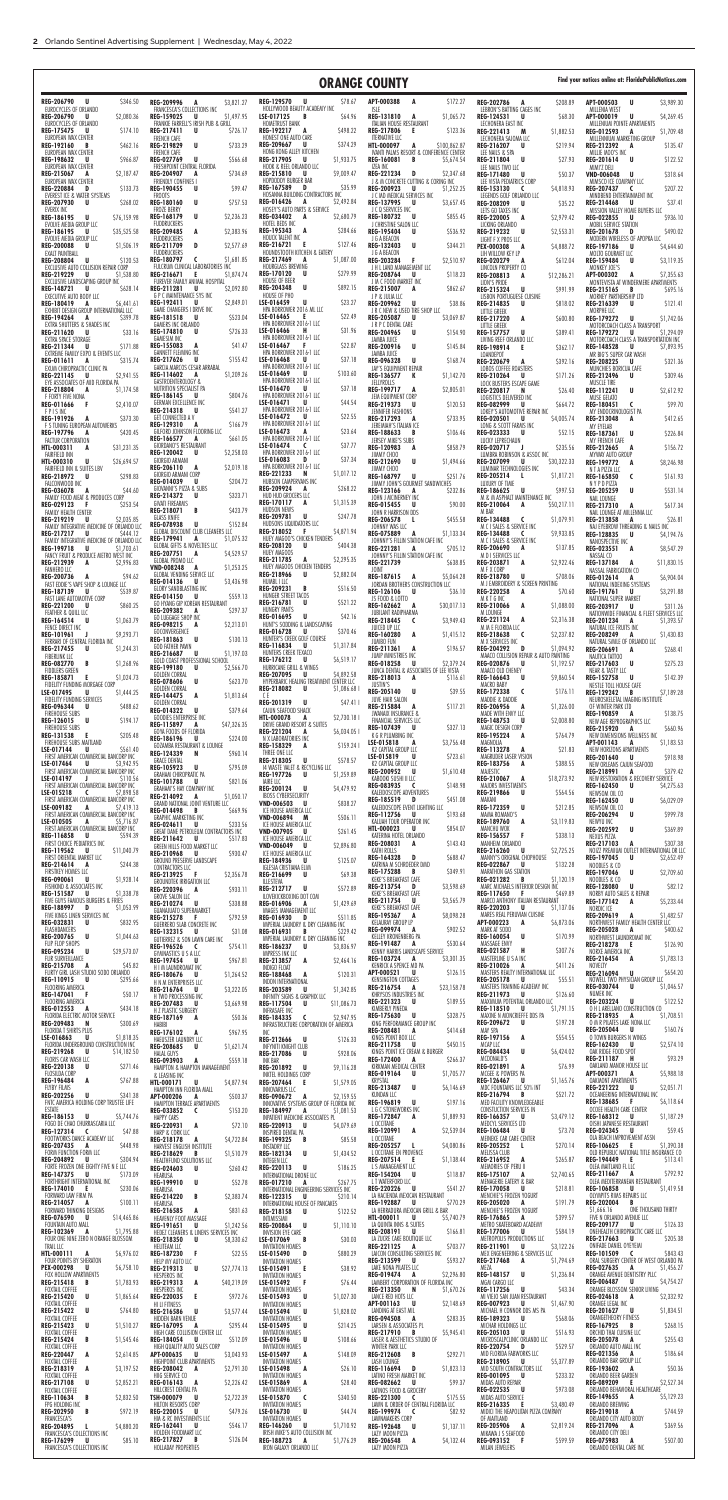| Find vour notices online at: FloridaPublicNotices.com                                              |                                                                                                                |                                                                                                                         | <b>ORANGE COUNTY</b>                                                                                              |                                                                                                          |                                                                                                         |
|----------------------------------------------------------------------------------------------------|----------------------------------------------------------------------------------------------------------------|-------------------------------------------------------------------------------------------------------------------------|-------------------------------------------------------------------------------------------------------------------|----------------------------------------------------------------------------------------------------------|---------------------------------------------------------------------------------------------------------|
| REG-007425 U<br>S310.46<br>ORLANDO DENTAL GROUP                                                    | REG-209627 C<br>\$233.61<br>PINOTTI'S PIZZA                                                                    | <b>REG-209306</b><br>D <sub>D</sub><br>S706.99<br>RICO PAN BAKERY CAFE APOPKA                                           | REG-216897 U<br>\$225.22<br>SMILEDIRECTCLUB                                                                       | LSE-016449<br>U<br>\$332.22<br>TAH MS BORROWER LLC                                                       | REG-088774 B<br>\$36.42<br>VANSON ENTERPRISES INC                                                       |
| \$11,646.49<br>REG-176976<br>U<br>ORLANDO EYE INSTITUTE LLC                                        | \$755.12<br><b>REG-209203</b><br>A<br>PIO PIO RESTAURANT                                                       | <b>REG-217240</b><br>\$21.07<br>U<br>RIDE FOUR U LLC                                                                    | \$5,857.35<br>REG-219942 F<br>SMILES OF OCOEE                                                                     | LSE-016450<br>\$1,052.24<br>U<br>TAH MS BORROWER LLC                                                     | REG-221415<br>\$498.55<br>U<br>VANTAGE TRUCK PARKING                                                    |
| \$4,749.33<br>REG-146127 U<br>ORLANDO HEART & VASCULAR CENTER LLC<br>REG-208977 A<br>\$1,205.37    | \$437.69<br><b>REG-026366</b><br>U<br>PISA PIZZA<br>REG-122889<br>\$1,126.86<br>U                              | \$1,116.93<br>REG-164516<br>U<br>RIGHTWAY FOOD<br>REG-209677 U<br>\$35.22                                               | REG-216553<br>\$122.52<br>U<br>SMOKE PRO GALLERY<br>REG-198713<br>\$299.33<br>U                                   | \$32.63<br>LSE-016451<br>U<br>TAH MS BORROWER LLC<br>LSE-016452<br>\$120.48<br>U                         | <b>REG-208488</b><br>U<br>\$1,656.12<br>VELLISIMO CENTER                                                |
| ORLANDO MEATS<br>U<br>\$6,103.21<br><b>HTL-000273</b>                                              | PIT STOP ORLANDO HAND WASH LLC<br>REG-216018<br>\$679.34<br>A                                                  | ROBITAILLE HEALTH & REHAB PA<br>REG-193926<br>\$4,417.28<br>U                                                           | SMOOTHIE KING<br>REG-201339<br>\$82.41<br>B                                                                       | TAH MS BORROWER LLC<br>\$97.05<br>LSE-016453<br>A                                                        | REG-216166<br>A<br>\$1,785.25<br>VELVET NAIL BAR<br><b>VND-003889</b><br>\$179.99<br>U                  |
| ORLANDO METROPOLITAN RESORT<br>\$165.73<br><b>REG-208364</b><br>A<br>ORLANDO MILLENIA LLC          | PIZZA AT LAKE EOLA<br><b>REG-216001</b><br>\$230.51<br>U.<br>PIZZA AT POINTE ORLANDO                           | ROCK EM APPAREL CO<br><b>APT-000652</b><br>\$1,371.01<br>U<br>ROLLING HILLS                                             | SMOOTHIE KING<br><b>REG-220465</b><br>\$2,570.91<br>U<br>SMOOTHIE KING                                            | TAH MS BORROWER LLC<br>\$35.53<br>LSE-016454<br>A<br>TAH MS BORROWER LLC                                 | <b>VENDING STATION</b><br>VND-004174 A<br>\$232.23                                                      |
| \$20.38<br><b>REG-205150</b><br>U<br>ORLANDO MUSIC PRODUCTIONS                                     | \$5,731.28<br><b>REG-026446</b><br>U<br>PIZZERIA UNO                                                           | \$3,309.52<br>REG-203510<br>U<br>ROMACORP INC                                                                           | \$2,826.68<br><b>REG-018951</b><br>A<br>SODO VETERINARY HOSPITAL PA                                               | \$137.84<br>LSE-016455<br>A<br>TAH MS BORROWER LLC                                                       | VENDING STATION<br>\$98.37<br><b>VND-004406</b><br>U                                                    |
| \$658.91<br>REG-151802 U<br>ORLANDO PSYCHIATRIC ASSOCIATES INC                                     | <b>REG-026447</b><br>U<br>\$7,006.56<br>PIZZERIA UNO RESTAURANT & BAR                                          | <b>REG-088071</b><br>\$779.37<br>U<br>ROMANO'S MACARONI GRILL                                                           | \$126.33<br>REG-212517 U<br>SOLACE NAIL SPA LLC                                                                   | LSE-016074<br>\$192.37<br>D<br>TAH MS BORROWER LLC<br>REG-210040                                         | VENDING STATION<br>\$274.44<br><b>VND-004407</b><br>A                                                   |
| <b>REG-024990</b><br>\$1,614.41<br>A<br>ORLANDO SMILES INC<br><b>REG-204237</b><br>– U<br>\$955.87 | REG-216031<br>\$532.39<br>U<br>PJS TIRE WHOLESALE LLC<br><b>REG-102683</b><br>\$5,739.36<br>U                  | \$478.19<br><b>REG-188404</b><br>U<br>ROSEMARY SPA LLC<br><b>VND-001898</b><br>\$36.81<br>- F                           | REG-126335<br>\$207.88<br>A<br>SOLUTIONS BRIDAL DESIGNER HOUSE<br>\$2,029.63<br>REG-197461<br><b>U</b>            | \$14,666.03<br>A<br>TAILGATE SPORTS GAMES LLC<br>\$609.25<br><b>REG-007078</b><br>-F                     | <b>VENDING STATION</b><br><b>VND-004971</b><br>\$48.26<br>- 6<br>VENDING STATION                        |
| ORLANDO SPINE & WELLNESS CENTER PLLC<br>\$1,054.11<br>REG-122934 U                                 | PLANET HOLLYWOOD<br><b>REG-084797</b><br>\$84,322.59<br>- 1                                                    | ROYAL CUP INC<br>\$57.86<br>VND-001903<br>D                                                                             | SOLUTIONS WEIGHT LOSS<br>\$699.62<br>REG-186563<br>U                                                              | TAJ SILVER STAR INC<br>REG-181548<br>\$255.43<br>A                                                       | VND-005229<br>– B<br>\$36.89<br><b>VENDING STATION</b>                                                  |
| ORLANDO SPORTS MEDICINE GROUP INC<br>\$498.22<br>REG-213877 A<br>ORLANDO SPORTS MEDICINE GROUP INC | PLANET HOLLYWOOD<br>\$7,568.39<br>REG-126471<br>A<br>PLANET HOLLYWOOD                                          | ROYAL CUP INC<br><b>VND-008230</b><br>\$37.81<br>M<br>ROYAL CUP INC                                                     | SONERO'S LATIN GRILL<br>\$532.39<br>REG-219621<br>U<br>SONIC RENTALS & SALES                                      | TAQUERIA AMECA JALISCO<br><b>REG-193465</b><br>\$20.37<br>TAQUERIA EL ALACRAN INC                        | <b>VND-005230</b><br>\$225.31<br>U<br><b>VENDING STATION</b>                                            |
| REG-212030 U<br>\$5.113.68<br>ORLANDO SUPER CENTER AUTO BODY                                       | \$23,966.34<br>LSE-006267<br>-L<br>PLANET HOLLYWOOD MEMORABILIA INC                                            | <b>VND-008231</b><br>U<br>\$27.56<br>ROYAL CUP INC                                                                      | \$318.40<br>REG-218849<br>B<br>SOUL FUEL INC                                                                      | \$2,612.90<br><b>REG-024745</b><br>A<br>TBB ORLANDO                                                      | \$41.98<br><b>VND-005231</b><br>A<br><b>VENDING STATION</b>                                             |
| APT-000413<br>\$14,278.01<br>A<br>ORLANDO TERRACE I<br>\$10,831.15<br>APT-000414<br>A              | LSE-011050<br>K<br>\$739.81<br>PLANET HOLLYWOOD MEMORABILIA INC<br><b>REG-206908</b><br>\$9,520.62<br>U        | <b>VND-007271</b><br>\$33.10<br>N<br>ROYAL CUP INC                                                                      | REG-147613<br>\$1,226.01<br>A<br>SOUNDBAR SCREAMS<br>\$2,318.04<br>REG-171897<br>U                                | \$60.55<br>REG-205738<br>U<br>TCC MOBILE WIRELESS LLC<br>\$137.59<br>REG-181705<br>A                     | <b>VND-005232</b><br>\$96.61<br>A<br><b>VENDING STATION</b><br><b>VND-005233</b><br>\$20.50<br>U.       |
| ORLANDO TERRACE II<br>\$553.82<br>REG-216012 U                                                     | PLASTICITY BRAIN CENTER OF ORLANDO LLC<br>REG-220584<br>\$235.61<br>-F.                                        | <b>VND-007463</b><br>U<br>\$105.18<br>ROYAL CUP INC<br>\$90.25<br><b>VND-005098</b><br>К                                | SOUTH BEACH TANNING CO<br>\$1,170.19<br><b>REG-197464</b><br>A                                                    | TEE SHIRT SHOP INC<br>REG-219663<br>\$526.30<br>U                                                        | <b>VENDING STATION</b><br><b>VND-005234</b><br>\$70.38<br><b>D</b>                                      |
| ORLANDO VAPE & SMOKE SHOP LLC<br>REG-201442 A<br>\$1,219.66                                        | PLATINUM 269<br>\$826.61<br>REG-205212<br>U                                                                    | ROYAL CUP INC<br>VND-005102 J<br>\$30.60                                                                                | SOUTH BEACH TANNING CO<br>\$106.13<br>REG-209303<br>U                                                             | TENTAO'S RESTAURANT & BAKERY<br>REG-219665<br>\$2,251.23<br>A                                            | <b>VENDING STATION</b><br><b>VND-005235</b><br>\$26.80<br><b>N</b>                                      |
| ORTHOPEDIC & NEUROSURGERY<br>OF FLORIDA LLC<br><b>REG-033645</b><br>\$255.68<br>A                  | PLAYOFFS BARBERSHOP<br>\$118.47<br><b>REG-220060</b><br>U<br>POCAHONTA SALON LLC                               | ROYAL CUP INC<br>\$32.08<br><b>VND-005103</b><br>A<br>ROYAL CUP INC                                                     | SOUTH PHILLY STEAKS<br>\$60.96<br>APT-000426<br>U<br>SOUTH RIDGE APARTMENTS LLC                                   | THAI EXPRESS<br>\$2,537.91<br>REG-168916<br>B<br>THAI PLACE RESTAURANT                                   | <b>VENDING STATION</b><br><b>VND-005236</b><br>K<br>\$24.66<br><b>VENDING STATION</b>                   |
| OSHIO KOREAN BBQ<br><b>REG-220474</b><br>\$1,172.39<br>A                                           | \$326.71<br>REG-214770<br>U<br>POKESTOP                                                                        | <b>REG-209559</b><br>\$3,669.13<br>D<br>ROYAL PETS MARKET & RESORT APOPKA LLC                                           | REG-122848<br>\$2,280.61<br>U<br>SOUTHERN AUTOMOTIVE FINANCE CO                                                   | <b>REG-092752</b><br>\$333.17<br>A<br>THE CULINARY SOURCE LLC                                            | <b>VND-005241</b><br>M<br>\$26.22<br><b>VENDING STATION</b>                                             |
| OSPHERE<br>\$2,912.82<br><b>REG-173660</b><br>A<br>OU METAL                                        | <b>REG-212090</b><br>\$126.60<br>U<br>POLISH NAIL BAR & SPA LLC<br>REG-219581<br>\$392.16<br>A                 | \$332.72<br>APT-000068<br>U<br>ROYAL PLACE APARTMENTS<br>\$358.57<br>REG-174169<br>U                                    | REG-158286<br>\$752.61<br>A<br>SOUTHERN NIGHTS THEATER<br>REG-201218 A<br>\$669.98                                | \$410.63<br><b>REG-200759</b><br><b>C</b><br>THE DIVE PLACE II LLC<br><b>REG-200313</b><br>\$576.95<br>D | \$33.63<br>VND-005245 F<br><b>VENDING STATION</b>                                                       |
| \$1,837.45<br>REG-201462<br>A<br><b>OUDOM THAI</b>                                                 | POLLO JUAN RESTAURANT<br>\$2,988.77<br>REG-208816<br>U                                                         | RUMMEL KLEPPER & KAHL LLP<br><b>REG-221557</b><br>\$8,663.52<br>A                                                       | SOUTHWEST ANESTHESIA<br>& PAIN MANAGEMENT PA                                                                      | THE TAVERN AT ROCK SPRINGS RIDGE<br><b>REG-081804</b><br>\$429.95<br>U                                   | <b>VND-005246</b><br>U<br>\$34.31<br>VENDING STATION<br>REG-219703<br>\$121.98<br>B                     |
| REG-140948<br>\$40.48<br>U<br>OUR VITAL EARTH INC<br>\$491.47<br>VND-008062<br>A                   | POLLUX GOLD LLC<br>REG-219579<br>\$737.75<br>U<br>POLO CHICKEN RESTAURANT                                      | RUSSELLS ON IVANHOE<br><b>REG-190746</b><br>\$91,789.36<br>Æ.                                                           | <b>REG-175864</b><br>\$1,711.78<br>. U<br>SOUTHWEST MEGA MEATS SUPER MARKET<br><b>REG-031088</b><br>U<br>\$165.81 | THREE POINT FOOD MART<br>\$553.10<br>REG-213886<br>F.<br>THREE SIXTY MEAT SHOP                           | VENUS NAIL LOUNGE & SPA<br>REG-191346<br>\$196.73<br>A                                                  |
| OUTCOME HEALTH<br>\$24.85<br>VND-008070 D                                                          | \$725.46<br><b>REG-202236</b><br>U<br>POP PARLOUR                                                              | RUSSO & SONS LLC<br>\$1,728.29<br>REG-203109<br>A<br>RUSTEAK AT COLLEGE PARK                                            | SOUTHWOOD INDUSTRIES<br>REG-102162<br>\$815.75<br><b>U</b>                                                        | REG-201512<br>\$715.09<br>A<br>THREE TEN NONA                                                            | VER PLOEG & LUMPKIN PA<br><b>REG-220375</b><br>\$120.53<br>U                                            |
| OUTCOME HEALTH<br>\$57.37<br>VND-008071 E<br>OUTCOME HEALTH                                        | \$126.33<br>REG-209683<br>U<br>POSH DAY SPA & NAILS<br>REG-208316<br>\$26.93<br>U                              | <b>REG-187408</b><br>\$1,436.06<br>RUSTEAK RESTAURANT & WINE BAR                                                        | SOUTHWOOD LANDSCAPING<br>\$255.65<br>REG-198542<br>A<br>SPECIALTY SOLUTIONS SOUTHEAST INC                         | REG-181698<br>\$40.63<br>B<br>TIBBY'S NEW ORLEANS KITCHEN<br>REG-033138<br>\$1,214.23<br>A               | VERANDA EASTERN EUROPEAN RESTAURANT<br><b>REG-204102</b><br>\$164.49<br>B                               |
| \$26.62<br><b>VND-008072</b><br>- N<br>OUTCOME HEALTH                                              | POWER COACHLINE INC<br>\$1,532.68<br>REG-199969<br>A                                                           | <b>REG-209805</b><br>\$391.78<br>U<br>S C R CLEANERS<br>\$1,990.97<br><b>REG-098302</b><br>U                            | \$2,008.19<br>REG-199873<br>A<br>SPECIALTYCARE IOM SERVICES LLC                                                   | TIEN HUNG MARKET INC<br>\$6,502.42<br><b>REG-209310</b><br>-E                                            | VEREIT<br>\$39.30<br>REG-191349<br>U<br>VESPR CRAFT COFFEE & ALLURES INC                                |
| \$69.56<br><b>VND-008073</b><br>OUTCOME HEALTH<br>\$78.89<br>VND-008074 U                          | PRECISION MEDIA INC<br>REG-187412 F<br>\$705.02<br>PREMIER FAMILY & SPORTS MEDICINE LLC                        | S H W SEVENTEEN INC<br>\$380.37<br>REG-209966 A                                                                         | \$9,689.11<br>REG-195410<br>- U<br>SPEEDPRO IMAGING ORLANDO<br>\$6,672.78<br>REG-162133 A                         | TIJUANA FLATS BURRITO CO<br><b>PEX-000272</b><br>\$868.63<br>A<br>TIMBER SOUND II                        | \$1,971.29<br>REG-201581 U<br>VILEBREQUIN                                                               |
| OUTCOME HEALTH<br>VND-008075 U<br>\$216.06                                                         | \$3,833.50<br>REG-210970 C<br>PREMIUM PAINTING SERVICES                                                        | S M C CONSTRUCTION SOUTHEAST LLC<br>REG-208890 F<br>\$628.44<br>S N S FLORIDA EXCLUSIVE SALON INC                       | SPEEDWAY LLC<br>REG-162134 U<br>\$5,581.50                                                                        | \$1,891.34<br>REG-212629 A<br>TIN & TACO                                                                 | APT-000481 U<br>\$1,122.56<br>VILLAS AT PINE HILLS                                                      |
| OUTCOME HEALTH<br>\$84.05<br>VND-008076 U                                                          | REG-219527 A<br>\$14,730.53<br>PRESIDENTE SUPERMARKET NO FORTY NINE INC                                        | REG-215023 A<br>\$302.75<br>SPILLC                                                                                      | SPEEDWAY LLC<br>REG-162286 C<br>\$9,880.90                                                                        | \$121.98<br>REG-221051 B<br>TIN & TACO                                                                   | \$685.79<br>REG-034724 A<br>VIRGIN HOLIDAYS<br>\$511.47<br>REG-034728 U                                 |
| OUTCOME HEALTH<br>\$62.45<br>VND-008077 A<br>OUTCOME HEALTH                                        | REG-195067 U<br>\$767.10<br>PRESTIGE PAVING & LAND DEVELOPMENT INC<br>LSE-017020 E<br>\$32.63                  | \$357.22<br>REG-201538 N<br>S X R MEDICAL LLC<br>\$3,501.53<br>REG-107606 U                                             | SPEEDWAY LLC<br>\$7,902.15<br><b>REG-162288</b><br>- F<br>SPEEDWAY LLC                                            | REG-218191 A<br>\$135.23<br>TIN & TACO<br><b>REG-208410</b><br>\$327.92<br>B                             | VISION BUSINESS PRODUCTS INC<br>\$2,212.52<br>APT-000459<br><b>U</b>                                    |
| \$22.01<br>VND-008078 A<br>OUTCOME HEALTH<br>\$93.43<br>VND-008079 A                               | PRESTO<br>LSE-017021 A<br>\$38.72<br>PRESTO                                                                    | SAAB DEFENSE & SECURITY USA LLC<br>REG-203384 A<br>\$243.67                                                             | REG-162291<br>\$7,230.09<br>A<br>SPEEDWAY LLC<br>REG-162298<br>U<br>\$7,575.98                                    | TIPSY SALONBAR<br>REG-100496 U<br>\$226.59<br>TIRE SUPER CENTER OF WINTER GARDEN INC                     | VISTA AT WINTER PARK<br>REG-140884 U<br>\$21,077.65                                                     |
| OUTCOME HEALTH<br>VND-008080 C<br>\$24.69                                                          | LSE-017022<br>U<br>\$33.84<br>PRESTO                                                                           | SADDLE UP ALL AMERICAN BAR<br>\$316.43<br>REG-193914 A<br>SAIGON NOODLE & GRILL                                         | SPEEDWAY LLC<br>REG-201309 U<br>\$722.25                                                                          | REG-203650 A<br>\$491.64<br>TOASTED                                                                      | VITAL RECORDS CONTROL OF FLORIDA INC<br><b>REG-034776 U</b><br>\$1,609.82<br>VITAL SIGNS OF ORLANDO INC |
| OUTCOME HEALTH<br>\$89.36<br>VND-008081 B<br>OUTCOME HEALTH                                        | \$48.02<br>LSE-017023<br>A<br>PRESTO<br>\$42.59<br>LSE-017024<br>U                                             | REG-166463 A<br>\$1,007.38<br>SAM SERVICE STATION INC                                                                   | SPOLETO<br>\$521.63<br>REG-031271 A<br>SPORTSTOWN BILLARDS INC                                                    | \$321.36<br><b>REG-205472 U</b><br>TONYS AUTO SHOP LLC<br><b>REG-203376 U</b><br>\$462.46                | REG-216576 A<br>\$257.80<br>VIVI BUBBLE TEA LLC                                                         |
| \$186.01<br>SGN-000958 A<br>OUTFRONT MEDIA LLC                                                     | PRESTO<br>U<br>\$32.96<br>LSE-017025                                                                           | REG-029208 U<br>\$6,884.29<br>SAM'S CLUB<br>REG-101225 U<br>\$20,458.90                                                 | \$10,324.32<br><b>REG-008780</b><br>A<br>SPRAGGINS INC                                                            | TOPDESK U S A INC<br>\$431.82<br>REG-110371 U                                                            | REG-197433 U<br>\$178.81<br>VIVID SMILES DENTAL LAB LLC<br>\$137.85<br>REG-217037 A                     |
| \$453.88<br>SGN-001145 U<br>OUTFRONT MEDIA LLC<br>REG-014822 F<br>\$13,949.34                      | PRESTO<br>\$942.93<br>REG-216843 U<br>PRIME DENTAL LAB LLC                                                     | SAM'S CLUB<br>REG-101227 U<br>\$24,447.20                                                                               | \$575.57<br>REG-182425 A<br>SPRY LLC<br>REG-215385 U<br>\$9,236.54                                                | TORTILLERIA & RESTAURANTE LA MEXICANA INC<br>REG-139576 F<br>\$33.32<br>TOTAL WOMAN HEALTH CARE PA       | VIXEN FITNESS<br><b>REG-179788</b><br>\$909.14<br>A                                                     |
| OUTWORX GROUP<br>\$605.04<br>REG-170642 A                                                          | \$838.11<br>REG-177224 U<br>PRIME LINE DISTRIBUTORS INC                                                        | SAM'S CLUB<br>\$401.40<br>REG-191217 F<br>SAN JOSES ORIGINAL MEXICAN RESTAURANT #4                                      | SQUARETRADE INC<br>LSE-016213<br>- E<br>\$20.35                                                                   | \$25,610.25<br>REG-218887 A<br>TOURICO HOLIDAYS INC                                                      | VUE AT LAKE EOLA CONDOMINIUM<br>REG-206773 A<br>\$1,240.74                                              |
| OWN IT NOW<br>REG-170642 A<br>\$3,347.58<br>OWN IT NOW                                             | \$104.12<br>REG-205623 A<br>PRIMEFLIGHT AVIATION<br><b>REG-202454 U</b><br>\$1,269.05                          | REG-205895 A<br>\$1,288.56<br>SANCTUM CAFE<br>\$982.04<br>REG-207701 A                                                  | SRP SUB LLC<br>LSE-016214<br>\$85.93<br>-F.<br>SRP SUB LLC                                                        | \$65.73<br>REG-211389 U<br>TOXIC LOUNGE<br>REG-221259 U<br>\$583.10                                      | VYCE LOUNGE<br><b>HTL-000031</b><br>\$6,635.30<br>A<br>W O W RESORT                                     |
| \$3,488.54<br>REG-177473 A<br>OWN IT NOW LEASE PURCHASE<br>\$490.13<br>REG-177473 A                | PRIMUS CROSSFIT<br>\$3,940.71<br>REG-137252 C<br>PRISM ONE GROUP LLC                                           | SANDRO MAJE<br>REG-219602 E<br>\$2,351.59                                                                               | LSE-016215<br>U<br>\$203.55<br>SRP SUB LLC<br>LSE-016216<br>U                                                     | TRANS OCEANIC LIFE INSURANCE<br>COMPANY OF AMERICA<br>\$1,374.79<br>REG-182061 U                         | REG-213446 J<br>\$9,649.84<br>W TWO SERVICES INC                                                        |
| OWN IT NOW LEASE PURCHASE<br>\$2,684.77<br>REG-206141 U                                            | REG-193334 A<br>\$40.03<br>PRO SERVICES ENGINEERING                                                            | SANFORD BREWING CO<br>\$727.56<br><b>REG-218083</b><br>U<br>SANJEAN FACILITY CARE INC                                   | \$869.81<br>SRP SUB LLC<br>LSE-016217<br>U<br>\$51.66                                                             | TRANSDEV BUSINESS SOLUTIONS INC<br>REG-219854 U<br>\$4,271.49                                            | \$2,951.60<br><b>REG-034908</b><br>. U<br>WACO SCAFFOLDING<br>& EQUIPMENT COMPANY INC                   |
| OWN IT NOW LEASE PURCHASE<br>\$3,705.36<br>REG-202331 U<br>OXXO CARE CLEANERS                      | \$32.68<br>LSE-016144<br>U<br>PRO VIGIL INC<br>\$2,686.61<br>APT-000376 C                                      | REG-208956 U<br>\$117.23<br>SAZONS BUFFET & GRILL                                                                       | SRP SUB LLC<br>LSE-016218<br>U<br>\$190.42<br>SRP SUB LLC                                                         | TRAVEL TRADERS<br>\$69.28<br>REG-205488 A<br>TREND TRAVEL U S A                                          | REG-208511 U<br>\$2,686.62<br>WAHLBURGERS                                                               |
| \$177.73<br>REG-158155 A<br>P C C MEDICAL HOLDINGS LLC                                             | PROMENADE THE<br>REG-207336 U<br>\$11,638.66                                                                   | \$133.70<br>REG-221584 B<br>SCALETTA CORP<br>\$483.47<br>REG-210293<br><b>U</b>                                         | LSE-016219<br>U<br>\$34.42<br>SRP SUB LLC                                                                         | REG-216197 A<br>\$1,798.40<br>TRI STAR AIRPORT HANDLING SERVICES CO                                      | REG-218220 A<br>\$1,085.54<br>WALLYS OF ORLANDO LLC                                                     |
| \$493.67<br>REG-221245 U<br>P C D G CONSTRUCTION LLC<br>\$73.95<br>LSE-015640<br>A                 | PROVIDENCE CONSTRUCTION<br>& DEVELOPMENT CO<br>\$1,603.73<br>REG-187972 U                                      | SCF RC FUNDING IV LLC<br>REG-029548 A<br>\$6,989.45                                                                     | LSE-016220<br>\$58.21<br>A<br>SRP SUB LLC<br>LSE-016221<br>\$169.24<br>A                                          | REG-021159 A<br>\$3,510.09<br>TRIAD ISOTOPES INC<br>\$719.42<br>REG-017929 A                             | REG-208516 A<br>\$609.00<br>WARRIOR SPORTS PARK LLC<br>\$122.26<br>REG-177942 U                         |
| P LAND ASSET LLC<br>\$3,396.15<br><b>REG-183400 U</b>                                              | PURE SKIN DERMATOLOGY LLC<br>\$292.10<br>REG-196805 U                                                          | SCHWAB OFFICE PRODUCTS<br>\$51.83<br>REG-218437 E<br><b>SCOTTY CRANMER CORP</b>                                         | SRP SUB LLC<br>LSE-016222<br>$\epsilon$<br>\$142.00                                                               | TROPICAL CLEANERS<br>REG-033745 A<br>\$7,940.56                                                          | WE LOVE KIDS LEARNING ACADEMY<br>REG-109191 U<br>\$466.78                                               |
| PACK FOUR U CORP<br>\$777.36<br>REG-025253 D<br>PALACE DRY CLEANERS                                | PURELUX NAILS SALON LLC<br>\$20,367.29<br>REG-206755 A<br>PURETEX SOLUTIONS                                    | LSE-014441<br>\$124.56<br>U<br>SCR PROPERTIES 1 LLC                                                                     | SRP SUB LLC<br>\$200.55<br>LSE-016075<br>D<br>SRP SUB LLC                                                         | TROPICAL NUT & FRUIT<br>REG-216148 U<br>\$1,144.21<br>TROPICAL SMOOTHIE CAFE                             | WEEKS & WEEKS WASTE SERVICES INC<br>REG-144270<br><b>U</b><br>\$147.60<br>WENDY'S                       |
| \$126.33<br>REG-202080 U<br>PALAZZO DAY SPA & NAILS INC                                            | REG-127719 A<br>\$1,529.35<br>PUTTING EDGE                                                                     | \$643.41<br>LSE-014927<br>. U<br>SCR PROPERTIES 1 LLC<br>\$197.15<br>LSE-014928<br>. U                                  | LSE-016740<br>\$42.05<br>M<br>SRP SUB LLC                                                                         | REG-220987 A<br>\$467.86<br>TRUSTED COMPANIES LLC                                                        | REG-205281 C<br>\$63.09<br>WEST ORANGE DIALYSIS SERVICES LLC                                            |
| REG-175228 U<br>PALISADES RESORT<br>\$665.32<br>REG-205204 B                                       | \$2,269.02<br>\$2,360.90 APT-000334<br>- E 1<br>Q AT MAITLAND<br>\$1,355.06<br>REG-161013<br>- J               | SCR PROPERTIES 1 LLC<br>\$131.68<br>LSE-014929<br>A                                                                     | LSE-016741<br>H<br>\$27.15<br>SRP SUB LLC<br>\$979.00<br>REG-192552 U                                             | REG-217907 U<br>\$126.33<br>TUFFY AUTO SERVICE CENTER<br>\$56.72<br>REG-189840 B                         | \$811.43<br>REG-137103 C<br>WEST ORANGE NEPHROLOGY LLC                                                  |
| PALMER CHIROPRACTIC & WELLNESS LLC<br>REG-208288 G<br>\$124.44<br>PALOMA COFFEE CO                 | QUALITY ASSURED SERVICES INC<br>\$1,376.86<br>HTL-000281 M<br>QUALITY INN                                      | SCR PROPERTIES 1 LLC<br>LSE-014930<br>\$216.93<br>A<br>SCR PROPERTIES 1 LLC                                             | STAGES PLUS LLC<br>REG-035650 U<br>\$1,054.90<br>STANLEY H ASENSIO DMD PA                                         | TWO THOUSAND FOUR PARTNERS II LLC<br>\$1,779.34<br>REG-216757 A<br>U P S STORE                           | \$680.33<br>REG-215953 F<br>WEST ORLANDO INTERNAL MEDICINE<br>REG-193476 C<br>\$525.82                  |
| REG-219511 C<br>PAMMIE'S SAMMIES LLC                                                               | \$187.23 REG-188523 U<br>\$7,929.60<br>QUALITY INN & SUITES                                                    | \$4,308.27<br>REG-220909 C<br>SEA & SHORELINE<br>\$263.48<br>REG-156770 A                                               | \$1,430.66<br>REG-144404 U<br>STARCHILD ACADEMY WEKIVA                                                            | REG-213975 F<br>\$70.21<br>U P S STORE                                                                   | WEST SIDE CREMATORY LLC<br><b>REG-220057 U</b><br>\$657.00                                              |
| \$4,021.97<br>REG-216823<br>A<br>PANADERIA EL CAFETAL LLC<br>REG-025310 A                          | \$178.78<br>HTL-000028 A<br>QUALITY INN & SUITES DOWNTOWN<br>\$978.81 <b>REG-162742 U</b><br>\$2,630.16        | SEA THAI RESTAURANT<br>\$591.84<br>REG-219606<br>- U                                                                    | \$541.08<br>REG-207674 U<br>STEAK ON FIRE LLC<br>REG-191357 U                                                     | \$1,184.84<br><b>REG-014706</b><br>A<br>U R S CORPORATION SOUTHERN<br>\$148.69 <b>REG-114279 U</b>       | WG LAKE AUSTIN LLC<br>REG-215922 C<br>\$121.19<br>\$259.02 WHEEL KINGZ LLC                              |
| PANAMA JACK INC<br>REG-094237 A                                                                    | QUEST EVENTS LLC<br>\$145.70 REG-117904 A<br>\$787.06                                                          | SEANA'S<br>\$422.96<br>REG-029717 U<br>SEAY TREE SERVICE INC                                                            | STERILE ENVIRONMENT TECHNOLOGIES INC US A AUTO FINANCE<br>\$818.64<br>REG-216090 U                                | \$7,497.99<br>REG-207119 A                                                                               | REG-210380 U<br>\$1,419.37<br>WHITE OAKS LANDSCAPE LLC                                                  |
| PANAMA JACK INTERNATIONAL INC<br>\$341.22<br><b>REG-023340 U</b><br>PANDENTAL LLC                  | QUEST EVENTS LLC<br>\$1,008.01<br><b>REG-008686 U</b><br>QUICK FUEL LLC                                        | \$463.04<br>REG-221401 U<br>SEGANA INC                                                                                  | STEVEN TYLERS LIQUIDATION WAREHOUSE<br>REG-165112 C<br>\$2,903.62<br>STONEYBROOK FAMILY DENTISTRY PA              | UBREAKIFIX<br>\$57.85<br>REG-215286 U<br>ULTIMATE WELDING & REMODELING INC                               | REG-128289 U<br>\$308.69<br>WHOLE HEALTH ALTERNATIVES II LLC                                            |
| REG-220366 A<br>\$1,570.74<br>PAPA GIO'S OF AVALON PARK                                            | REG-206098 U<br>\$395.47<br>QUICKLY CAFE<br>$\mathbf{U}$<br>\$735.30                                           | REG-211335 U<br>\$1,049.81<br>SELAM ETHIOPIAN & ERITREAN CUISINE LLC<br><b>REG-185963</b><br>$\mathbf{U}$<br>\$3,377.20 | REG-218212 U<br>\$217.62<br>STREETWISE URBAN FOOD                                                                 | REG-209516 U<br>\$24.05<br>UNICOM ORLANDO LLC                                                            | REG-209681 A<br>\$139.01<br>WHOLESALE WEDDING CHAIR COVERS INC<br>REG-184690 E<br>\$11,382.51           |
| REG-209995 A<br>\$1,549.46<br>PAPA LLAMA<br>\$329.52<br>REG-212036 U                               | <b>REG-205336</b><br>QUISKEYA TRADING CORP<br>REG-121723 U<br>\$198.23                                         | SENOR FROGS<br>\$21.08<br>REG-216067 U                                                                                  | \$1,075.32<br>REG-219651 A<br>STRETCHZONE NONA<br>REG-212709 B<br>\$515.86                                        | \$16,728.86<br>APT-001141 A<br>UNION WEST<br>\$719.06<br>REG-189785 B                                    | WILEY EDU LLC<br>\$6,520.36<br>REG-018002 A                                                             |
| PARADISE BAKERY & LOUNGE LLC<br>\$580.88<br>REG-094691 U<br>PARAMOUNT PLUMBING INC                 | R C CAST RESTORATION & CLEANING INC<br><b>REG-205426 U</b><br>\$227.55<br>R M A MEDICAL CENTERS OF FLORIDA LLC | SENOR PALETA<br>\$1,081.09<br>REG-207055 U<br>SERENDIPITY LOVING CARE LLC                                               | STRIKE GEAR LLC<br>\$443.18<br>REG-219859 A<br>STUART & KAIGLE HOLDINGS LLC                                       | UNIQUE DIAMOND BOUTIQUE LLC<br>\$614.04<br>REG-150162 U<br>UNITED WORLD SOCCER INC                       | WILSON ESLER MOSKOWTIZ EDELMAN<br>& DICKER LLP<br>REG-212308 U<br>\$121.53                              |
| \$4,541.76<br>REG-216188 A<br>PARAMOUNT URGENT CARE                                                | REG-173129 U<br>\$120.28<br>R TEAM AUTOBODY & COLLISION INC                                                    | \$363.89<br>REG-205381 F<br>SEVA                                                                                        | REG-207642 A<br>\$1,692.38<br>STUBBORN MULE                                                                       | \$66.85<br>REG-219760 U<br>UNITY TOWING                                                                  | WINEY WENCH LLC<br>REG-142105 A<br>\$1,687.21                                                           |
| REG-025404 A<br>\$1,512.12<br>PARISIAN CLEANERS<br>APT-000221 A                                    | REG-162311 U<br>\$3,815.90<br>RACETRAC PETROLEUM INC<br>\$347.71<br>\$1,756.50 <b>REG-162314</b> C             | \$712.32<br>REG-217320 A<br>SEVENTH SENSE BOTANICAL THERAPY<br>REG-217321 U<br>\$959.32                                 | REG-212254 A<br>\$187.78<br>STUDIO VIP SALON & SPA<br>\$325.44<br>REG-216940 U                                    | REG-147217 A<br>\$272.74<br>UNIVERSAL EVENT PHOTOGRAPHY<br>\$679.41<br>APT-000719<br>. U                 | WINGHOUSE OF KIRKMAN RD<br>REG-112860 A<br>\$1,061.52                                                   |
| PARK AT COLLINGTON<br>\$531.14<br>REG-217129 U                                                     | RACETRAC PETROLEUM INC<br>REG-120765 U<br>\$1,141.89                                                           | SEVENTH SENSE BOTANICAL THERAPY<br>\$579.21<br>REG-216895 U<br>SEVENTH SENSE BOTANICAL THERAPY                          | SUGAR KING<br>REG-217525 A<br>\$318.56                                                                            | UNIVERSITY PARK APARTMENTS<br>UTL-003663 U<br>\$8,260.74                                                 | WINGHOUSE OF ORLANDO<br>\$2,791.33<br>REG-035524 C<br>WINTER GARDEN BOWL                                |
| PARKWAY CLEANERS<br>\$4,133.39<br>REG-164122 A<br>PARSONS SERVICES CO                              | RACK ROOM SHOES<br>\$492.76<br>REG-201645 A<br>RAFA LAURETTO EYEBROW MED & SPA                                 | \$362.58<br>REG-214963 A<br>SHAAN SAAR LLC                                                                              | SUMMIT ATLANTIC PRODUCTIONS LLC<br>\$409.83<br>REG-162163 A<br>SUNOCO SERVICE STATION                             | UNIVISION<br>UTL-004033 U<br>\$643.35<br>UNIVISION                                                       | \$2,554.53<br>REG-162307 U<br>WINTER PARK BUSINESS INC                                                  |
| REG-210842 C<br>PARTNERS PHARMACY OF FLORIDA LLC<br>\$3,474.64<br>REG-030798 U                     | \$50.58 <b>REG-176640 A</b><br>\$1,950.40<br>RAGAZZI'S PIZZA & RESTAURANT<br>\$228.96<br>REG-027512 U          | \$62.17<br>REG-029996 U<br>SHAMROCK BEVERAGE & LIQUORS<br>\$585.17<br>REG-103808 U                                      | \$280.69<br>REG-032119 A<br>SUNSHINE COIN LAUNDRY<br>\$389.11<br>REG-147315 A                                     | \$528.82<br>REG-093288 A<br>UNLIMITED MARBLE<br>REG-125986 A<br>\$12,890.82                              | \$2,020.05<br>REG-173513 B<br>WINTER PARK GRANITE & MARBLE LLC<br>\$749.80<br>REG-137363 B              |
| PAT'S EXPRESS CAR WASH INC<br>\$376.65<br>REG-189134 A                                             | RAINBOW TRAIL LAUNDRY<br>\$403.76<br><b>REG-220085 U</b>                                                       | SHAPIRO INSURANCE GROUP<br>REG-207208 A<br>\$1,622.77                                                                   | SUNSHINE STATE MEDICAL INC<br>\$135.47<br>REG-220736 A                                                            | UNLIMITED MEDICAL SERVICES OF FLORIDA LLC<br>REG-165295 C<br>\$4,492.49                                  | WINTER PARK HEALTH & FITNESS LLC<br>REG-185106 B<br>\$5,921.36                                          |
| PATIENT MATTERS LLC<br>\$818.68<br>REG-219009 U<br>PAWS AROUND TOWN MOBILE VET                     | RAMHER LLC<br>\$13,651.85<br>REG-209305 D<br>RANDALL ARCHITECTURAL IRONWORK                                    | SHARIFCO LLC<br>\$564.12<br>REG-117468 U<br>SHELL SERVICE STATION                                                       | SUPERIOR CUSTOMZ INC<br>REG-218851 B<br>\$272.23<br>SURREY HOMES LLC                                              | UNO CHICAGO GRILL<br>REG-181256 A<br>\$630.76<br>UPROAR P R LLC                                          | WINTER PARK ONCOLOGY<br>REG-118919 A<br>\$1,392.46<br>WOMEN'S PELVIC SURGICAL CENTER                    |
| REG-206080 A<br>\$193.35<br>PAYCOR INC                                                             | REG-179805 D<br>\$35,415.50<br>RANDALL MECHANICAL INC                                                          | \$661.99<br>REG-162160 U<br>SHELL SERVICE STATION                                                                       | REG-210637 D<br>\$173.72<br>SURREY HOMES LLC                                                                      | REG-167915 C<br>\$2,394.37<br>URBAN FLATS                                                                | REG-208564 U<br>\$121.27<br>WONDERLANDS FOOD INC                                                        |
| \$126.60<br>REG-209621 U<br>PEAK INJURY & ORTHOPEDIC INC<br>\$3,302.78<br>REG-025830 A             | \$72,574.58<br>REG-210844 D<br>RANDALL SITE COMPANY INC<br>\$3,828.99<br>REG-107567 U                          | \$1,649.81<br>REG-165983 U<br>SHELL SERVICE STATION<br>\$93.26<br>REG-201151 U                                          | \$363.03<br>REG-210638 D<br>SURREY HOMES LLC<br>REG-194752 U<br>\$414.16                                          | \$158.54<br>REG-189424 A<br>URBAN HIBACHI<br>REG-212251<br>\$151.70<br>A                                 | <b>REG-209099 U</b><br>\$13,476.41<br>WOODLAND ENVIROMENTAL LLC                                         |
| PENINSULA METAL FINISHING INC<br>REG-185494 U<br>\$1,144.15                                        | RANDY SUGGS LANDSCAPING INC<br>\$5,771.38<br>REG-186569 B                                                      | SHINING STARS ACADEMY<br>\$838.63<br>REG-212564 A<br>SHOTS ORLANDO                                                      | SUS HI LLC<br>REG-206890 U<br>\$3,575.93                                                                          | URBAN STYLEZ SODO LLC<br>\$122.26<br>REG-216222<br><b>U</b>                                              | REG-209099 U<br>\$23,776.98<br>WOODLAND ENVIROMENTAL LLC<br>REG-221176<br><b>U</b><br>\$2,248.28        |
| PEPERONCINO INC<br>\$1,179.95<br>REG-210969 U<br>PERFECT CASES INC                                 | RAVENOUS PIG<br>\$131.13<br>REG-164897 A<br>REACH LOCAL INC                                                    | REG-203311 B<br>\$845.10<br>SIGHTHOUND INC                                                                              | SUSHI YUMMY<br><b>REG-213750</b><br>U<br>\$2,362.31<br>SUSURU                                                     | V I P AUTO ENTERPRISE INC<br>\$319.38<br>REG-215675 U<br>V I P PRODUCTIONS ORLANDO FL LLC                | WORKDAY INC<br>REG-191541 U<br>\$30,945.61                                                              |
| \$345.42<br>REG-025915 U<br>PERFECT PRINTING<br>\$3,315.17<br>REG-025919 U                         | REG-203332 U<br>\$265.41<br>RED TEAM SOFTWARE LLC<br>\$548.15<br>REG-117848 E                                  | \$2,560.05<br>REG-029596 U<br>SIGN PRODUCERS INC<br>\$5,032.56<br>REG-209972 A                                          | REG-181346 A<br>\$93.49<br>SWEAT<br>REG-219633 A<br>\$96.76                                                       | \$607.57<br>REG-009299 A<br>V S C FIRE & SECURITY INC<br>REG-034385 E<br>\$1,140.65                      | WORLD WRESTLING ENTERTAINMENT<br><b>REG-206300</b><br>\$88.05<br>U.<br>WRIGHT CAPITAL FUND LLC          |
| PERFECTION ARCHITECTURAL SYSTEMS LLC<br>\$220.74<br>REG-209749 U                                   | REDCHIP COMPANIES INC<br><b>REG-208864 U</b><br>\$133.86                                                       | SIGNATURE COLLISION CENTERS LLC<br>\$135.23<br>REG-208883 A                                                             | SWEET SHIBA<br>\$203.73<br>REG-117426<br>B                                                                        | <b>VALET CLEANERS</b><br>LSE-016399 B<br>\$190.37                                                        | \$3,459.97<br>REG-094075 K<br>WYLAND GALLERIES OF FLORIDA                                               |
| PERFORMANCE CORVETTES LLC<br>\$2,520.80<br>REG-177095 A<br>PERSHING COIN LAUNDRY                   | REDCONE<br>\$2,292.83<br>REG-152809 A<br>REDLIGHT REDLIGHT                                                     | SIGNATURE TITLE PROFESSIONALS<br>\$144.92<br>REG-220661 A<br>SIGNER DESIGNER                                            | SYDGAN CORP<br>REG-170209 U<br>\$3,274.91<br>T & A LASER                                                          | VALET LIVING LLC<br>LSE-015731 E<br>\$71.07<br>VALET LIVING LLC                                          | REG-133158 U<br>\$118.93<br>WYLAND GALLERIES OF FLORIDA LTD                                             |
| \$4,810.19<br>REG-220923 A<br>PERSIMMON HOLLOW BREWING CO LLC                                      | \$403.76<br>REG-220084 U<br>REDWOOD U S A LLC                                                                  | \$32,624.16<br>PEX-000320 U<br>SILVER HILLS OWNERS LLC                                                                  | <b>REG-098068 U</b><br>\$1,218.14<br>T & G CONSTRUCTORS                                                           | LSE-016014 F<br>S620.93<br>VALET LIVING LLC                                                              | REG-202710 E<br>\$1,236.04<br>X O S DIGITAL<br>\$1,141.11<br>REG-217498 U                               |
| REG-218790 E<br>PERSONAL RECOVERY NETWORK LLC<br>REG-218432 F                                      | \$352.94<br>\$296.51 <b>HTL-000261 D</b><br>REGENCY INN & SUITES<br>\$671.88 <b>REG-025436 B</b><br>\$4,147.34 | \$20,580.90<br><b>REG-223273</b><br>SIMCOM INTERNATIONAL INC<br>\$274,492.42<br><b>REG-223274</b>                       | REG-213506 A<br>\$239.45<br>T D N GROUP LLC<br>REG-155592 A<br>\$3,177.48                                         | LSE-016015 U<br>\$339.23<br>VALET LIVING LLC<br>\$625.20<br>LSE-016016 U                                 | XIMI VOGUE LIFE<br><b>REG-207278 U</b><br>\$3,583.20                                                    |
| PERSONAL RECOVERY NETWORK LLC<br>REG-218612 U                                                      | REHABILITATION CENTER OF WINTER PARK<br>\$943.13 <b>REG-175762</b> A<br>\$277.99                               | SIMCOM INTERNATIONAL INC<br>\$311.20<br>REG-089394 U                                                                    | T G LEE FOODS INC<br>\$576.55<br>REG-210539 A                                                                     | VALET LIVING LLC<br>\$456.59<br>LSE-016017 U                                                             | YOURMEMBERSHIP HOLDING COMPANY<br>& SUBSIDIARIES<br>\$191.57<br><b>REG-208840 U</b>                     |
| PERSONAL RECOVERY NETWORK LLC<br>REG-197330 U<br>PETERSENDEAN ROOFING & SOLAR INC                  | RELAX THE BACK<br>\$999.10 REG-138593 A<br>\$348.84<br>RELEVANT MEDIA GROUP INC                                | SIMULTANEOUS SOLUTIONS INC<br>REG-199559 A<br>SKY DISASTER RESTORATION INC                                              | TUIDSUSAINC<br>\$507.31 <b>REG-187452</b> U<br>TACOS EXPRESS INC                                                  | VALET LIVING LLC<br>VALET LIVING LLC                                                                     | \$298.87 YUMMY'S EXPRESS<br>REG-216419 A<br>\$944.27                                                    |
| \$1,947.28<br>REG-108424 U<br>PETLAND                                                              | \$56.87<br>REG-104401 A<br>RENAISSANCE PLANNING GROUP INC                                                      | \$5,013.98<br>REG-136754 U<br>SKY LIMIT EQUIPMENT LLC                                                                   | \$368.84<br>LSE-016073 D<br>TAH 2017-1 BORROWER LLC                                                               | LSE-016019 U<br>\$48.05<br>VALET LIVING LLC                                                              | Z ASIAN VIETNAMESE KITCHEN<br>REG-029832 B<br>\$2,963.04                                                |
| \$21.07<br>REG-212061 U<br>PHALANX STRENGTH & CONDITIONING<br>\$122.26<br>REG-173033 U             | APT-000909 A<br>\$4,873.27<br>RESERVE AT THE BEACH LINE<br>\$1,732.88<br>APT-000301 A                          | REG-146781 A<br>\$286.50<br>SKY RESORT MANAGEMENT LLC<br><b>HTL-000369</b><br>U<br>\$4,410.32                           | \$73.91<br>LSE-016441<br>- F<br>TAH 2017-1 BORROWER LLC<br>LSE-016442<br>\$274.08<br>. U                          | U<br>LSE-016020<br>\$266.92<br>VALET LIVING LLC<br>LSE-016021<br>A<br>\$1,043.42                         | ZACHARY HODGINS DMD PA<br>REG-214015 A<br>\$391.33<br>ZAMAN CUISINE                                     |
| PHILLIPS AUTOMOTIVE PAINT & BODY LLC<br>\$1,766.18<br>REG-198406 F<br>PHO REAL LLC                 | RESERVE I AT ROSEMONT<br>\$6,232.42<br>REG-205412 A<br>RESOULUNA ADVANCED AESTHETIC THERAPY                    | SLEEP INN & SUITES<br>REG-190555 A<br>\$507.10<br>SLOPPY TACO LLC                                                       | TAH 2017-1 BORROWER LLC<br>\$1,399.53<br>LSE-016443<br>. U                                                        | VALET LIVING LLC<br>LSE-016022<br>\$671.14<br>A<br>VALET LIVING LLC                                      | REG-216123 U<br>\$1,566.85<br>ZARUBINA LEONTYEVA LLC DBA ROYAL MIRAGE                                   |
| \$236.60<br>REG-109747 C<br>PHOENIX RISING LLC                                                     | \$483.97<br>REG-210295 U<br>RESPIRATORY & SLEEP DISORDERS CENTER PLLC                                          | REG-199012 A<br>\$3,932.21<br>SMASHBURGER                                                                               | TAH 2017-1 BORROWER LLC<br>LSE-016444<br>S254.99<br>TAH 2017-1 BORROWER LLC                                       | \$864.77<br>LSE-016023<br>A<br>VALET LIVING LLC                                                          | REG-121761 A<br>\$25,523.82<br>ZENITH LIGHTING INC<br>REG-212936<br>U<br>\$112.72                       |
| \$100.80<br>REG-085708 A<br>PHYSICAL MEDICINE PAIN CENTER PA<br>REG-144960 A<br>\$223.04           | REG-028034 K<br>\$5,124.77<br>RESTAURANT MARRAKESH<br>REG-220492 A<br>\$62.18                                  | REG-198905 U<br>\$3,614.18<br>SMASHBURGER<br>REG-213655<br>\$2,442.55<br>U                                              | LSE-016445 A<br>\$58.07<br>TAH 2017-1 BORROWER LLC<br>LSE-016446<br>\$122.49<br>A                                 | LSE-016024 C<br>\$61.83<br>VALET LIVING LLC<br>- E<br>\$330.49<br><b>REG-185630</b>                      | ZERO DEGREES<br>REG-210557 A<br>\$96.24                                                                 |
| PIC SOLVE<br>REG-026314 N<br>\$1,465.72                                                            | REVEL BEAUTY LLC<br>REG-215506 U<br>\$1,323.37                                                                 | SMASHBURGER<br>REG-215404<br>\$7,991.16<br>A                                                                            | TAH 2017-1 BORROWER LLC<br>LSE-016447<br>\$51.81<br>B                                                             | VALIDATED CUSTOM SOLUTIONS FLORIDA LLC<br>REG-221257<br>U<br>S68.31                                      | ZERO EIGHT ONE WOOD FIRED PIZZA<br>\$115.99<br>REG-201715 U                                             |
| PINE CASTLE ANIMAL CARE CENTER LLC<br>REG-031089 E<br>\$3,531.01<br>PINNACLE                       | REVITALIZE CARE OF CENTRAL FLORIDA LLC<br>REG-199701 U<br>\$515.82<br>RICO FOODS COMPANY                       | SMASHBURGER<br>REG-219619 C<br>\$5,654.78<br>SMILE HOME                                                                 | TAH 2017-1 BORROWER LLC<br>\$71.09<br>LSE-016448<br>- F<br>TAH MS BORROWER LLC                                    | VALLEY NATIONAL BANK<br>\$848.81<br>REG-219709<br>A<br>VANESSAS COFFEE SHOP LLC                          | ZOE EVENTS LLC<br>REG-205771 U<br>\$1,076.86<br>ZOMBIE OUTBREAK                                         |